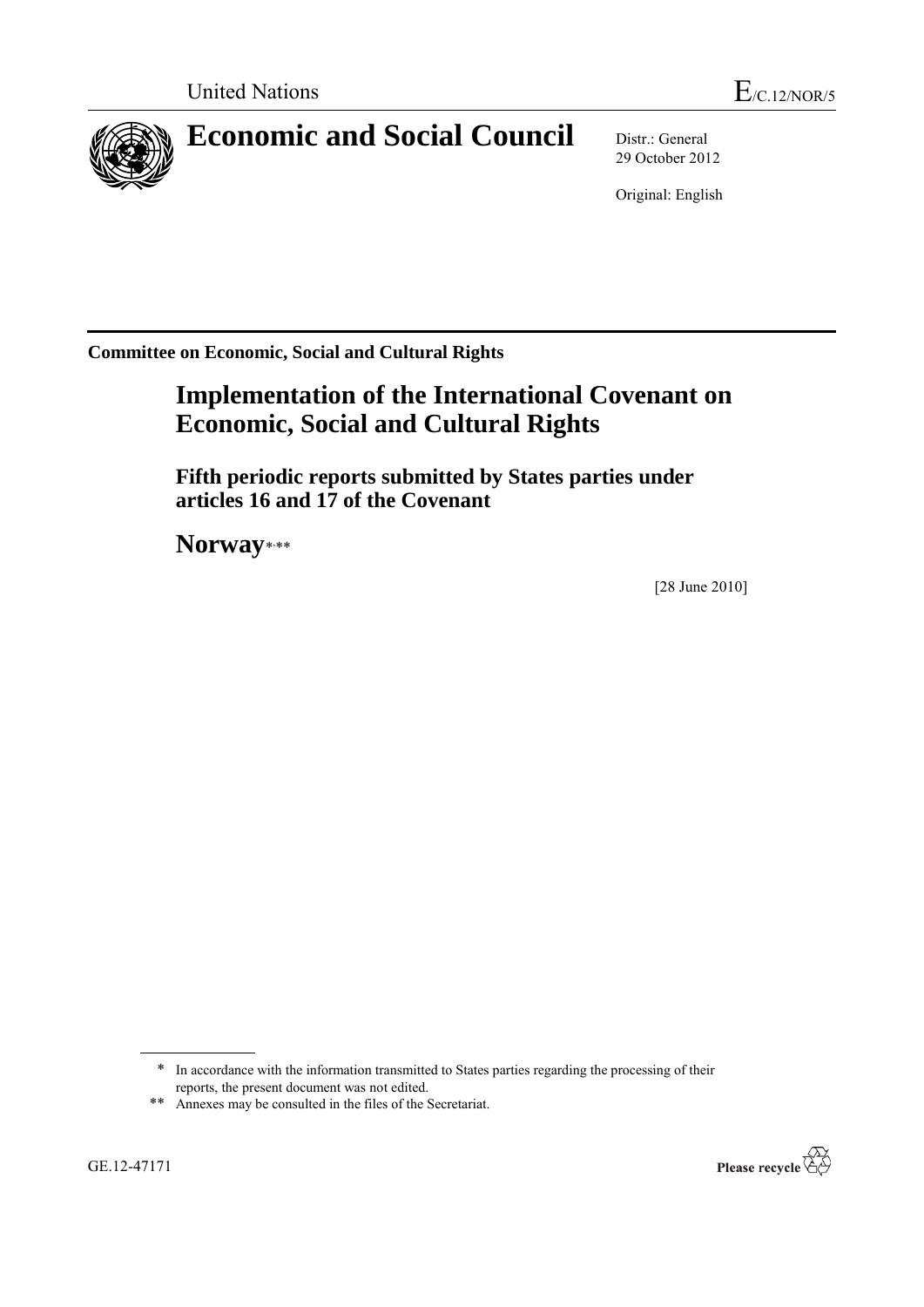## Contents

|         |                                                                              | Paragraphs  | Page           |
|---------|------------------------------------------------------------------------------|-------------|----------------|
| Ι.      |                                                                              | $1 - 4$     | $\overline{4}$ |
| $\Pi$ . |                                                                              | $5 - 10$    | $\overline{4}$ |
| III.    |                                                                              | $11 - 141$  | 5              |
|         | Response to the concluding observations of the Committee on Economic, Social | $11 - 87$   | 5              |
|         |                                                                              | $88 - 106$  | 16             |
|         |                                                                              | $107 - 129$ | 19             |
|         |                                                                              | $130 - 139$ | 22             |
|         |                                                                              | 140         | 23             |
|         |                                                                              | 141         | 23             |
| IV.     |                                                                              | $142 - 520$ | 24             |
|         |                                                                              | $142 - 172$ | 24             |
|         |                                                                              | $173 - 202$ | 28             |
|         |                                                                              | 203         | 33             |
|         |                                                                              | $204 - 227$ | 33             |
|         |                                                                              | 228-289     | 36             |
|         |                                                                              | 290-384     | 43             |
|         |                                                                              | 385-420     | 57             |
|         |                                                                              | $421 - 466$ | 62             |
|         |                                                                              | $467 - 520$ | 69             |
|         |                                                                              |             |                |

#### Annexes

- I. Common core document-Norway
- II. Act June 20 2008 No. 42 relating to a prohibition against discrimination on the basis of disability (the Anti-Discrimination and Accessibility Act)
- III. Draft bill on the entry of foreign nationals into the Kingdom of Norway and their stay in the realm (Immigration Act)
- IV. Act of 17 June 2005 No. 85 relating to legal relations and management of land and natural resources in the country of Finnmark (Finnmark Act)
- V. Act relating to working environment, working hours and employment protection, etc. (Working Environment Act)
- VI. National Report submitted in accordance with paragraph 15(A) of the annex to Human Rights Council Resolution 5/1, Norway
- VII. CCPR/C/NOR/6
- VIII. CCPR/C/NOR/2004/5
	- IX. Norway's 19th/20th report under the International Convention on the Elimination of All Forms of Racial Discrimination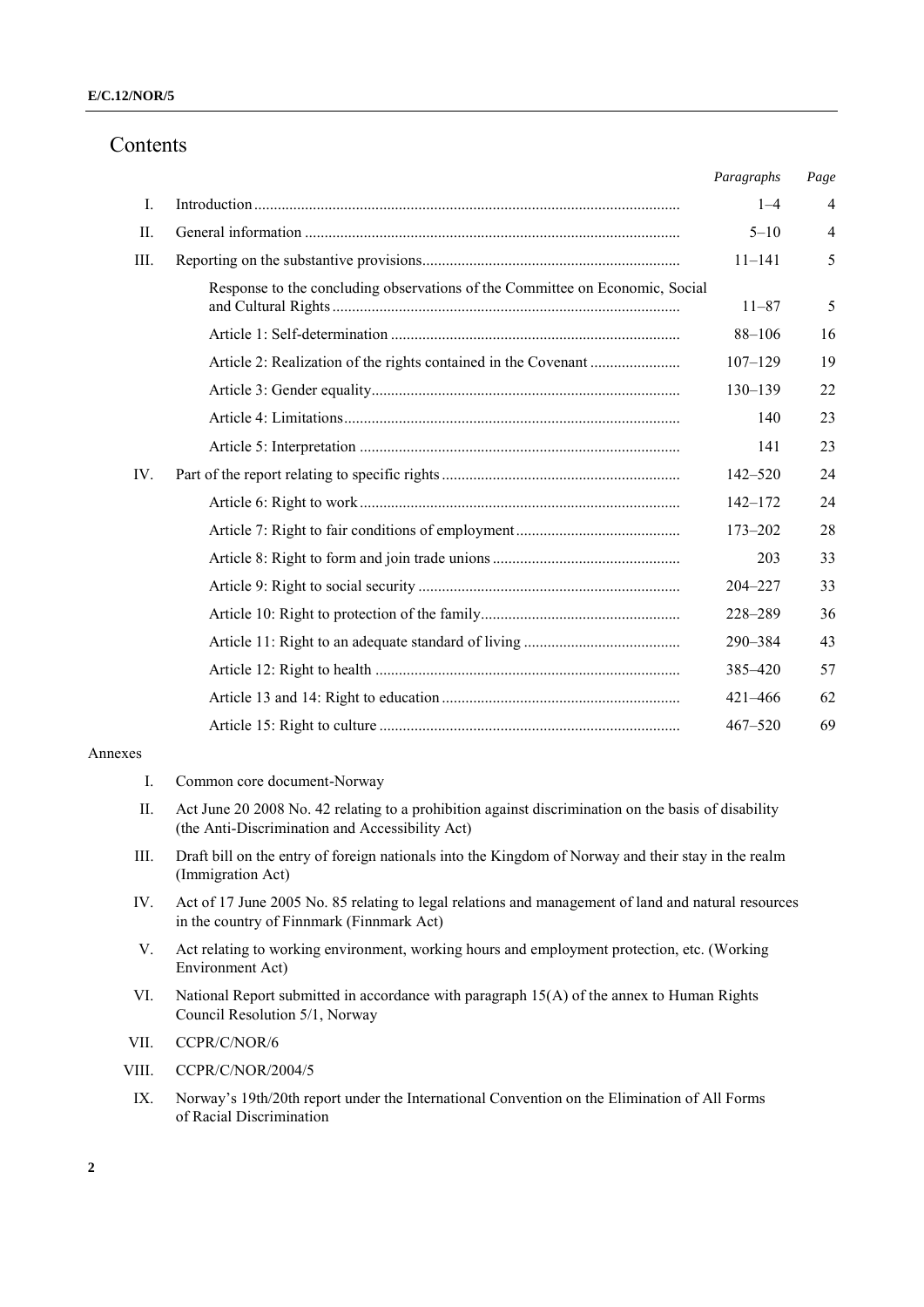- X. Report for the period ending 31 August 2008, in accordance with article 22 of the Convention of the International Labour Organization, from the Government of Norway, on the measures taken to give effect to the provisions of the Convention No. 169 Concerning Indigenous and Tribal Peoples in Independent countries (1989) ratification of which was registered on 19 June 1990
- XI. The Rights of the Child Norway's fourth periodic report to the Committee on the Rights of the Child – 2008
- XII. Implementation of the Convention on the Elimination of All Forms of Discrimination against Women (CEDAW) Norway's Seventh Periodic Report
- XIII. White Paper No. 28 (2007-2008) Sami Policy 1.3.6: The United Nations Declaration on the Rights of Indigenous Peoples
- XIV. Procedures for Consultations between State Authorities and the Sami Parliament, Norway Oslo 11 May 2005.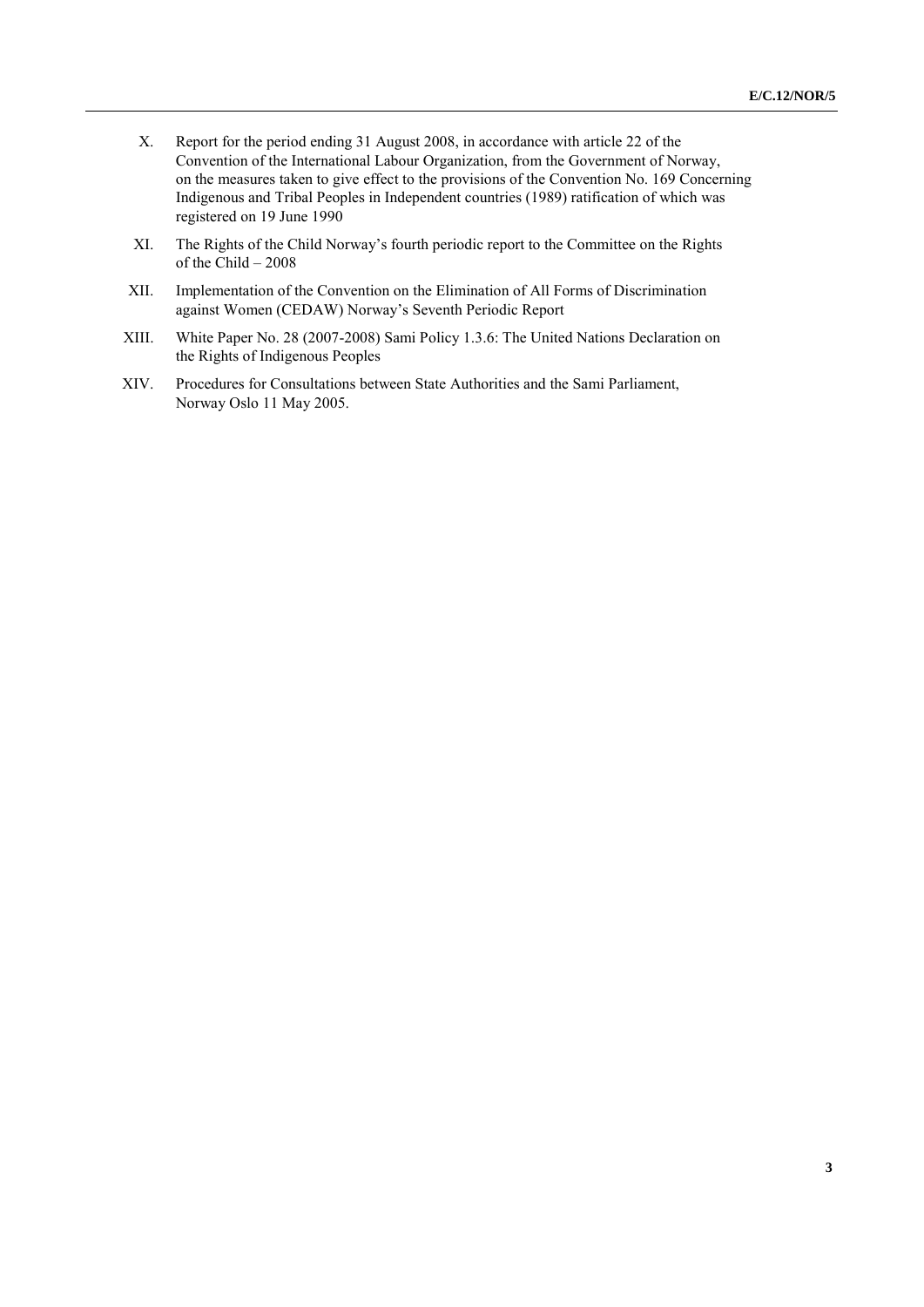## **I. Introduction**

1. The fifth periodic report of Norway is submitted in accordance with Articles 16 and 17 of the International Covenant on Economic, Social and Cultural Rights. The report covers the period 2004–2010, and was completed in June 2010. In the preparation of this report, due regard was paid to the guidelines regarding the form and content of periodic reports from States parties (E/C.12/2008/2) and the concluding observations of the Committee on the Elimination of Racial Discrimination (CESCR) on Norway's fourth periodic report (E/C.12/1/Add.109).

2. In order to avoid duplication of information, reference is made in this report to Norway's fourth periodic report (E/C.12/4/Add.14) and to other reports submitted by Norway in compliance with United Nations (UN) human rights conventions and conventions of the International Labour Organization.

3. As of 1 June 2010, NOK 100 was equivalent to approximately USD 15.

4. The Norwegian Ministry of Foreign Affairs coordinated the reporting process. A website was established on the Ministry's homepage where information on the reporting process was posted. A large number of ministries contributed to the report, and Norwegian civil society actors were included in the process. The Ministry of Foreign Affairs initiated the reporting process by holding a joint meeting to inform civil society about the process. A draft report was submitted for consultation and non-governmental actors were invited to submit contributions and suggestions before the report was finalised. The challenges and possible solutions pointed out by civil society actors were communicated to the relevant ministries and taken into account when the report was written.

## **II. General information**

5. Norway is party to most of the major international human rights instruments regarding economic, social and cultural rights, including the International Covenant on Economic, Social and Cultural Rights (ICESCR), the Convention on the Elimination of All Forms of Discrimination against Women (CEDAW) and the Convention on the Rights of the Child (CRC). Reference is made to the attached common core document (HRI/CORE/NOR/2009) paragraph 92.

6. A report on key human rights challenges and best practices in Norway was submitted to the Human Rights Council on 8 September 2009 for the universal periodic review (UPR). In the Government's response of 8 March 2010 to the recommendation regarding the Optional Protocol to the  $ICESCR<sup>1</sup>$  of the Working Group on the Universal Periodic Review, the Government stated that "Norway will consider the possibility of signing and ratifying the protocol after having completed a study of its legal implications. The study is expected to be completed within a year."

7. Norway has acceded to the European Convention on Human Rights (ECHR) and its protocols. ECHR Protocol 1 includes the protection of property and the right to education. Norway is also party to the European Social Charter.

8. Norway is party to all core ILO Conventions and most other ILO standards on labour rights, and to ILO Convention 169 concerning Indigenous and Tribal Peoples in

Response of the Government of Norway to recommendations in the report of 4 January 2010 of the working group on the universal periodic review (A/HRC/13/5). Recommendation 1.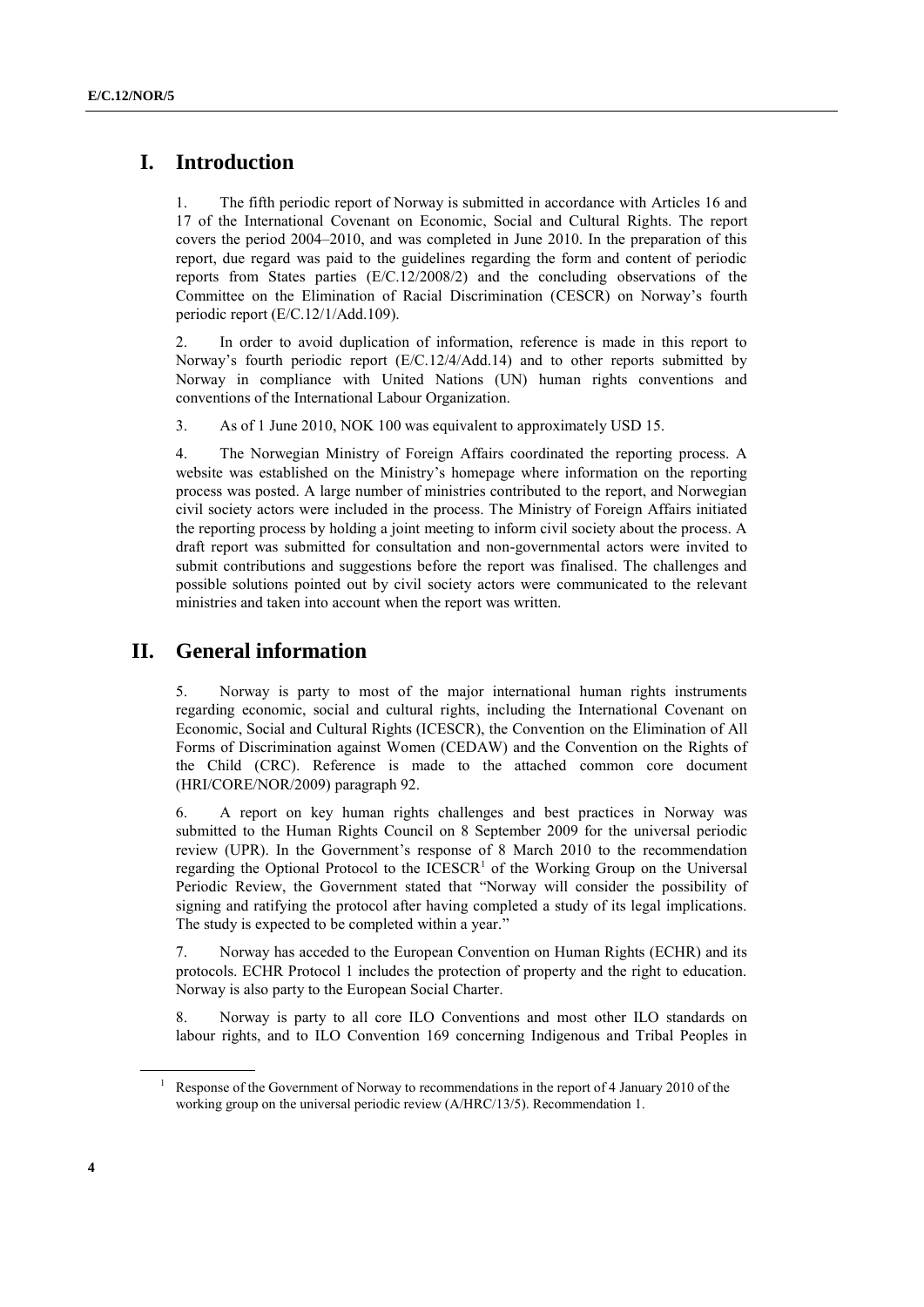Independent Countries. Norway actively supported the adoption of the United Nations Declaration on the Rights of Indigenous Peoples in 2007. Reference is made to the common core document paragraph 94.

9. To strengthen the status of human rights in Norwegian law, the Storting (the Norwegian Parliament) passed the Human Rights  $Act^2$  in 1999, thereby incorporating the ECHR, the ICESCR and the International Covenant on Civil and Political Rights (ICCPR) into Norwegian law. The Human Rights Act has subsequently been amended to include the CRC and CEDAW. In the event of conflict, the provisions of the conventions incorporated through the Human Rights Act prevail over other Norwegian legislation. Reference is made to the Common Core Document paragraph 106.

10. Certain economic, social and cultural rights are also protected under the Norwegian Constitution and other specific legislation. The Storting has appointed a commission to examine the position of human rights in the Constitution and propose revisions with a view to strengthening it.

## **III. Reporting on the substantive provisions**

### **Response to the concluding observations of the Committee on Economic, Social and Cultural Rights**

#### **Response to suggestions and recommendations raised in paragraph 23 of the concluding observations (E/C.12/1/Add.109)**

11. Norway has incorporated both the International Covenant on Economic, Social and Cultural Rights and the International Covenant on Civil and Political Rights into Norwegian legislation by the Human Rights Act of 1999, thus reaffirming the principle of the interdependence and indivisibility of all human rights. This also reaffirms that Norway recognises that economic, social and cultural rights are justiciable. It is up to the national courts to apply the provisions of both covenants. The Norwegian authorities are of the view that there is no contradiction between the Supreme Court ruling in the "KRL case", which states that it must be possible to derive concrete rights or duties from treaty provisions in order for them to be applicable, and the Committee's view that economic, social and cultural rights shall be given effect by national courts. Reference is made to the Government's response under Article 13 in the present report regarding the follow-up of the "KRL case".

#### **Response to suggestions and recommendations raised in paragraph 24 of the concluding observations**

12. The Norwegian Centre for Human Rights is Norway's National Institution for Human Rights and was granted A status accreditation in accordance with the standards of the International Coordination Committee (ICC) of National Human Rights Institutions in April 2006. Reference is made to the common core document paragraphs 130–134.

#### **Response to suggestions and recommendations raised in paragraph 25 of the concluding observations**

13. In the government budget for 2009, Norway achieved its objective of allocating one per cent of its gross national income (GNI) for official development assistance. Two thirds

<sup>&</sup>lt;sup>2</sup> The Human Rights Act (Act of 21 May 1999 No. 30).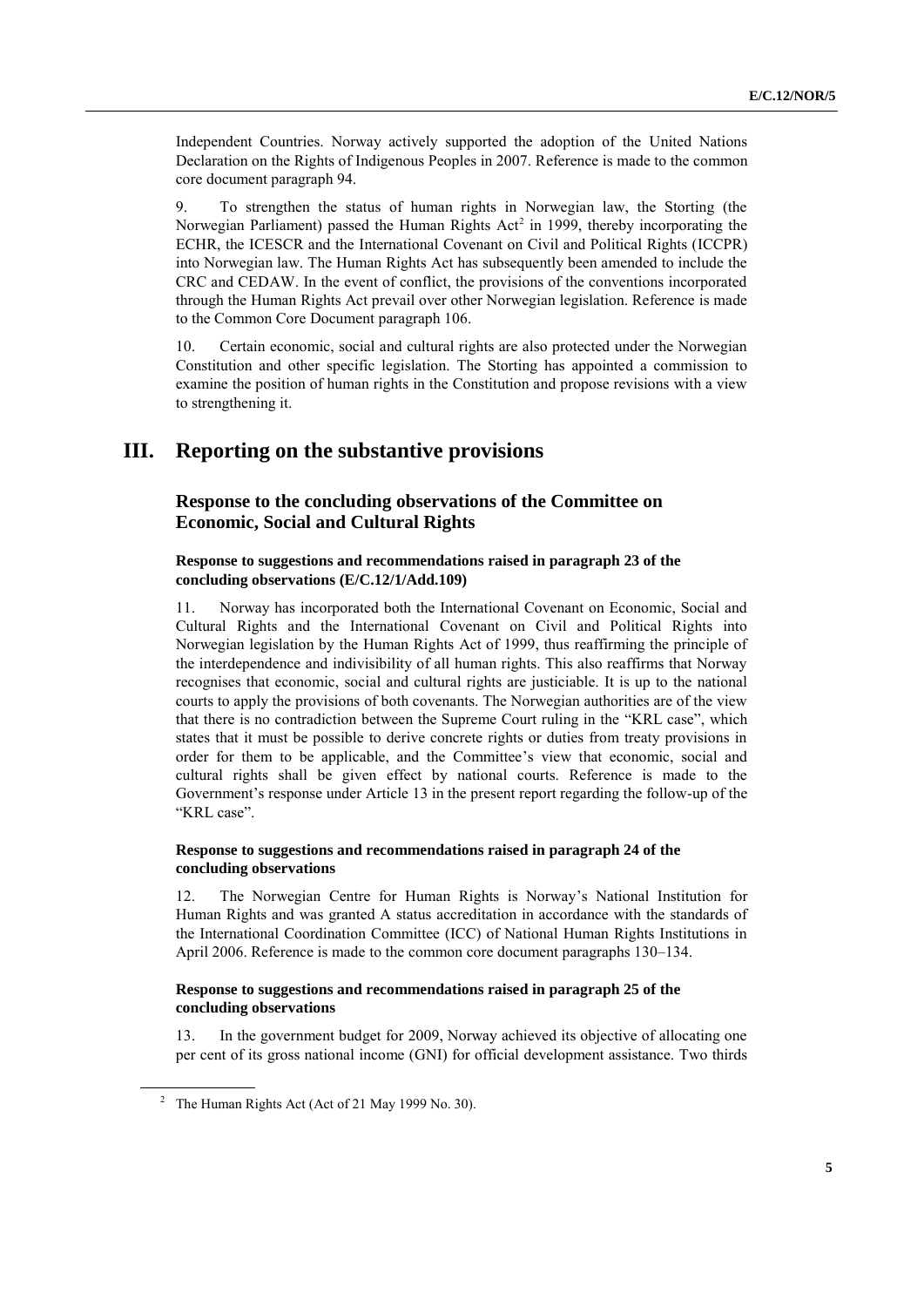of Norwegian development assistance goes to multilateral institutions, such as the UN. Norway is strongly committed to the Millennium Development Goals (MDGs).

14. International human rights conventions form the normative basis for Norway's development policy. Norway seeks to promote human rights through development cooperation.<sup>3</sup> Peace-building, human rights and humanitarian assistance constitute one of the five main priorities of the Government's development policy. Human rights obligations also form the basis for dialogue with the governments of the various recipient countries, with a view to enhancing their ability to protect and promote human rights.

15. Potentially vulnerable and marginalised groups, such as children, women, persons with disabilities and indigenous peoples, are priority groups for Norwegian-funded development programmes and projects.

16. Concluding observations from UN treaty bodies are not directly referred to in development reports. The reason is that the partner government's poverty reduction plans usually form the basis for aid programming. Norway will further strengthen its compliance with Covenant obligations in its international development cooperation. Norway will also further strengthen the link to the UN monitoring system and to the recommendations from the universal periodic review in its development assistance, together with other donor countries.

#### **(a) Norwegian contributions to the realisation of ESC rights**

17. It is difficult to distinguish and quantify the levels of support to each of the ICESCR rights in Norway's international development cooperation. However, in 2010 approximately 110 countries will receive NOK 27 billion in development assistance from Norway, of which NOK 1 764 billion is earmarked for civil society and democracybuilding measures, NOK 1 706 billion for peace and reconciliation, and NOK 300 million for women and equality. NOK 187 billion is earmarked for measures to promote human rights in 2010.

18. Norway uses a combination of bilateral, multilateral and civil society channels in its efforts to implement ESC rights.

19. Norway provides general budget support to a number of countries, thereby assisting governments in facilitating, promoting and providing ESC rights. For instance, through dialogue with the government of Uganda, the budget support has led to a significant shift in the government's budget allocations towards pro-poor expenditures, which are relevant for achieving the covenant rights. (Evaluation of General Budget Support – Uganda Country Report, May 2006).

#### **(b) Health – some examples**

20. Norway has taken the lead in efforts to reach MDG 4 on reducing child mortality, MDG 5 on improving maternal health and MDG 6 on combating HIV/Aids, tuberculosis, malaria and other diseases. Norway's efforts to combat child mortality include support for vaccination through the GAVI Alliance and support for vaccine research.

21. In Pakistan, Norway channels bilateral funds through the Norway-Pakistani Partnership Initiative. The Initiative, which is part of the One UN programme, provides analytic and strategic support for health care for mothers and children in the southern

<sup>3</sup> Cf. e.g. Report No. 35 (2003–2004) to the Storting: *Fighting Poverty Together* and Report No. 13 (2008–2009) to the Storting: *Climate, Conflict and Capital. Norwegian development policy adapting to change*.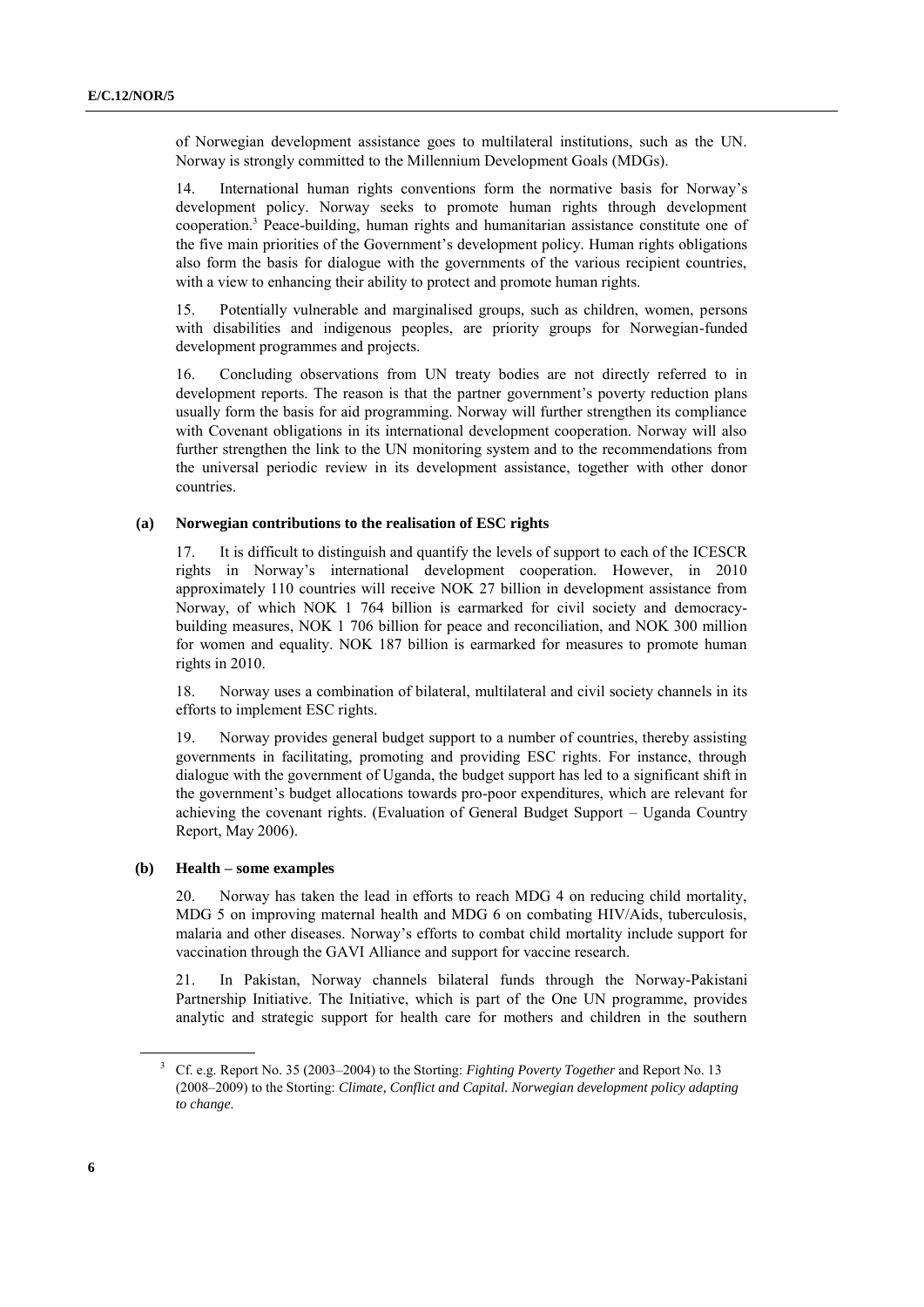Pakistani province of Sindh, using innovative and flexible result-based financing approaches. In Afghanistan, Norway supports the World Bank Trust Fund for Result Based Financing in health pilot activities for mothers and children, so far in 10 provinces. As for Iraq, Norway supports local NGOs as well as the Office of the United Nations High Commissioner for Refugees (UNHCR) and the United Nations Children's Fund (UNICEF).

22. Norway contributes to projects to combat sexual violence in conflict in accordance with Security Council resolutions 1820/1888 and 1325, inter alia in the Democratic Republic of the Congo.

#### **(c) Education**

23. Norway's main channel for supporting primary education is UNICEF. For example, Norwegian support through UNICEF has contributed to an increase in enrolment for girls at primary level of 330,000 (2007) in Afghanistan, and helped to upgrade 4,000 primary schools in Ethiopia in recent years. In addition, Norway has supported government programmes on primary education in Vietnam, Nepal and Madagascar.

24. Norway also channels 24% of its bilateral aid to education through civil society organisations.

#### **(d) Housing**

25. Norway supports rebuilding projects after humanitarian crises around the world. For example, the Norwegian Refugee Council (NRC) is prepared to go to Gaza to assess needs and begin reconstruction of homes, schools and hospitals. The NRC estimates that there is a need to rebuild more than 4,000 buildings. Both private homes and public buildings are expected to need adjustments because of the large number of disabled civilians, including children. In Aceh Norway supports the Community Based Settlement Rehabilitation and Reconstruction Project. In Timor-Leste housing projects are funded through the Norwegian Refugee Council. Norway also contributes to the protection of vulnerable groups through "safe houses" run by various NGOs in places such as Afghanistan and Pakistan for journalists, in Nepal and Kenya for LHBT persons and in the Great Lakes Region for sexually exploited women and children.

#### **(e) Water**

26. Norway contributes financially and technically to various water projects, such as the Nile Basin Initiative, with a view to establishing an intergovernmental management structure to ensure the equitable distribution of water resources.

27. Similar initiatives supported by Norway include the hydropower development project in the Zambezi River in southern Africa, and the South Asia Water Initiative. Since 1994, Norway has been engaged in supporting the Palestinian Authority and strengthening its capacity for water resource management.

#### **(f) The financial crisis**

28. As early as 2009, Norway's rapid response to the financial crisis included an additional allocation of NOK 200 million that was channelled via the development budget to the countries that were most poorly equipped to deal with the crisis. NOK 20 million of the allocation was channelled through the World Food Programme. According to the World Bank, Africa would be hardest hit by the financial crisis. Norway's funding was also aimed at supporting particularly vulnerable groups such as refugees and internally displaced persons. In addition, the Government has increased its funding to UNICEF by NOK 50 million, to a total of NOK 450 million, because children are usually severely affected in periods of economic turmoil.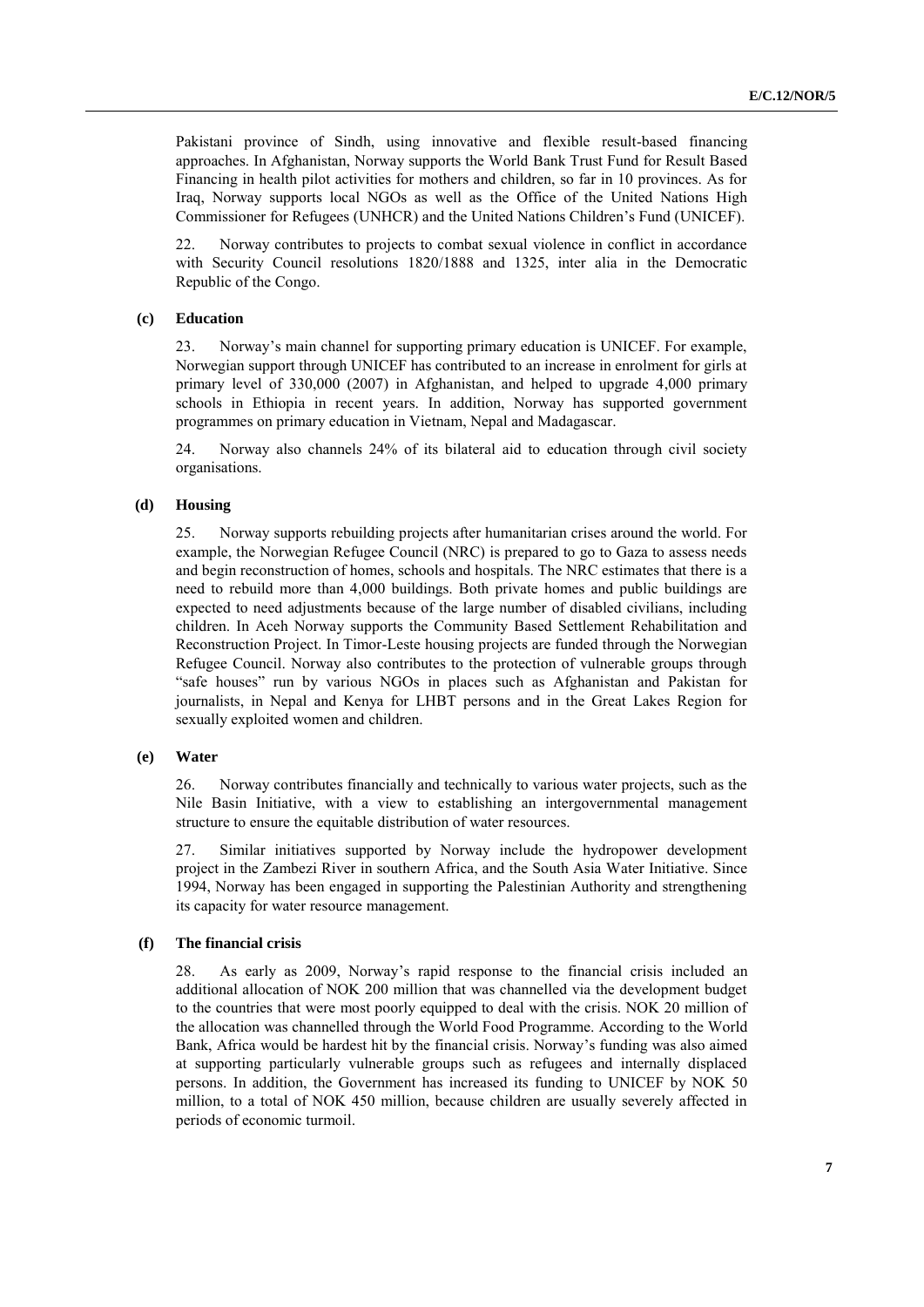29. Decent work is increasingly recognised as key to any strategy for countering the financial crisis. Norway is a major contributor to ILO's "decent work" agenda. Norway is among the five largest contributors in terms of voluntary contributions, allocating more than NOK 160 million in 2008–2009.

#### **(g) Humanitarian assistance**

30. In its revised budget for 2010, the Government has proposed increased funding to Haiti for the reconstruction process, with a view to strengthening and stabilising the country. Norway has contributed NOK 325 million for this purpose so far in 2010. Altogether, Norway has pledged NOK 800 million in aid to Haiti for the period up to 2014.

#### **(h) Climate change, sustainable development**

31. Norway has pledged to contribute up to NOK 3 billion for reforestation, inter alia through the International Climate and Forest Initiative. Norway encourages its project partners to consult with and involve indigenous peoples living in the forest in this work.

#### **Response to suggestions and recommendations raised in paragraph 26 of the concluding observations, regarding the consideration of the rights and opinions of the Sami people in the context of the Finnmark Act**

32. Reference is made to Norway's sixth periodic report to the Human Rights Committee (the CCPR report, CCPR/C/NOR/6), Norway's report on ILO Convention No. 169 concerning indigenous and tribal peoples section 2.1 (the ILO report) and Norway's 19th/20th report under the International Convention on the Elimination of All Forms of Racial Discrimination (the CERD report, CERD/C/NOR/19-20) paragraphs 18 and 19.

#### **Response to suggestions and recommendations raised in paragraph 27 of the concluding observations**

33. Reference is made to the common core document paragraphs 184–227 concerning protection against discrimination and paragraphs 247–251 concerning equal rights for ethnic minorities, and to Norway's 19th/20th report under the International Convention on the Elimination of All Forms of Racial Discrimination paragraphs 59–67 concerning efforts to combat ethnic discrimination.

34. The Government has recently strengthened its measures to combat discrimination against persons with an immigrant background through the Action Plan to Promote Equality and Prevent Ethnic Discrimination (2009–2012). The plan focuses on areas such as the housing market, as well as on cooperation with the social partners.

#### **Response to suggestions and recommendations raised in paragraph 28 of the concluding observations**

35. The unemployment rate in Norway is comparatively low. However, as unemployment is three times higher among immigrants than among the rest of the population, there is still a need for proactive measures in this area.

36. The Action Plan for Integration and Social Inclusion of the Immigrant Population has four priority areas: employment; childhood; education and language; and gender equality and participation. The Action Plan has been extended every year since 2006.

37. Reference is made to the common core document paragraph 272 and to Norway's national report to the Human Rights Council for the universal periodic review (the UPR report, A/HRC/WG.6/6/NOR/1) section 3.10 concerning an introductory programme for newly arrived immigrants and tuition in the Norwegian language and social studies for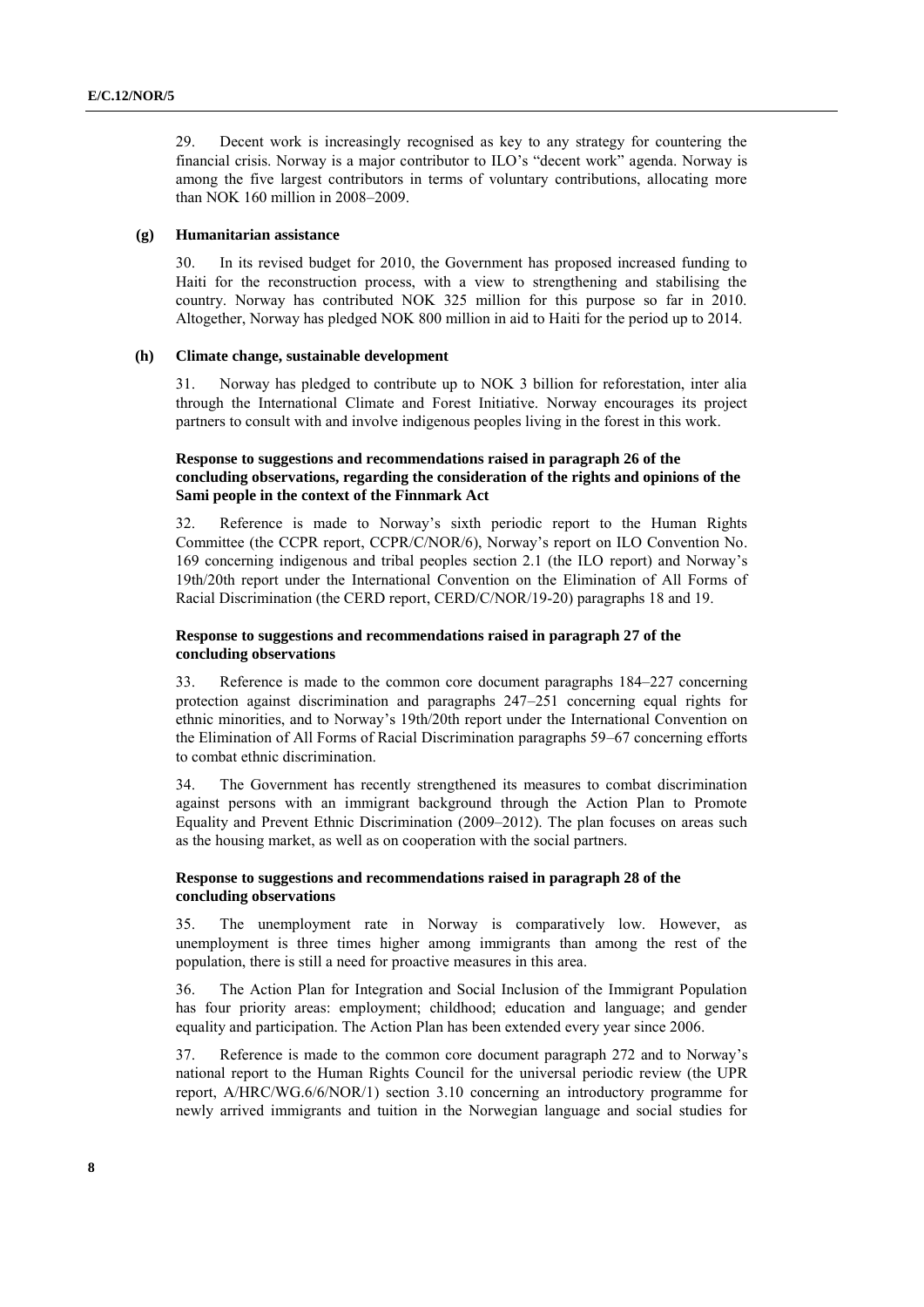adult immigrants (the Introduction Act). Reference is also made to Norway's report in 2008 to the ILO Discrimination (Employment and Occupation) Convention (No. 111), section 6. The introductory programme has been initiated to improve immigrants' opportunities to participate in the labour market and social life.

38. The Second Chance programme, which started up in 2005, is a trial qualification programme for immigrants who, after several years in Norway, have not established a permanent foothold in the labour market and are long-term recipients of social security benefits. For more information about the Second Chance programme and other measures to increase immigrant employment rates, reference is made to the common core document paragraph 267 and to Norway's 19th/20th report under the International Convention on the Elimination of All Forms of Racial Discrimination paragraphs 153–166.

39. There is a need to improve the access and participation of women with an immigrant background in the labour market. Enhanced economic equality for women with an immigrant background is a prioritised objective for the Government. The latest statistics show that progress is being made in this area, as the labour market participation rates among Norwegian-born women of immigrant parents are the same as those among other Norwegian women.

#### **Mentor programme for women with minority backgrounds**

40. The Government has initiated cooperation with the Federation of Norwegian Commercial and Service Enterprises (HSH) on a mentor programme known as "HSH Womentor". The aim of the programme is to help women with minority background to make their way into working life by giving them a sparring partner and a role model who can give them advice when making important choices in their professional careers. The Government further aims to encourage more women to become entrepreneurs. In 2008 an action plan with specific measures to reach this aim was launched.

#### **Response to suggestions and recommendations raised in paragraph 29 of the concluding observations**

41. Norway decided not to ratify the International Convention on the Protection of the Rights of All Migrant Workers and Members of Their Families in 2002. The wording of the Convention was considered to be so vague and imprecise on a number of points that it would be difficult to clarify the consequences and obligations that ratification would entail. Norway gives high priority to efforts to improve labour standards, which are also crucial in the context of migrants' rights. Reference is made to the common core document paragraph 92.

#### **Response to suggestions and recommendations raised in paragraph 30 of the concluding observations**

42. There are definite gender differences in Norwegian working life, in both the public and the private sector. Women's educational and occupational choices are highly gender segregated. The reasons why men and women choose to work in different occupations and sectors are complex.

43. On average, women earn 85% of what men earn. The problem of unequal pay is not only a question of individual pay differences based on gender; it is also linked to the gender-segregated labour market and the price of labour in the occupations and sectors that are dominated by women. The pay level is generally lower in occupations where the proportion of women is high. In general, women receive less in relation to their education and experience than men. This is especially due to the fact that many women work in the public sector, which has lower wage levels and a more compact pay structure than the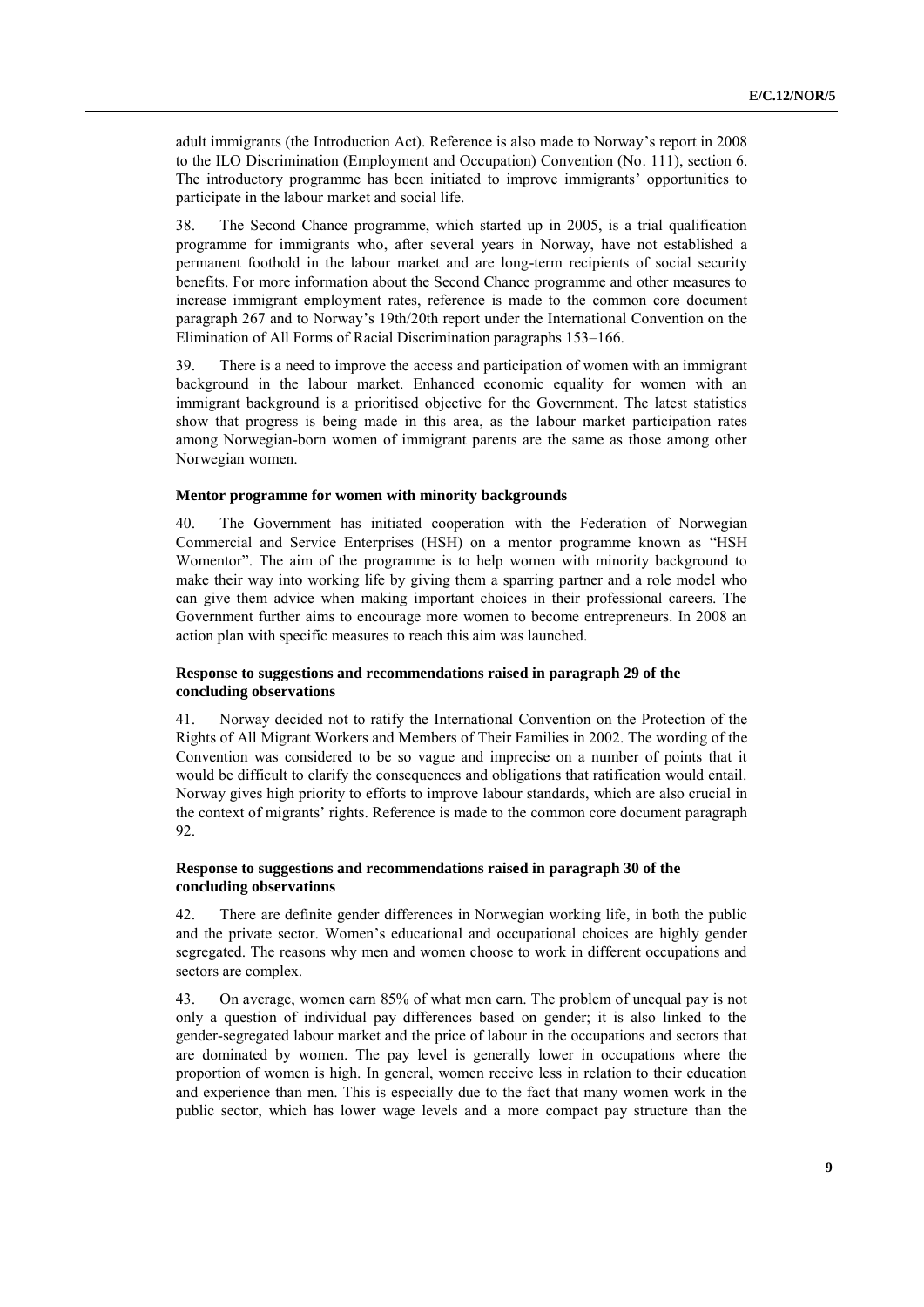private sector. The report "Gender and Pay" of 2008 shows that women on average earn 15% less than men per hour. The Government intends to follow up the proposals set out in the report to promote equal pay through tripartite cooperation between the employers' organisations, trade unions and the State.

44. Norwegian women aged between 25–66 years today participate in the work force at almost the same level as men (78% women to 83% men). However, at present 60 000 employees are what are termed underemployed (involuntary part-time positions), and far more women than men work part time. The Government intends to intensify efforts to combat involuntary part-time employment and promote the right to full-time work, and will consider new legislation to achieve this. A recent amendment to the Working Environment Act gives an employee in a part-time job the right to an extended post instead of the employer creating a new appointment in the undertaking. However, the preferential right is subject to the employee being qualified for the post and that the exercise of the preferential right does not involve significant inconvenience for the undertaking.

45. Reference is made to the Government's response under Articles 3, 7 and 13 in the present report regarding gender equality.

#### **Response to suggestions and recommendations raised in paragraph 31 of the concluding observations**

46. In the fourth periodic CESCR report paragraph 57, Norway states that: "In the period 1978–98, there has been an average of 66 fatal accidents per year, and in the last five years an average of 56 fatal accidents per year. The Norwegian Labour Inspection Authority does not (our underlining) record accidents in the offshore, shipping or fishing industries. These accidents are recorded by the respective authorities in these sectors. Approximately 35 000 occupational accidents are recorded every year by the Labour Inspection Authority based on copies of the accident reports submitted by employers to the National insurance Administration."

47. Norway would like to clarify that these statistics do not comprise the sectors that are referred to in paragraph 31 of the Committee's concluding observations. The 35,000 accidents referred to comprise all recorded injuries (regardless of severity) in all land-based employment except for the petroleum industry. The number of occupational injuries recorded has fallen steadily from approximately 35,000 in 1999 to approximately 20,000 in 2008. In the last 10 years an average of 43 fatal accidents have been recorded in the landbased sector. This sector is monitored by the Labour Inspection Authority and supervised according to comprehensive legislation regarding health, working environment and safety.

48. In the period 1999–2008, an average of 547 occupational injuries have been recorded in the offshore petroleum sector per year. The average number of fatal accidents recorded in the same period is 0.5 per year. This sector is monitored and supervised by the Petroleum Safety Authority. The supervision covers a number of activities that collectively provide a basis for deciding whether companies are fulfilling their responsibility to operate responsibly in all aspects of the industry, and in accordance with comprehensive legislation regarding health, working environment and safety.

49. In the period 1999–2008, the Norwegian Maritime Directorate (NMD) registered an average of 22.6 fatal accidents per year and an average of 920 occupational accidents per year in the shipping and fishing industries. The NMD exercises supervision in this sector under the Ship Safety and Security Act. This statute applies to all vessels that have been registered in a Norwegian register of ships. The NMD carries out inspections and surveys to ensure that activities are planned, organised, performed and maintained in accordance with requirements applicable to areas regulated by the Ship Safety and Security Act and appurtenant regulations.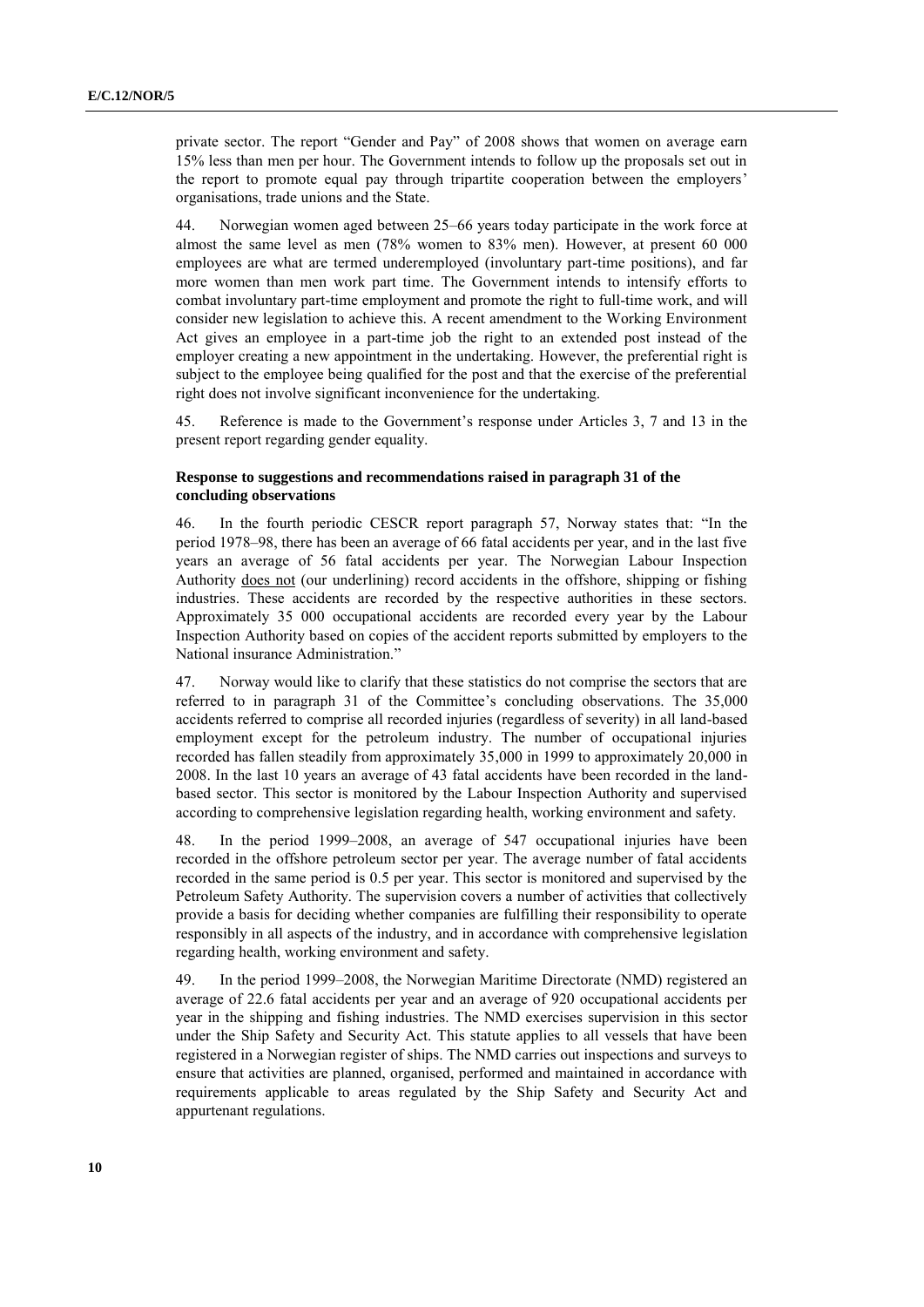#### **Response to suggestions and recommendations raised in paragraph 32 of the concluding observations**

50. Reference is made to Norway's 4th periodic report to the Committee on the Rights of the Child (CRC, CRC/C/NOR/4) paragraphs 222–239 concerning measures related to children deprived of their family environment. The Government has initiated two research projects (2010–2012) on why the number of child welfare cases has increased. One of the reasons may be improved procedures within the child welfare services for detecting children at risk and where there is reason for concern. In addition, the number of cases reported to the child welfare services has increased substantially.

51. The most recent statistics, which are from 2008, indicate the trend since 2005. The 2005 figures are in parentheses. A total of 33,917 (28,775) children and young people were subject to child welfare measures as of 31 December 2008; this corresponds to 28.4 (24.5) per  $1,000$  in the age group  $0-17$  years or  $24.0$  per  $1,000$  in the age group  $0-22$  years. By the end of 2008, 541 (569) children were in protective care in institutions and 5,666 (5,054) were in protective care in foster homes. The percentage of children under care orders/ protective care in institutions or foster homes (6,207) (5,623) of children subject to child welfare measures (33,917) (28,775) was 18 (19)%. At the same point in time, 861 (710) children and young people were placed in institutions and 2,292 (1,868) children in foster homes as voluntary assistance measures. If children and young people under voluntary placements are added (3,090) (2,578), the corresponding total percentage in institutions and foster homes was 27 (29)% as of 31 December 2008.

52. According to the Child Welfare Act, when a child is placed in a foster home due account shall be taken of the desirability of ensuring continuity in the child's upbringing, and of the child's ethnic, cultural and linguistic background. The Ministry of Children, Equality and Social Inclusion is working to strengthen the supervisory activities of the child welfare service as regards the Sami language and culture in relation to Sami children in institutions and foster homes. Reference is made to paragraphs 564–566 of the CRC report concerning child welfare services for Sami children.

53. Reference is made to the CRC report paragraphs 39–42 concerning child welfare statistics. Statistics on the number of children placed in child welfare institutions or foster homes are published annually by Statistics Norway. Statistics Norway also publishes annual statistics on the reason for intervention in the case of "new children", i.e. children who were not subject to child welfare measures during the previous year. So far, priority has not been given to statistics on the average period of placement in foster homes and institutions. Efforts to register measures taken to reunite children with their biological parents raise problems with regard to methodological validity.

54. In June 2005 section 4-16 of the Child Welfare Act was amended and now specifies the duty of the child welfare service to follow up parents more clearly than before. In May 2009, the Government published a guide on how to follow up parents of children/young people who are placed in foster homes or child welfare institutions (published only in Norwegian). How to assist parents will be included in the curriculum of regional training courses for the child welfare services in 2010.

#### **Response to suggestions and recommendations raised in paragraph 33 of the concluding observations**

55. As of 1 January 2009, all children in Norway have a statutory right to a place in a kindergarten from the age of one. The municipality now has a statutory obligation to provide the number of kindergarten places needed. In September 2009, the county authorities reported that the municipalities had offered a place in kindergarten to all children with a statutory right. At the end of 2009, 88.5% of all children between one and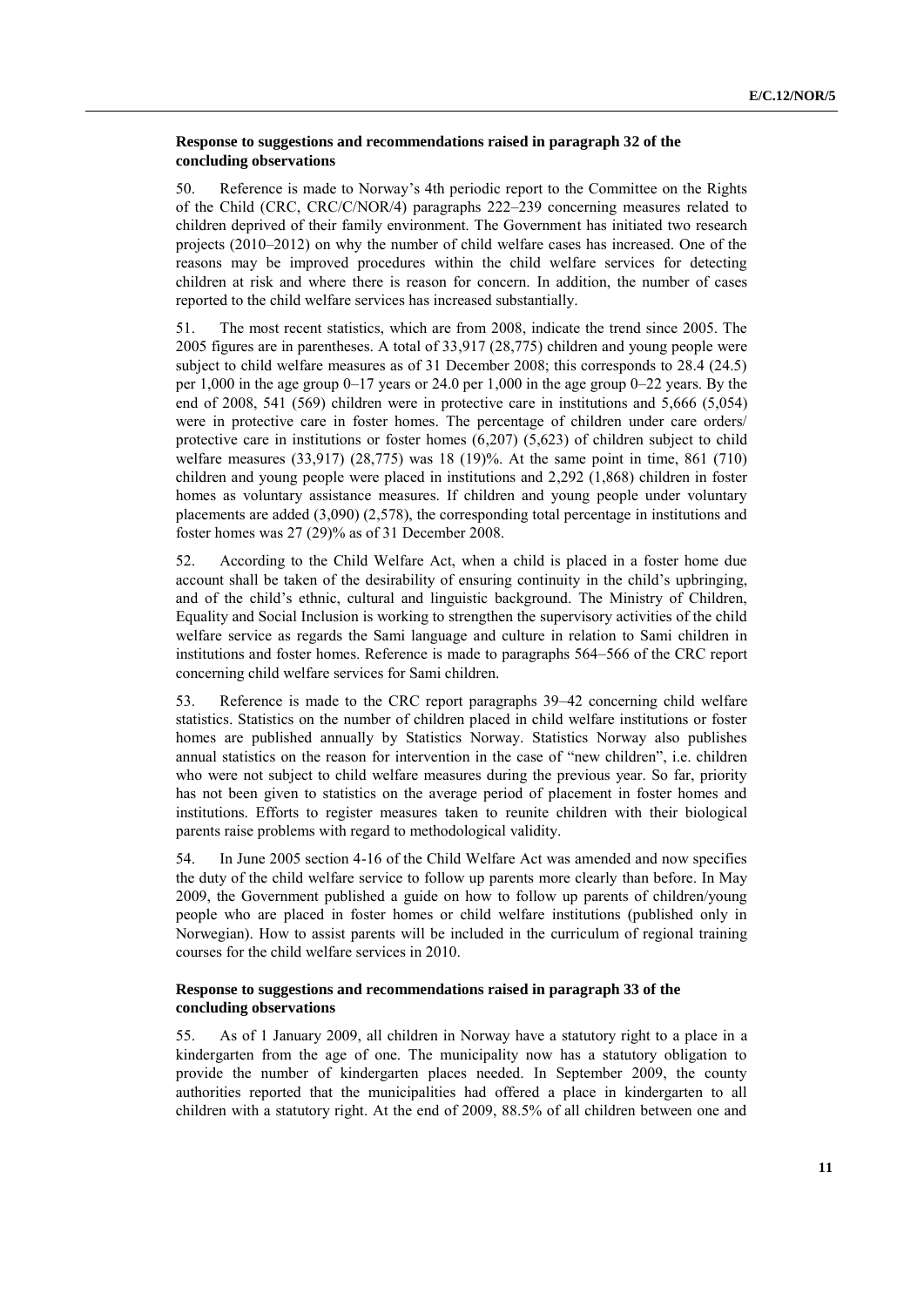five years of age attended kindergarten. In 2009, the proportion of children aged one to two who attended kindergartens was 77%, an increase of 2.5 percentage points from 2008. For children aged three to five, 96% attended kindergartens.

56. In the government budget for 2010, the Government plans to use NOK 463.5 million to increase the number of kindergarten places. After a period with a considerable increase in the number of kindergarten places, the introduction of maximum parental fees and the establishment of a statutory right to a place in kindergarten, the Government's main goal is to ensure equity and high quality in all kindergartens, i.e. to strengthen the kindergarten as a learning arena and an inclusive community.

**Response to suggestions and recommendations raised in paragraph 34 of the concluding observations, with respect to progress made regarding social, psychological and legal measures taken within the framework of the Action Plan to Combat Violence against Women (2004–2007) and consideration of the adoption of specific legislation on domestic violence.**

57. Reference is made to the Government's response under Article 10 in the present report.

#### **Response to suggestions and recommendations raised in paragraph 35 of the concluding observations**

58. In the new Immigration Act, which entered into force on 1 January 2010, the right to family reunification has been strengthened for the following groups: cohabitants who have children together, foreign nationals who are the mother or father of a Norwegian child for whom the applicant has parental responsibility and with whom he or she lives permanently (without the Norwegian parent), and foreign nationals who are the mother or father of a Norwegian child who lives permanently with the other parent in Norway.

59. As a consequence of the introduction of a broader refugee concept in the new Act, a larger group of sponsors are also exempted from the subsistence requirement regarding income. On the other hand, the new Act also introduces some restrictions on family immigration, namely a more stringent subsistence requirement to combat forced marriages and what is known as the four-year requirement.

60. According to the new rules, a sponsor must have a minimum annual income of NOK 217 600, both for the previous year and for the next 12 months. The sponsor must not have received any social assistance benefits in the year before the permit is granted. The subsistence requirement shall, as a general rule, apply to all sponsors, including Norwegian citizens. Certain exemptions from the requirement have been made, for instance to prevent young people from dropping out of higher education and beginning to work instead in order to fulfil the income requirement. Furthermore, exemptions from the requirement may be made under special circumstances, and in all cases if international human rights obligations so require.

61. Under the four-year requirement, in certain cases it is a condition for family immigration that the sponsor has had four years of education or work experience in Norway. The purpose of the requirement is to reduce the number of asylum-seekers who do not meet the conditions for protection, and also to motivate immigrants to work and get an education. The requirement applies when the sponsor has asylum, residence on humanitarian grounds, or residence on grounds of family ties in Norway. The requirement does not prevent an established family from being reunited; it only applies in cases where the parties have not lived together previously as a family unit (so-called "family establishment"/"family formation"), as opposed to "family reunification". A wide range of activities are regarded as "education or work" according to the four-year-requirement, e.g.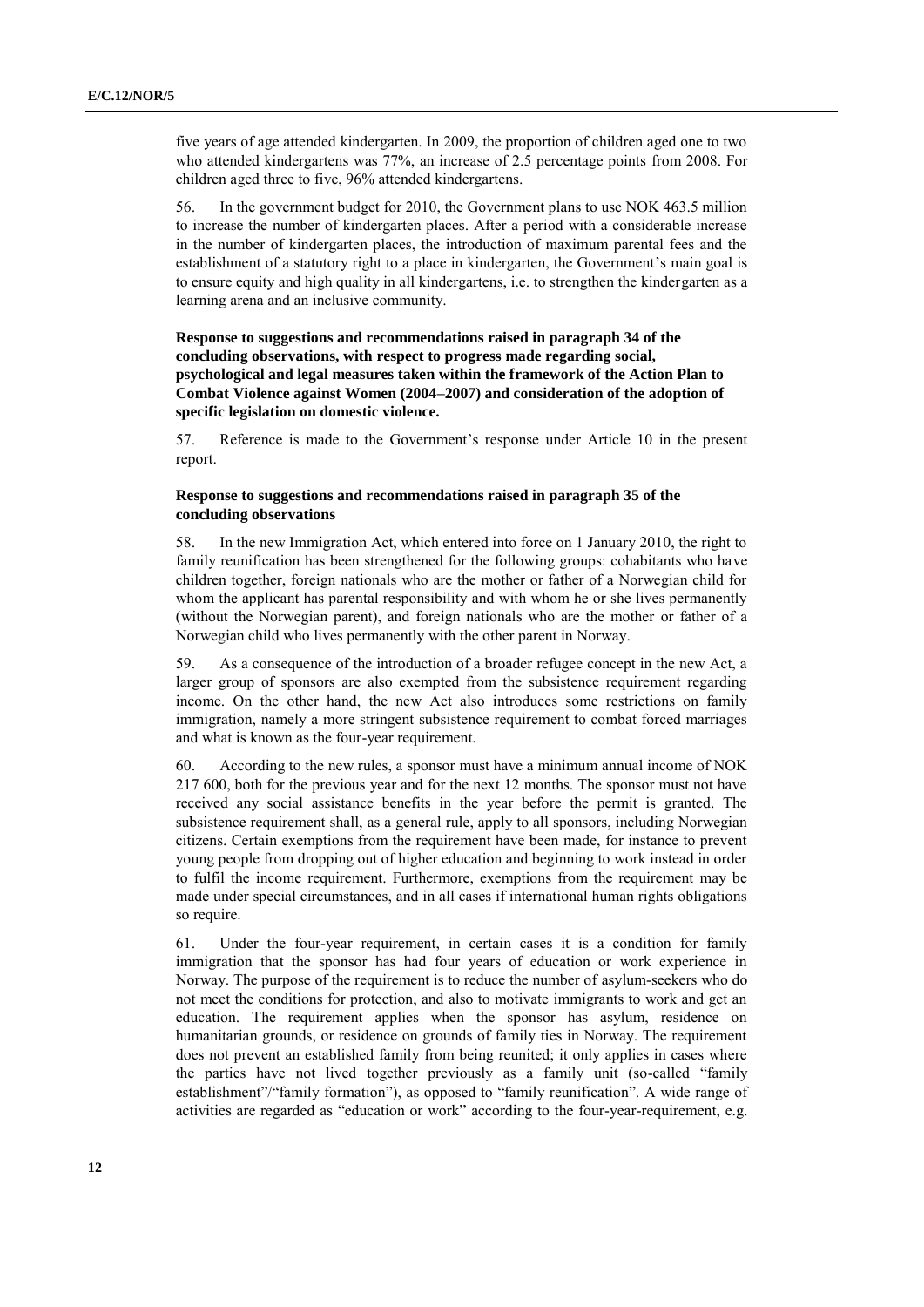the compulsory introductory programme for newly arrived immigrants (the Introduction Act, cf. Norway's response to concluding observation no. 28 in the present report) and other qualification programmes with similar content. Furthermore, periods during which the sponsor receives sickness benefit, disability pension or retirement pension are deemed to be "work". Thus, exemptions from the requirement to take work/education are made in cases where the sponsor is disabled. Further exemptions from the four-year-requirement may be made under special circumstances, and if international human rights obligations so require.

62. In 2009 the Government announced that a general four-year requirement for all sponsors, including Norwegian citizens, will be proposed in cases of family establishment/family formation (i.e. not in cases of family reunification). The purpose is to combat forced marriages. This legislative proposal has not yet been submitted for public consultation.

63. Whether the four-year-requirement is to apply in certain cases of family reunification, i.e. when the sponsor has residence on humanitarian grounds, is under consideration.

#### **Response to suggestions and recommendations raised in paragraph 36 of the concluding observations**

64. An important aim of the action plan entitled Stop Human Trafficking is to ensure that more victims of human trafficking are granted temporary work and residence permits in Norway.

65. A presumed victim of human trafficking may be granted a temporary residence permit for six months, the so-called reflection period, provided that the victim is willing to receive assistance and to consider reporting human traffickers to the police. The threshold for granting such permits is low. The number of victims granted a reflection period has increased over the last few years. In 2009, 98 persons applied for a reflection period, which is 34 more than in 2008.

66. A victim may also be granted a temporary residence permit for up to one year at a time provided that the perpetrators are reported, the police have started an investigation and the victim has cooperated with the police. If a victim of trafficking is not granted asylum, he or she shall as a general rule be granted a residence permit if he or she has witnessed against the perpetrators in a court case. However, few victims of trafficking report the perpetrators to the police, and even fewer cases end with a conviction in court. In 2009, two persons were granted a residence permit after having given testimony in a court case regarding human trafficking. In addition, one negative decision was reversed.

67. According to the new Immigration Act, a former victim of trafficking may be considered as a member of a special social group in accordance with the Refugee Convention and thereby be entitled to refugee status. Furthermore, the fact that a person has been a victim of trafficking is to be considered as a weighty humanitarian consideration when assessing whether he or she is to be granted a residence permit.

#### **Response to suggestions and recommendations raised in paragraph 37 of the concluding observations**

68. The legal relationship between landlord and tenant is governed by the Tenancy Act (Act of 26 March 1999 No. 17). A tenancy agreement may only be terminated on the basis of objective, reasonable grounds. If the tenant objects to the termination of a tenancy agreement, the termination ceases to apply unless the landlord institutes legal action against the tenant within three months after expiry of the tenant's time limit. In such cases the court shall decide whether the termination is lawful. There is no specific prohibition against eviction from a dwelling under Norwegian law. The legal provisions relating to eviction are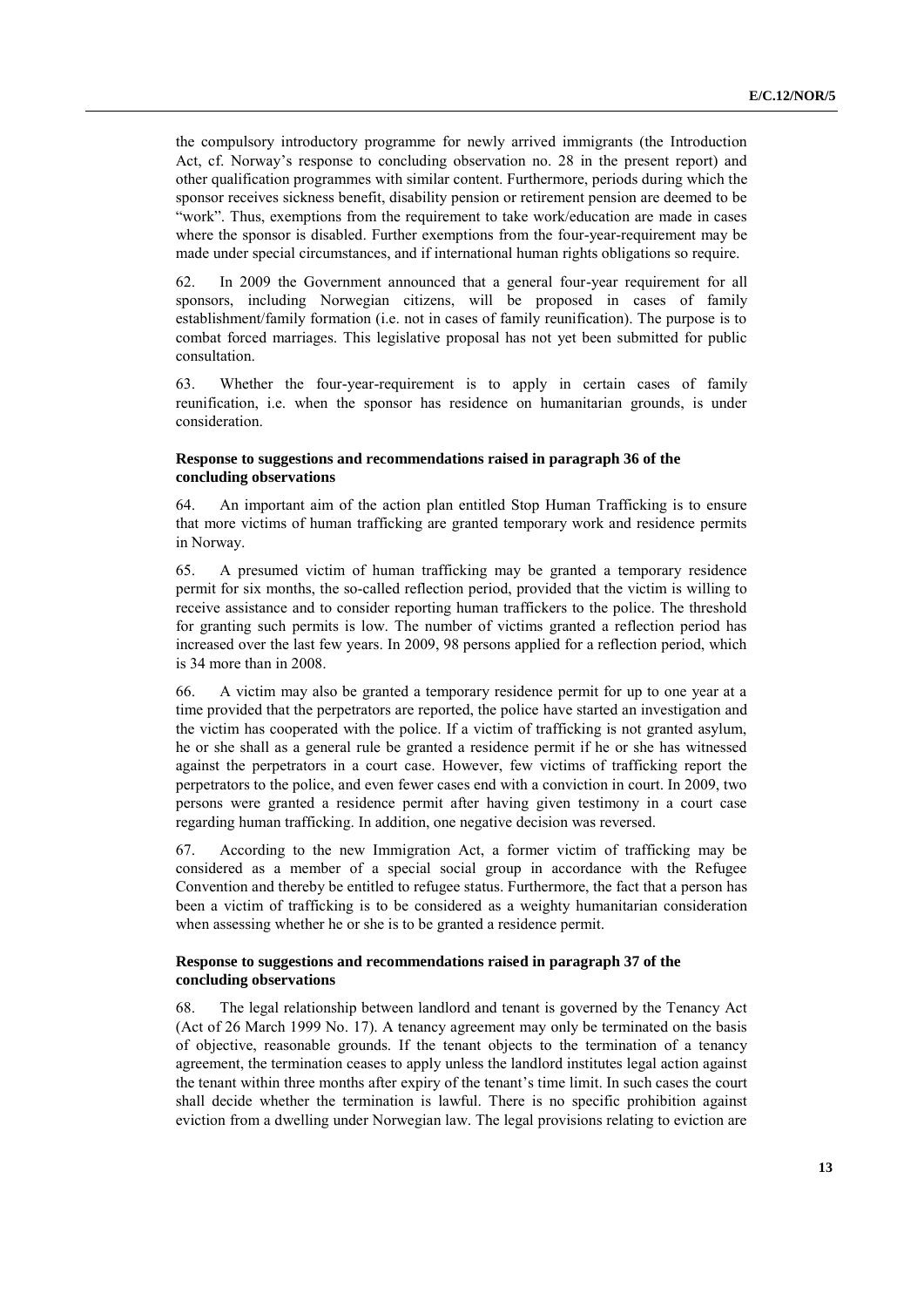set out in the Enforcement Act (Act of 26 June 1992 No. 86). Eviction may only take place provided that certain material conditions are met; i.e. there must be grounds for enforcement.

69. Even though there are no legal provisions laying down the right to housing, the principle that everyone has a right to housing has been a central part of Norwegian housing policy since the Second World War. The primary aim of Norwegian housing policy is adequate and secure housing for all.

70. The state assists in the provision of housing for disadvantaged and marginalised persons through the Norwegian State Housing Bank. The bank offers several types of loans and grants to individuals and municipal authorities, as well as to organisations and institutions providing housing for low-income groups.

71. Reference is also made to the Government's response under Article 11 in the present report.

#### **Response to suggestions and recommendations raised in paragraph 38 of the concluding observations**

72. In Norway, illegal residents are permitted to stay in departure centres, where they are also offered health services. However, the fact that many asylum-seekers whose applications have been rejected choose to live in hiding poses a challenge.

#### **Response to suggestions and recommendations raised in paragraph 39 of the concluding observations**

73. A broad, long-term strategy to reduce social inequalities in health has been launched since Norway's fourth CESCR report. The Storting adopted a white paper entitled *National Strategy to Reduce Social Inequalities in Health* (Report No. 20 (2006–2007) to the Storting) in 2007, which sets out four priorities for the next ten years: (1) reduce social inequalities that contribute to inequalities in health, (2) reduce social inequalities in healthrelated behaviour and use of the health services, (3) take targeted initiatives to promote social inclusion, (4) develop knowledge and cross-sectoral tools.

74. The strategy is followed up by yearly reports based on input from relevant stakeholders on their efforts to reduce social inequalities in health. The purpose of these reports is to monitor and implement the strategy. The first report was submitted in November 2009.

75. The Storting has adopted a new Act setting out the responsibilities of the county municipalities in the field of public health (Act of 19 June 2009 No. 65). This includes support to municipalities within the county and the duty to cooperate with other counties in the region. The county has a legal obligation to contribute to a more equal social distribution of factors that directly or indirectly affect health. This may include the obligation to monitor the health services and relevant factors in the community, inter alia through conducting surveys. The new Act came into force on 1 January 2010.

76. A revised Planning and Building Act was put forward by the Ministry of the Environment and entered into force 1 July 2009. This Act is essential with regard both to social and land use planning and to more comprehensive long-term planning, including all aspects of local and regional planning. The Act is the main instrument for ensuring participation and democracy in local and regional planning processes. The new provisions of the Act provide that planning shall promote public health and prevent social inequalities in health.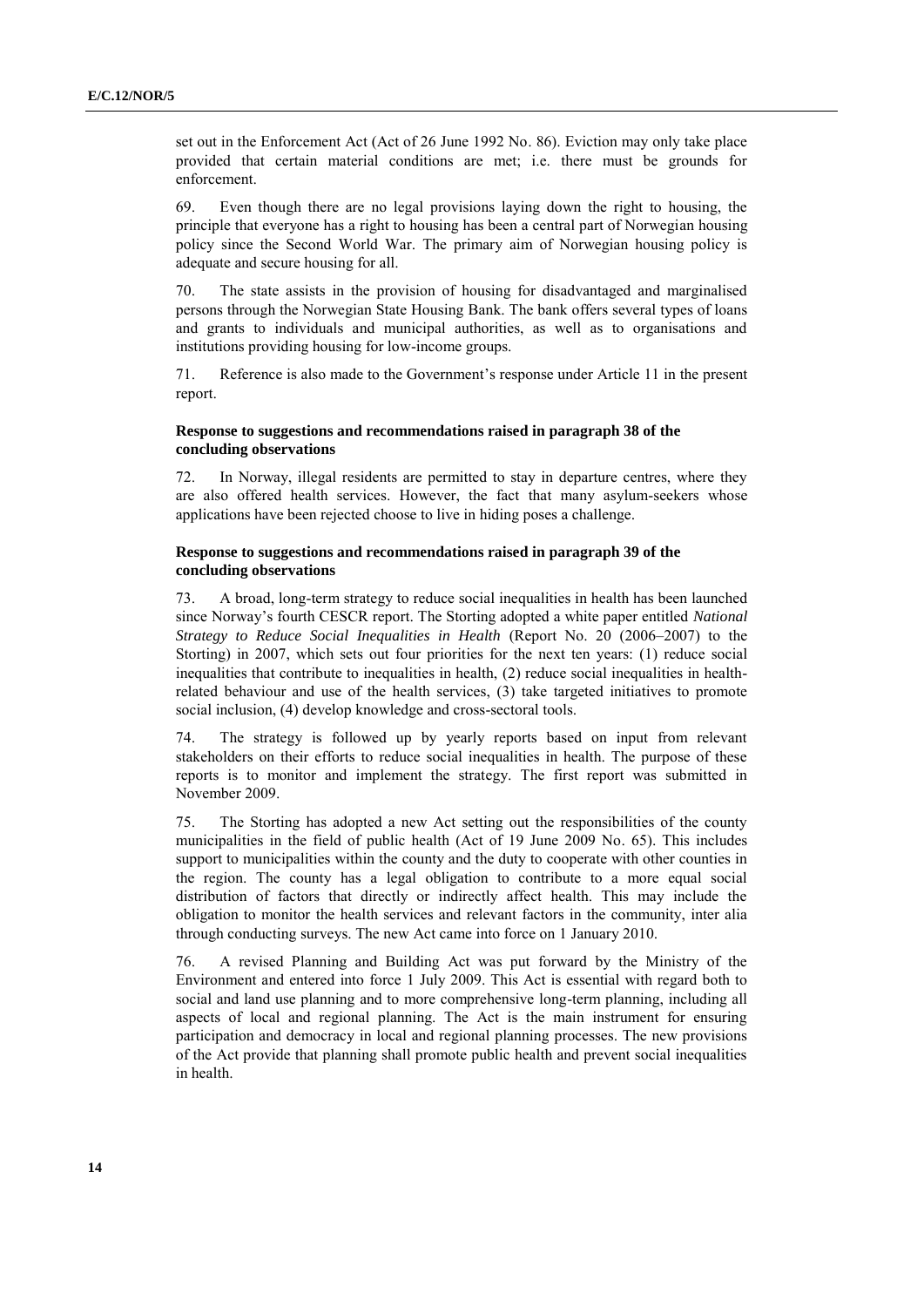#### **Response to suggestions and recommendations raised in paragraph 40 of the concluding observations**

77. Upon arrival in Norway asylum-seeking children, like all asylum-seekers, are offered a medical examination. Asylum-seekers have the same right to primary and specialist health care services as the rest of the population. However persons whose applications have been finally rejected must leave the realm and are only entitled to emergency health services. Children have full rights to health services regardless of their residence status.

78. During the last few years, five regional resource centres for violence, traumatic stress and suicide prevention have been established. The centres have a specific responsibility regarding refugee health. Priority is given to the situation of unaccompanied minor asylum-seekers. The centres' primary tasks include providing support and guidance to both the primary health care and the specialist health care services and supervising their activities. In addition they help to establish networks and cooperation in the various regions. The regional health authorities are responsible for establishing specialist health care services in the field of traumatic stress.

#### **Response to suggestions and recommendations raised in paragraph 41 of the concluding observations**

79. During the last few years, the four regional health authorities in Norway have established regional units for specialist health care services for people with severe eating disorders. In addition, treatment for people with eating disorders is offered at most District Psychiatric Centres (DPCs) and specialised mental health services for children and adolescents. A clinical network for eating disorders has been established and assists the regional health authorities in establishing and operating the regional centres. The regional health authorities will further develop the competence-building programme "The body and self-respect" and have a continued focus on preventive measures, treatment and competence-building.

80. In 2010 the Norwegian Directorate of Health will start working on new guidelines concerning eating disorders and conduct a survey of treatment for people with eating disorders with regard to capacity, quality and accessibility.

81. The Norwegian Directorate of Health has developed a strategy for preventing suicide for the period 2009–2012. Key elements of the strategy are measures to prevent suicide in groups at risk, improve national statistics, evaluate remedial actions/measures of intervention in suicidal behaviour, and provide support to families and friends. National guidelines for preventing suicide in the specialised mental health-care services were launched in January 2008*.* Guidelines will be provided for the primary health care services in 2010.

#### **Response to suggestions and recommendations raised in paragraph 42 of the concluding observations**

82. According to the Mental Health Care Act (Act of 2 July 1999 No. 62), a decision to detain a person with a mental disorder for compulsory psychiatric care may be appealed to the supervisory commission, which is to make the decisions that have been specially assigned to it and carry out such supervision as it deems necessary for the welfare of the patient.

83. The supervisory commission is an autonomous body, and is chaired by a lawyer.

84. Notification of the decision to detain shall promptly be sent to the supervisory commission, which shall as soon as possible ascertain that the correct procedure has been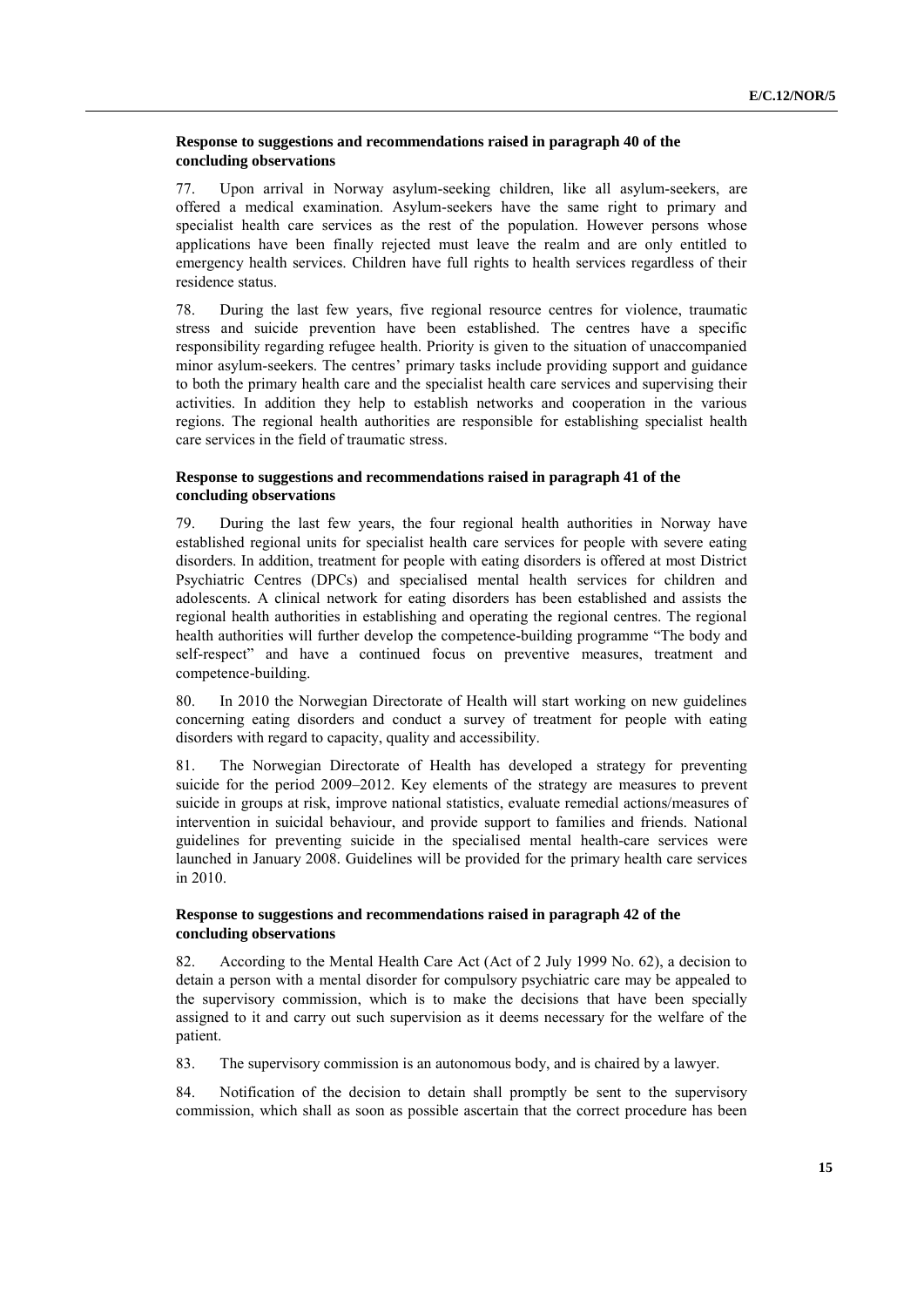followed and that the administrative decision is based on an assessment of the fundamental criteria set out in the Mental Health Care Act. The patient has the right to appeal to the supervisory commission at any time, and is entitled to free legal aid in connection with his or her appeal. The commission shall as far as possible make a decision in the matter within two weeks from receiving the complaint. The patient may bring a negative decision by the commission before a court. The patient is entitled to free legal aid for this as well. Such matters are to be given high priority by the court.

85. Even if the patient does not appeal the decision, the commission is to review the matter after three months to ascertain whether compulsory treatment is still necessary.

#### **Response to suggestions and recommendations raised in paragraph 43 of the concluding observations**

86. All children in Norway aged 6–16 years have the same legal right and duty to attend primary education regardless of their migrant background, residence status or the legality of their stay. However, the fact that some parents whose asylum application has been finally rejected still choose not to send their children to school, due to fear of the consequences, poses a challenge.

#### **Response to suggestions and recommendations raised in paragraph 44 of the concluding observations**

87. The Committee's concluding observations after the examination of Norway's fourth periodic report were published on the Norwegian Government's website. The Ministry of Foreign Affairs arranged a meeting with relevant ministries and members of civil society on 20 October 2006 to discuss Norway's follow-up of the concluding observations. The ministries' replies to the concluding observations were then published on the Government's website. Norway has conducted two meetings in addition to various consultations with NGOs and other members of civil society in the preparation of the present report. Minutes of the meetings have been published on the web.

#### **Article 1: Self-determination**

- **1. Implementation of the right to self-determination (para. 7 of the guidelines on treatyspecific documents to be submitted under articles 16 and 17 of the International Covenant on Economic, Social and Cultural Rights, E/2009/22-E/C.12/2008/3, annex VIII)**
	- 88. Reference is made to Norway's third periodic CESCR report paragraphs 3–5.

#### **Self-determination for the Sami people**

89. Reference is made to paragraphs 4 and 5 of the enclosed sixth periodic report of Norway to the Human Rights Committee (CCPR/C/NOR/6). Norwegian Sami policy was also dealt with extensively in 2008 in Norway's Report on ILO Convention No. 169 concerning indigenous and tribal peoples (the ILO report), and is also widely covered in Norway's 19th/20th report under the International Convention on the Elimination of All Forms of Racial Discrimination (the CERD report). The three reports are enclosed (annexes VII, IX and X).

90. Reference is also made to the enclosed excerpts of the white paper on Sami policy (Report No. 28 (2007–2008) to the Storting)*.* In the white paper the concept of selfdetermination for the Sami people is discussed with reference to the United Nations Declaration on the Rights of Indigenous Peoples and the ongoing work on a Nordic Sami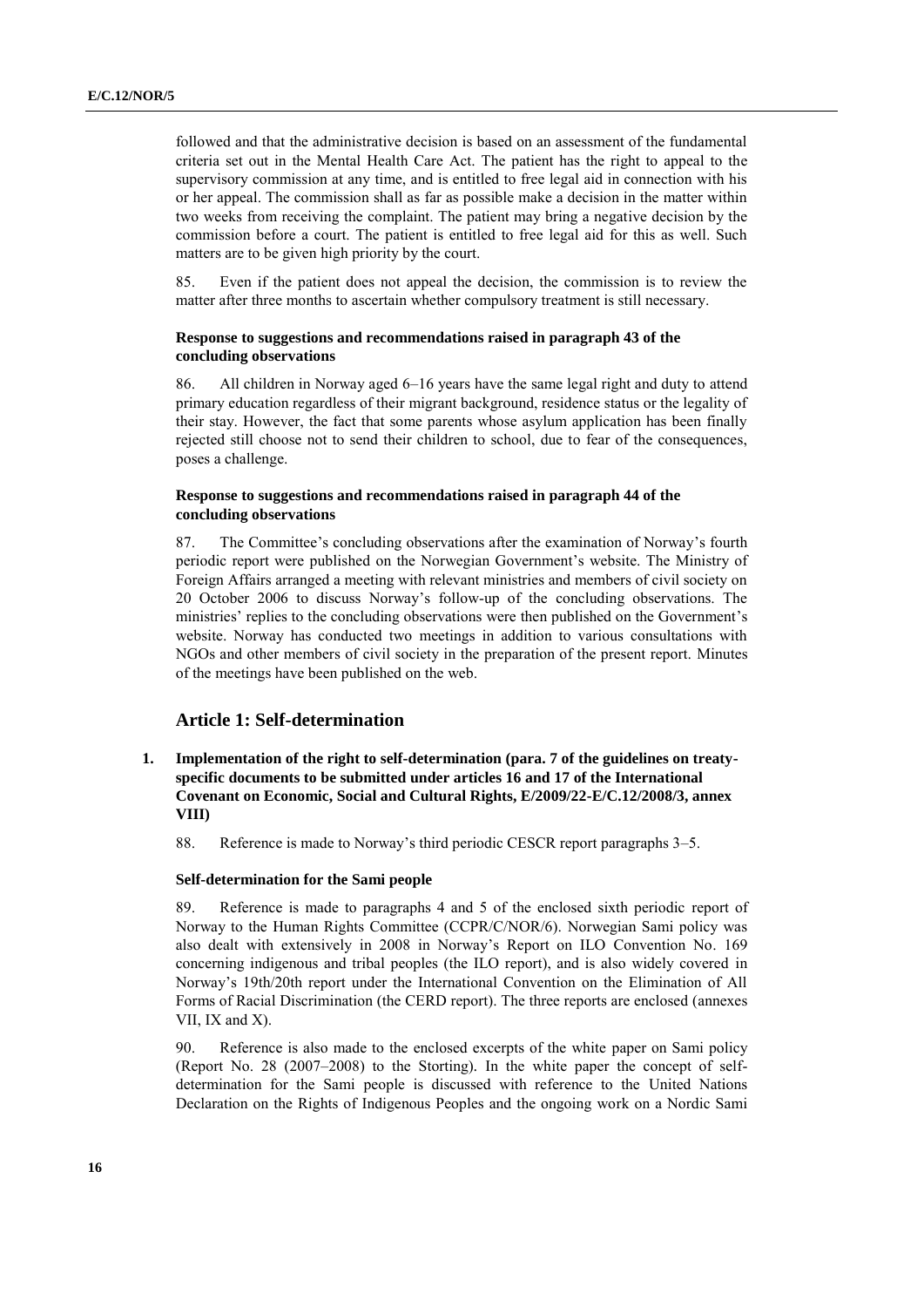Convention. An unofficial translation of the relevant excerpts of the white paper (sections 1.3.6 and 1.3.7) is enclosed (annex XIII).

**2. The rights of indigenous communities to ownership of the lands and territories which they traditionally occupy or use as traditional sources of livelihood, consultation of indigenous and local communities, and prior informed consent (E/2009/22- E/C.12/2008/3, annex VIII, para. 8)**

#### **(a) The Consultation Agreement between the State Authorities and Sámediggi (the Sami Parliament)**

91. The Government and Sámediggi (the Sami Parliament) have agreed on "Procedures" for Consultations between the State Authorities and Sámediggi of 11 May 2005". The scope and content of the agreement is elaborated on in the ILO report, see particularly section 1.2. Reference is also made to the CCPR report paragraphs 263–272.

#### **(b) Sami statistics**

92. Sámediggi and the Ministry of Government Administration, Reform and Church Affairs have established an analysis group for Sami statistics. The analysis group will submit an annual report to the Ministry and Sámediggi which will strengthen the factual basis for assessments and decisions in consultations. Reference is made to Norway's  $19/20<sup>th</sup>$  CERD report paragraph 6.

#### **(c) The Finnmark Act**

93. The Act relating to legal relations and the management of land and natural resources in the county of Finnmark was adopted in June 2005.<sup>4</sup> The purpose of the Act is to help ensure that the land and natural resources in Finnmark are managed in a balanced and ecologically sustainable manner, among other things as a basis for Sami culture, reindeer husbandry, use of non-cultivated areas, commercial activity and social life. The purpose of the Finnmark Act is to clarify the relationship between the state and the Sami people and the Sami people's right to use and exploit natural resources in accordance with their culture. An English translation of the Act is enclosed (annex IV).

94. The process prior to the adoption of the Act is described in Norway's fifth periodic report to the Human Rights Committee (CCPR/C/NOR/2004/5) paragraph 251 et seq. Some significant amendments have been made to the Finnmark Act since 2005. In addition to the regime of the Finnmark estate, described in the fifth periodic CCPR report, the Storting decided to establish a special Finnmark Commission and the Uncultivated Land Tribunal for Finnmark. The amendments are described in more detail in Norway's sixth periodic report to the Human Rights Committee paragraph 273, the ILO report section 2.1 and the CERD report paragraphs 18 and 19.

95. A new Reindeer Husbandry Act was adopted by the Storting on 15 June 2007. Reference is made to the ILO report section 2.3.

96. The revised Planning and Building Act was adopted by the Storting on 5 June 2008. In the part of the Act dealing with planning, Sámediggi is empowered to raise objections in planning matters of importance for Sami culture and economic life. Reference is made to the ILO report section 2.4.

<sup>&</sup>lt;sup>4</sup> The Finnmark Act (Act of 17 June 2005 No. 85).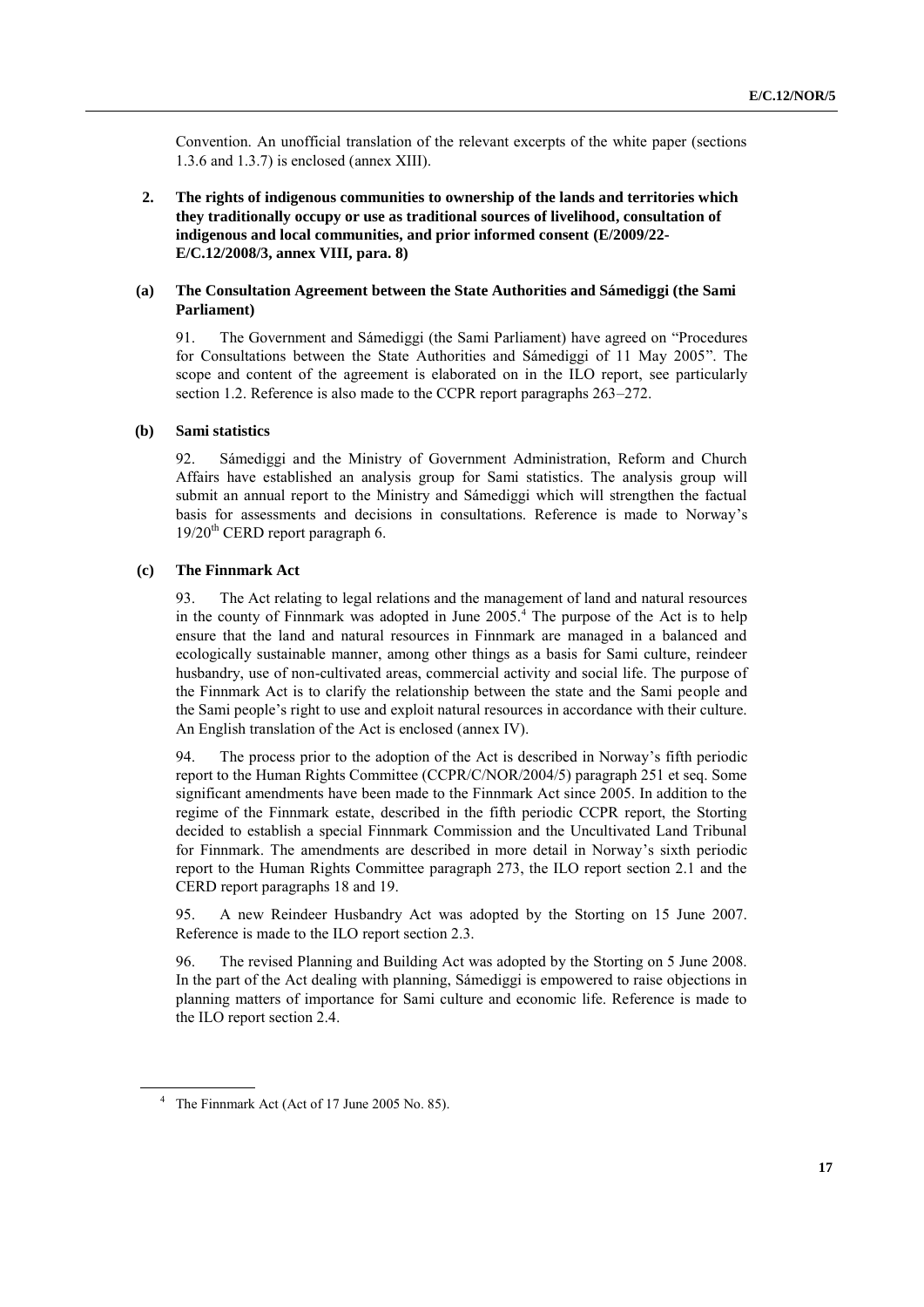97. A new Mining Act entered into force on 1 January 2010. The provisions of the previous Mining Act concerning procedures and measures to safeguard Sami interests are unchanged in the new Act. Reference is made to the sixth CCPR report paragraphs 264– 271.

98. A new Nature Management Act was passed by the Storting on 16 June 2009 and entered into force in July 2009, except for Chapter IV on alien species. The Act has implications for Sami rights and interests in Norway. Reference is made to the sixth CCPR report paragraphs 264 and 272.

99. Sámediggi was consulted in the above-mentioned law-making processes.

#### **(d) The Coastal Fisheries Committee**

100. The Finnmark Act contains no provisions concerning fisheries in the sea areas off Finnmark. An official report on the rights to these fisheries was completed in February 2008 (NOU 2008:5). The public consultation ended in December 2008, and the report is currently being considered by the Norwegian Ministry of Fisheries and Coastal Affairs. Consultations between the Ministry and Sámediggi will be an integral part of the legislative process. There has been an introductory meeting between the Minister of Fisheries and Coastal Affairs and the President of Sámediggi on the follow-up, and the consultation process between the Ministry and Sámediggi will be continued through administrative meetings. For further information, reference is made to the ILO report section 2.7, and the sixth CCPR report paragraph 274.

#### **(e) The Sami Rights Committee II**

101. The Sami Rights Committee submitted its official report in December 2007 (NOU 2007:13 and NOU 2007:14) regarding Sami areas south of Finnmark and questions relating to the Sami population's right to use of land and water. The report is currently being considered by the Ministry of Justice and the Police. Reference is made to the ILO report section 2.2 and the sixth CCPR report paragraph 275.

#### **(f) Conference with the United Nations Special Rapporteur on the situation of human rights and fundamental freedoms of indigenous people**

The Special Rapporteur on the situation of human rights and fundamental freedoms of indigenous people, Professor James Anaya, visited the Nordic countries on 14–16 April 2010. The main event was a conference in Rovaniemi, Finland, hosted by the Sami Parliamentary Council, where the Sami parliaments, government representatives and representatives of civil society discussed key issues affecting Sami people. The Norwegian authorities look forward to receiving the report with the Special Rapporteur's observations and recommendations.

#### **(g) Other Sami policy questions**

103. With regard to other Sami policy questions, reference is made to the sixth CCPR report paragraph 292, the common core document (paragraphs 261–263), the ILO report and the CERD report.

104. Regarding equality in health services, reference is made to the ILO report section 5.1 and the CERD report paragraphs 171, 175 and 180.

105. Regarding education, reference is made to Norway's fifth CCPR report paragraphs 240 and 241, the ILO report section 6 and the CERD report paragraphs 183–185, 203, 208 and 213–216.

106. Regarding legal aid, reference is made to the CERD report paragraph 253.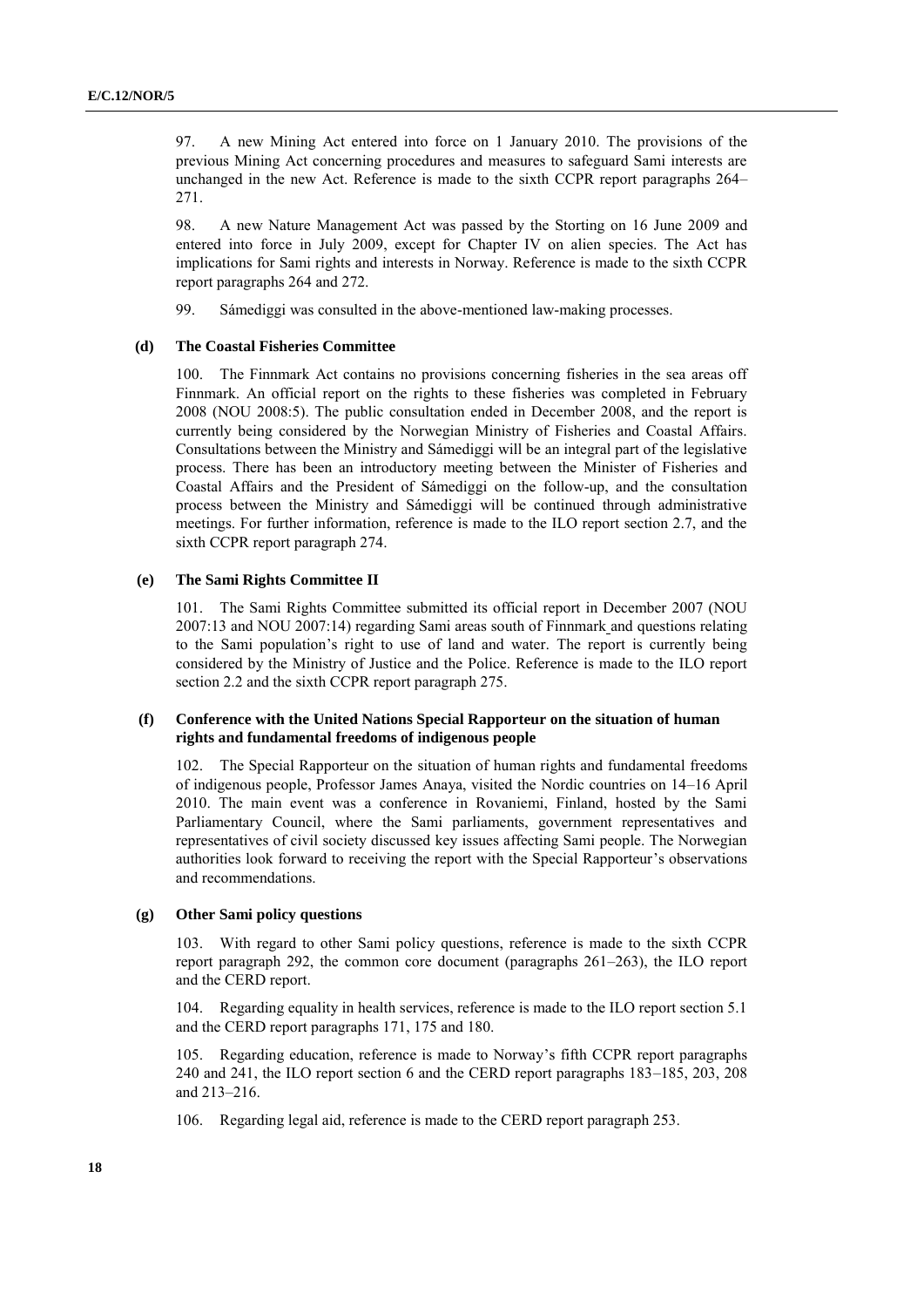#### **Article 2: Realization of the rights contained in the Covenant**

107. Reference is made to chapter II, General Information, of the present report and the common core document regarding the status of the Covenant in Norwegian law.

#### **1. Non-nationals**

108. Reference is made to Norway's fourth periodic CESCR report (E/C.12/4/Add.14) paragraph 7 concerning the rights and obligations of non-nationals. Section 4 of the new Immigration Act governs foreigners' rights and obligations in Norway.

#### **2. The impact of international economic and technical assistance and co-operation, whether received or provided by the State party, on the full realization of each of the Covenant rights in the State party or in other countries, especially developing countries (E/2009/22-E/C.12/2008/3, annex VIII, para. 9)**

109. Reference is made to the Government's response to concluding observation no. 25 in the present report.

**3. Disaggregated and comparative statistical data on the effectiveness of specific antidiscrimination measures and the progress achieved towards ensuring equal enjoyment of each of the Covenant rights by all (E/2009/22-E/C.12/2008/3, annex VIII, para. 10)**

#### **(a) Non-discrimination**

110. There are a number of statutes that provide protection against discrimination, such as the Gender Equality Act (Act of 9 June 1978 No. 45), the Anti-Discrimination Act (Act of 3 June 2005 No. 33), the Anti-Discrimination and Accessibility Act (Act 20 of June 2008 No. 42, annex II) and Chapter 13 of the Working Environment Act (annex V) on protection against discrimination.

111. Reference is made to the common core document paragraphs 217–227 concerning the Equality and Anti-discrimination Ombud, which was established in 2006. The Ombud and the courts enforce legislation relating to equality and anti-discrimination in accordance with their mandates. Statements made by the Ombud may be appealed to the Equality and Anti-discrimination Tribunal.

112. A proposal to further strengthen the legal framework on discrimination was submitted to the Government in an official Norwegian report in 2009 (NOU 2009:14). The report was subject to public consultation in 2009. The proposals in the report include a bill with a broad perspective prohibiting discrimination in all areas of society, on all grounds such as gender, ethnicity, religion, disability, sexual orientation and age. A comprehensive approach may be a way of providing more effective protection from multiple discrimination.

113. The Government has launched several action plans containing anti-discrimination measures, e.g. the Action Plan to Promote Equality and Prevent Ethnic Discrimination (2009–2012), the Action Plan for Universal Design and Improved Accessibility (2009– 2013), and the Action Plan for a Better Quality of Life for Lesbians, Gays, Bisexuals and Transgendered Persons (2009–2012).

114. Norway acknowledges that there are challenges in a number of areas regarding our ability to combat discrimination and to safeguard the rights of disadvantaged and marginalised individuals and groups.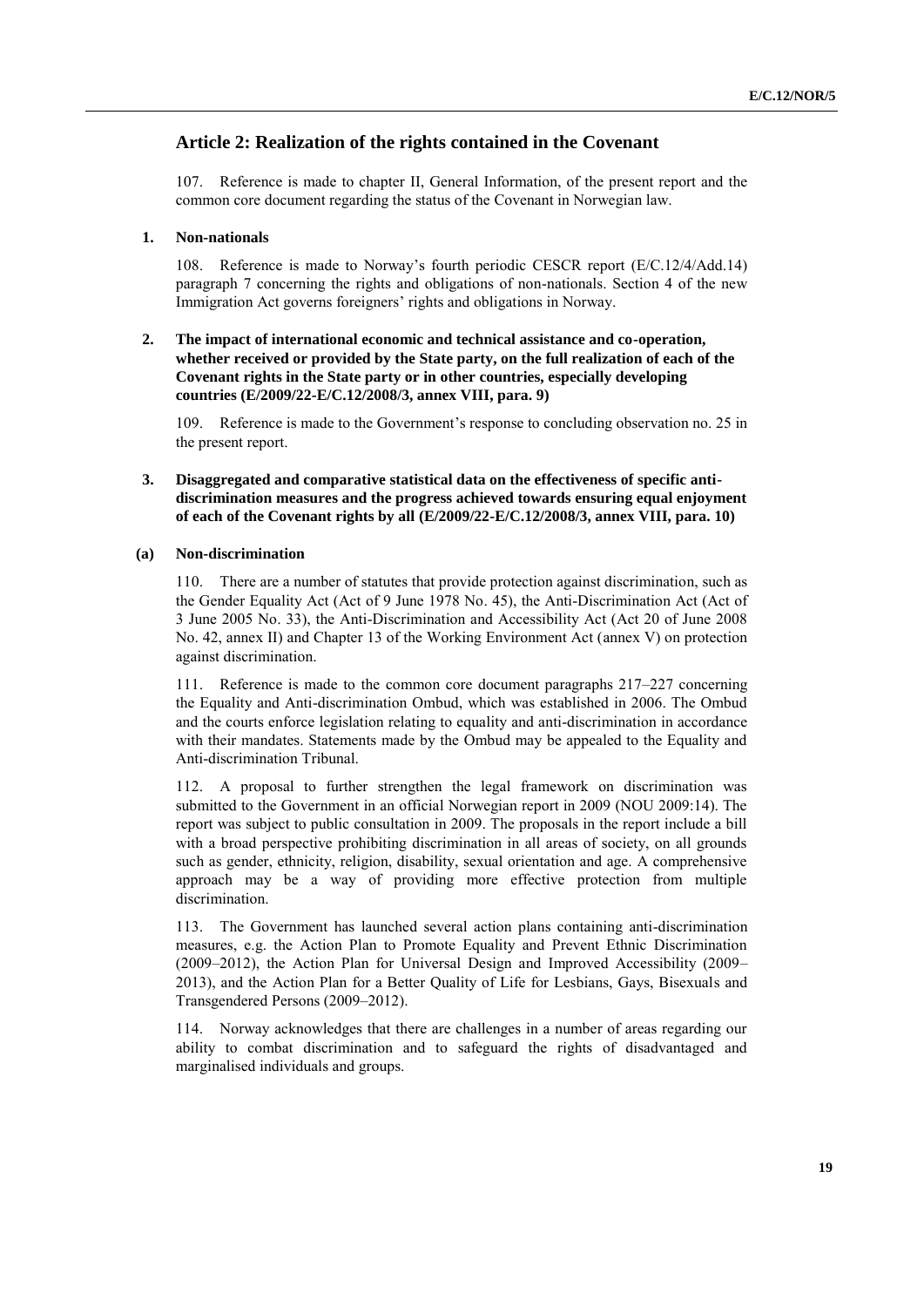#### **(b) Ethnic discrimination**

115. The Anti-discrimination Act prohibits direct and indirect discrimination on the basis of ethnicity, national origin and other factors. The ICERD has been incorporated into Norwegian law through section 2 of the Anti-Discrimination Act.

116. Reference is made to Norway's 19th/20th periodic report to CERD regarding the Government's efforts to combat ethnic discrimination. Reference is made to paragraphs 5–7 of the report concerning statistical data on the ethnic composition of the Norwegian population, paragraph 62 concerning the reporting on specific goals for integration and social inclusion policy with associated indicators, paragraph 63 concerning a survey of discrimination in the state sector, paragraph 78 concerning hate crime, paragraph 149 concerning an ongoing project relating to statistics on immigration, integration and social inclusion and to Statistic Norway's survey on immigrants' living conditions in 2008, paragraph 218 concerning an evaluation of Norwegian language tuition for immigrants and paragraph 232 concerning a survey on discrimination against Sami people. Reference is also made to Norway's UPR report to the Human Rights Council section 3.2.2.

117. Persons of minority origin are at particular risk of discrimination in Norway. A survey on experienced discrimination conducted by Statistics Norway in 2009 reveals that more than half of the respondents with an immigrant background have experienced discrimination in one or more areas such as housing, education, health services and working life, as well as in bars and restaurants. Men have experienced a higher degree of discrimination than women. As many as 60–70% of the immigrants with a background from Somalia, Iraq and Iran said that they experience comparatively more unequal treatment. As regards other groups in the survey, 25–30% responded that they have experienced unequal treatment. The survey is based on responses to questions on experienced discrimination in the survey conducted in 2005–2006 by Statistic Norway's on immigrants' living conditions. One of the selection criteria for the survey was that respondents had resided in Norway for at least two years. Those who took part had a background from Bosnia-Herzegovina, Serbia, Montenegro, Turkey, Iraq, Iran, Pakistan, Sri Lanka, Vietnam, Somalia and Chile.

118. The Government is planning to initiate a survey on a representative selection of enterprises in order to get an overview of attitudes to diversity and discrimination in working life. Various methods to determine the number of employee representatives who are immigrants or persons born in Norway of immigrant parents will also be assessed.

119. One of the measures in the Action Plan to Promote Equality and Prevent Ethnic Discrimination is to establish a forum for equality data. A crucial task for the forum is to determine what type of data can serve as indicators of equality and discrimination. The proposed mandate for the forum includes:

(a) Clarification of existing statistical data on various grounds that might serve as indicators of equality and/or discrimination, and thus enable better use of existing data;

Assessment of the possibilities of integrating questions on equality and discrimination on different grounds into existing statistics production;

(c) Assessment of how the various grounds for discrimination may be seen as interconnected;

(d) Assessment of what additional data may be needed, also in relation to the data production taking place in the EU/Eurostat;

Assessment of how enterprises can retrieve information on the proportion of immigrants employed by the enterprise.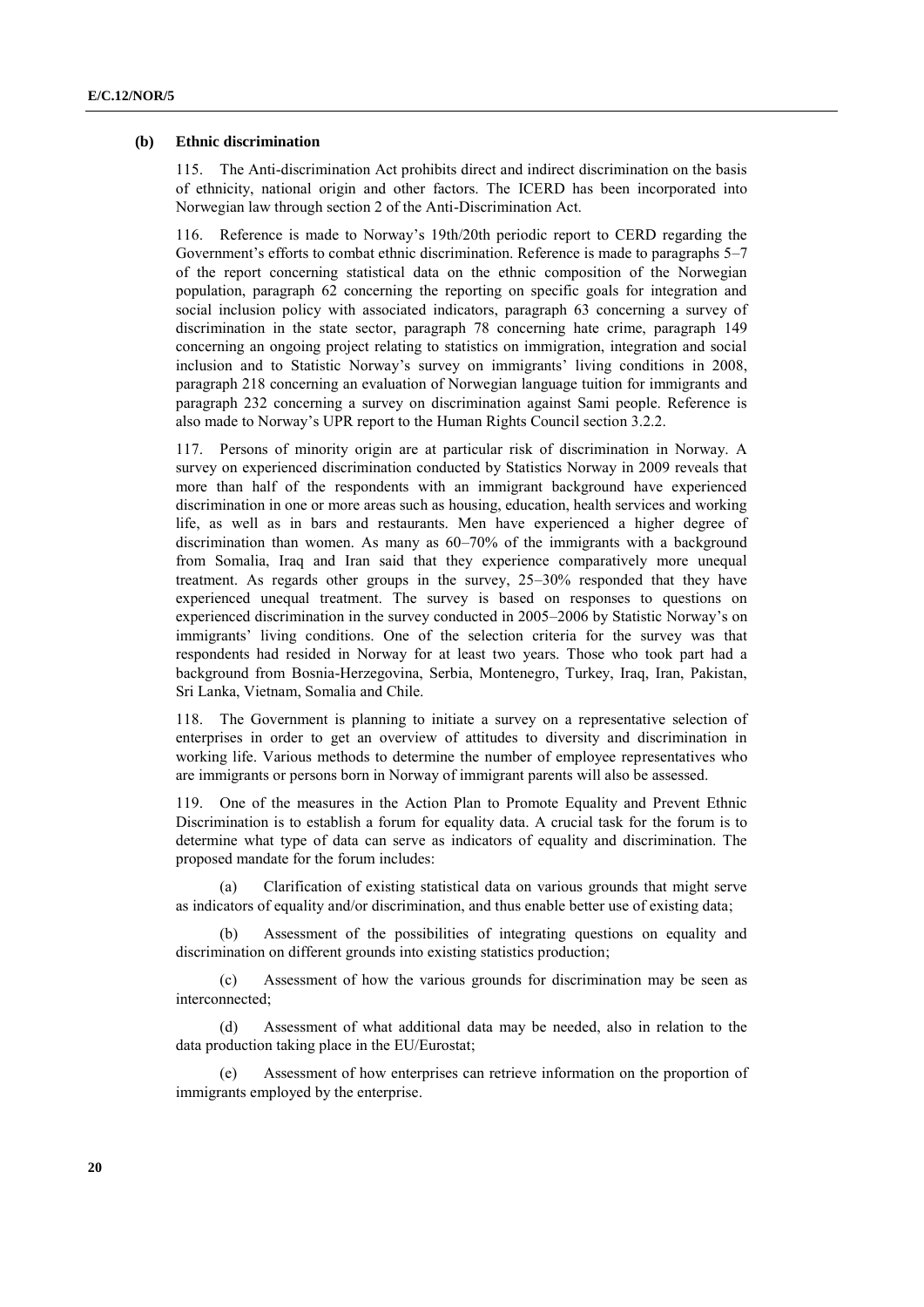#### **(c) The rights of gays and lesbians**

120. The Storting recently adopted a common Marriage Act for homosexual and heterosexual couples.

121. The purpose of the Action Plan for a Better Quality of Life for Lesbians, Gays, Bisexuals and Transgendered Persons (2009–2012) is to combat the discrimination many LGBT persons experience in different periods of their lives and in different social arenas. The integration of LGBT perspectives into all areas of society is the core strategy. The plan focuses specifically on groups at risk of discrimination on several grounds. The plan involves eight ministries and provides guidelines and timelines for how the LGBT population's interests are to be met in areas such as foreign policy, education, health care, family and children affairs, working life, immigration policy, the police sector and human resource policy.

#### **(d) Rights of persons with disabilities**

122. In Norway many people with disabilities encounter barriers and are at risk of discrimination.

123. Reference is made to the common core document paragraphs 207–214 and to Norway's sixth CCPR report to the Human Right Committee paragraphs 244–245.

124. The Anti-discrimination and Accessibility Act came into force on 1 January 2009. The Act prohibits discrimination on the basis of disability, and applies to all areas of society, e.g. the labour market, housing, and goods and services. Family life and personal relationships do not fall within the scope of the Act. Direct and indirect discrimination, harassment and incitement to discriminate against persons on the basis of disability are prohibited. The Act also protects persons who bring a lawsuit on the basis of discrimination from being subjected to unfavourable treatment on account of his or her action, i.e. retaliation. In addition, a prohibition against being an accessory to discrimination has been introduced. A number of measures have been implemented to raise awareness of and promote compliance with the new legislation.

125. The purpose of the Action Plan for Universal Design and Improved Accessibility (2009–2013) is to improve accessibility for the disabled by 2025, and will affect most areas of society. The Government gives priority to four areas in the action plan: outdoor areas, buildings, transport and Information and Communication Technology (ICT). Increasing the levels of employment among people with disabilities is a cross-cutting consideration in all the measures in the plan. The plan is to be reviewed every year, and a project has been launched to develop indicators to measure progress over time.

126. The work is being coordinated by a steering group comprising representatives of relevant ministries. The practical work is being coordinated by a network forum led by the Delta Centre (National Resource Centre for Participation and Accessibility for People with Disabilities), with the participation of directorates, government ministries, user organisations and professional institutions. The indicators are being developed by the ministries in the various sectors and apply to buildings and facilities, outdoor areas, transport and ICT.

127. Norway signed the Convention on the Rights of Persons with Disabilities in 2007.

#### **(e) Discrimination on the basis of socio-economic status**

128. Statistics Norway produces poverty estimates and evaluates its predictions and findings [\(www.ssb.no\)](http://www.ssb.no/). Reference is made to the Government's response regarding specific measures to prevent discrimination on socio-economic grounds as regards access to the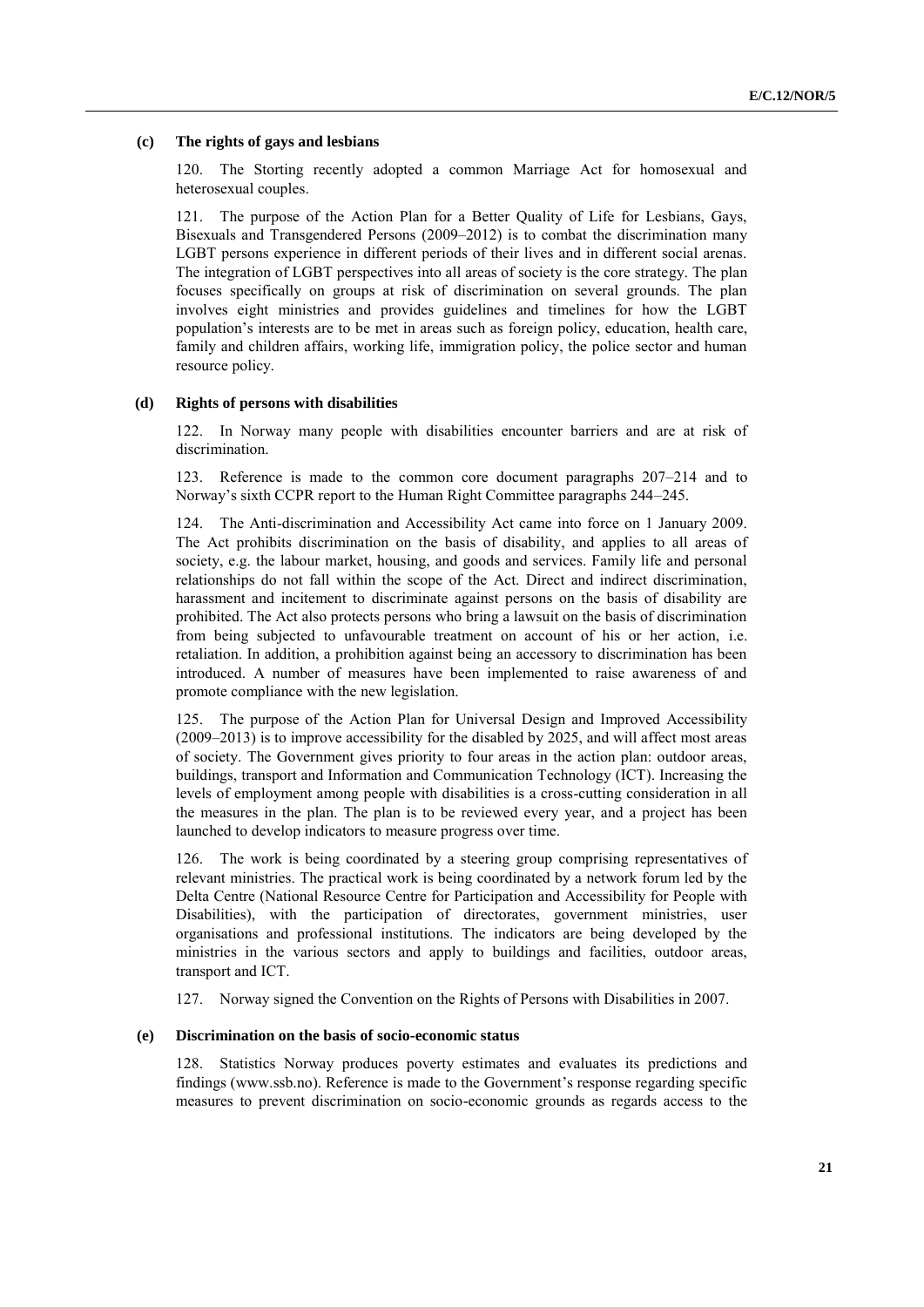labour market (Article 6), access to health care (Article 12), housing (Article 11) and culture (Article 15) in the present report.

**4. If the State party is a developing country, provide information on any restrictions imposed under Article 2, paragraph 3, of the Covenant, on the enjoyment by nonnationals of the economic rights recognized in the Covenant (E/2009/22-E/C.12/2008/3, annex VIII, para. 11)**

129. Not applicable to Norway.

#### **Article 3: Gender equality**

**1. Steps taken to eliminate direct and indirect discrimination based on sex in relation to each of the rights recognized in the Covenant, and to ensure that men and women enjoy these rights on a basis of equality, in law and in fact (E/2009/22-E/C.12/2008/3, annex VIII, para. 12)**

130. Since the late 1980s Norway has implemented action programmes to promote the incorporation of gender equality into all policy areas. Norway follows the recommendation of the Fourth World Conference on Women, held in Beijing in 1995, which states that the gender equality perspective should be mainstreamed in most areas and sectors, followed by targeted policies, including measures.

131. Each ministry is responsible for matters relating to gender equality in its own area of responsibility. In 2005, the Main Budget Circular from the Ministry of Finance introduced the option for ministries to carry out a gender equality assessment of their own budget areas. It is up to each ministry to decide which policy sectors should be subjected to a gender sensitive analysis, and to include such analysis in their budget propositions. The aim is to consider the effects that various political decisions have on women, men, girls and boys.

132. Norway has also implemented various policies and measures to enable people to combine family and working life, including affirmative action to increase women's participation in decision making.

**2. Adoption and implementation of gender equality legislation; gender-based assessment of the impact of legislation and policies to overcome traditional cultural stereotypes that continue to negatively affect the equal enjoyment of economic, social and cultural rights by men and women (E/2009/22-E/C.12/2008/3, annex VIII, para. 13)**

133. In 2009 the Convention on the Elimination of All Forms of Discrimination against Women (CEDAW) was incorporated into the Human Rights Act (Act of 21 May 1999 No. 30) and the convention has been given precedence, cf. the common core document paragraph 106.

134. The Norwegian Gender Equality Act prohibits discrimination on grounds of gender in all areas of society. Under the Gender Equality Act, the Anti-discrimination Act and the Anti-discrimination and Accessibility Act, the authorities are obliged — in all areas of society — to take active steps to promote and advance equality on the grounds of gender, ethnicity and disability. These Acts also impose a duty on public and private employers to report annually on what kind of active steps they have taken to advance equality with regard to gender, ethnicity and disability. In addition enterprises are required to submit an annual report giving an account of the status of gender equality within their organisation.

135. Reference is made to Norway's UPR report to the Human Rights Council section 3.2.1 regarding gender equality. Reference is also made to the Common Core Document paragraphs 192–195 concerning the Gender Equality Act and paragraphs 234–237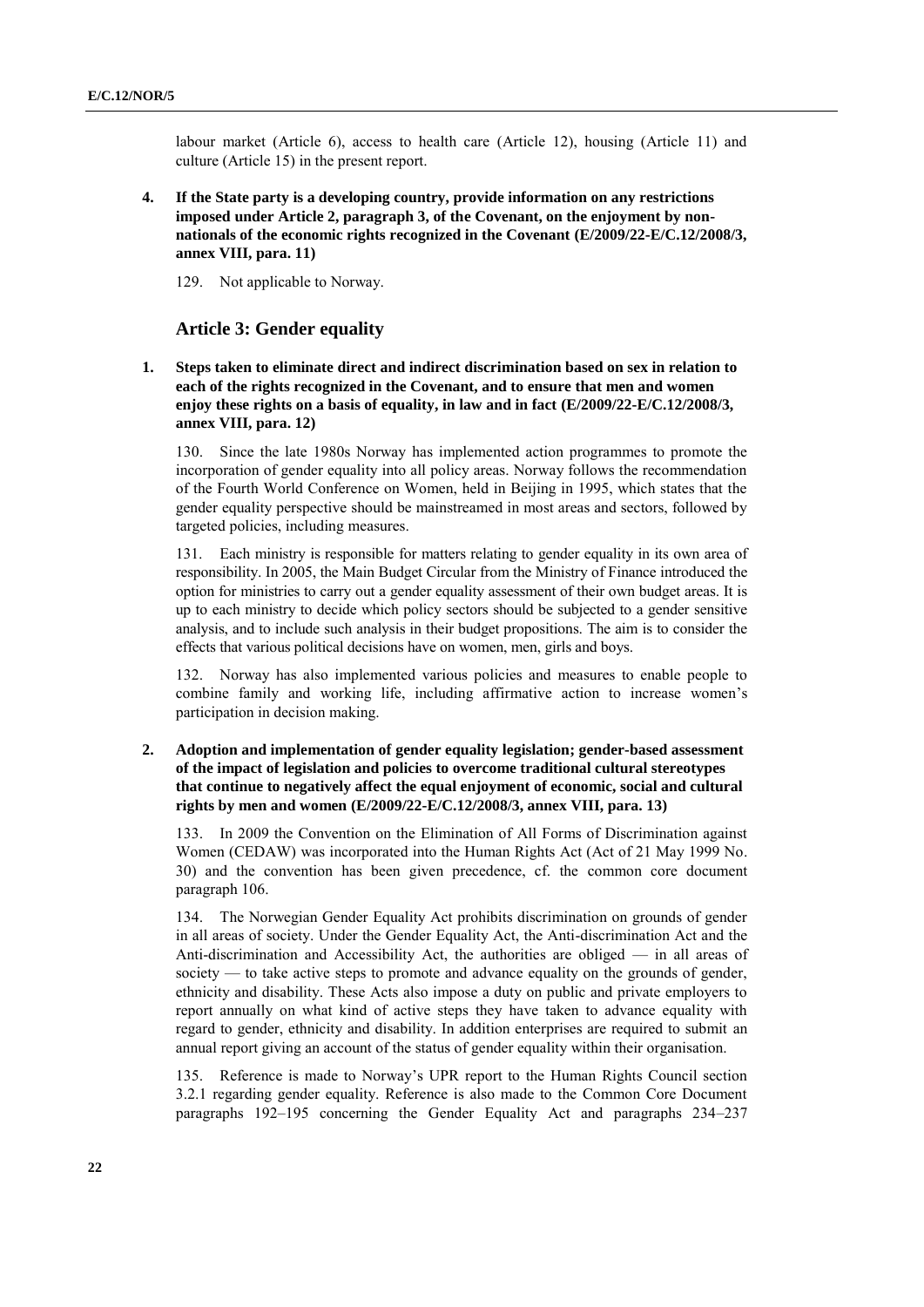concerning gender equality, and to Norway's  $6<sup>th</sup>$  periodic CCPR report to the Human Right Committee paragraphs 23–32 regarding the current situation of women and paragraph 249 on the Gender Equality Act, and to Norway's 4th periodic report to CESCR paragraphs 59– 65 and 141–149.

136. Promoting equality and ensuring that women and men enjoy equal opportunities remain political priorities.

137. There are now more women starting and completing higher education than men. This is in itself a historic shift. However, young women and men traditionally study different subjects, and Norway has one of the most gender segregated workforces in Europe. Regarding equality and education, reference is made to the Government's response under Article 13 in the present report. Regarding participation in the labour market, reference is made to the Government's response to paragraph 30 of the concluding observation in the present report (paras. 42-45 above).

138. In order to achieve gender equality, it is important to improve the framework conditions for men's participation in family life. Parents are given 46 weeks paid leave in connection with childbirth (56 weeks with 80% pay). The parents themselves decide how they wish to share this period, apart from three weeks prior to delivery and six weeks afterwards, which are reserved for the mother. Ten weeks are now reserved for the father, after the "father's quota" was extended on 1 July 2009. These weeks are lost if the father does not make use of them.

139. In 2003 an Act<sup>5</sup> was adopted making Norway the first country in the world to set requirements regarding the gender balance on company boards. The boards of both public limited and certain privately owned companies must comprise at least 40% women and 40% men. As a result of the Act, the percentage of women representatives on company boards has increased from 7% in 2003 to 40% in 2009. The percentage of women who are chairpersons has increased from 2% in 2005 to 7% in 2009.

#### **Article 4: Limitations**

140. Reference is made to the common core document.

#### **Article 5: Interpretation**

141. Reference is made to the common core document.

<sup>&</sup>lt;sup>5</sup> Act amending the Act of 13 June 1997 No. 44 relating to Private Limited Companies, the Act of 13 June 1997 No. 45 relating to Public Limited Companies and certain other Acts.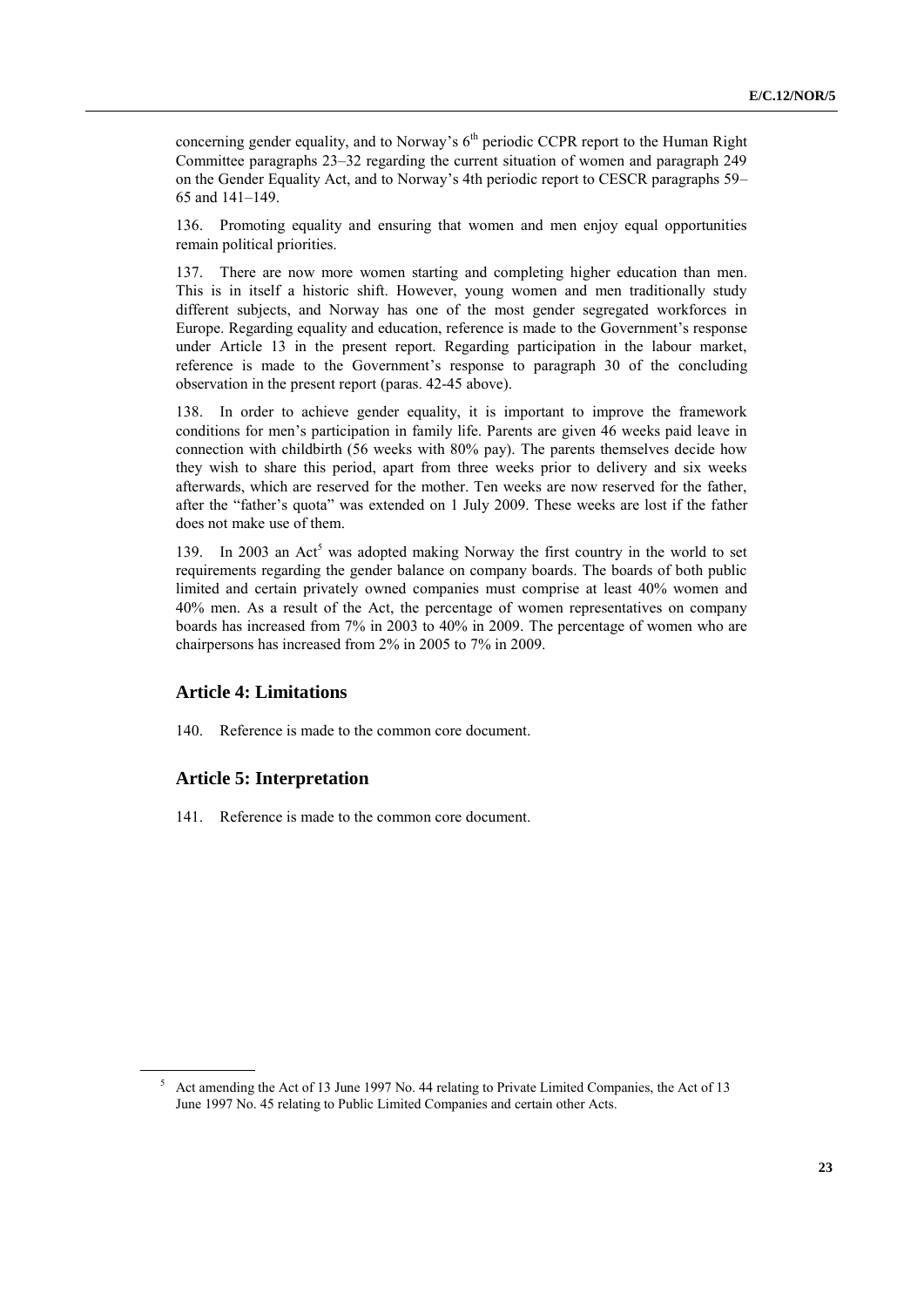## **IV. Part of the report relating to specific rights**

**Article 6: Right to work**

- **1. Information on effective measures taken to reduce unemployment (E/2009/22- E/C.12/2008/3, annex VIII, para. 15)**
- **(a) The impact of targeted employment programmes in place to achieve full and productive employment among persons and groups considered particularly disadvantaged, in particular women, young persons, older persons, persons with disabilities and ethnic minorities, in rural and deprived urban areas**

142. According to the OECD Economic Survey of Norway 2010, the Norwegian economy has been particularly resilient during the financial crisis, with a relatively shallow recession and moderate increase in unemployment. The Government's rapid and appropriate response is highlighted, and Norway is moving into what is projected to be a strong recovery. Employment figures are found in the Common Core Document paragraph 20.

143. Reference is further made to the Government's response under Article 3 in the present report regarding gender equality and the labour market.

The administration of the municipalities' social services and the national employment service (Aetat) and the National Insurance Service (RTV) have been reorganised and, since 1 July 2006, form a new labour and welfare administration (NAV). The principles for the new administration were decided during the Storting's consideration of the white paper on a new employment and welfare administration (Report No. 46 (2004– 2005) to the Storting). The main goals of the reform are having more people in employment and activity and fewer on benefits, a more user-friendly, user-oriented system, and a coordinated, efficient employment and welfare administration.

145. Immigrants, young people, long-term unemployed and disabled are central target groups for the labour market policy. These groups are also prioritised for participation in labour market measures. In May 2009 immigrants constituted 26% of the unemployed, but the share of immigrants participating in labour market measures was 36%. The Norwegian labour market policy also provides for specific guarantees for vulnerable groups. Young people aged 20–24 are guaranteed follow-up by the employment and welfare service and offers to participate in labour market measures. Long-term unemployed people are guaranteed an offer to participate in such measures.

146. Reference is made to the Government's response to paragraph 28 of the concluding observations in the present report (paras. 35–39 above) regarding targeted employment programmes for ethnic minorities. Government agencies are also obliged to invite at least one qualified applicant with an immigrant background to an interview for vacant positions. According to information gathered by the Ministry of Government Administration, Reform and Church Affairs, 32% of the people with a non-western immigrant background who were interviewed for a vacant position, were actually hired during the last measuring period. The Ministry also initiated a project in 12 government agencies in 2008–2009 to try out the effect of a moderate deviation from the qualification principle. Under the antidiscrimination legislation, employers may, when choosing among applicants with similar qualifications, recruit an applicant with a non-western immigrant background even though the applicant would otherwise be ranked below the best qualified applicant. The project resulted in increased awareness of the importance of recruiting persons from the target group and of the complexity of the recruitment processes.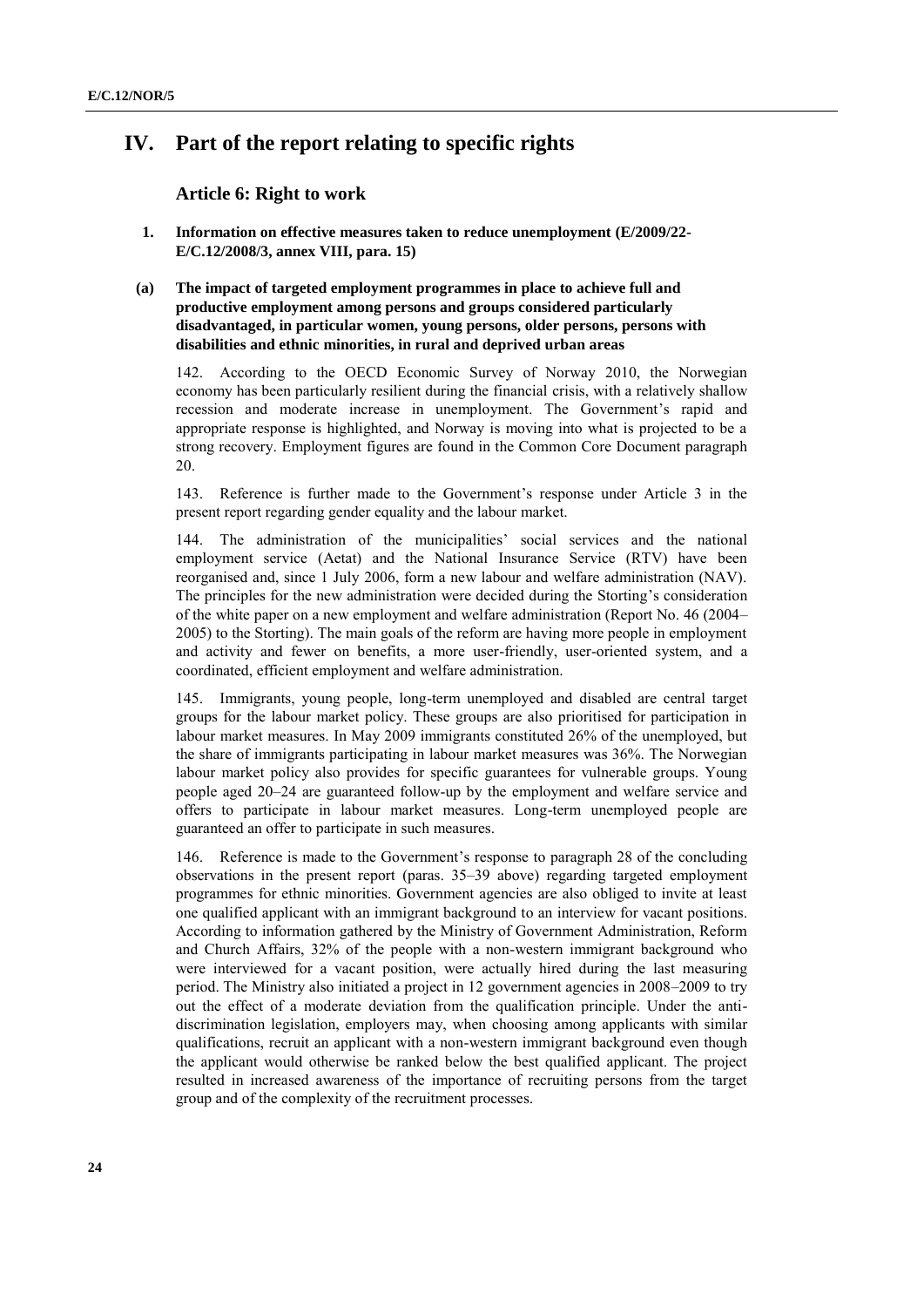147. An action plan has been launched by the Ministry of Government Administration, Reform and Church Affairs with a view to recruiting more disabled people into the government sector. As part of this plan a trainee programme was set up in the government ministries (one trainee in each) for 16 persons with a higher education and a disability. The Health Directorate initiated a similar trainee programme for 19 trainees in other agencies under the same action plan. The trainee programmes resulted in increased competence and experience within the agencies in recruiting disabled persons, and a stronger awareness in the agencies of disabled persons as a workforce resource.

148. According to the Working Environment Act, older persons are protected against age discrimination in working life. Both direct and indirect discrimination are prohibited, as well as harassment and incitement to discriminate. The prohibition applies to all aspects of the employment relationship, from the time the position is advertised to the termination of the relationship. The prohibition is enforced by the Equality and Discrimination Ombud and the courts.

149. A National Strategic Plan for Work and Mental Health (2007–2012) was presented in September 2007 and applies to people with all types of mental disorders and difficulties, and to people who also have substance abuse problems or other problems. A major part of the strategy is to ensure a cohesive public effort for people with mental disorders and to utilise the measures in the new employment and welfare administration (NAV).The strategy covers inter alia the following areas: user involvement and self-help; measures and services; competence and networks; and research and development.

#### **(b) The impact of measures to facilitate re-employment of workers, especially women and long-term unemployed workers, who are made redundant as a result of privatization, downsizing and economic restructuring of public and private enterprises**

150. Labour market courses, work practice and wage subsidies are measures that are used to facilitate the re-employment of workers. Long-term unemployed are guaranteed an offer of a place in such measures.

#### **2. Information on work in the informal economy in the State party, and on measures taken to ensure access by informal workers, in particular older workers and women, to basic services and social protection (E/2009/22-E/C.12/2008/3, annex VIII, para. 16)**

151. Increased labour immigration has led to problems of social dumping in some industries. Social dumping is characterised both by unacceptably low wages and breaches of legislation governing wages, health and safety. Norway attaches great importance to ensuring that migrant workers enjoy pay and working conditions that are similar to those of Norwegian workers. In 2006, the Government presented an Action Plan against Social Dumping. Although the Action Plan has worked well, the Labour Inspectorate continues to uncover instances of social dumping. The financial crisis has also made the fight for decent work extremely important, and efforts to combat social dumping must be intensified. The Government therefore presented a new Action Plan against Social Dumping in 2008.

152. The rules concerning health, safety and working environment apply to everyone who works in Norway. Important provisions with a bearing on the employment relationship also apply to foreign employees through the provisions of the Working Environment Act concerning posted employees. The Tariff Board has issued regulations on the general application of collective wage agreements that entitle foreign workers within the area of application of the regulations to wages and working conditions that follow from the regulations.

153. The Labour Inspection Authority and the Petroleum Safety Authority Norway are important actors in the efforts to combat social dumping. In addition to ensuring that the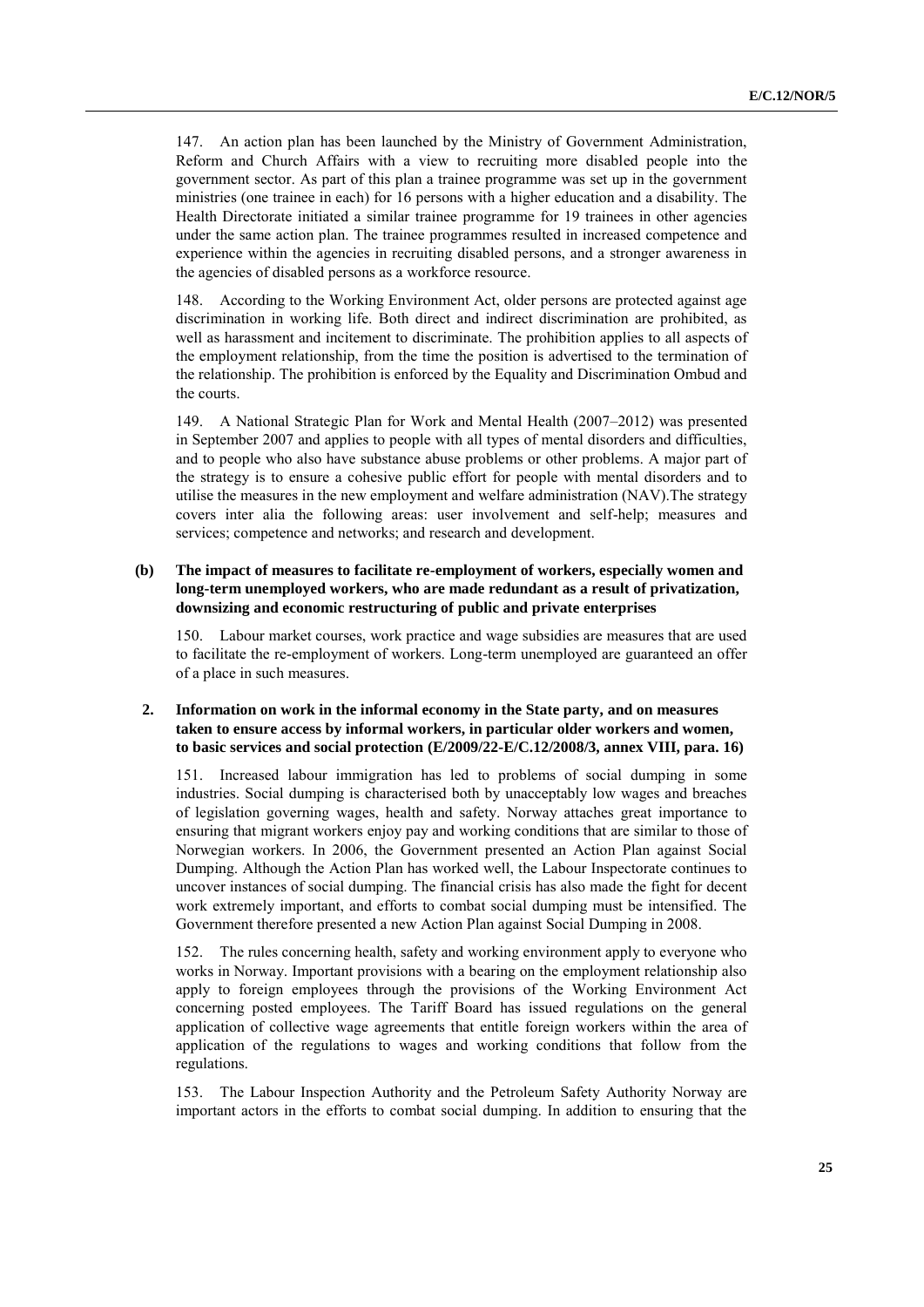HSE requirements are complied with, the authorities see to it that the conditions for work permits pursuant to the Immigration Act are complied with and that employees receive the wages and have the working conditions they are entitled to pursuant to regulations concerning the general application of collective agreements.

#### **3. Legal safeguards in place to protect workers from unfair dismissal (E/2009/22- E/C.12/2008/3, annex VIII, para. 17)**

154. The regulations concerning termination of employment relationships are to be found in the Working Environment Act (WEA) 2005 chapter 15, and the provisions relating to proceedings concerning termination of employment, etc., are to be found in chapter 17 (annex V).

155. According to the WEA section 15-4 a dismissal shall be given in writing and must fulfil certain statutory requirements. If the notice does not fulfil these requirements, the employee may institute legal proceedings against the employer to have the notice set aside.

156. The central provision concerning protection against unfair dismissal is section 15-7, which states that employees may not be dismissed unless this is objectively justified on the basis of circumstances relating to the undertaking, the employer or the employee. Protection against dismissal applies to all employees, at all levels, in full-time and part-time positions.

157. The threshold for dismissing employees is high, and the employer must show that there is good cause for dismissal. In practice, dismissals may be divided into two main categories: dismissals due to circumstances connected with the employee, and dismissals based on the needs of the undertaking.

158. The first category results from unacceptable behaviour on the part of the employee. Since this type of dismissal is defamatory, the requirements set by the courts are particularly stringent. The rules address termination of employment where the employee is in breach of his obligations under the contract of employment. A serious breach may warrant summary dismissal, while less serious breaches may warrant dismissal. However, it is absolutely clear that transgressions of a less serious nature do not provide a basis for dismissal. The threshold for dismissal is high, and a great deal is required for employment to be terminated on this basis. Subjective factors of reasonableness, for example that dismissal will have a severe effect on the employee, are given less weight in cases where dismissal is due to reasons connected with the employee than where dismissal is a result of curtailed operations, rationalisation measures, etc. Behaviour outside the workplace may also, depending on the circumstances, be relevant. The type of position held by the employee will be an issue here. In fact there are a number of reasons connected with the employee that may warrant dismissal, for instance lack of qualifications and professional capability, failure or refusal to obey orders, absenteeism and alcohol abuse, breach of loyalty, improper conduct or cooperation problems. However, a court will not allow the employer to bring irrelevant considerations into play when assessing an employee's circumstances. This means that it is prohibited to put emphasis on gender, race, religion, ethnic identity, political affiliation or other such factors, cf. the WEA sections 13-1 and 13- 2.

159. The second category of dismissals affects employees of undertakings that have a need for reorganisation. Where the need for reorganisation is genuine and well-documented and provided the employer has otherwise proceeded correctly, a court will normally accept dismissal based on the needs of the undertaking.

160. Curtailed operations, rationalisation measures or other forms of reorganisation are the most common reasons for dismissal based on the undertaking's circumstances. Such measures normally provide an objectively justified reason for dismissal provided that the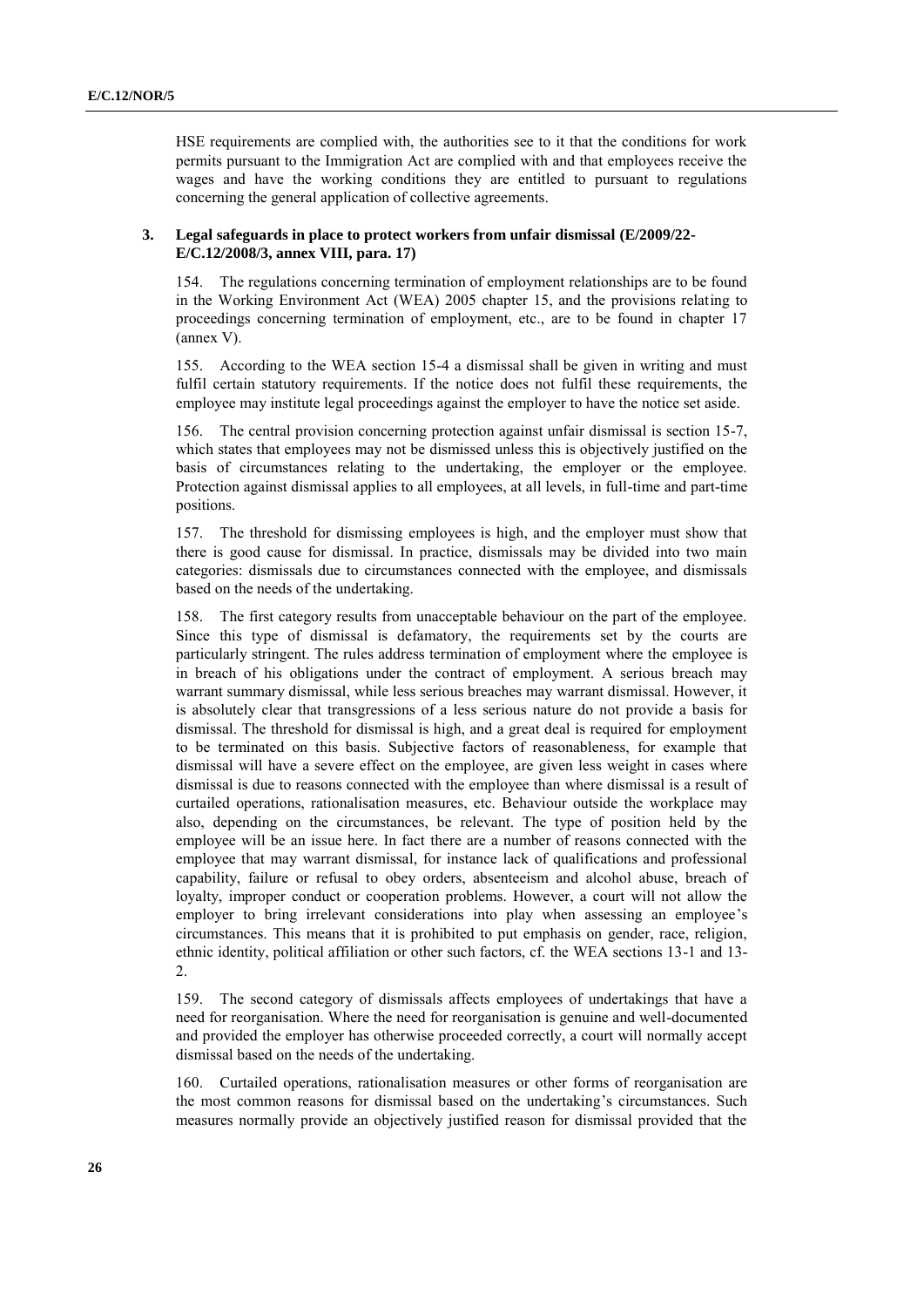employer does not have other suitable work in the undertaking to offer the employee. What may be regarded as "suitable work" in this context depends on an overall assessment, cf. the WEA section 15-7 subsection 2.

161. Where the dismissal is due to curtailed operations, rationalisation measures or other circumstances connected with the undertaking, the needs of the undertaking must be weighed against the disadvantage caused by the dismissal for the individual employee. The selection of personnel for dismissal must also be objectively justified. Unfair differential treatment must not take place, and consideration must be had for particularly long service. The most common selection criteria are based on a combination of seniority and qualifications.

162. Workers who are wholly or partly absent from work owing to accident, illness, pregnancy, maternity or paternity leave or military service enjoy stronger protection against dismissal, cf. the WEA sections 15-8, 15-9 and 15-10.

163. If the employee is of the opinion that the dismissal is unfair, he or she may request negotiations with the employer within two weeks after having received written notice. The employee may institute legal proceedings against the employer within certain time limits. In such proceedings, the court is to decide whether the dismissal is objectively justified. If the employee should lose the case, he or she may appeal the case to the court of appeal. This also applies if the employer should lose*.*

164. If the employee has instituted legal proceedings against the employer, the employee is normally entitled to continue working in his or her post until the matter has been legally decided, cf. the WEA section 15-11.

165. If the employee's action is successful, he or she is entitled to continue in his/her post, or, if he or she has temporarily vacated the post, to resume his or her post, cf. the WEA section 15-12. If the action is unsuccessful, he or she must leave the position from the time stipulated by the court.

#### **4. Technical and vocational training programmes in place in the State party and their impact on empowering the workforce, especially disadvantaged and marginalized individuals, to enter or re-enter the labour market (E/2009/22-E/C.12/2008/3, annex VIII, para. 18)**

166. Norwegian labour market policy consists of specific guarantees targeting vulnerable groups.

167. The Programme for Basic Skills in Working Life was established in 2006. The objective of the programme is to prevent employees and job-seekers from being excluded from an increasingly knowledge-based labour market. Businesses and public enterprises may apply for grants for motivation programmes and training in reading, writing, arithmetic and ICT. During the period from 2006 to 2009, 5 700 people received training through 337 projects. The programme will be further developed and its budget was doubled from 2008 till 2010.

168. As a part of the Government's Action Plan Against Poverty, a qualification programme and a qualification benefit, legally based in the Social Service Act, was introduced as from 1 November 2007. The target group is individuals who have substantial and complex problems, considerably reduced working and earning capacity, dependence on social assistance benefits, and who are trapped, or in danger of becoming trapped, in a passive situation characterised by income poverty. The programme is offered to those who are considered able to gain a foothold in the labour market after closer and more binding follow-up. The aim of the programme is to enable more individuals in this group to enter employment through an individual one- or two-year scheme.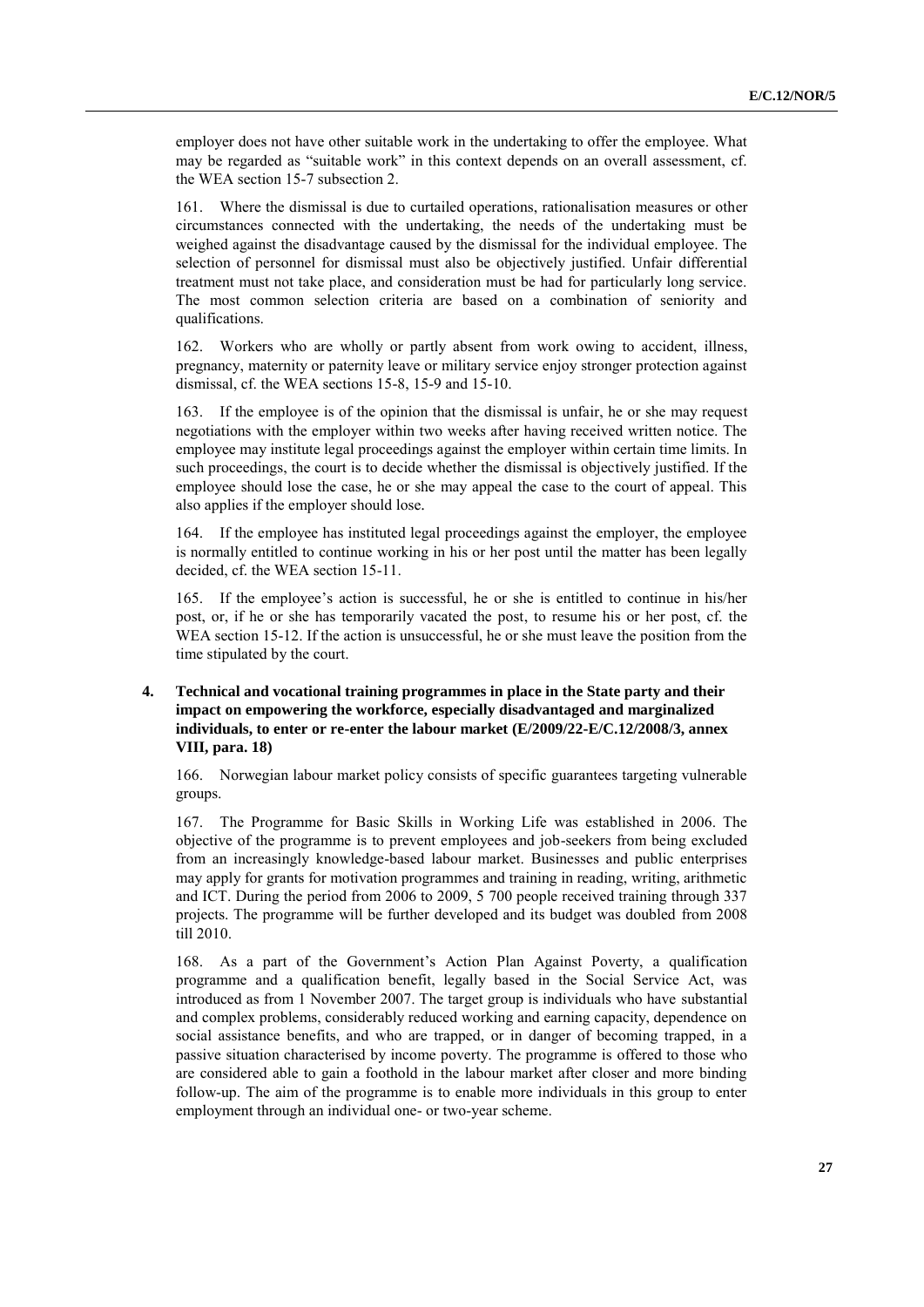169. According to the law, those who fulfil the conditions are entitled to participate in the programme, and it is voluntary. The programme is to be tailored to each individual according to the person's needs and abilities. The participants receive a standardised qualification benefit, paid on a monthly base. Supplementary social assistance benefit may be granted on the basis of a means test.

170. From 1 January 2008 to 28 February 2010, approximately 12 400 people participated in the programme. We do not yet know enough about how many of the participants succeed in getting ordinary work after the programme. An evaluation of the programme is being carried out, and will continue through 2012.

171. As mentioned in Norway's response to paragraph 28 of the concluding observations in the present report, an introductory programme has been initiated for newly arrived immigrants (the Introduction Act) to improve their opportunities to participate in the labour market and social life. The Act ensures the provision of an introductory programme for refugees and tuition in the Norwegian language and social studies for adult immigrants. So far the introduction programme shows good results.

The Second Chance programme, which was started in 2005, is a trial qualification programme for immigrants who, after several years in Norway, have not gained a permanent foothold in the labour market and are long-time recipients of social security benefits.

#### **Article 7: Right to fair conditions of employment**

#### **1. Corporate social responsibility**

173. The Government presented a white paper on corporate social responsibility in a global economy in January 2009.<sup>6</sup> The purpose of the white paper is to increase engagement in and knowledge of corporate social responsibility in both the private and the public sector. The purpose is also to formulate and clarify the Government's expectations of Norwegian companies and to clarify the roles and responsibilities of the Government, the private sector and other actors. The measures set out in the white paper will be further operationalised. In connection with this the Norwegian national contact point for the OECD Guidelines for Multinational Enterprises will be restructured and strengthened, and the Accounting Act will be revised.

174. The Government Pension Fund Global (GPFG) is an instrument for ensuring that a reasonable portion of Norway's petroleum wealth benefits future generations and finances national pensions. The financial wealth must be managed so as to generate the highest possible return. A good return in the long term is contingent on sustainable development in the economic, environmental and social sense. Ethical guidelines for the management of the fund were adopted in 2004 and revised in 2009. The goals for the responsible management of the fund include promoting good corporate governance and greater awareness of social and environmental issues among companies in which the fund has holdings, and helping companies in the portfolio to adhere to fundamental ethical norms. The fund is to avoid investments in companies that engage in grossly unethical activities, such as serious or systematic human rights violations, such as murder, torture, deprivation of liberty, forced labour, the worst forms of child labour and other forms of child exploitation. The ethical basis of the management of the fund is promoted through several means, such as the exercise of ownership rights and the exclusion of companies from the fund's investment universe. Active ownership is exercised, with an emphasis on corporate governance,

 $6$  Report No. 10 to the Storting (2008–2009).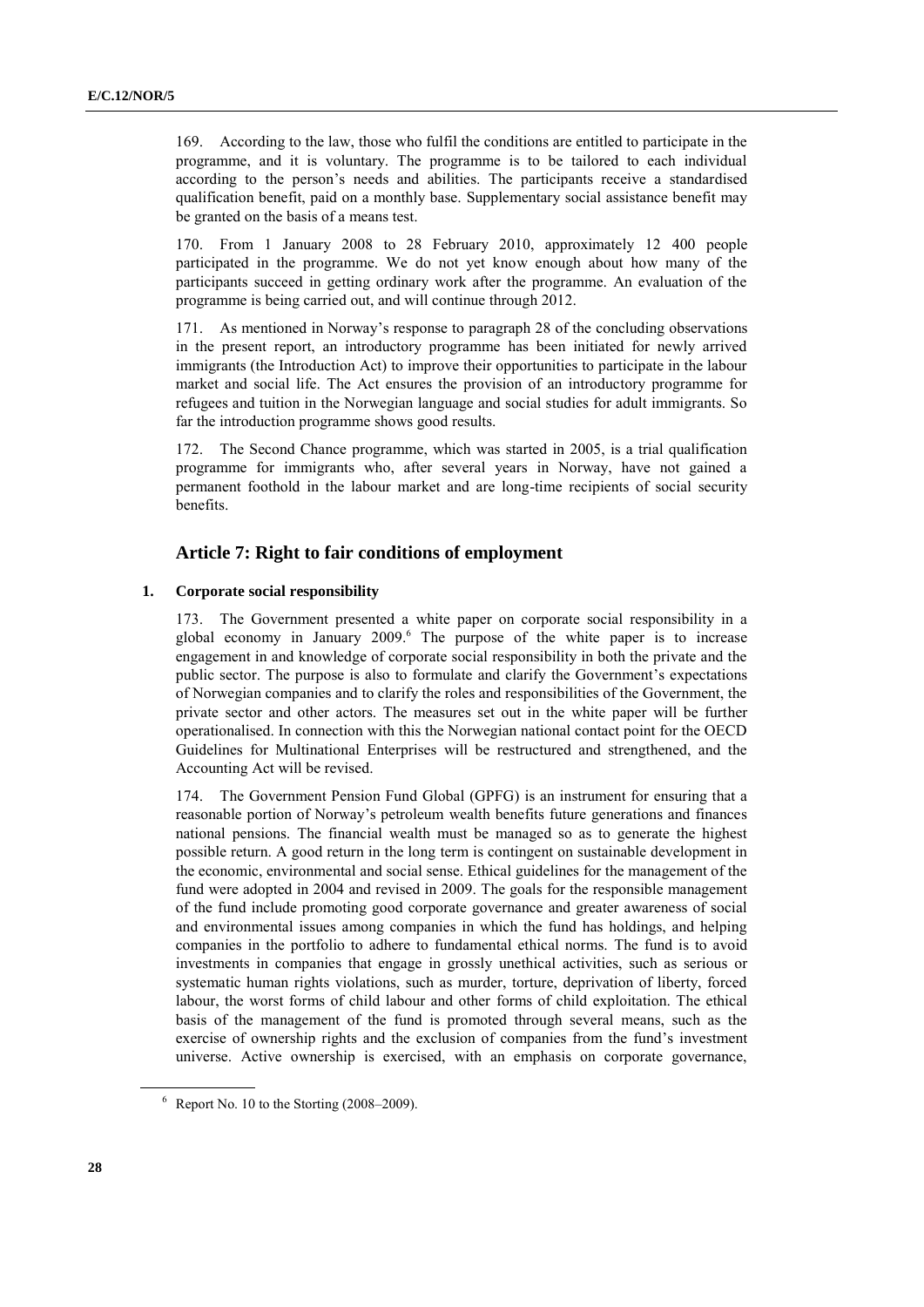children's rights, climate change and water management. In some cases, the fund's Council on Ethics recommends the exclusion of certain companies if investment in the said companies is inconsistent with the ethical guidelines. As of June 2009, 48 companies had been excluded from the fund's investment universe.

175. Norway heads the UN negotiations in the Human Rights Council on the mandate of the Special Representative of the Secretary-General on the issue of human rights and transnational corporations and other business enterprises, by Professor John Ruggie, who is tasked with clarifying the human rights responsibilities of governments and companies. Norway is a strong supporter of the UN framework developed by Mr. Ruggie, which rests on three pillars: protect, respect and remedy, as well as the development of guiding principles. Norway also supports various projects under his mandate.

176. Norway provides financial support to the Global Compact Initiative and is working actively to strengthen and develop the initiative. Global Compact invites companies to endorse ten fundamental principles that are based on internationally recognised conventions and declarations, including the ICESCR. Companies are inter alia to support and enact a set of core values in the areas of human rights, labour standards, the environment and anticorruption. The investment strategy of the GPFG is based, among other things, on the principles laid down in the Global Compact and focuses particularly on exerting influence on companies in the fund's portfolio with a view to preventing and combating child labour in these companies.

177. Norway is a strong supporter of the ILO's Decent Work Agenda with its four pillars of employment creation, workers' rights, social dialogue and social protection, including efforts to promote better coherence in global economic governance.

178. Norway is also actively involved in a number of other multinational and/or multistakeholder initiatives.

179. Norway hosts the secretariat of the Extractive Industries Transparency Initiative (EITI), a public-private initiative that strives to strengthen governance by improving transparency regarding the flow of money between petroleum and mining companies and the host governments where they operate. Norway is also a strong supporter of the Voluntary Principles on Security and Human Rights, another multi-stakeholder initiative for the extractive industries, the Kimberley process, the OECD guidelines for Multinational Enterprises, the Global Reporting Initiative, International Finance Corporation, ISO 26000 and other initiatives to provide guidance to states and business.

#### **2. National minimum wage**

**System of indexation and regular adjustment in place; alternative mechanisms in place, in the absence of a national minimum wage, to ensure that all workers receive wages sufficient to provide an adequate standard of living for themselves and their families (E/2009/22-E/C.12/2008/3, annex VIII, para. 19)**

180. In Norway, there is extensive tripartite cooperation on issues relating to working life. "The Norwegian Model" is characterised by strong trade unions, strong employers' organisations, tripartite cooperation between the authorities and the social partners, and close cooperation between workers and management.

181. There is no general minimum wage in Norway. One of the reasons is that the social partners' negotiation right is deemed to be a fundamental principle in the Norwegian legal system and that this is a matter best dealt with by the parties. The method for fixing a minimum wage standard by law is by making collective agreements generally applicable. The collective agreements are negotiated by the Norwegian social partners. The legal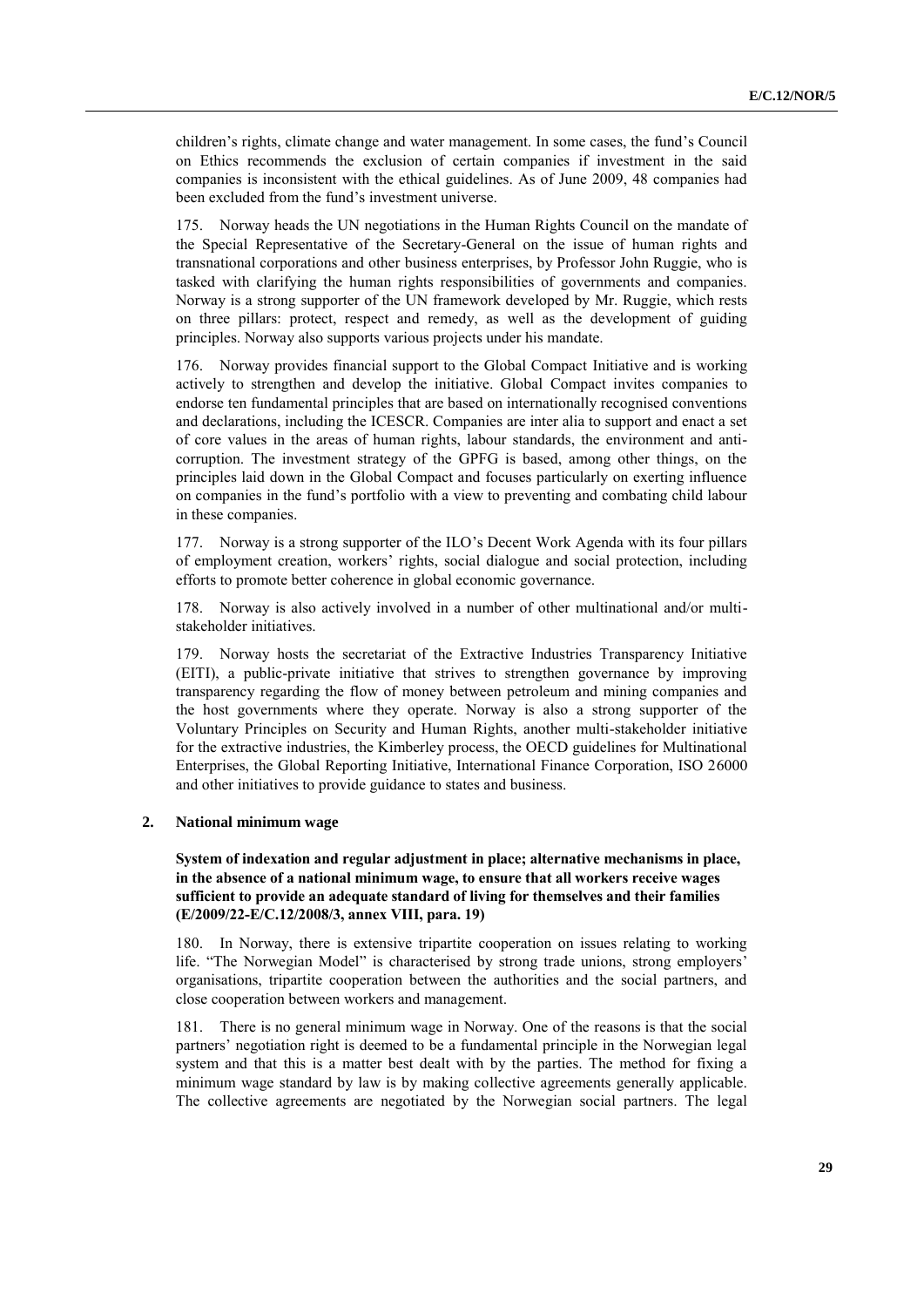framework is the Act of 4 June 1993 No. 58 relating to General Application of Wage Agreements etc. (the General Application Act).

182. In areas where collective agreements are not made generally applicable, it is up to the contractual partners (i.e. the actual worker and employer) to agree on the wage level for the position, either through collective agreements or individual agreements. The average salary level in Norway is comparatively high. According to Statistics Norway, the average monthly wage for all occupations in 2008 was NOK 34 200. The average monthly wage for all salaried employees was NOK 32 300 in 2007. The 10 per cent of employees with the lowest salary were paid NOK 19 300 per month in 2008, and NOK 18 600 in 2007. Wage growth from 2006 to 2007 was 5.6% on average, compared with 4.8 per cent the previous year. Monthly earnings include agreed salaries paid, irregular increases in salary, bonuses and commissions. Supplements for overtime work are not included.

#### **3. Information on working conditions for all workers, including overtime and paid and unpaid leave, and measures taken to reconcile professional, family and personal life (E/2009/22-E/C.12/2008/3, annex VIII, para. 20)**

183. The purpose of the Norwegian Working Environment Act is, according to section 1-1:

(a) To secure a working environment that provides a basis for a healthy and meaningful working situation, that affords full safety from harmful physical and mental influences and that has a standard of welfare at all times consistent with the level of technological and social development of society;

(b) To ensure sound conditions of employment and equality of treatment at work;

(c) To facilitate adaptations of the individual employee's working situation in relation to his or her capabilities and circumstances of life;

(d) To provide a basis whereby the employer and the employees of undertakings may themselves safeguard and develop their working environment in cooperation with the employers' and employees' organisations and with the requisite guidance and supervision of the public authorities;

(e) To foster inclusive working conditions.

184. The Act contains detailed provisions concerning working environment measures, information and consultation, working hours and overtime, employment of children and young people, the right to leave of absence, protection against discrimination, termination, etc.

185. According to the Working Environment Act section 10-6 subsection 11, an overtime supplement of at least 40% shall be paid in addition to the pay received by the employee for corresponding work during normal working hours. The provisions concerning overtime pay do not apply to employees in senior posts or employees in particularly independent posts as the provisions governing working hours do not apply to such employees. Many collective agreements also have provisions concerning overtime pay, often exceeding the minimum 40% supplement.

186. The Working Environment Act chapter 12 governs entitlement to leave of absence. According to section 12-1, a pregnant employee is entitled to leave of absence with pay in connection with prenatal examinations if such examinations cannot reasonably take place outside working hours.

187. Section 12-2 states that a pregnant employee is entitled to leave of absence for up to 12 weeks during pregnancy, and section 12-3 states that the father is entitled to two weeks' leave in order to assist the mother in connection with childbirth. After the birth, the parents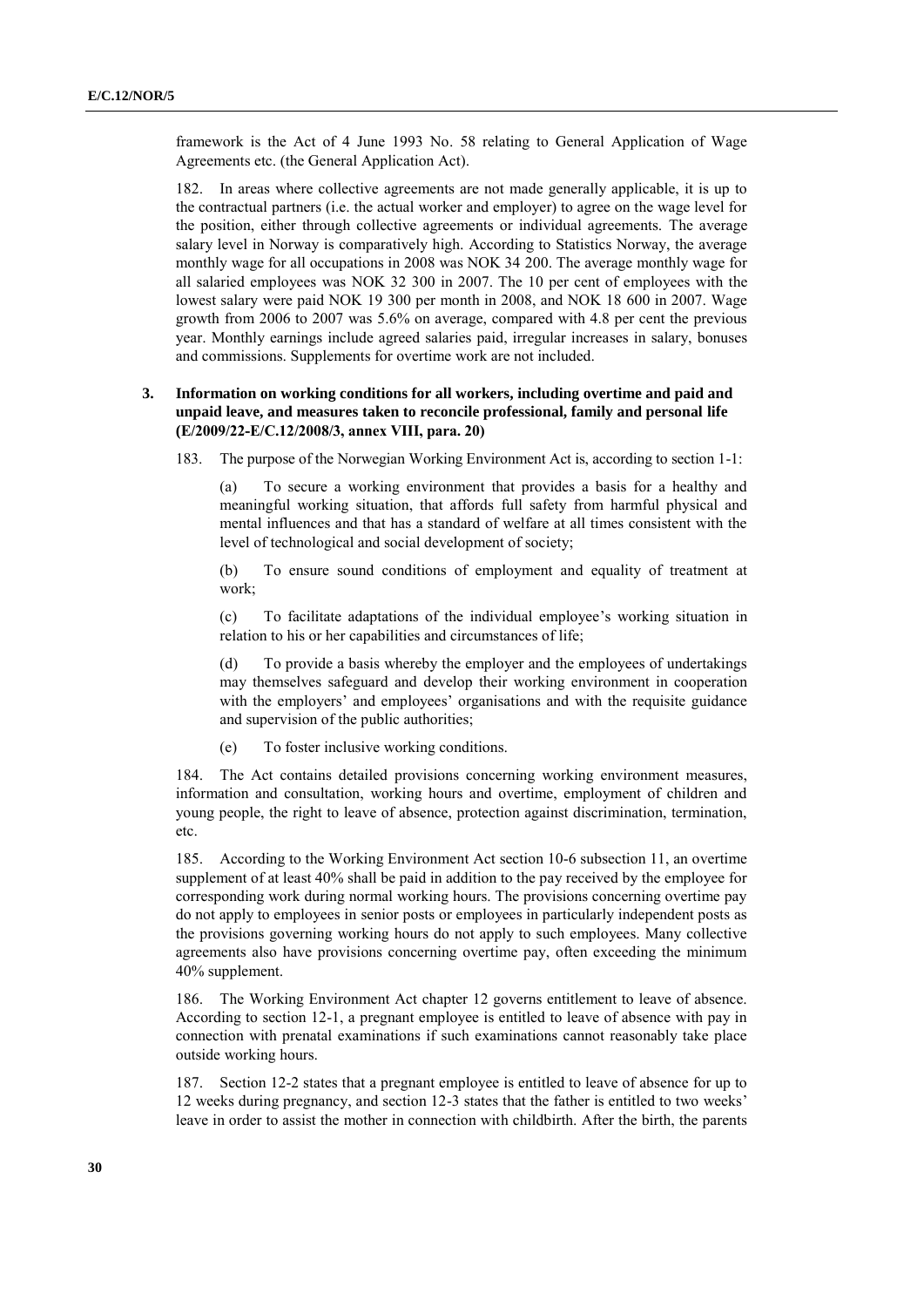are entitled to leave of absence for a total of 12 months. In addition, each of the parents is entitled to leave for up to 12 months for each child. The provisions are also applicable to adoptive parents and foster parents. Reference is made to the Government's response under Article 10 in the present report regarding parental benefit during parental leave.

188. Section 12-9 states that employees who have children in their care are entitled to leave of absence when necessary to attend to a sick child.

189. Workers with family responsibilities may be exempted from night work and are entitled to flexible working hours and to have his or her normal working hours reduced, cf. section 10-2.

190. The right to a holiday is regulated in Act of 29 April 1988 No. 21 relating to holidays. The purpose of the Act is to ensure that employees have annual holidays and holiday pay. According to section 5 employers shall ensure that employees have 25 working days' leave in connection with holidays each year. The employee does not receive ordinary salary during his or her time off, but is entitled to holiday pay, which replaces the ordinary salary during the holiday. Holiday pay from an employer is calculated on the basis of wages paid in a qualifying year, normally the previous year. An employee is entitled to holiday pay from his employer amounting to 10.2% of the basis on which holiday pay is calculated.

#### **4. The impact of the measures taken to ensure that women with the same qualifications do not work in lower-paid positions than men, in accordance with the principle of equal pay for work of equal value (E/2009/22-E/C.12/2008/3, annex VIII, para. 21)**

191. Reference is made to the Government's response to paragraph 30 of the concluding observations in the present report regarding gender differences in Norwegian working life (paras. 42–45 above).

192. Equal pay for work of equal value is a priority in the Government's policy platform.

193. In the collective wage settlement in 2010 in the public and private sector, a pay increase designed to benefit low-paid workers and a pay increase to equalise pay was granted which in itself entailed a larger increase for women than for men. In competitive industries and other areas in the private sector, a general low- and equal-pay increase was granted that is to be used to reduce pay differences between men and women in individual companies. Agreement was also reached on a joint statement on gender equality. In the case of state employees, priority was given to positions where the proportion of women is more than 60%. In the municipal sector and the health enterprises, which employ a great many women, special priority was given to female-dominated occupations for which a higher education was required.

#### **5. Adoption and implementation of legislation that specifically criminalizes sexual harassment in the workplace; mechanisms to monitor such implementation; and the number of registered cases, the sanctions imposed on perpetrators and the measures taken to compensate and assist victims of sexual harassment (E/2009/22-E/C.12/2008/3, annex VIII, para. 22)**

194. Any person who by word or deed behaves in a sexually offensive or otherwise indecent manner in a public place or in the presence of or towards any person who has not consented thereto shall be liable to fines or to imprisonment for a term not exceeding one year, cf. section 201 of the General Civil Penal Code.

195. According to the Gender Equality Act, the employer is responsible for preventing sexual harassment and for seeking to preclude the occurrence of harassment in the workplace. Any employee who has been subject to sexual harassment may demand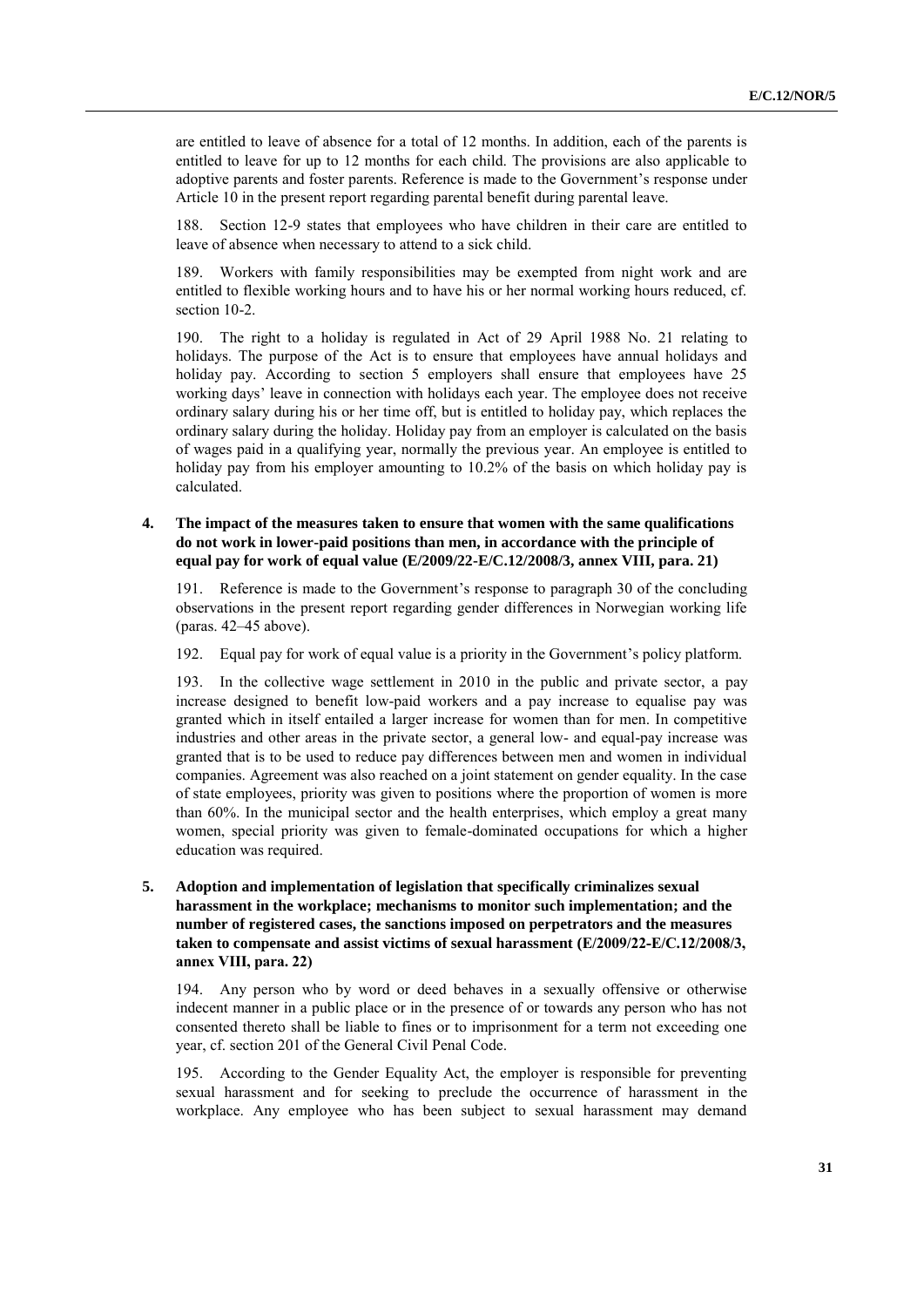compensation and redress regardless of whether or not the employer is responsible for the sexual harassment. The prohibition against sexual harassment is enforced by the courts. So far there have been very few court cases where sexual harassment is alleged by the victims.

196. In addition to the Gender Equality Act, the Working Environment Act (WEA) 2005 chapter 4 sets out requirements regarding the working environment. Pursuant to the WEA section 4-3 employees shall not be subjected to harassment or other improper conduct at the workplace. The specific provisions in section 4-3 regarding the psychosocial working environment come in addition to the general requirements in the WEA section 4-1. The provisions cover harassment and bullying of various kinds, including sexual harassment or unwanted sexual attention at the workplace.

197. The Labour Inspection Authority's main task is to assist enterprises and ensure that they comply with the requirements of the WEA. If the Labour Inspection Authority finds that the Act has been contravened, it may give the enterprise an order to correct the situation within a specified period of time. If the order is not complied with, coercive fines may be imposed. An enterprise may be shut down immediately if the life and health of its employers are in imminent danger. The Authority may also in grave cases report the enterprise to the police for serious breaches of the Act.

198. Cases regarding harassment are difficult, and the Labour Inspection Authority has developed certain tools to help the enterprises to resolve conflicts in the enterprise. There is some case law regarding compensation for harassment. A survey by Statistics Norway in 2006 indicated that 4% of the respondents had been subjected to unwanted sexual attention, comments, etc., a couple of times a month, or more.

#### **6. Legal, administrative or other provisions taken to ensure safety and healthy conditions at the workplace and their enforcement in practice (E/2009/22- E/C.12/2008/3, annex VIII, para. 23)**

199. In principle, it is the employer's responsibility to ensure that working conditions are in accordance with the WEA. According to the WEA section 3-1 the employer shall ensure that systematic health, environment and safety work is performed at all levels of the undertaking. This is to be carried out in cooperation with the employees and their elected representatives.

200. Health, safety and environment representatives (HSE representatives) shall be elected (WEA section 6-1). These representatives are to safeguard the interests of employees in matters relating to the working environment and ensure that the undertaking is arranged and maintained and that the work is performed in such a manner that the safety, health and welfare of the employees are safeguarded in accordance with the provisions of the WEA.

201. Undertakings that regularly employ at least 50 employees shall have a working environment committee on which the employer, the employees and HSE representatives are represented (WEA section 7-1). One of the duties of the working environment committee is to make efforts to establish a fully satisfactory working environment in the undertaking.

202. The Labour Inspection Authority is responsible for supervising compliance with the provisions of and pursuant to the WEA. The supervision is mainly based on an assessment of risk, i.e. on a thorough evaluation of which enterprises have the greatest risk of injury to health and accidents. The supervision is also aimed at enterprises with the poorest working conditions, where there is little willingness to correct problems and where the agency's efforts will have the greatest effect. The supervision methods are based on internal control audits, verifications/inspections, investigating accidents and guidance and information. More information on the Labour Inspection Authority may be found in the Norwegian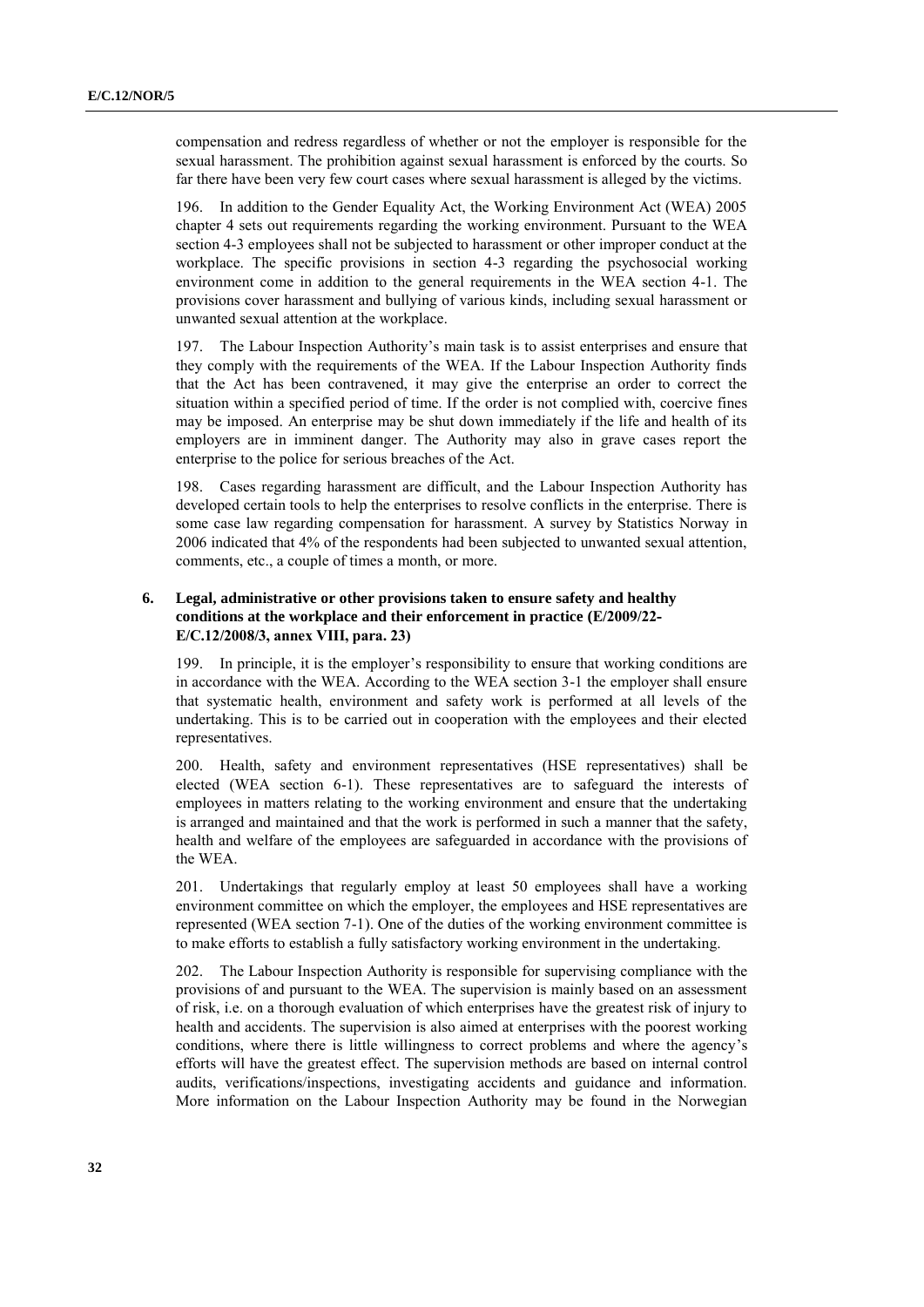Government's last report to the ILO on Convention No. 81 concerning Labour Inspection in Industry and Commerce.

#### **Article 8: Right to form and join trade unions**

#### **Information with respect to the right to form and join trade unions (E/2009/22- E/C.12/2008/3, annex VIII, paras. 24–26)**

203. The Norwegian Government reports to the ILO on the implementation of ILO Convention No. 87 concerning Freedom of Association and Protection of the Right to Organise and ILO Convention No. 98 concerning the Right to Organize and Collective Bargaining, and reference is made to these reports.

#### **Article 9: Right to social security**

#### **1. Universal social security coverage in the State party; social security branches that are covered (E/2009/22-E/C.12/2008/3, annex VIII, para. 27)**

204. Reference is made to the common core document chapter 4 concerning the National Insurance Scheme. Reference is also made to Norway's latest report on the implementation of ILO Convention No. 102.

205. The legal framework for public health services in Norway is designed to ensure that everyone in Norway has equal and professionally adequate health services, regardless of gender, age, type of illness, place of residence or income. Norwegian residents have free access to public health services, including primary and specialist health care services.

206. Reference is made to Norway's fourth periodic report to the CRC paragraphs 214– 221 regarding child maintenance payments. Reference is also made to the CRC report paragraphs 333–339 regarding social security and child care services.

207. Reference is further made to the common core document paragraph 48 and the survey entitled "The Norwegian Social Insurance Scheme 2010" section 9.3 regarding cash benefits in the case of maternity and adoption.<sup>7</sup>

#### **2. Legally established and periodically reviewed minimum amounts of benefits, including pensions (E/2009/22-E/C.12/2008/3, annex VIII, para. 28)**

208. Reference is made to the common core document paragraphs 50–59 regarding pensions. The current minimum pension is NOK 279,864 a year for a household with two pensioners who each have resided in Norway for at least 40 years between the ages of 16 and 66.

209. Most benefits from the National Insurance Scheme are determined in relation to a basic amount. This amount is adjusted by the Storting at the latest by 1 May each year in accordance with changes in the general income level. The basic amount as of 1 May 2010 is NOK 75,641. These annual adjustments result in increases in the pension amounts received by the pensioners, including those who receive the minimum pension.

210. The OECD draws the poverty line at households with a disposable income of less than 50% of the median disposable income per household. Within the EU, people who fall below 60% of the median income are said to be at risk of poverty.

<sup>7</sup> The survey can be found here: http://www.regjeringen.no/upload/AD/publikasjoner/ veiledninger\_brosjyrer/2010/DNT\_2010\_eng.pdf.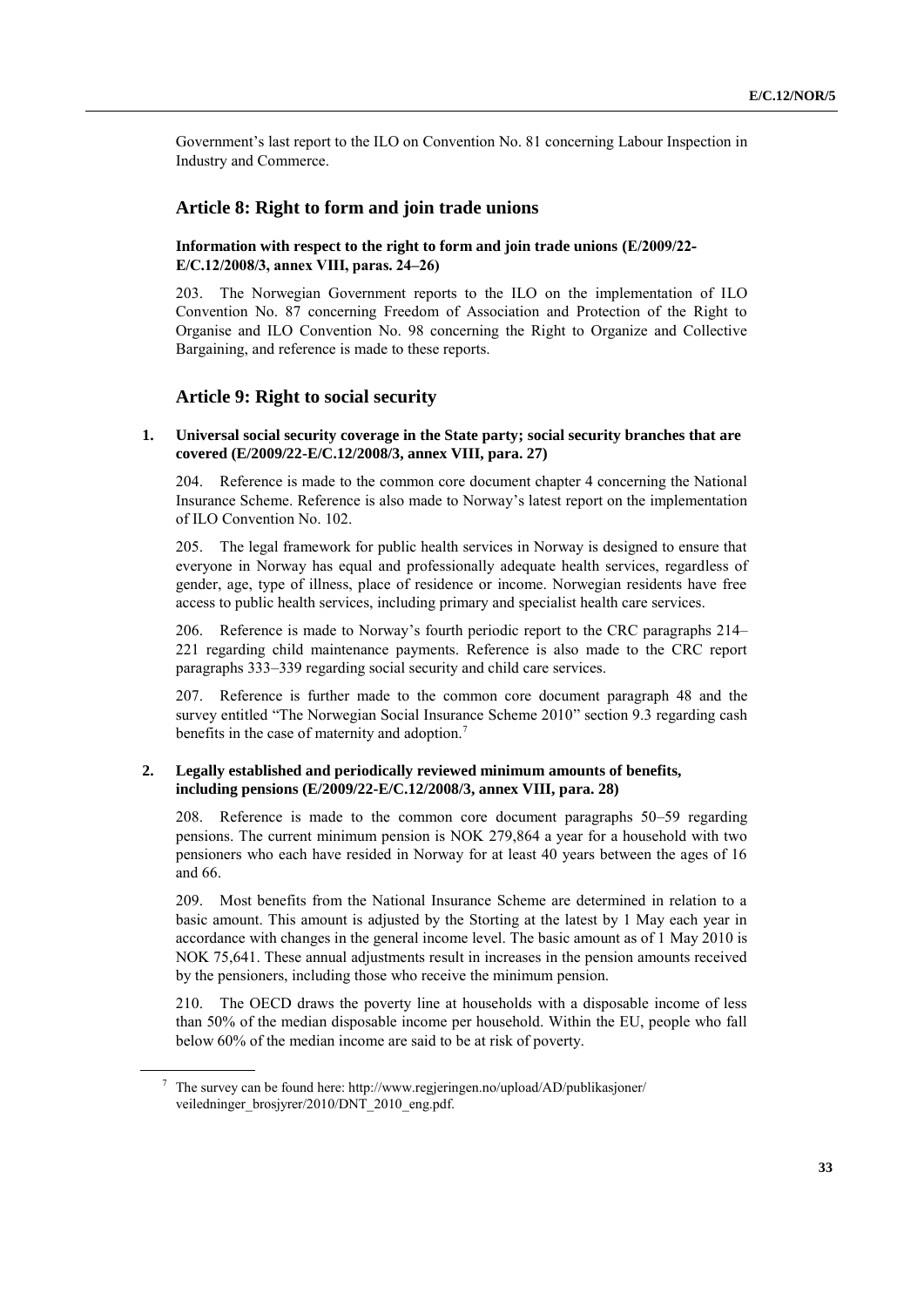211. In 2008, the median income in Norway was NOK 392,100 per household, after tax. 50% of this is NOK 196,050, and 60% is NOK 235,260. As mentioned above, a household with two pensioners will receive a minimum pension of NOK 279,864 per year, from which no deductions for tax or social security contributions will be made. The Government thus concludes that the Norwegian minimum pensions are sufficient to ensure an adequate standard of living for the recipients and their families.

212. Women who do not qualify for parental benefits are entitled to a lump sum maternity grant, which is NOK 35,263 (2010). The size of the lump sum grant is fixed by the Storting. The grant is not subject to tax. In the case of multiple births or adoptions, the grant is payable for each child. Women who are entitled to a maternity grant from the State Educational Loan Fund will receive this in addition to the lump sum grant.

213. Child benefit is paid for all children under the age of 18 years who live in Norway. Child benefit is granted as a fixed sum (NOK 970) per child per month (or a total of NOK 11,640 per year). Extended child benefit and supplements may be paid to single parents and people who live, for instance, in Svalbard or the county of Finnmark.

214. The other benefits from the Norwegian National Insurance Scheme, e.g. unemployment benefits and sickness benefit, are based on previous earnings.

#### **3. Guaranteed non-contributory social assistance allowances for disadvantaged and marginalized individuals and families who are not covered by the contributory schemes (E/2009/22-E/C.12/2008/3, annex VIII, para. 29)**

215. Persons who are not able to support themselves by working or by asserting their economic rights are entitled to financial social assistance. This right is governed by the Act related to the social services in the labour and welfare administration of 2009, which entered into force in January 2010. The social service administration at municipal level is responsible for providing financial social assistance to anybody present in the municipality. The Act contains no guidelines concerning the level of financial assistance provided, but is based on the premise that every person must be guaranteed an adequate living. Exactly what constitutes an adequate living is determined on the basis of an assessment of the needs of each individual applicant. Financial social assistance is a subsidiary benefit for individual recipients, and is the lowest financial safety net in the social security schemes.

216. The State has issued guidelines to the municipal authorities in the form of instructions defining the expenses covered by the term "a living" in the Social Services Act.

217. Since 2001 the Ministry has issued guidelines in the form of recommended rates of economic assistance. The State guidelines encompass current, everyday living expenses. Housing expenses, electricity and heating costs and other special expenses are not included in the basis of calculation, but are covered separately.

218. The rates are adjusted every year according to the price rise. In order to improve the economic situation and living conditions for those receiving social assistance benefits, the Government has increased the level for economic assistance to livelihood in the government guidelines by 5% above the average price rise in 2007 and in 2009.

219. Even if the municipalities are free to choose whether or not to follow the government guidelines, there are only small differences between municipalities in average economic assistance disbursements. Most municipalities have rates similar to those recommended in the government guidelines. In 2007, 73% of municipalities followed the rates recommended in the government guidelines for single persons, while 13% had higher rates and 15% had lower rates.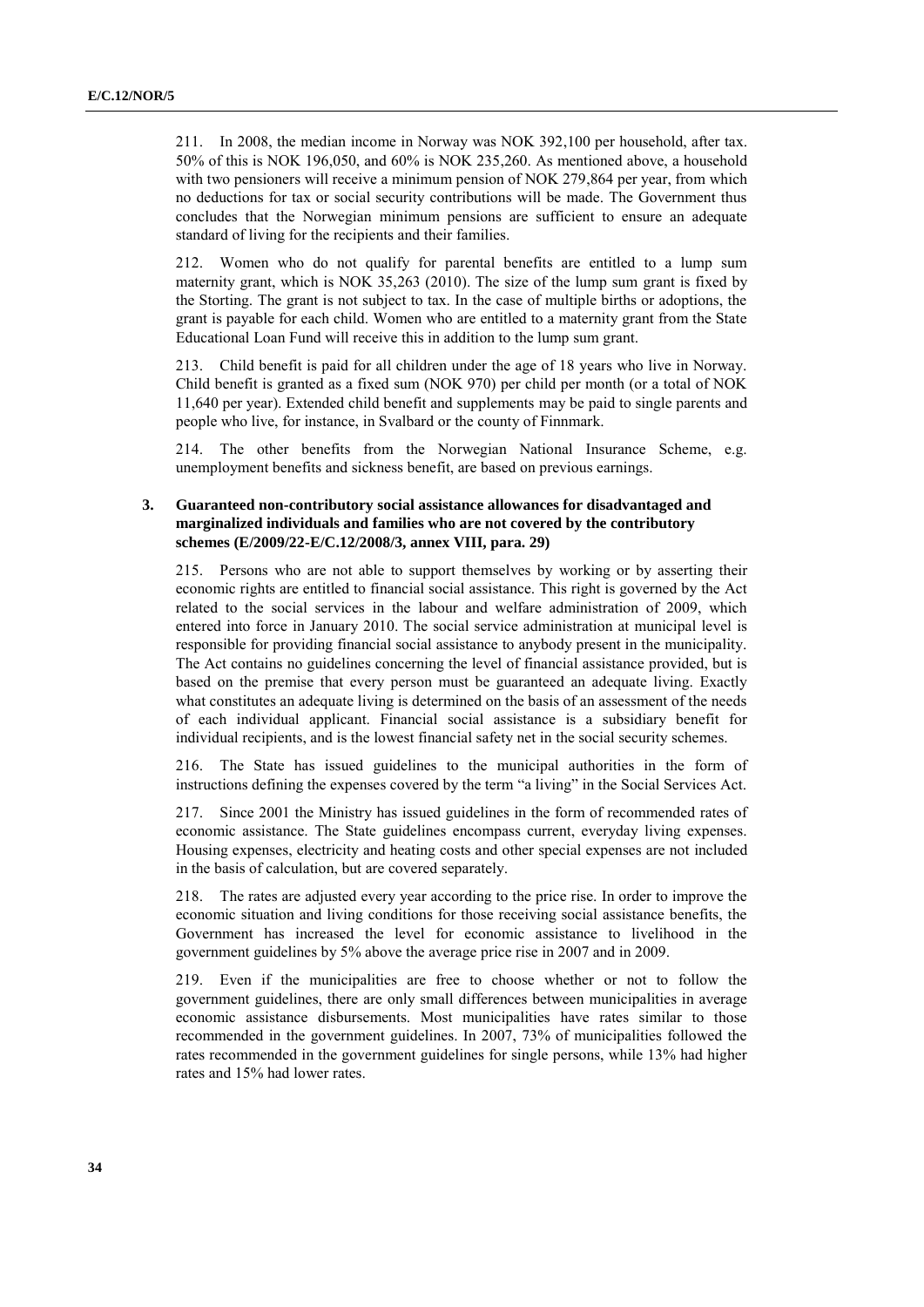220. The municipalities with low rates deviated little from the recommended rates. However, there is a tendency for municipalities to include a larger number of items in their social assistance rates than the government rates are intended to cover.

221. The Government will consider to what extent adjustments should be made in the existing rules to reduce arbitrary differences within and between municipalities.

#### **4. Supplementation of public social security schemes by private schemes or informal arrangements (E/2009/22-E/C.12/2008/3, annex VIII, para. 30)**

222. Voluntary organisations, groups and associations are important arenas for participation, influence and social cohesion. Such organisations offer their assistance to people who are not able to get their income to cover all expenses.

223. The Government intends to strengthen and further develop the dialogue with voluntary organisations and representatives of socially and financially disadvantaged groups. In 2008, a liaison committee between the Government and several organisations for socially and financially disadvantaged groups, and a cooperation forum consisting of these organisations, was established. Funds have been allocated for the operation of this cooperation forum, for the establishment and operation of new self-help service offices in other parts of Norway, and for grants to organisations that work to reduce poverty and social exclusion.

#### **5. Equal enjoyment by men and women of pension rights as regards the age of access, qualifying periods and amounts (E/2009/22-E/C.12/2008/3, annex VIII, para. 31)**

224. The provisions of the National Insurance Act (Act of 28 February 1997 No. 12) are gender neutral, and only make reference to "members" of the scheme. Thus, the pensionable age and the requirements for qualifying periods, etc., are the same for men and women. The pension amounts are identical for persons with identical pension earning profiles, irrespective of gender.

#### **6. Social security programmes, including informal schemes, to protect workers in the informal economy, in particular in relation to health care, maternity and old age (E/2009/22-E/C.12/2008/3, annex VIII, para. 32)**

225. Reference is made to the common core document paragraphs 271–277.

#### **7. Information on to what extent non-nationals benefit from non-contributory schemes for income support, access to health care and family support (E/2009/22- E/C.12/2008/3, annex VIII, para. 33)**

226. The provisions concerning services and measures in the 2009 Act related to the social services in the labour and welfare administration apply to everyone staying in the Realm. Under the Act, the local authorities are responsible for offering social protection to any person present in the municipality. Non-nationals have the same rights as nationals (cf. our response to para. 29 of the guidelines), with some exceptions. According to the Regulations of 4 December, issued pursuant to section 2 of the Act, a distinction is made between non-nationals who are merely present in the country, and persons staying on the territory unlawfully. Non-nationals who are visiting the country for a limited period are eligible for emergency social assistance until they are able to leave the country. Persons staying unlawfully are not entitled to economic social assistance to continue their stay, but are eligible for emergency social assistance until they leave the country, unless they have a right to stay in a reception centre, as described under Article 11 in the present report. Any person present in the territory (lawfully or unlawfully) is to be provided with information, advice and guidance that can help to resolve or prevent social problems.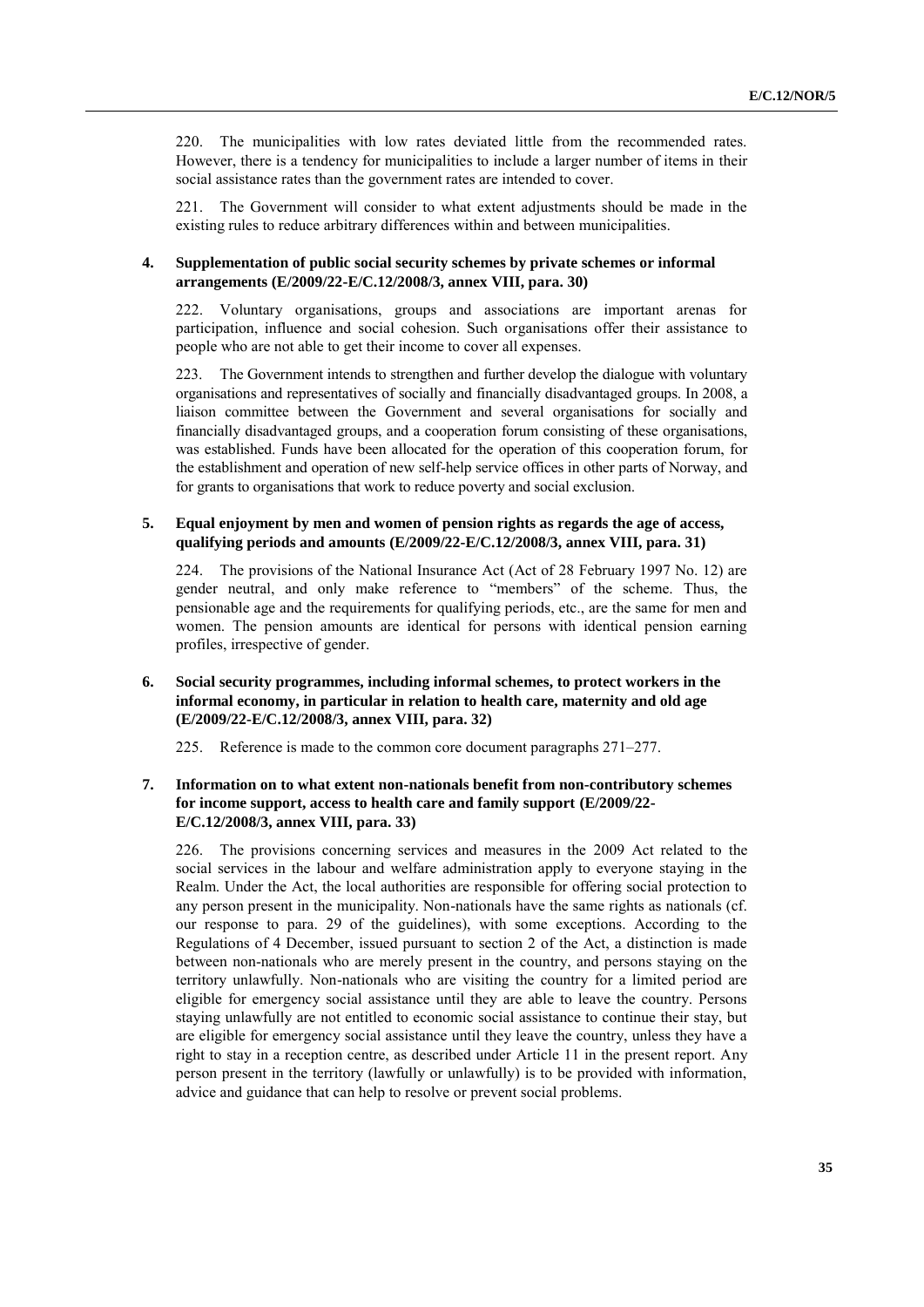227. Persons staying in Norway who are not covered by the National Insurance Scheme or corresponding reciprocal agreement with another state, must pay for the medical treatment they receive. This also includes undocumented migrants. It is, however, not permitted to refuse to give emergency health care to a person on grounds that he or she is unable to pay.

#### **Article 10: Right to protection of the family**

#### **1. How the State party guarantees the right of men and, particularly, women to enter into marriage with their full and free consent and to establish a family (E/2009/22- E/C.12/2008/3, annex VIII, para. 34)**

228. A new Marriage Act, which entered into force on 1 January 2009, accords homosexual and heterosexual couples the same legal right to enter into marriage. Couples in civil partnerships may by means of a simple procedure apply for a change in status for their partnership into a legally recognised marriage. Gay and lesbian couples have the same right to adoption as heterosexual couples. Lesbian couples also have the right to assisted fertilisation.

229. According to the Marriage Act section l litra a, no person under 18 years of age may contract a marriage without the consent of the persons or person having parental responsibility, and the permission of the county governor. The county governor may not grant permission if the applicant is under 16 years of age. In 2007 the rules allowing the county governor to grant exemptions from the age limit were amended and made more stringent in order to prevent child marriages and forced marriages. In the period from 2007– 2009, approximately 25 000 marriages were contracted in Norway each year, and an average of five exemptions from the age limit were granted each year.

230. Forcing a person to marry constitutes a violation of fundamental human rights and Norwegian law. Forced marriages continue to pose a challenge, and the Government high priority to combating this practice. Reference is made to Norway's 4th report to CESCR paragraph 120, Norway's UPR report to the Human Rights Council section 3.7, Norway's sixth periodic report to the Human Rights Committee paragraphs 227–233 and Norway's 19th/20th periodic report to CERD paragraph 144 regarding efforts to combat forced marriage.

231. A new Action Plan to Combat Forced Marriage covers the period 2008–2012. The primary target group is young people who are threatened with, or subjected to forced marriage. The action plan comprises 40 measures and focuses particularly on increased interaction and expertise on the part of public authorities, the need for safe housing and the role of foreign missions and schools. The Government has initiated an annual evaluation of the measures in the action plan, and so far the evaluation shows that most of them are effective.

232. A new Act relating to crisis centre services entered into force on 1 January 2010. Under the Act, the local authorities have a statutory duty provide shelter services and coordinated assistance to victims of violence. The shelters are open to all persons subject to violence in close relationships and to young people subject to forced marriage or human trafficking. This entails a duty for the local authorities to ensure that women, men and children are given comprehensive assistance and follow-up in the form of coordinated crisis centre services.

233. The Act takes two different gender perspectives into account: one is to promote special equality for women by ensuring particular protection to the group that is most subject to violence in close relationships. The other is to promote general equality between the sexes because men and women who are subject to violence in close relationships should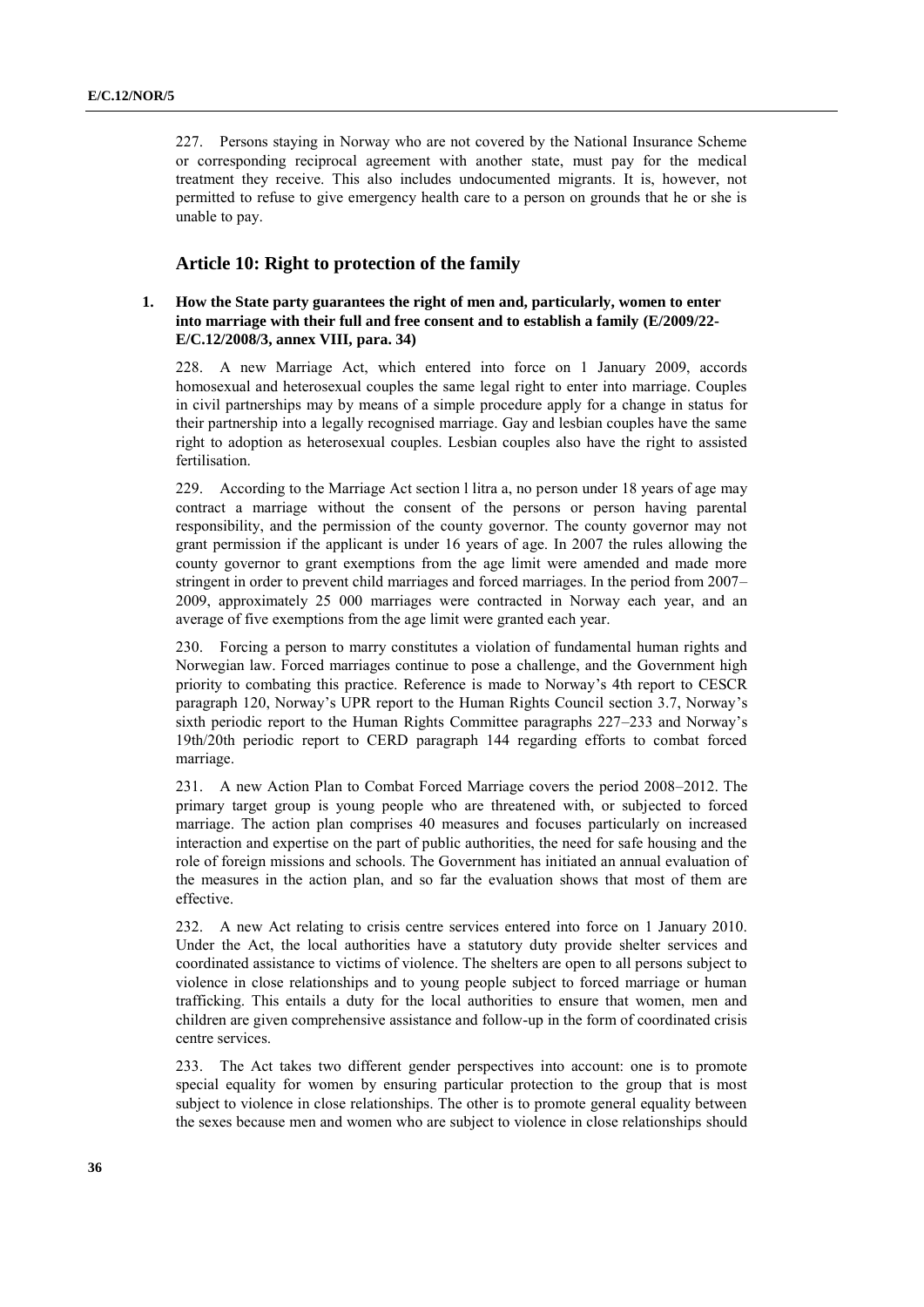be offered protection in accordance with the actual need for emergency assistance. According to the Act, physically separate accommodations are to be provided for women and men.

234. The Government allocated NOK 64 million in 2010 to cover the additional expenses incurred by the municipalities in connection with the statutory duty to provide gender neutral shelter services. NOK 19 million of this is a nonrecurring expense related to administrative costs in 2010.

**2. Information on the availability, coverage and funding of social services to support families, as well as on legal provisions in place to ensure equal opportunities for all families, in particular poor families, families from ethnic minorities, and single parent families, in relation to: (a) child care; and (b) social services that enable older persons and persons with disabilities to remain in their normal living environment for as long as possible and to receive adequate health and social care when they are dependent (E/2009/22-E/C.12/2008/3, annex VIII, para. 35)**

235. Reference is made to the Government's response under Articles 9 and 11 in the present report.

**3. Information on the system of maternity protection in the State party, including working conditions and prohibition of dismissal during pregnancy (E/2009/22- E/C.12/2008/3, annex VIII, para. 36)**

236. Reference is made to Norway's  $7<sup>th</sup>$  periodic report to CEDAW section 1.3.2 concerning protection of the reproductive role of women and sections 2.5.6 and 2.5.7 concerning discrimination on the basis of maternal status and pregnancy, and leave of absence in connection with pregnancy and child birth, respectively.

237. As described under Article 7 in the present report, parents are entitled to leave of absence for 46 or 56 weeks after childbirth or adoption. The parents themselves decide how they wish to share this period, apart from three weeks prior to delivery and six weeks afterwards, which are reserved for the mother. Ten weeks are now reserved for the father, the "father's quota" having been extended as of 1 July 2009.

238. Parental benefit ensures the mother and father the right to receive income during their leave of absence. Parental benefit is intended for those who have been occupationally active and have had a pensionable income for at least six of the last ten months before the benefit period commences. In 2009 the Government extended paid parental leave from 44 to 46 weeks with 100% pay, and from 54 to 56 weeks with 80% pay.

239. Workers who are wholly or partly absent from work owing to accident or illness, pregnant workers and workers who are on parental leave enjoy stronger protection against dismissal, cf. the Working Environment Act (WEA) sections 15-8, 15-9 and 15-10.

240. On 23 March 2010 the Storting passed a bill adopting amendments to the Working Environment Act and the Gender Equality Act prohibiting employers from inquiring about pregnancy, adoption or family planning at job interviews.

241. In 2008 the Work Research Institute published a report (No. 2, 2008) on the consequences of pregnancy and use of parental leave in the Norwegian labour market. The report examines the reasons why Norwegian mothers withdraw from high commitment careers.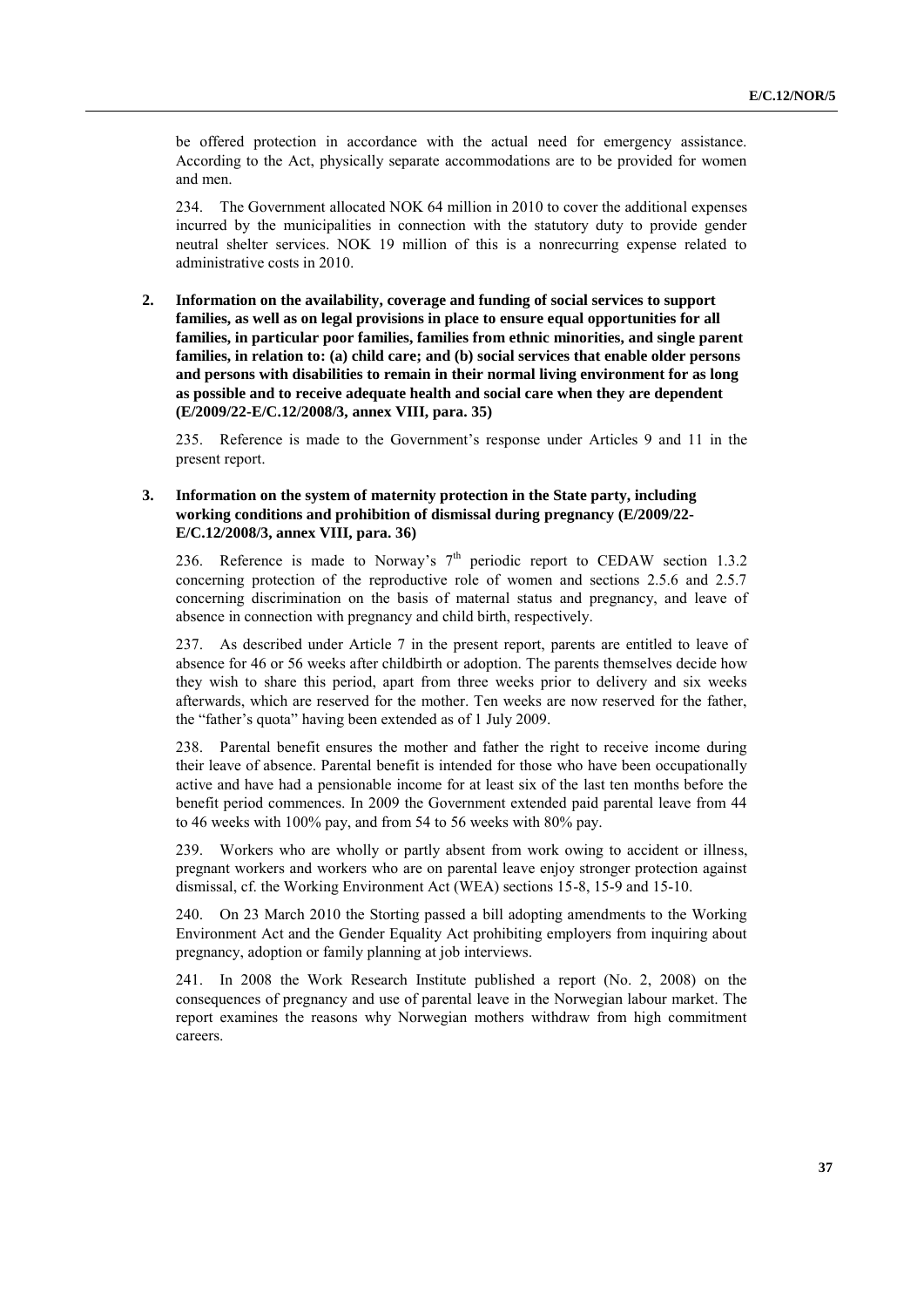### **4. Information on the measures of protection and assistance taken on behalf of children and young persons (E/2009/22-E/C.12/2008/3, annex VIII, para. 37)**

242. Reference is made to the fourth periodic CESCR report paragraphs 150–162 and to Norway's fourth periodic report to the CRC.

# **5. Information on the legislation and mechanisms in place to protect the economic, social and cultural rights of older persons in the State party, in particular on the implementation of laws and programmes against abuse, abandonment, negligence and ill-treatment of older persons (E/2009/22-E/C.12/2008/3, annex VIII, para. 38)**

243. The Action Plan to Combat Domestic Violence (2008–2011) includes violence against older persons. Violence against older persons is most often committed by children or grandchildren, but can also be committed by a partner. Smaller, locally based surveys indicate that between 3 and 5% of the population over 60 years of age is subject to violence, and in most cases the assailant is known to the victim.

244. In 2007 the Government launched a third action plan to combat violence in intimate relationships for the period  $2008-2011$  ("The Turning Point"). A special penal sanction for domestic violence in intimate relationships entered into force on 1 January 2006. Reference is made to Norway's sixth report to the Human Rights Committee paragraphs 91–96.

245. A programme aimed at teaching violent persons alternative ways of handling their aggression has been developed. An investigation will be carried out examine the actual occurrence of domestic violence.

# **6. Information on the economic and social rights of asylum-seekers and their families and on legislation and mechanisms in place for family reunification of migrants (E/2009/22-E/C.12/2008/3, annex VIII, para. 39)**

### **(a) Accommodation for asylum-seekers**

246. With regard to accommodation, reference is made to paragraph 220 of Norway's fourth CESCR report. All asylum-seekers have a statutory right to accommodation while their application is being processed, i.e. for the entire period from when the application for asylum is submitted to when the final decision on the asylum application is made. The State offers asylum-seekers accommodation in reception centres located throughout Norway. The reception facilities are differentiated according to the stage in the process (just arrived in Norway, awaiting decision or rejected) and to the applicants' needs. There are 100 places for applicants with special needs, e.g. persons with psychiatric problems and disabled persons live in specialised departments which are better staffed than ordinary reception centres. However, there are still delays in diagnosing and treating asylum-seekers with psychiatric needs.

247. Although it is voluntarily to stay in all reception centres, to be eligible for benefits, asylum-seekers are required to stay in reception centres.

248. The Norwegian Government has appointed a committee whose mandate is to assess reception arrangements for asylum-seekers. The assessment includes the main aims and considerations behind the current arrangements, including welfare benefits provided for this group, and the division of responsibility between various governmental and nongovernmental bodies. As part of its mandate, the committee will consider reception arrangements in other Nordic and EU countries. The deadline for the committee's report is 1 June 2011.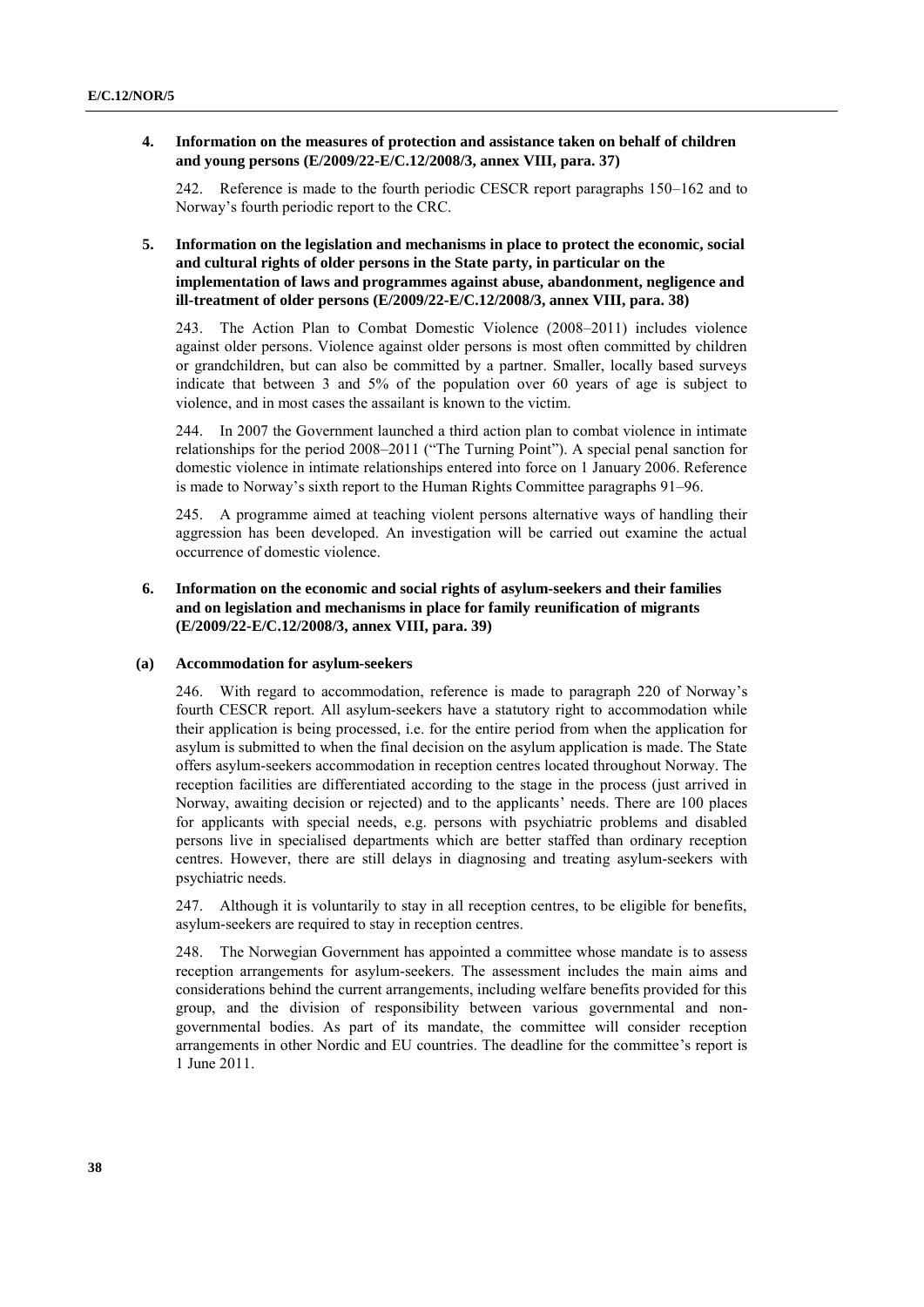### **(b) Legal assistance**

249. The Norwegian Organization for Asylum Seekers (NOAS) is an independent organisation that provides information and guidance to adult asylum-seekers. Decisions on asylum applications are made in the first instance by the Directorate of Immigration. Asylum-seekers are not entitled to a lawyer until the directorate has made a decision.

250. Adult asylum-seekers are granted free legal advice without means testing only after a negative decision has been made and been appealed. However, in cases concerning applications from unaccompanied minor asylum-seekers or from asylum-seekers who might be considered for exclusion from the right to recognition as a refugee, and in cases involving foreign policy considerations or fundamental national interests, a lawyer will be appointed before the first instance decision is made. The asylum-seeker has the right to a lawyer without any means testing under the complaints procedures of the Immigration Appeals Board (UNE). This does not apply, however, if the applicant has been granted a residence permit on humanitarian grounds, and has appealed the rejection of the asylum claim.

## **(c) Unaccompanied minor asylum-seekers**

251. All unaccompanied children under the age of 18, are entitled to the same protection under the Children Welfare Act as any other child on Norwegian soil. Providing de facto protection for these vulnerable children continues to pose a challenge.

252. With regard to accommodation, reference is made to paragraph 242 of Norway's sixth periodic report to the Human Rights Committee. As of December 2007, the responsibility for the care of unaccompanied children under the age of 15 was transferred to the child welfare service. This implies that this group is accommodated in child welfare centres. Unaccompanied children over the age of 15 are accommodated in reception centres administered by the immigration authorities. According to the Government's policy platform of October 2009, the responsibility for providing accommodation for unaccompanied children over the age of 15 will continue to lie with the immigration authorities in the next term of government (2009–2013).

253. The conditions in reception centres for unaccompanied children over the age of 15 years are tailored to the needs of this group. The conditions were improved in both 2008 and 2009. Thus, the centres have more personnel to ensure an adequate level of care, and offer leisure and other meaningful activities.

254. A legal guardian is appointed for all unaccompanied asylum-seeking children. The guardian is inter alia to ensure that care and legal protection is handled in a responsible manner.

255. A proposition on a new Act on guardianship was submitted to the Storting in 2009.

256. Reference is made to Norway's sixth periodic report to the Human Rights Committee, paragraphs 186–188.

257. In the last two years, Norway has received an increasing number of asylum seekers claiming to be unaccompanied children. In 2007, Norway received 403 such asylum seekers, while the figure for 2009 was 2,500. Norway is thus concerned about what seems to be an increasing number of children migrating alone and the risks they face in course of their journey. When assessing applications from these children, Norway is obliged to consider the best interest of the child in accordance with the Convention on the Rights of the Child.

258. At present, most of these children are granted a residence permit because they claim to be without care givers in their home country. Both the experience of practitioners in the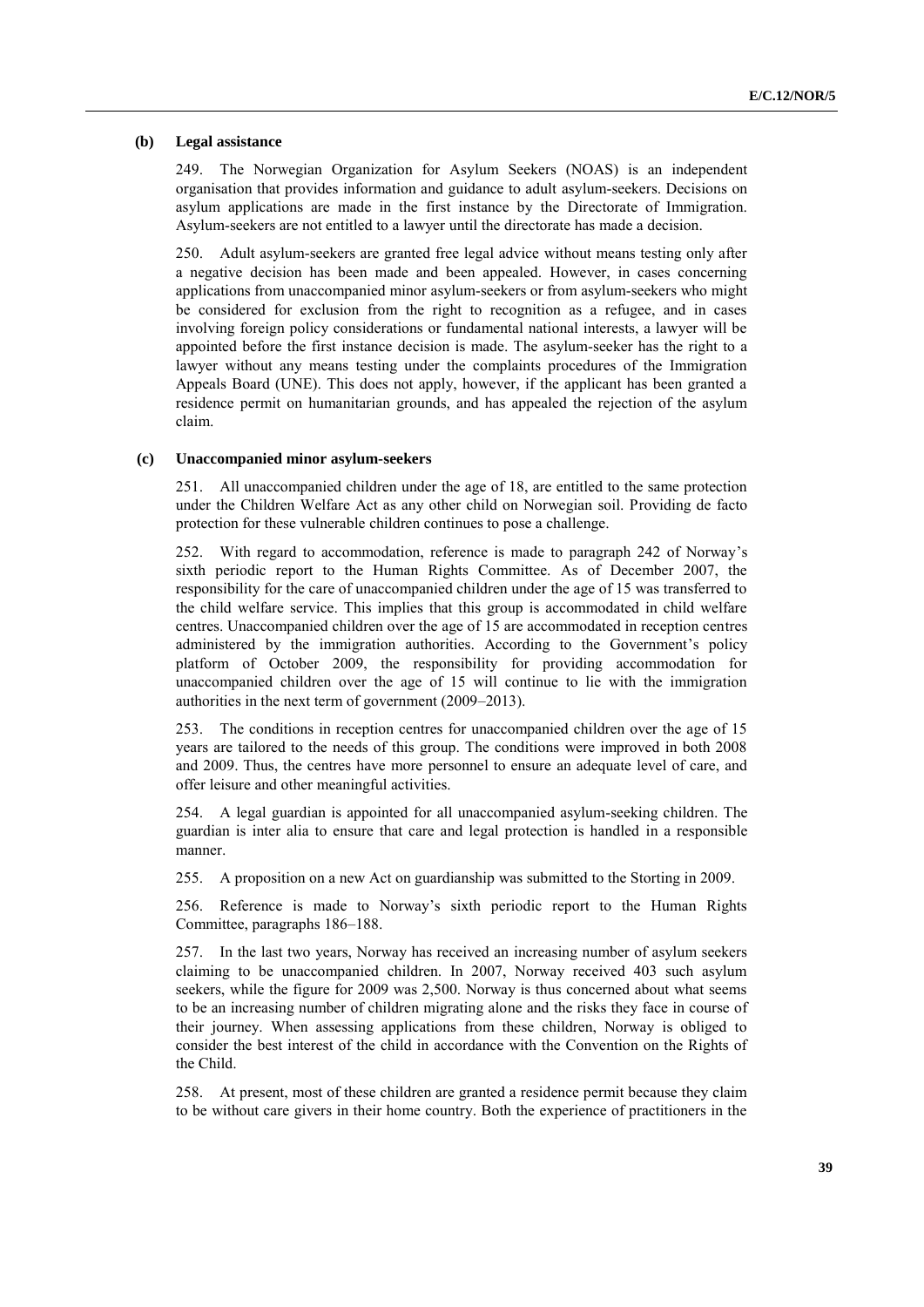asylum field and research indicate, however, that most of these children have been sent out by their families to provide an income for them. If Norway continues to grant these children a residence permit, this will serve as an incentive to parents who are considering sending their child unaccompanied to seek asylum in another country. It is therefore Norway's view that there is a need for measures to promote the return of unaccompanied minors to their home country, and thereby stem the influx of migrants in this particular category.

259. Norway's primary aim is to reunite these children with their care givers in their home country. It is difficult, however, to locate family members because many of these children withhold information about their families' whereabouts in order to obtain a residence permit.

260. As an alternative to return, the Norwegian Government plans to set up centres for care and education in countries of origin where no such facilities exist, or the standard is inadequate. These centres will provide adequate care for unaccompanied minors returning with a competent escort from Norway. They will also offer an education or vocational training so that the children who return are given an opportunity to support themselves. The centres will also have places available for local children.

#### **(d) Education**

261. Although asylum seeking children do not have a legal right to a place in a kindergarten, all children between the ages of two and six are offered access to children's playrooms at the immigration reception centres, and all four and five-year-olds a place in a kindergarten. According to figures from the Directorate of Immigration, it seems as if most four and five-year-olds living in a reception centre attend kindergarten. In addition some two and three-year-olds attend kindergarten as some reception centres choose this option instead of offering access to children's playrooms.

262. The Education Act applies to all children who stay in Norway, regardless of their residence status. Children of school age who stay longer than three months in the country have both a right and an obligation to attend primary school. This means that all asylum seeking children of primary and lower secondary school age are enrolled in schools as soon as it is evident that they will stay more than three months, regardless of where in the country they stay. According to regulations laid pursuant to Section 6-9 of the Education Act, applicants to upper secondary school above the age of 16 for whom no decision has been made concerning their residence status are not entitled to attend upper secondary school. According to a report drawn up by NTNU Samfunnsforskning in 2009, approximately 20% of asylum seekers between the ages of 16 and 18 attended upper secondary school.

263. Asylum seekers under the age of 18 may still be admitted into upper secondary schools while awaiting a decision on their application for a residence permit, but they do not have a legal right to complete the school year if the application is rejected. Even though there is no formal right to education, a grant scheme has been established in order to make available funding to the local authorities so that they can provide primary education for asylum seekers aged between 16 and 18 years who are living in reception centres and care centres.

264. Some pupils in higher education may need more language training. Therefore, some higher education institutions have established a two-year foundation course where pupils receive more instruction in English and Norwegian. Asylum seekers living in reception centres are offered Norwegian language courses, unless their application is processed according to the Dublin regulations.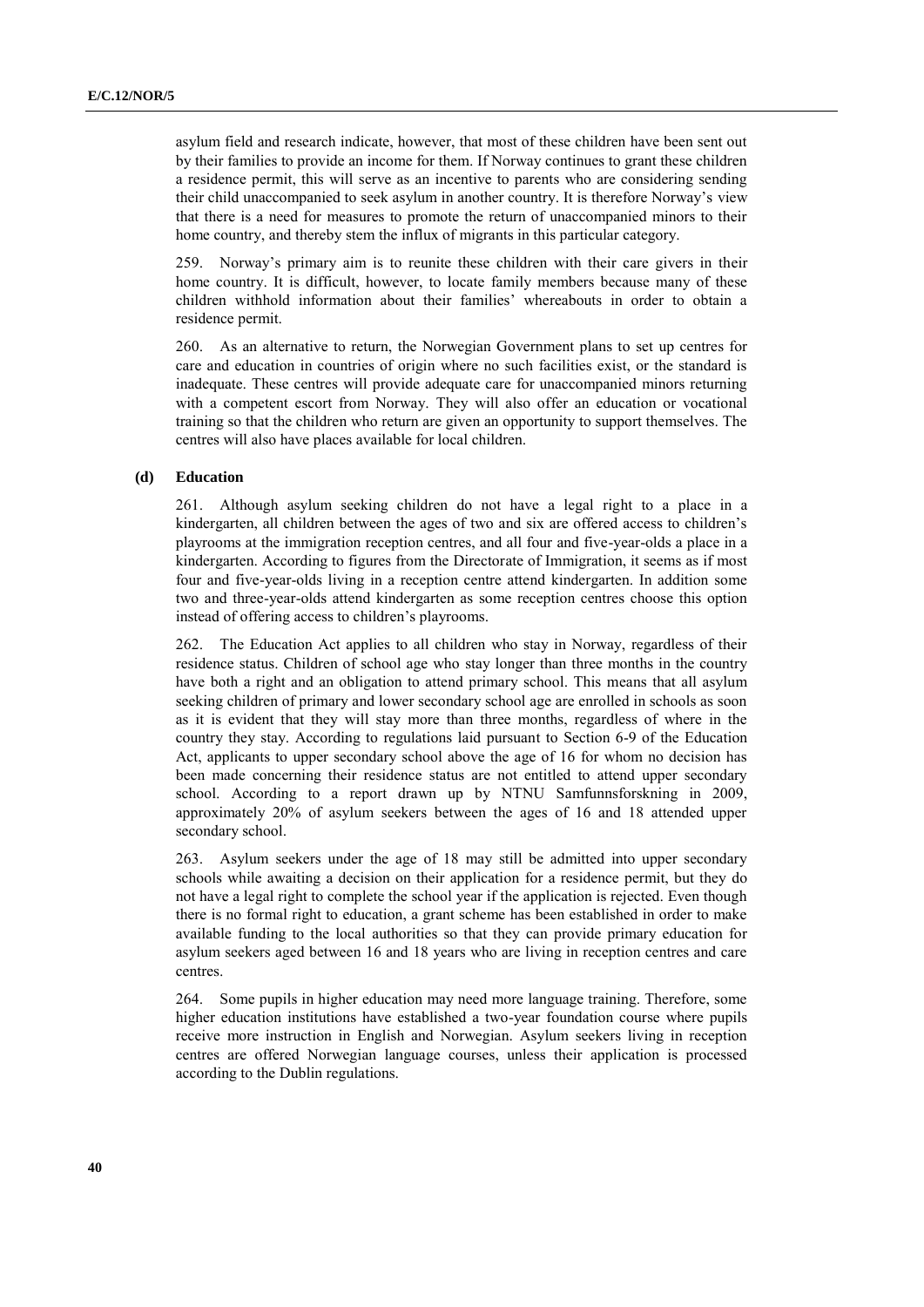## **(e) Livelihood**

265. Asylum seekers living in reception centres are given clothing and other necessary equipment upon arrival, and they receive monthly cash benefits. With the exception of asylum seekers permitted by the Directorate of Immigration to live with a spouse who is a resident of Norway or unaccompanied minor asylum seekers living with a relative or other caregiver, asylum seekers who choose not to stay in a reception centre are eligible for emergency social assistance, but are not entitled to social assistance benefit pursuant to the Act related to Social Services.

### **(f) Work permit**

266. Adult asylum seekers may be granted a temporary work permit while their application for asylum is being considered, provided they can prove their identity. Applicants from countries that do not issue identity documents may be granted a temporary work permit provided they can substantiate their identity. The purpose of this policy is to motivate asylum seekers to document their identity.

## **(g) Health care**

267. The health authorities are responsible for offering the same health services to asylum seekers as to the rest of the population. This applies to both primary care and specialist health services, including mental health care. Asylum seekers are members of the National Insurance Scheme with a few exceptions (e.g. they do not have a right to a pension or to the lump sum maternity grant when giving birth). Persons who have received a final rejection of his/her application must leave the realm and is only entitled to emergency health services.

### **(h) Family reunification/family establishment**

268. Reference is made to Norway's sixth periodic report to the Human Rights Committee, paragraphs 221–226 regarding the right to family reunification and family establishment. A new maintenance requirement entered into force on 1 January 2010.

269. To protect female immigrants against men who are known to be violent and who have a history of bringing women to Norway through marriage, a new condition for family immigration was introduced in 2006. If there is just cause to fear that the applicant will be subject violence or abuse, a visitor's visa or residence permit may be refused.

270. Reference is made to the Government's response to paragraph 35 of the concluding observations in the present report regarding family immigration, the subsistence requirement and the four-year requirement.

271. A provision to prevent forced marriages was implemented in 2009. A condition for family reunification between spouses who have married abroad is that the spouse residing in Norway has returned to Norway and has been interviewed by the immigration authorities (the so-called interview requirement). If the spouse residing in Norway does not agree that the application for a residence permit should be granted, or if it is substantiated that the marriage was against the will of one of the parties, the application for family reunification will be rejected. However, there are several exemptions to the interview requirement, e.g. if the sponsor is a labour migrant or had reached the age of 25 when the marriage was contracted.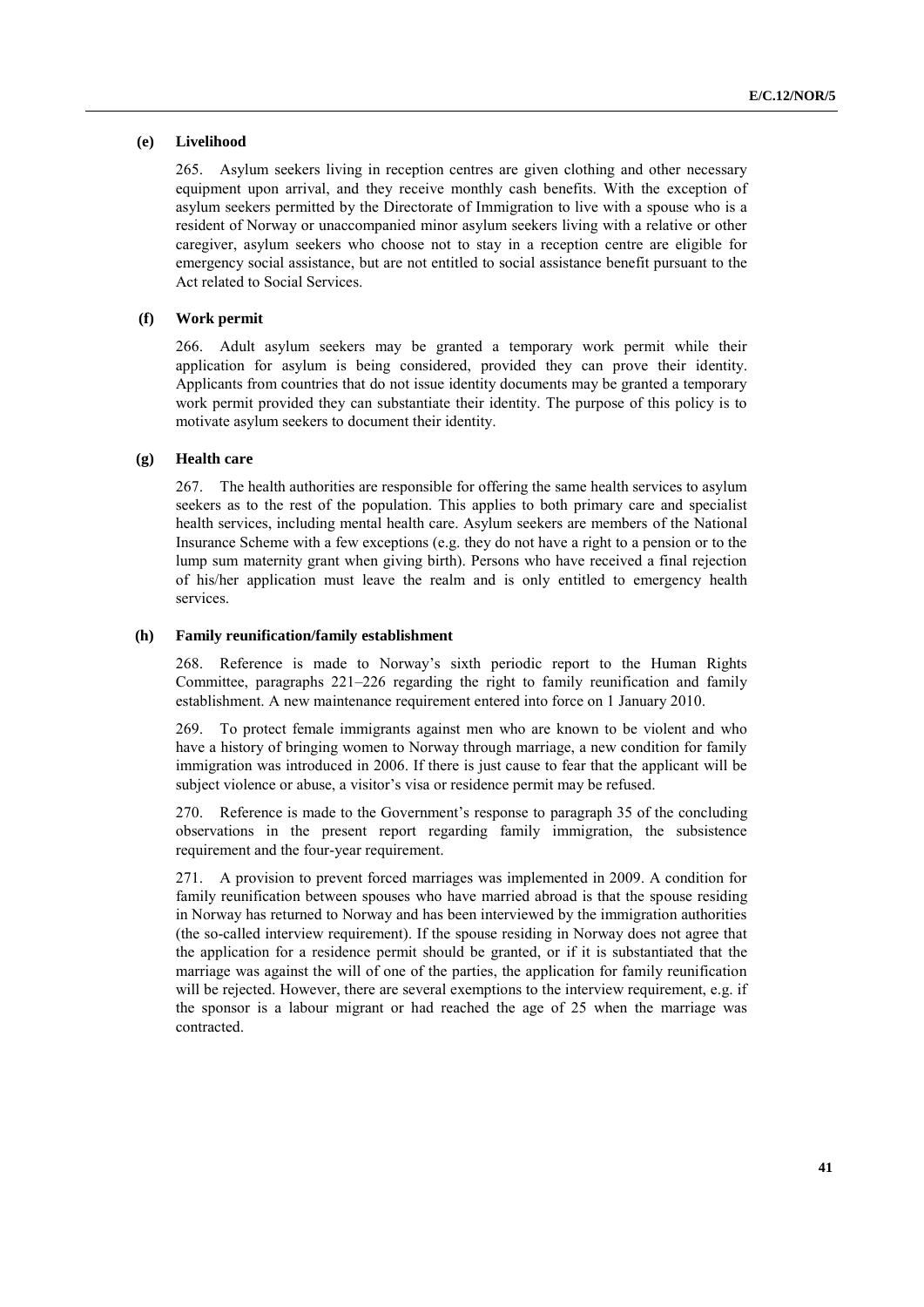**7. Legislation in the State party that specifically criminalizes acts of domestic violence, in particular violence against women and children, including marital rape and sexual abuse of women and children and the number of registered cases, and sanctions imposed on perpetrators (E/2009/22-E/C.12/2008/3, annex VIII, para. 40 (a))**

272. Reference is made to Norway's sixth periodic report to the Human Rights Committee paragraphs 92–93 and the Norway's UPR report to the Human Rights Council section 3.4 and section 3.5 regarding domestic violence and violence against children.

273. Marital rape is classified as rape under Norwegian criminal law.

274. For more information, reference is made to Norway's sixth periodic report to the Human Rights Committee paragraphs 83, 88–90 (number of cases), 86 and 93 (sanctions), and 84 (measures to improve the situation of rape victims). In 2006 the Government established a committee to examine the situation of rape victims (the Rape Committee) and suggest measures to combat sexual violence. The committee's report was published in January 2008 (NOU 2008:4) In addition to preventive measures and measures to help to ensure that victims are treated better and in a more coordinated manner by public agencies, the report also suggests several measures to improve the way the courts handle rape cases, e.g. measures to improve investigative procedures, increase the competence of the courts and do research on the dismissal of rape cases. In March 2010, the Ministry of Justice and the Police requested the Police Directorate to establish a special police group to investigate and prosecute rape cases, which is under the National Bureau of Crime Investigation.

**8. National action plan to combat domestic violence, and measures in place to support and rehabilitate victims; and public awareness-raising measures and training for law enforcement officials and other involved professionals on the criminal nature of acts of domestic violence (E/2009/22-E/C.12/2008/3, annex VIII, para. 40 (b) and (c))**

275. The Government gives high priority to combating violence in intimate relationships. Reference is made to Norway's sixth periodic report to the Human Rights Committee paragraph 91 regarding the action plan to combat violence in intimate relationships ("The Turning Point") and Norway's UPR report to the Human Rights Council section 3.4. Reference is also made to Norway's sixth periodic report to the Human Rights Committee paragraphs 94–100 regarding public awareness-raising measures and training for law enforcement officials and other involved professionals.

**9. Legislation in the State party that specifically criminalizes trafficking in persons and the mechanisms in place to monitor its strict enforcement; reported trafficking cases from, to and through the State party, and sentences imposed on perpetrators (E/2009/22-E/C.12/2008/3, annex VIII, para. 41 (a))**

276. Reference is made to Norway's UPR report to the Human Rights Council section 3.8.

277. Human trafficking is a criminal offence in Norway. In 2009, a total of 38 cases of trafficking were reported to the police. In order to help the authorities and organisations in their efforts to identify victims, guidelines for this purpose were developed and published in 2008. This work was carried out by the Coordinating Unit for Victims of Trafficking, which is a project for the nationwide coordination of assistance and protection of victims. This project, which was established in 2006, has considerably improved the quality of interdisciplinary cooperation in this area.

278. Specialised police units in Oslo and Bergen have been established to improve police performance in the field of trafficking. This is particularly important with regard to procuring victims' statements, which can lay the foundation for investigation and prosecution.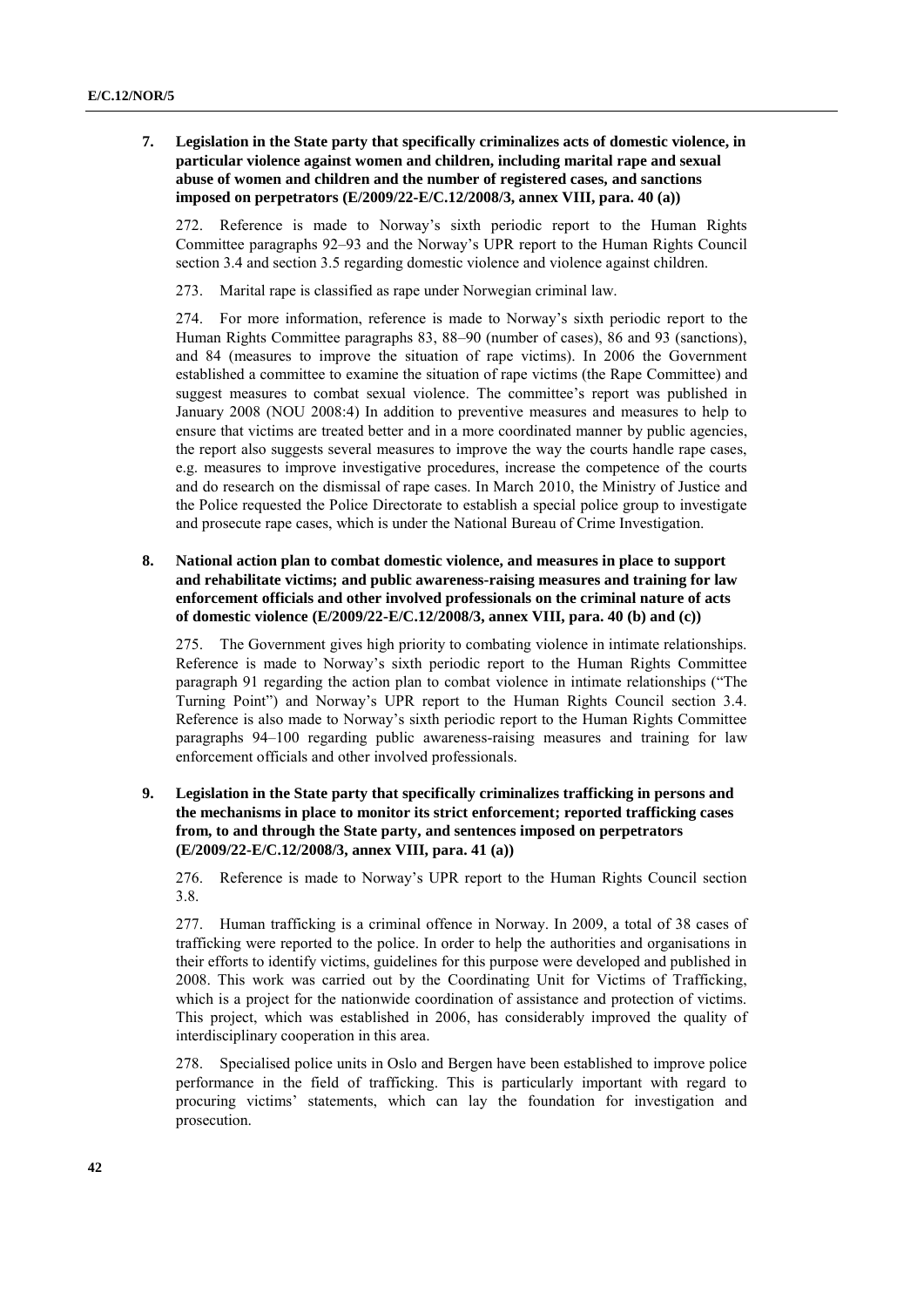279. The anti-trafficking police unit in Oslo is, in cooperation with special law enforcement units, responsible for combating economic crime, and has obtained five sentences for money laundering against persons in the Nigerian community in Oslo suspected of human trafficking.

280. A special project for victim assistance, the ROSA project, provided assistance in the form of safe accommodation and other measures to 51 women in 2009.

281. An Act prohibiting the purchase of sexual services in Norway, which entered into force on 1 January 2009, was in part designed to prevent human trafficking.

282. The Storting has established a fund of NOK 10 million which is earmarked for measures/projects to improve the situation of prostitutes, help women and men out of prostitution, and reduce the demand for commercial sexual services.

283. The project funds are disbursed annually by the Ministry of Justice and the Police on the basis of applications from the authorities and NGOs. For 2009 and 2010 funds have been allocated for a number of labour market measures designed for people who wish to get out of prostitution.

284. The statutory provision against purchasing sexual services will be evaluated with a view to developing appropriate, targeted measures to help people out of prostitution.

# **10. National plan of action to combat trafficking and the measures taken to support victims, including medical, social and legal assistance (E/2009/22-E/C.12/2008/3, annex VIII, para. 41 (b))**

285. In 2006 the Government presented an action plan entitled Stop Human Trafficking, which ended in 2009. This action plan is now under revision.

286. Reference is made to Norway's sixth periodic report to the Human Rights Committee paragraphs 117–121, regarding the action plan to combat trafficking and measures to support the victims, and to Norway's UPR report to the Human Rights Council section 3.8.

287. Aggrieved parties who consider reporting offences such as trafficking in human beings are offered free legal assistance in order to help them consider the implications of reporting the crime to the police. If an aggrieved party decides to report the offence, he or she is entitled to free legal assistance from an independent lawyer during the police investigation and during any subsequent criminal court proceedings.

288. Many victims may decline to cooperate with the police for a number of reasons, such as fear of reprisals from traffickers. Priority has been given to providing victims with correct information about the consequences of filing a complaint or cooperating with the police in other ways, and to fostering trust between NGOs and potential victims.

289. Reference is further made to the Government's response to paragraph 36 of the concluding observations in the present report.

# **Article 11: Right to an adequate standard of living**

## **1. The right to the continuous improvement of living conditions**

## **(a) Mechanisms used for measuring and monitoring the incidence and depth of poverty (E/2009/22-E/C.12/2008/3, annex VIII, para. 42)**

290. There is no official poverty line in Norway. The Government's policy has a human rights approach, and is based on an understanding of poverty as a complex problem with a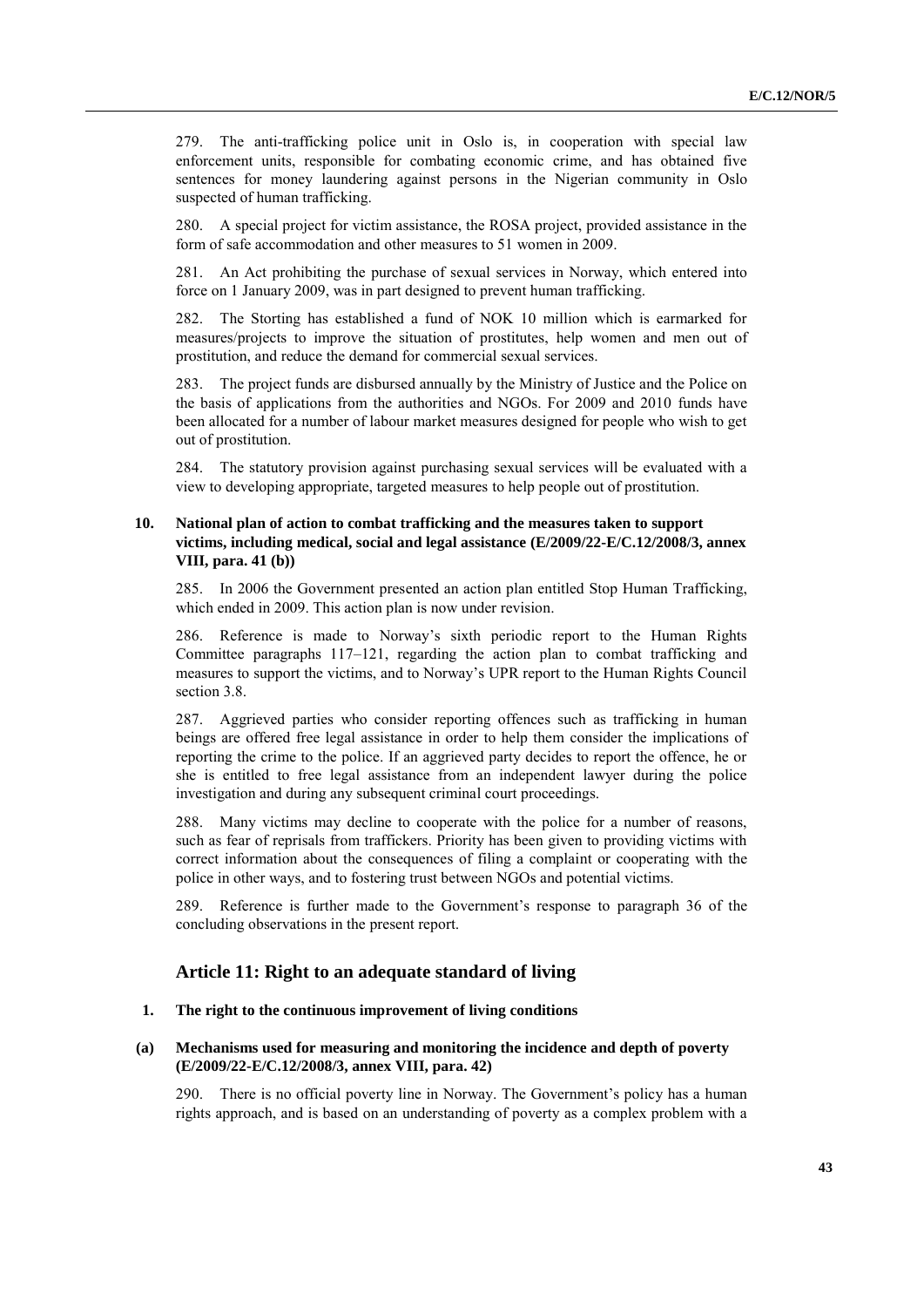number of different dimensions at both individual and society level. The situation in this area is monitored by means of a broad range of indicators that include: income inequalities, persistently low income, number of children living in low-income households, labour force participation, unemployment, number of recipients of social assistance and social security benefits, living conditions related to housing, health, debt burden and other economic problems, etc.

291. The indicators are monitored on a yearly basis and the results are published in annual reports by Statistics Norway on the economic and living conditions of various vulnerable groups. Special surveys are conducted to supplement statistics, for example surveys on the number of homeless and the number of housing evictions. Statistics and research studies are carried out with the aim of providing a broader picture of the situation and trends in the various aspects of poverty and social exclusion.<sup>8</sup>

292. People experiencing poverty in Norway do not constitute specific, easily identifiable social groups. In some groups however, there is an overrepresentation of people with a very low income in relation to the proportion of very-low-income individuals in the population as a whole. Examples are young single people, single parents, couples with small children, families with three or more children, immigrants, long-term unemployed and people on long-term sick leave. Some of these people have complex, long-term problems related to their living conditions, such as the homeless, heavy drug users, prison inmates and prostitutes.

293. In the three-year period 2006–2008, 3.2% of the population (almost 141,000 persons) had a persistently low income, defined by an average income over a three-year period that was below 50% of the median income according to the OECD equivalence scale. According to the EU equivalence scale, 8.2% of the population (approx. 360,000 persons) had an average income lower than 60% of the median income in the same period. The share of the population with a persistently low income has increased somewhat since the three-year period 2004–2008. The incidence of low income has increased among the immigration population,<sup>9</sup> families with many children and single parents. The incidence of low income among pensioners has decreased.

294. During 2008, 2.3% of the population (109,300 persons) received social assistance benefit. The number of recipients declined by 10% from 2006 to 2007, but was relatively stable in the preceding years. Approximately 40% of the recipients receive benefit for six months or more during a year.

295. During the three-year period 2005–2007, 4.7% of all children under 18, (approximately 45,000 children), lived in households with a persistently low income measured on the OECD equivalence scale. The corresponding proportion as measured on the EU equivalence scale was 7.3%, (approximately 70,000 children). Children whose parents have a low level of education or weak labour market attachment, children with immigrant backgrounds, children living with single parents and children with many siblings are particularly liable to experience poverty.

<sup>&</sup>lt;sup>8</sup> These statistics can be found at: http://www.ssb.no/emner/05/01/rapp\_okonomi\_levekaar/ rapp\_200901/rapp\_200901.pdf and here: [http://www.ssb.no/english/subjects/05/01/.](http://www.ssb.no/english/subjects/05/01/)

<sup>&</sup>lt;sup>9</sup> See statistics at: [http://www.ssb.no/english/subjects/05/01/inntind\\_en/.](http://www.ssb.no/english/subjects/05/01/inntind_en/)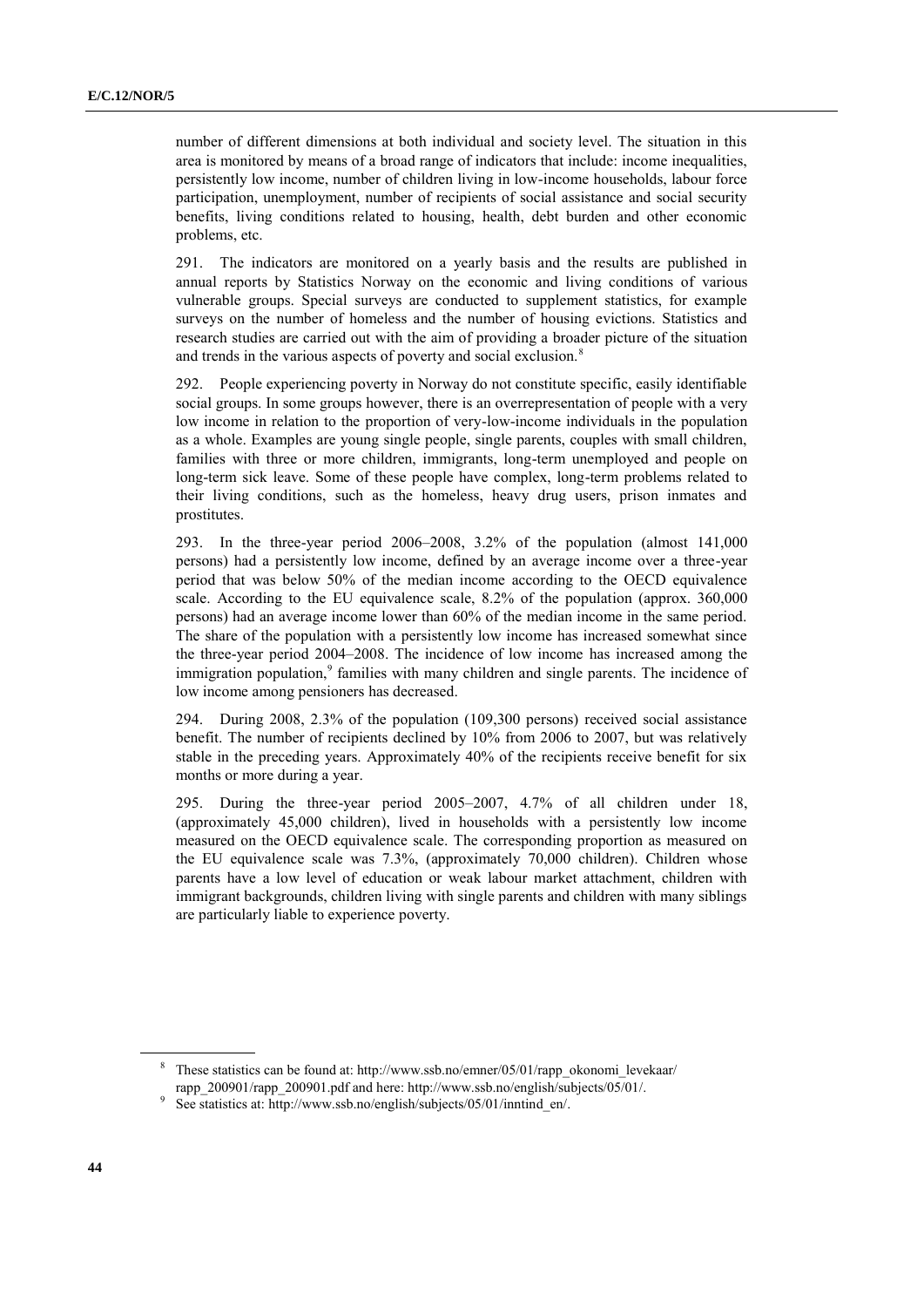# **(b) National action plan or strategy to combat poverty that fully integrates economic, social and cultural rights, and specific mechanisms and procedures in place to monitor the implementation of the plan or strategy and evaluate the progress achieved in effectively combating poverty (E/2009/22-E/C.12/2008/3, annex VIII, para. 43 (a))**

296. The Government is combining a broad preventive approach involving efforts to reduce poverty and improve the lives of people experiencing poverty. The main strategies to prevent and combat poverty in Norway are through universal designed labour market policies, family policies, education policies, housing policies, social protection and insurance policies and health and social service policies. The Government presented an Action Plan against Poverty along with the government budget for 2007. This Action Plan has been followed up in the government budget for 2008, 2009 and 2010 with increased allocations to targeted measures against poverty.

297. The publication "Action Plan against Poverty  $-$  status 2008 and intensified efforts 2009" (Appendix to Report No. 1 (2008–2009) to the Storting on the government budget) provides an overview of the targeted measures against poverty. The publication has been translated into English. $10<sup>10</sup>$ 

298. The Action Plan against Poverty is part of an overall policy to promote social cohesion and inclusion, and to reduce social disparities and poverty. The plan includes among other things, special measures for young people, immigrants, prison inmates and other vulnerable groups. The Action Plan against Poverty must be seen in connection with other documents such as the white papers *Work, Welfare and Social Inclusion* (Report No. 9 (2006–2007) to the Storting) and *A National Strategy to Reduce Social Disparities with regard to Health* (Report No. 20 (2006–2007) to the Storting), the Action Plan for Integration and Social Inclusion of the Immigrant Population and Goals for Social Inclusion, and the National Action Plan on Alcohol and Drugs*.* Allocations to the National Action Plan on Alcohol and Drugs have been increased to improve access to health services and promote social inclusion among heavy drug users.

299. Various means are employed to monitor the implementation of the Action Plan against Poverty and evaluate the progress achieved. For example, the social indicators are used to monitor trends in the various aspects of poverty and social exclusion and to show whether progress is being made towards desired goals. The responsible ministries report to the Ministry of Labour, which is responsible for coordinating the implementation of the *Action Plan against Poverty*, on the implementation of the targeted measures, including number of participating persons/beneficiaries, etc. Measures are also evaluated by research institutes. The reporting of results and research evaluations are important means of improving and developing new policy tools.

- **(c) Targeted policies and programmes to combat poverty, including among women and children, and the economic and social exclusion of individuals and families belonging to the disadvantaged and marginalized groups, in particular ethnic minorities, indigenous peoples and those living in rural and deprived urban areas (E/2009/22- E/C.12/2008/3, annex VIII, para. 43 (b))**
- *(i) The Action Plan against Poverty*

300. In its policy platform adopted in 2005 and renewed in 2009, the Government has expressed its intention to combat and reduce poverty in society. The Government's Action

<sup>10</sup> The publication *Action Plan against Poverty – status 2008 and intensified efforts 2009* can be found at[: http://www.regjeringen.no/en/dep/aid/doc/rapporter\\_planer/planer/2008/action-plan-against](http://www.regjeringen.no/en/dep/aid/doc/rapporter_planer/planer/2008/action-plan-against-poverty-2008.html?id=531068)[poverty-2008.html?id=531068.](http://www.regjeringen.no/en/dep/aid/doc/rapporter_planer/planer/2008/action-plan-against-poverty-2008.html?id=531068)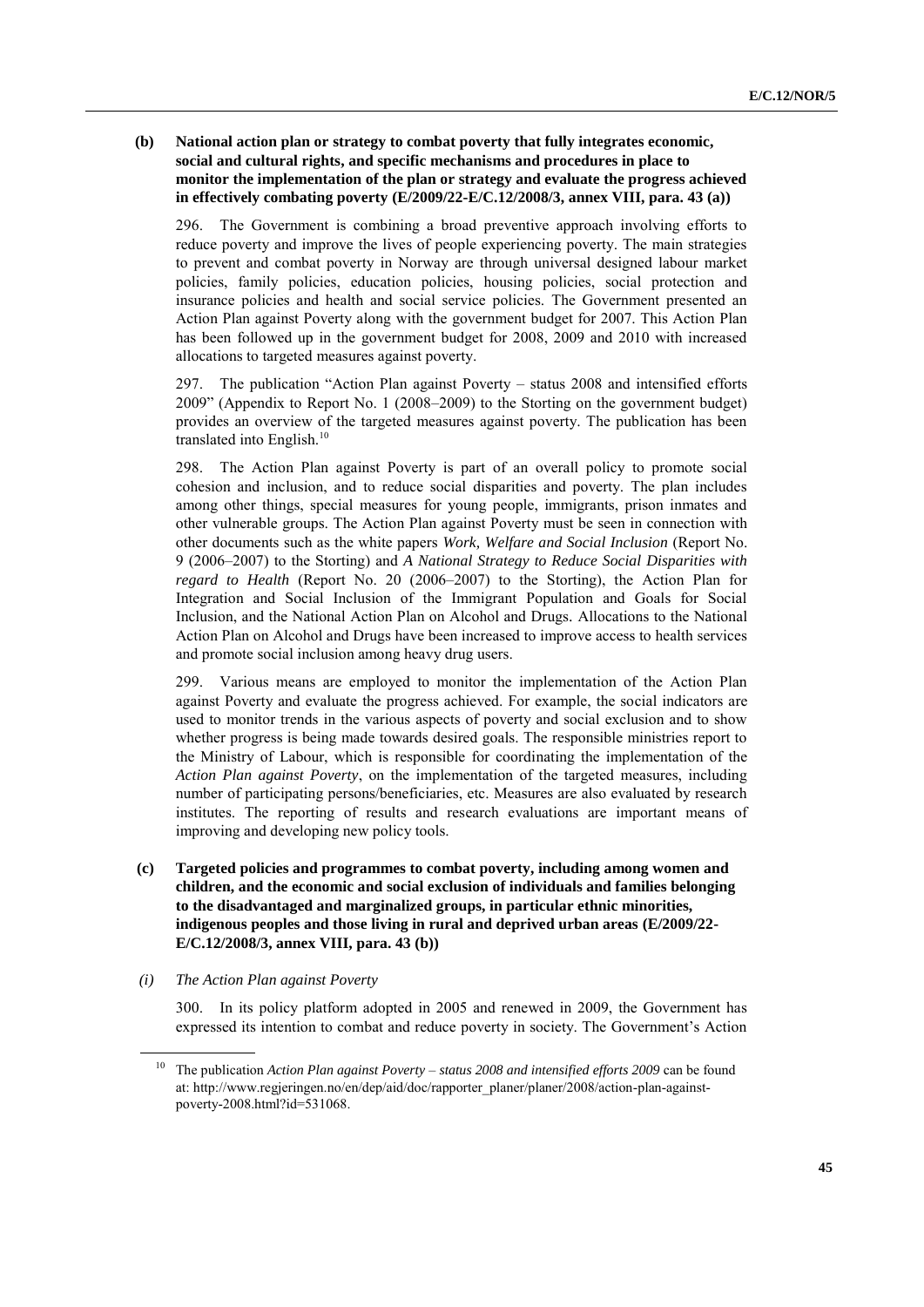Plan against Poverty sets out three objectives on which the priority areas and measures for 2009 are based: opportunities for all to participate in the labour market, opportunities for participation and development for all children and young people and improved living conditions for the most disadvantaged groups.

301. Special measures are being implemented to prevent and reduce poverty among children. The Labour and Welfare Administration and the Directorate of Children, Youth and Family Affairs have jointly developed a plan for improving competence among the social welfare and child welfare services. The aim is to enable children and young people in disadvantaged families and in areas with poor living conditions to participate in society on the same footing as others, to prevent and reduce poverty among children and young people, and to combat marginalisation, social isolation and the reproduction of poverty. This is to be achieved through local measures and by using local models for identifying and coordinating appropriate services for children and families who live in poverty.

302. Reference is made to the CRC report paragraphs 345–346 and 440–441.

303. Furthermore, the universal welfare programmes for children, such as free schooling, subsidised kindergartens and family allowances, should be adjusted in accordance with the consumer price index in order to improve the national standard of living. A research project on child poverty is scheduled to be finalised in 2010. The Government intends to use the findings from this project in considering further measures for reaching children and young people from the poorest families.

304. The Labour and welfare Administration provides grants for municipalities to be used to cover the cost of membership fees, equipment, trips, etc., in connection with leisure activities, and to cover costs of school events, help with homework and after-school activities.

305. Grants are also given to youth groups, city districts, NGOs, and public and privatesector agencies and institutions for holiday and leisure activities, measures that promote labour market attachment for young people with little or incomplete education and coordinated, long-term measures to combat the marginalisation of children and youth who live in poverty.

306. The Government has implemented a number of measures to improve the living conditions of the most disadvantaged and the opportunities available to them. For example, a new and improved housing support scheme has been implemented as from 1 July 2009. Efforts to reduce homelessness are being intensified. Reference is made to paragraph 55 of the present report.

*(ii) Education*

307. Education plays an important role in combating poverty and reducing social inequalities. In 2006 the Government submitted the white paper *Early Intervention for Lifelong Learning* (Report No. 16 (2006–2007) to the Storting). In this white paper the Government presents its policy for how the education system can make a greater contribution to diminishing class distinctions, reducing economic inequalities and combating poverty and other forms of marginalisation. It is acknowledged that there are still disparities in the knowledge and skills that children, pupils, students and adults acquire through the education system, and thus also in the opportunities that are open to them later in society and the labour market. It seems clear that the differences are closely linked with family background, that is to say with parents' level of education and income, and whether the pupil or student comes from a majority or minority background. The white paper discusses ways and means to meet these challenges, and presents two objectives: to increase the number of people who achieve their goals, and to ensure that the education system does not reproduce or reinforce social differences. One of the key principles in this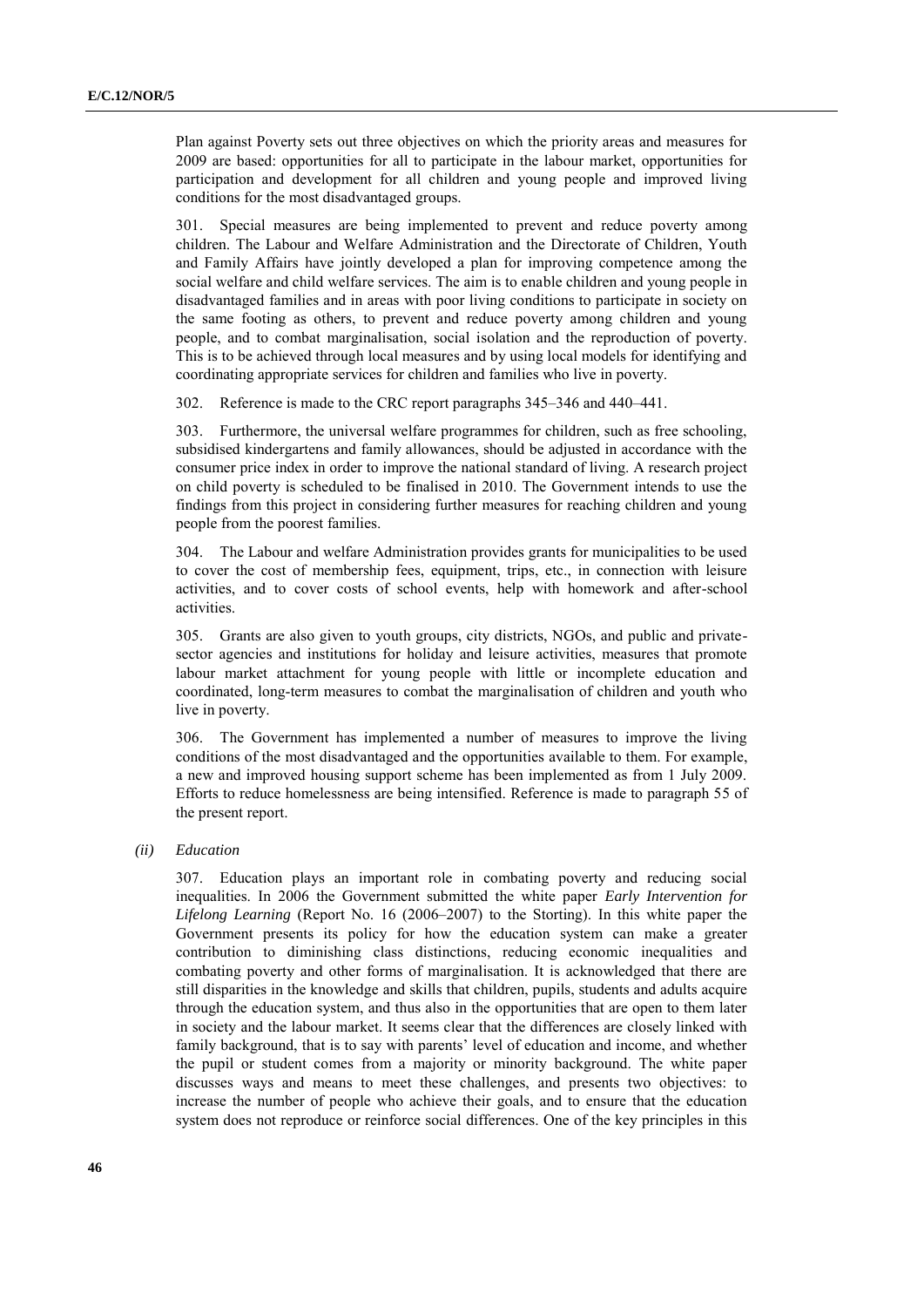work is early intervention is identified, both in terms of action at an early stage of a child's life and in terms of intervention when problems arise or are detected at pre-school age, during compulsory education or in adulthood.

308. The strategy for early intervention was further developed in the white paper *Quality in Schools* (Report No. 31 (2007–2008) to the Storting). In the white paper *Education strategy* (Report No. 44 (2008–2009) to the Storting) the emphasis is placed on creating equal opportunities for people to complete education. More people must complete their education so that they can join the labour market and gain a secure footing in working life. This is a prerequisite to sustain and further develop the welfare state on the basis of the Norwegian model, which is characterised by minor social differences between people.

#### *(iii) Right to a place in a kindergarten*

309. One of the highest profile political goals in recent years has been to achieve full kindergarten coverage of high quality and at a low price for parents. During the last fouryear period there has been a substantial increase in the number of kindergarten places, and the coverage for children in the age group one to five reached nearly 90% in 2008. Since 1 January 2009, children in Norway have a statutory right to a place in a kindergarten. Reference is made to the Government's response in the present report to paragraph 33 of the concluding observations.

310. The provision of good day-care facilities is particularly advantageous for children from low-income families or who are likely to find it difficult to master school subjects. This includes children from families with little support at home and children who do not speak the majority language at home. As part of the Action Plan for the Integration and Social Inclusion of the Immigrant Population, some urban areas with a high percentage of migrants are offering a core time free of charge in kindergartens (up to 20 hours a week) for four to five-year old children. In 2010 this trial scheme is being expanded to include threeyear-olds in some areas in Oslo and Drammen. In total NOK 60 million has been allocated for this scheme.

311. Reference is further made to Norway's UPR report paragraph 96, and the CERD report paragraphs 186–187.

### **2. The right to adequate food**

# **(a) Measures taken to ensure the availability of affordable food in quantity and quality sufficient to satisfy the dietary needs of everyone, free from adverse substances, and culturally acceptable (E/2009/22-E/C.12/2008/3, annex VIII, para. 44)**

312. The food supply in Norway is good and stable, and reaches the entire population. The rate of self-sufficiency in agricultural products has been around 50–55% in the past few years. Norway has well developed processing and marketing systems that make it possible transport food from the site of production to where it is needed in accordance with demand.

313. The aims of Norway's food and nutrition policy remain unchanged, and reference is made to the fourth CESCR report paragraphs 191–202.

314. The right to food also encompasses food safety. Dietary surveys have been carried out among children in various age groups and adults/elderly persons. These surveys are used both for calculation of nutrient content and for assessment of the exposure to contaminants, additives, etc., through diet. The assessments show that in general the food available in the Norwegian market is safe. As a part of Norway's national strategy on the right to adequate food, in the area of food safety and consumer protection, a new Food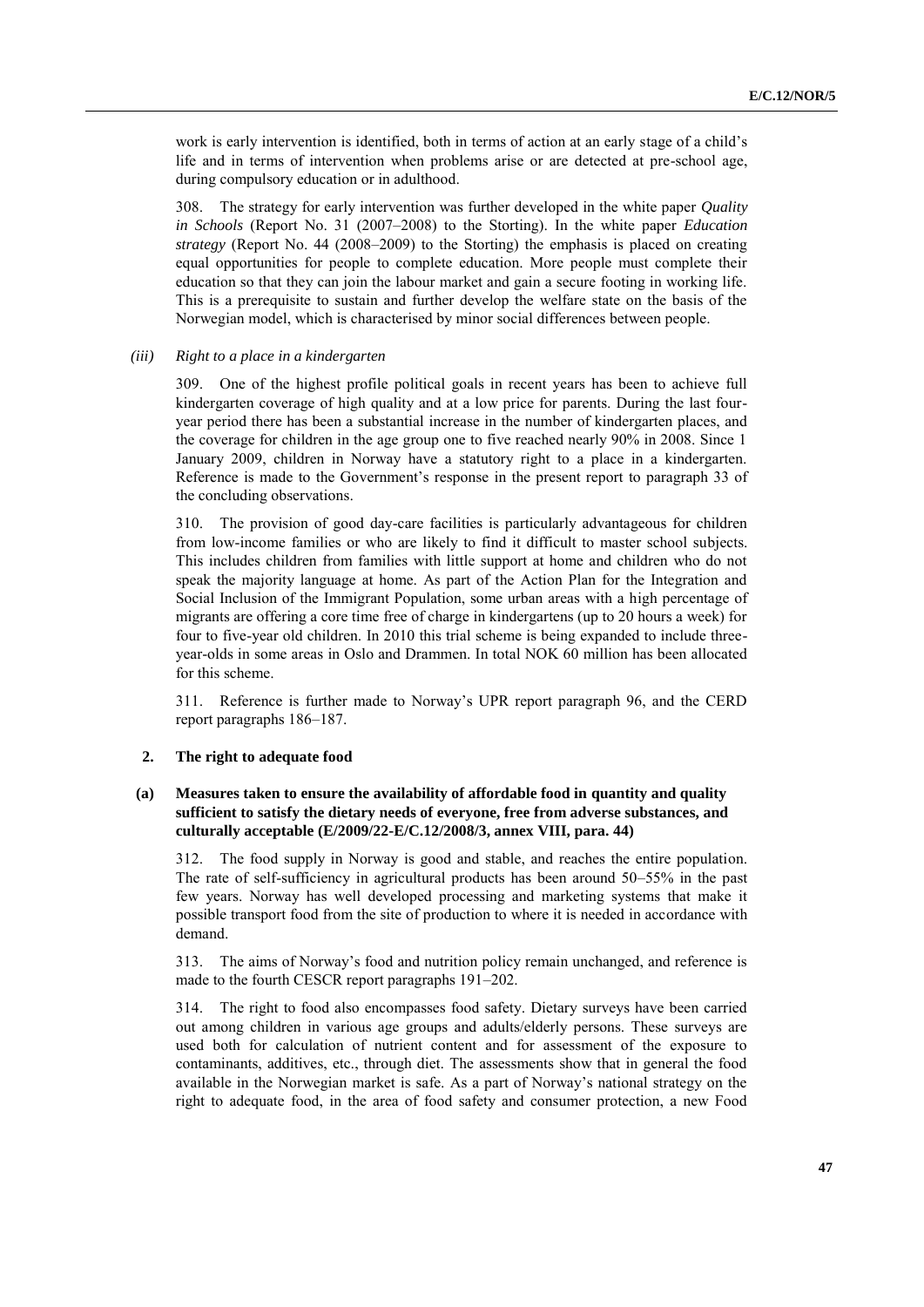Safety Act was passed, which came into force on 1st January 2004. The Norwegian Food Safety Authority was established on the same date.

315. The Food Safety Act and the Food Safety Authority constitute a comprehensive food control system that is to ensure consumer protection and food safety in the entire food chain. This system is also to encourage environmentally friendly production and ethical farming practices, and to promote human, plant, fish and animal health.

316. Food chain conditions and structures have been the focus of considerable attention in both Norwegian agricultural and competition policy. The market regulation in agriculture contributes to enforcing a stronger position for farmers in food markets. Supply-side market regulation through target prices contributes to more stable farm gate prices.

317. The oceans make an essential contribution to global food security. Norway produces more than 3 million tonnes of seafood annually. The sustainable harvesting and production of seafood is a prerequisite for fully utilising the potential of the oceans and coastal areas. The improved utilisation of seafood resources also entails reducing waste, better utilisation of by-products and minimising unsustainable practices, such as unwanted by-catches and discards. Combating IUU fishing is yet another aspect of this, as is also reflected in the new port-state control agreement negotiated under the auspices of the Food and Agriculture Organization of the United Nations (FAO).

318. Aquaculture production, both on land and in water, has the potential to contribute to food security and is to an increasing extent a source of protein and food. It is widely recognised that improved management of the sector with focus on sustainability is of utmost importance.

319. Price are monitored on a regular basis in order to get an overview of the price formation in food markets and promote effective competition Under Norwegian competition law, the Norwegian Competition Authority has the competence to monitor the market, inter alia in order to prevent the abuse of market power. Competition-related matters are frequently subject to judicial proceedings.

320. Norwegian dietary habits have improved in the last twenty years, and surveys show that a great many people have a high-quality diet. However, there is potential for improvement. The present consumption of fruit and vegetables is at a low level, and there is a disproportionately large fat consumption.

321. As a part of the Action Plan on Nutrition (2001–2011), Recipe for a Healthier Diet, measures are being taken to improve people's diet. This is being done by considering economic incentives, e.g. introducing a tax on unhealthy foods. In 2007 a tax on nonalcoholic beverage was restructured to include only sweetened drinks, and not bottled water. This tax has subsequently been increased to the same level as the tax on beer with low alcohol content.

# **(b) Measures taken to disseminate knowledge of the principles of nutrition, including of healthy diets (E/2009/22-E/C.12/2008/3, annex VIII, para. 45)**

322. In 2007, the Action Plan on Nutrition (2007–2011) launches cooperation between 12 ministries. The main goals of the action plan are: to adjust the diet in line with the recommendations of the health authorities and to reduce social inequalities in eating habits. Every year, the Government allocates NOK 36 million to implement the plan.

323. Important strategies in the action plan are to enhance consumers' knowledge of nutrition and to strengthen the qualifications of key personnel.

324. The measures carried out include the preparation of information material targeting the consumer, information for the media, training programmes for key personnel in the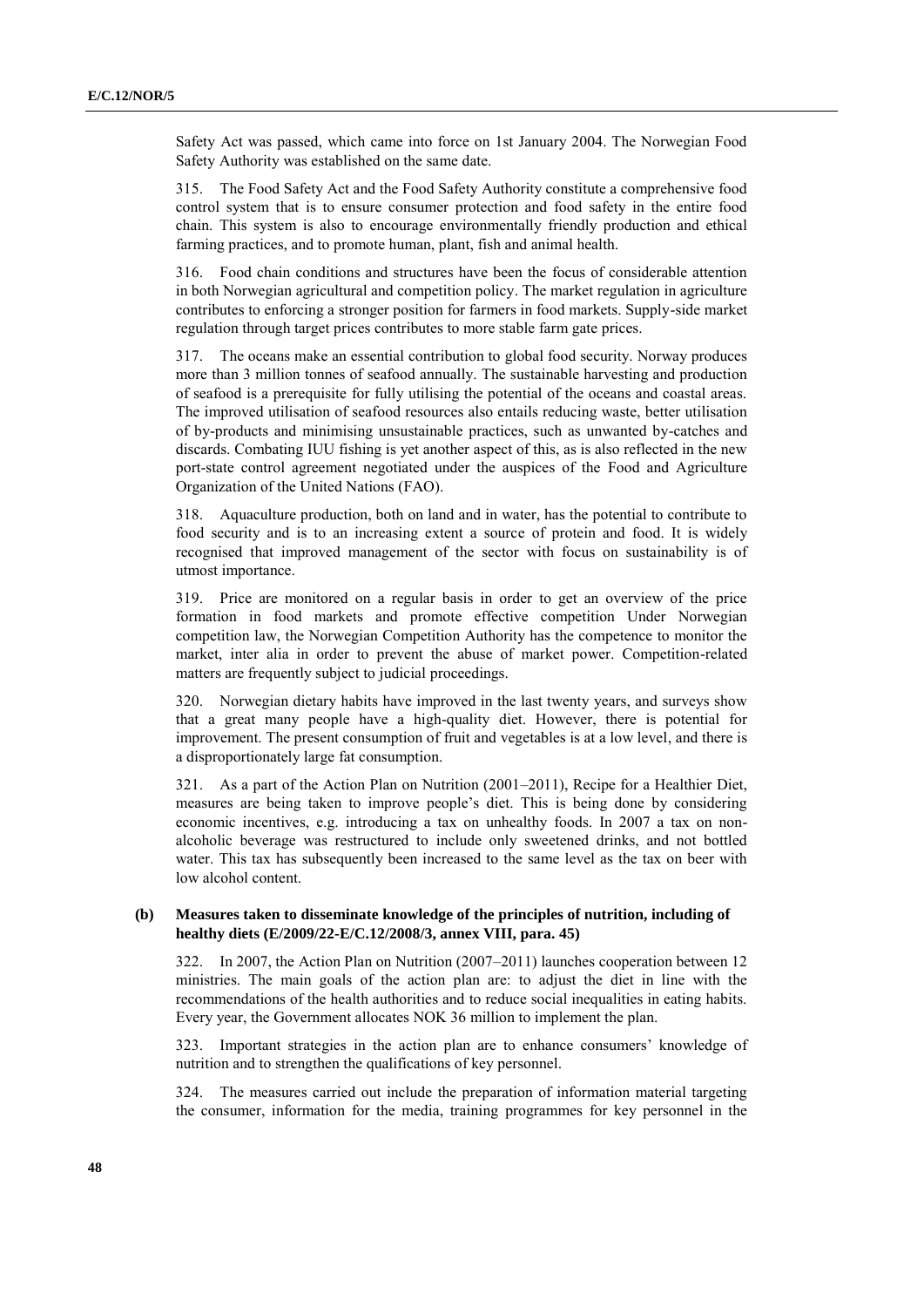health, education and food production sectors. The target groups for information vary depending on the topic, but the general information is aimed at the population at large. School pupils are considered to be a particularly important target group.

325. One main activity during the last two years has been to introduce symbol labelling as a tool for choosing healthy foods. The official identification label is a green keyhole, and is now being introduced in the Norwegian market.

# **(c) Measures taken to promote equality of access by the disadvantaged and marginalized individuals and groups, including landless peasants and persons belonging to minorities, to food, land, credit, natural resources and technology for food production (E/2009/22-E/C.12/2008/3, annex VIII, para. 46)**

326. Norwegian agriculture enjoys a stable ownership structure, and agricultural land is principally privately owned. The insecurity and conflict surrounding ownership and utilisation of land are minimal. The total number of agricultural production units has been reduced over time due to efficiency improvements, but the total agricultural area has been stable or has increased marginally as the land from retired farms is leased or sold.

327. Norway has for several decades pursued an agricultural policy aimed at ensuring agricultural production throughout the entire country and maintaining agricultural land for food production. The agricultural policy shall at the same time allow for differentiation, enabling small-scale farming. This is regulated by an extensive set of regulations.

328. In a global comparative perspective, Norwegian agriculture is characterised by a small-scale structure, with demanding climatic, topographic and operational conditions. Through its agricultural policy, the Government has utilised various forms of production support in order to achieve its agricultural policy objectives. Support has to a considerable degree been differentiated depending on the structure and geographical location of producers. This has enabled the continuation of agriculture in outlying regions and farms with operational and climatic disadvantages. Special support is provided for agriculture in the northernmost part of the country.

329. Norway has had a differentiated agricultural policy aimed at ensuring the continuing operation of the economically least sustainable farms for several decades. This policy has been maintained during the turbulent situation in global food markets in the last few years, and employs tariff protection measures aimed at shielding Norway's most important agricultural sectors.

# **(d) Adopted of the Voluntary Guidelines to Support the Progressive Realization of the Right to Adequate Food in the Context of National Food Security (E/2009/22- E/C.12/2008/3, annex VIII, para. 47)**

330. The Voluntary Guidelines to Support the Progressive Realization of the Right to Adequate Food in the Context of National Food Security' have to a large extent been de facto adopted through the Food Safety Act and national agricultural and competition policies.

### **3. The right to water**

### **(a) Adequate and affordable access to water that is sufficient and safe for personal and domestic uses for everyone (E/2009/22-E/C.12/2008/3, annex VIII, para. 48)**

331. In Norway, drinking water is available through the public water supply services. Most Norwegian households (90%) are connected to water supply services owned by the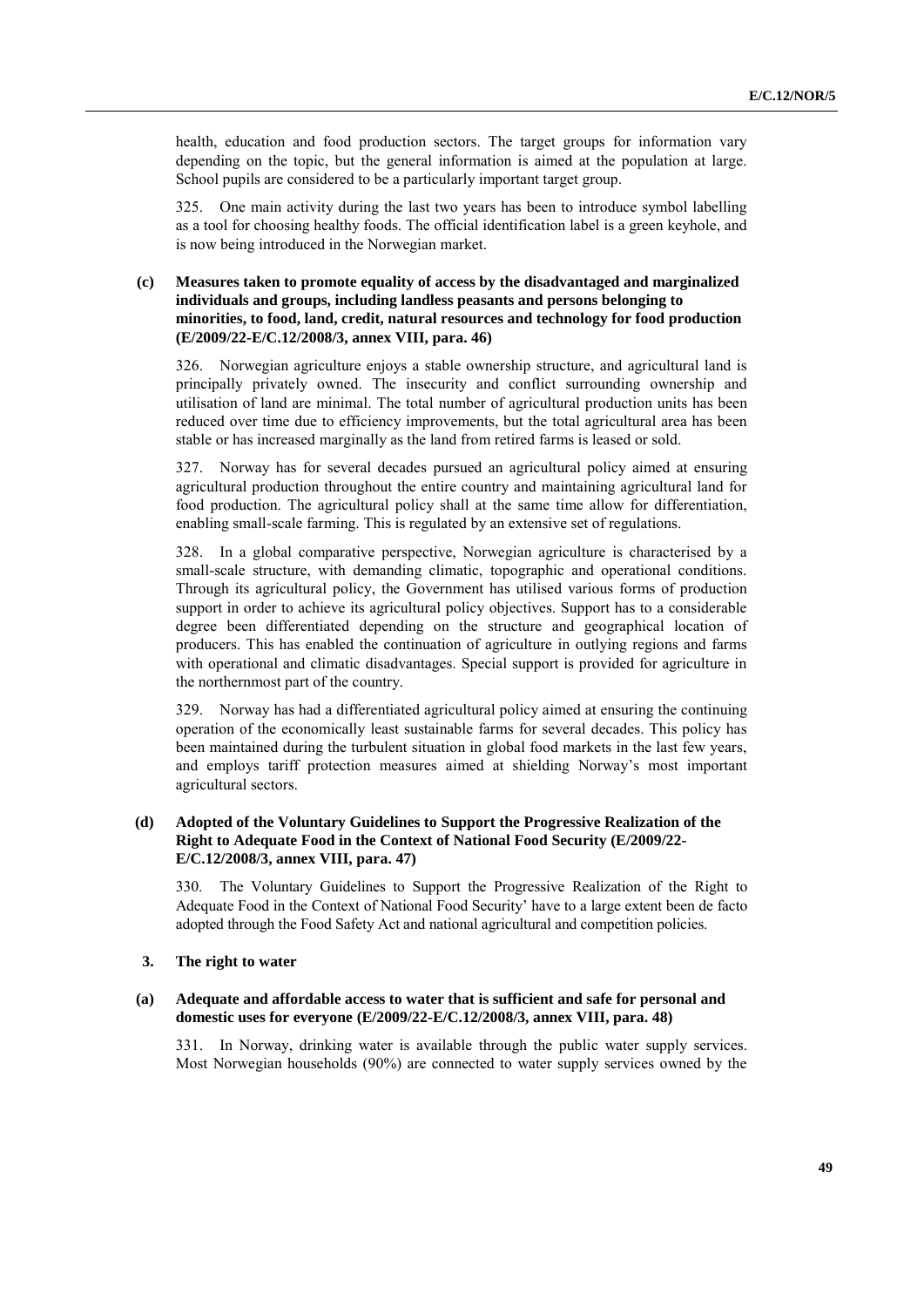municipality or owned as a cooperative organisation by the users. The Act related to river systems and ground water $11$  ensures the landowner access to sufficient water for domestic use from a surface water source or ground water on his own property. For properties without direct access to surface water or ground water this right may be expropriated.

332. 90% of the Norwegian population is served by registered water works. 0.03 % of the population served by registered water works occasionally receives water that is not in compliance with Norwegian standards for microbiologically safe water. This applies mainly to cooperatives, and the Food Control Authority has campaigns to get them to treat their water (i.e. by disinfection). There is no central surveillance of the small-scale water supplies for the 10% of the population not served by registered water works, but both the municipality (Medical Officer) and the local Food Control Authority have the means to intervene if they consider a small-scale water supply to be unhealthy. Single households, single farms and very small-scale water supplies may also experience stoppages in the water supply in cold winters with little snow, due to ground frost and frozen pipelines.

333. According to a report published on 6 May 2010 by the Norwegian Institute of Public Health,<sup>12</sup> Norway also is also facing a growing problem regarding safe and sufficient water supply due to the poor condition of post-war water mains.

334. The municipalities have by law no right to make a profit on water services, and the cooperatives act in accordance with the interest of their owners, which are the users. This ensures low costs, and services that are affordable for the users. Very low income households may apply for social assistance benefit to cover these costs.

335. The Regulations on the use of water and water safety<sup>13</sup> set out minimum requirements for monitoring drinking water quality for all water works serving more than 50 people, but all water suppliers have to fulfil the parametric values specified in the regulations. The only exception is for single-household water supplies, where the regulations are only recommendations.

### **(b) Education concerning the hygienic use of water, protection of water sources and methods to minimize water wastage (E/2009/22-E/C.12/2008/3, annex VIII, para. 49)**

336. Information on the use of water and water safety is a part of the general curriculum in schools. There is little need for water saving measures in Norway, since there are ample water resources throughout the country, with the exception of a few island communities.

### **4. The right to adequate housing**

337. Norway ranks first in the United Nations Development Programme's (UNDP) *Human Development Index for 2009*. As regards information on the standard of living in Norway, reference is made to the statistical appendix to the UNDP's *Human Development Report 2009*. <sup>14</sup> However, even though the general standard of living in Norway is high, there are still challenges with regard to certain vulnerable groups.

<sup>11</sup> 24 November 2000 No. 82.

<sup>12</sup> *The State of Public Health in Norway – Public Health Report 2010*: [http://www.fhi.no/eway/default.](http://www.fhi.no/eway/default.%0baspx?pid=233&trg=Area_5774&MainLeft_5669=5774:0:&Area_5774=5544:84298::0:5776:1:::0:0) [aspx?pid=233&trg=Area\\_5774&MainLeft\\_5669=5774:0:&Area\\_5774=5544:84298::0:5776:1:::0:0.](http://www.fhi.no/eway/default.%0baspx?pid=233&trg=Area_5774&MainLeft_5669=5774:0:&Area_5774=5544:84298::0:5776:1:::0:0)

<sup>13</sup> FOR-2001-12-04-1372.

<sup>&</sup>lt;sup>14</sup> The Human Development Index can be found here: http://hdrstats.undp.org/en/countries/ country fact sheets/cty fs NOR.html.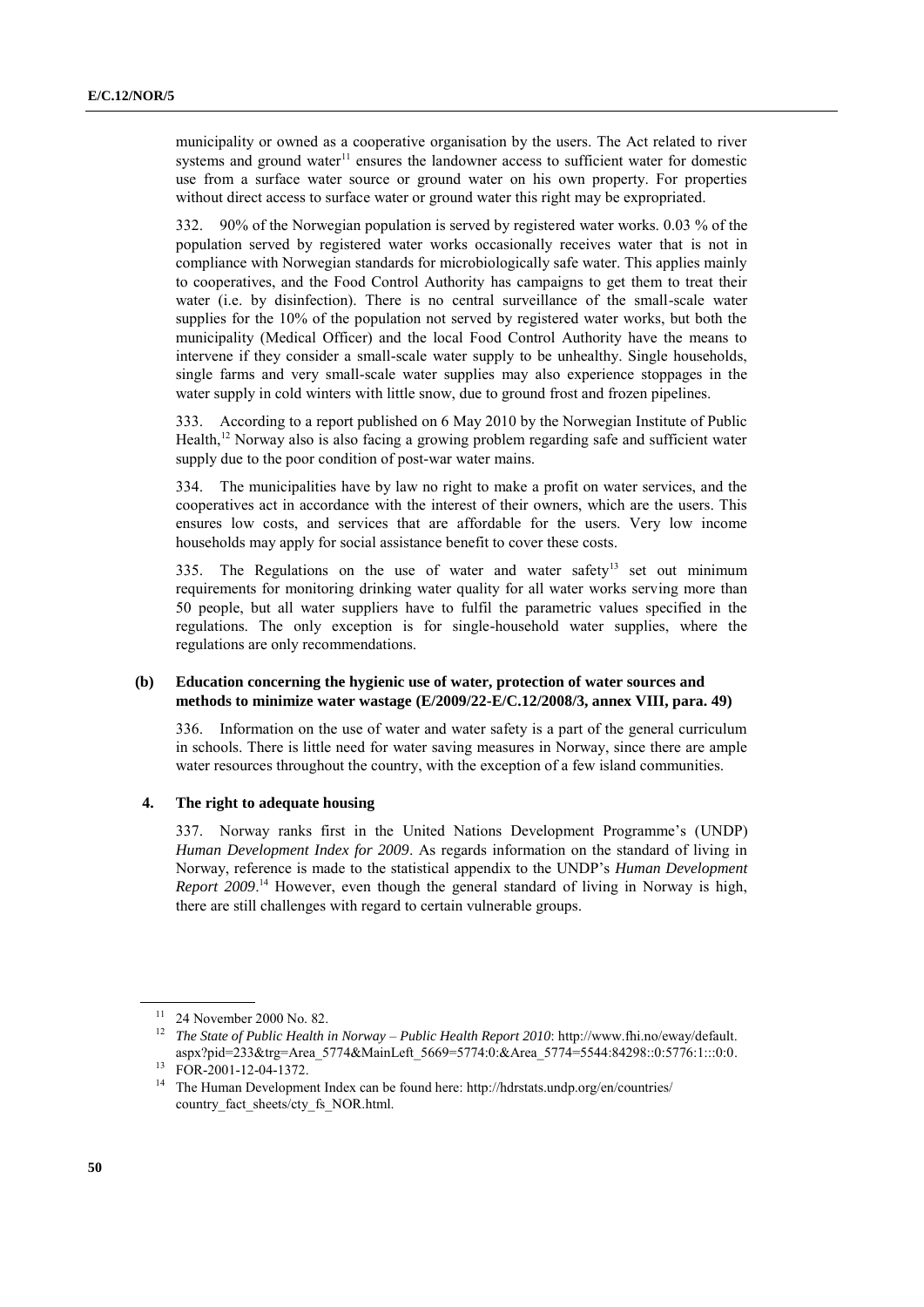### **(a) Homelessness**

338. Efforts to prevent and combat homelessness sort under a number of ministries and other public agencies, and a number of tools and measures have been developed to deal with the problem. The municipalities play a major role in this work. In accordance with legislation on social services, the local authority is responsible for assisting less advantaged people into housing, and for providing social services for the municipality's population. The homeless and people at risk of becoming homeless often have underlying problems, such as drug abuse, debt and poor health. It is important to provide debt counselling, practical help, medical care and other follow-up services in housing to enable all people to continue to live in their own homes.

### **(b) Accommodation for rejected asylum-seekers pending return**

339. In 2005, the CESCR expressed concern that rejected asylum seekers who cannot be sent home to their countries of origin are not offered accommodation in reception centres after the deadline set for departure. Reference is made to the Government's reply, in the present report, to paragraph 38 of the concluding observations. The CESCR also urged Norway inter alia to strengthen measures to deal with the problem of homelessness.

340. Norway changed the practice of not offering rejected asylum seekers accommodation in 2005. Norway shared the concerns of the CESCR and UNHCR and reintroduced offers of accommodation for rejected asylum-seekers until they are removed from Norway. In March 2006, the first return centre for rejected asylum seekers was established. In 2007, another return centre was opened, and to date these two centres have room for 200 persons. Children, families with children below 18 years of age and vulnerable persons are offered continued accommodation in regular reception centres until the final decision to reject them can be effectuated.

341. The standard in return centres is low, but they provide food, shelter and other basic needs. Primary health care is also provided for in the centre's compound. In addition the residents receive a monetary allowance (currently NOK 400 per month).

342. Norwegian policy continues to be that persons whose application for a resident in Norway is refused are obliged to comply with the decision and leave the country. The fact is, however, that many refuse to do so, even if they are able to return to their home countries. Those who refuse to leave despite a negative decision are offered accommodation either in an ordinary reception centre or in a return centre for rejected asylum seekers. Families with children, unaccompanied minors, persons with health problems and persons who cooperate with the authorities with regard to return may remain in an ordinary reception centre. Other persons whose applications are rejected are offered accommodation in a return centre. The offer is open until the persons concerned actually leave Norway.

### **(c) Foreigners in Norway without a residence permit**

343. In an open society such as the Norwegian one, there will always be people who stay in the country illegally. The Government is aware of the difficult situation of persons living illegally in Norway, and is working to gather information about this group.

344. Statistics Norway has estimated that there were approximately 18,000 persons staying illegally in Norway as of 1 January 2006. This includes persons without a residence permit and who are not registered with the authorities, persons with a false visa/residence permit, and persons with a visa or residence permit that has expired. Of the 18 000 persons staying illegally in Norway, approximately 12,000 are believed to be former asylum seekers.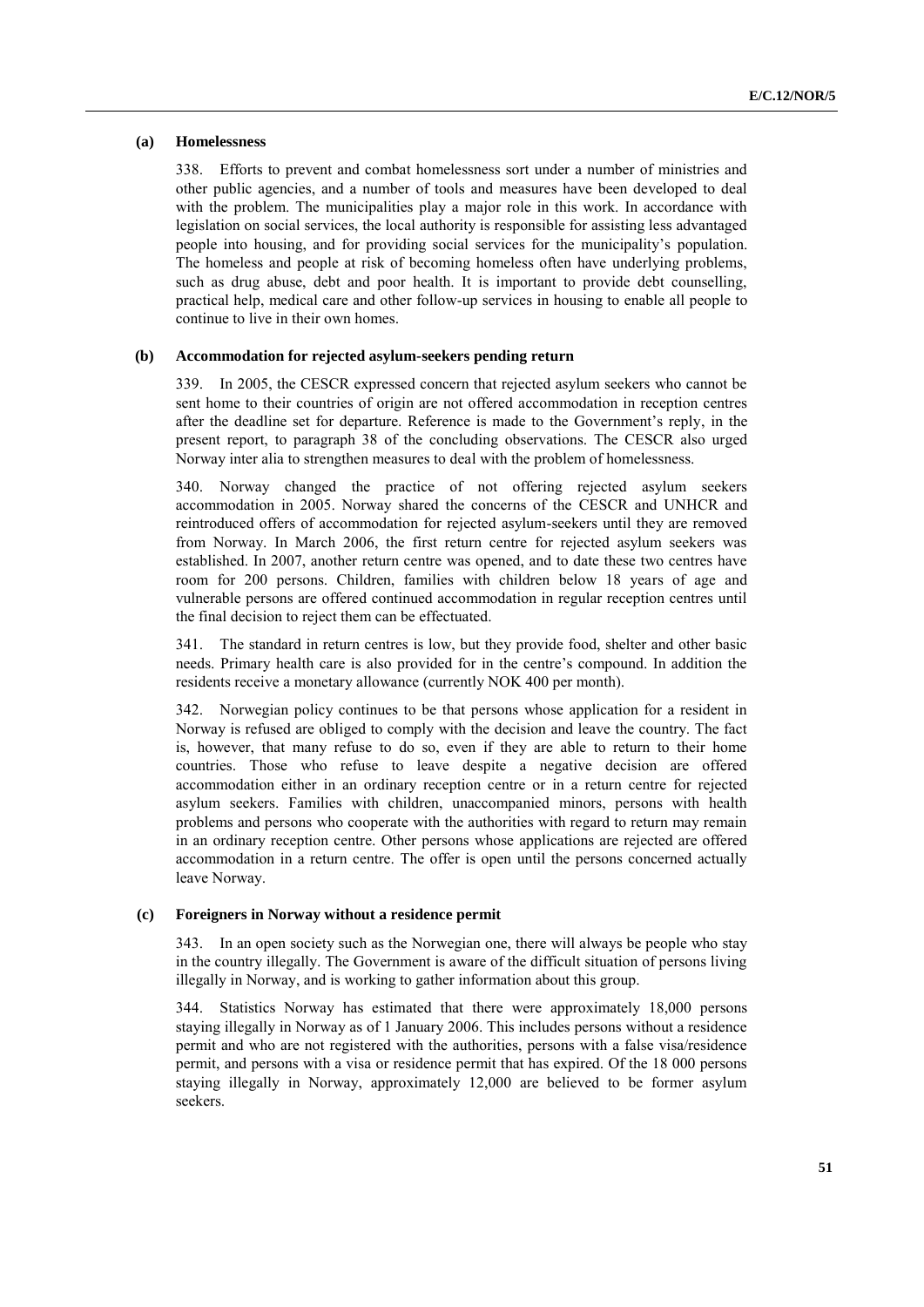345. There is however a statutory provision under which a foreign national is entitled to a residence permit provided that he or she has stayed in the country for at least three years, and at least one year after receiving a final rejection, provided that the foreigner cannot return, even though he or she should consent to do so. So far this provision has not been applied.

346. The government intends to intensify efforts to develop more effective measures to prevent illegal immigration, inter alia by means of the following:

- Combating undeclared work
- Returning asylum seekers whose applications have been finally rejected
- Implementing targeted control measures by the police, other authorities and employers

## **(d) National survey on homelessness and inadequate housing (E/2009/22-E/C.12/2008/3, annex VIII, para. 50)**

*(i) Homeless individuals*

347. Reference is made to the Government's response, in the present report, to paragraph 38 of the concluding observations.

348. Four national surveys have been undertaken on homelessness in Norway. The first one was carried out in 1996, while the last one was carried out in 2008. The surveys measured homeless persons' contact with the health and welfare authorities and other relevant organisations/agencies.

349. In Norway a person is defined as homeless if he or she has no place to live, either rented or owned, and (1) has no place to stay at night, or (2) is referred to emergency or temporary shelter accommodation, or (3) is in a ward of the correctional and probation service and due to be released in two months at the latest, or (4) is a resident of an institution and due to be discharged in two months at the latest, or (5) lives with friends, acquaintances or family on a temporary basis.

350. The total number of homeless persons in Norway in the last week of November 2008 was 6,091, or 1.27 homeless individuals per 1,000 population.

351. 73% of the homeless are male. The average age is 35. One out of four is under 25 years of age, and 26% are 55 years of age or older. About half of the group have been homeless for a long time: 20% intermittently homeless for a period of several years; 25% homeless for more than six months. The great majority of the homeless (81%) were born in Norway. The next largest group is people of African origin (7%), followed by those of Asian origin (5%).

352. 52% of homeless people have completed upper secondary school and have a trade proficiency certificate; and 4% of these have an education beyond upper secondary school. The educational status of homeless people is much lower than that of the average Norwegian.

353. Social assistance benefit is the main source of income for 40%. A slightly lower percentage, 37% receive a pension of some kind. Of these, 23% receive a disability or old age pension and 14% receive some form of rehabilitation benefit. 8% are in paid employment, on unemployment benefit or on sickness benefit.

354. 88% of homeless individuals are single. More than a quarter of all homeless people have children under 18 years. Parents with children to look after are more likely than others to be living with friends, acquaintances and family. 16% of these parents have full or shared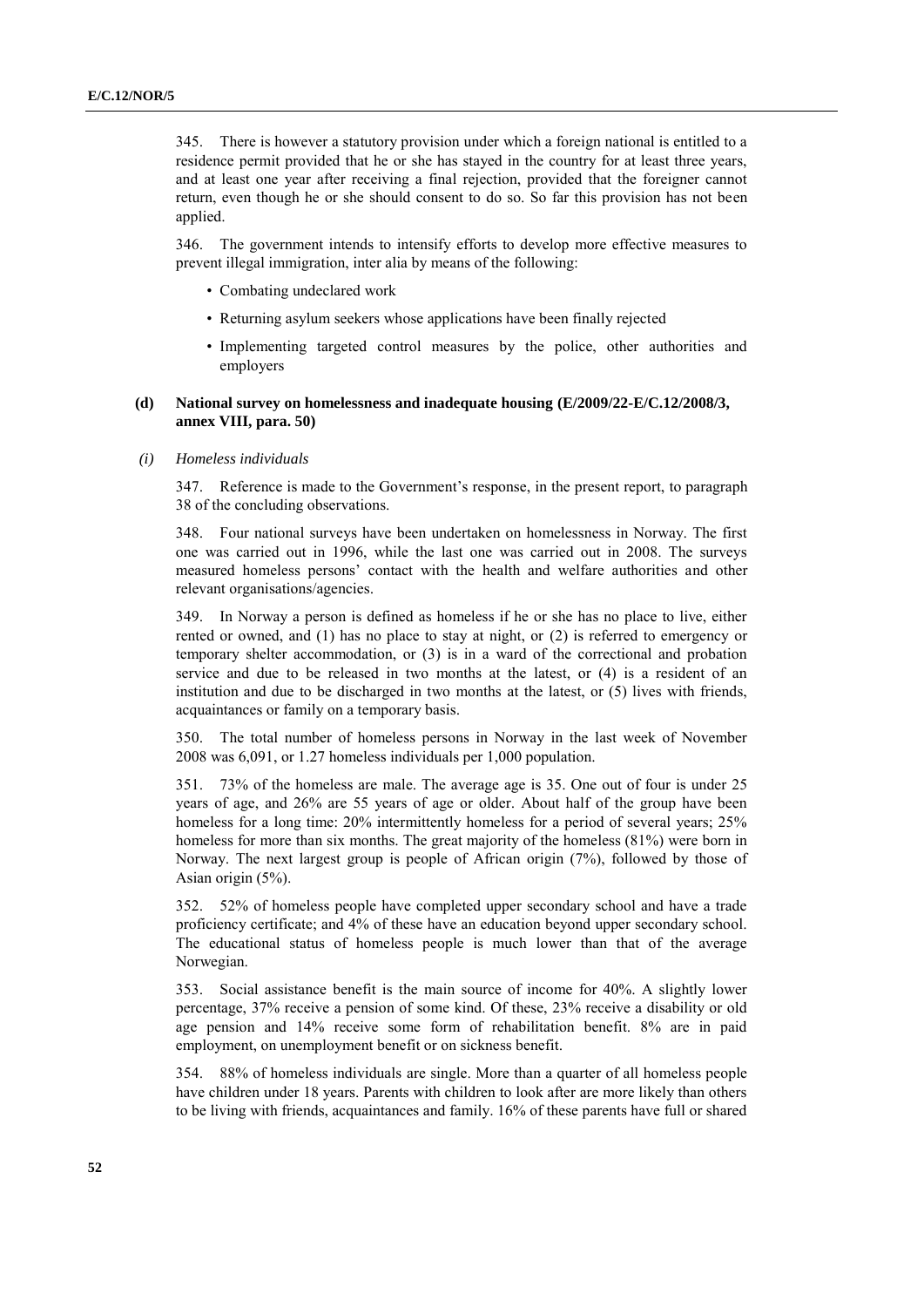custody of their children. 378 children are homeless together with their parents, but no parents with responsibility for children live rough or use emergency shelters. The Child Welfare Services have a particular responsibility to follow up these children.

355. 37% of the homeless live temporarily with friends, acquaintances and relatives. One in every four live in temporary accommodation, e.g., overnight shelters, hostels, bed-andbreakfasts, campground cabins, etc. 17% are institutionalised but due to be discharged within the space of two months. 5% live rough or use various emergency facilities that have very limited opening hours.

356. The study found a systematic variation in the type of shelters used by younger and older individuals. More than half of the homeless under 25 years live with friends, acquaintances or family. This only applies 15% of those aged 65 and above. A minority of the youngest age group lives in temporary accommodation. The proportion living in temporary accommodation co-varies with age and around 40% of those aged 55 and above have such provisional arrangements. The age gap grows even wider regarding the use of emergency shelters. The proportion of older homeless individuals (55 and older) that spend the night in emergency accommodation is three times as high as younger individuals (under 35). 12% had been in the same situation for up to three weeks before the data were recorded, 42% between three weeks and six months, and 41% for more than six months.

357. For the majority of the homeless in Norway, homelessness has been a relatively persistent state. Nearly one in four had been homeless for more than six months, and one in three intermittently over a period for several years when the data were recorded. One in four experience homelessness as a more acute problem. Females are more likely than males to face acute homelessness, but males are more likely to fall into the long-term homeless category. The study also shows that acute homelessness is much more likely to affect members of the younger age group, but that they are less likely to remain homeless over several years than the older age group.

358. Among homeless people with full or shared custody of children, more than half of this group fall into the category of acute homelessness. 13% of homeless parents with children to care for on a daily basis had been homeless for more than six months when the data were recorded. 14% had experienced homelessness intermittently for several years.

359. Most homeless people (59%) are addicted to drugs or alcohol. Dependency tends to co-vary with duration of homelessness: four in five long-term (several years) homeless people are addicted to drugs/alcohol, compared with two in five cases of acute homelessness. One in three has a recognized or visible mental illness. There is a higher incidence of mental illness among the long-term homeless.

## *(ii) Inadequate housing*

360. The issue of inadequate housing is dealt with in Statistics Norway's latest Survey of Level of Living, undertaken in 2008. According to the survey, 3% of Norwegians are living in damp dwellings,<sup>15</sup> and 6% are living in crowded dwellings.<sup>16</sup> 5% are subject to noise pollution from industrial activity, and 4% are bothered by air pollution from industrial activity and the like. Access to basic infrastructure such as water, heating, waste disposal and electricity are not measured. In 2001, 97% of Norwegian households had a bathroom

<sup>15</sup> Damp dwelling defined as a dwelling where there is damage caused by rot, mould, or fungus in all or some of the habitable rooms.

<sup>&</sup>lt;sup>16</sup> Crowded dwelling is defined as: A person living alone in one single room or in a household with more persons than habitable rooms. Kitchen, bathroom, hall or small rooms less than six square meters are not considered as habitable rooms.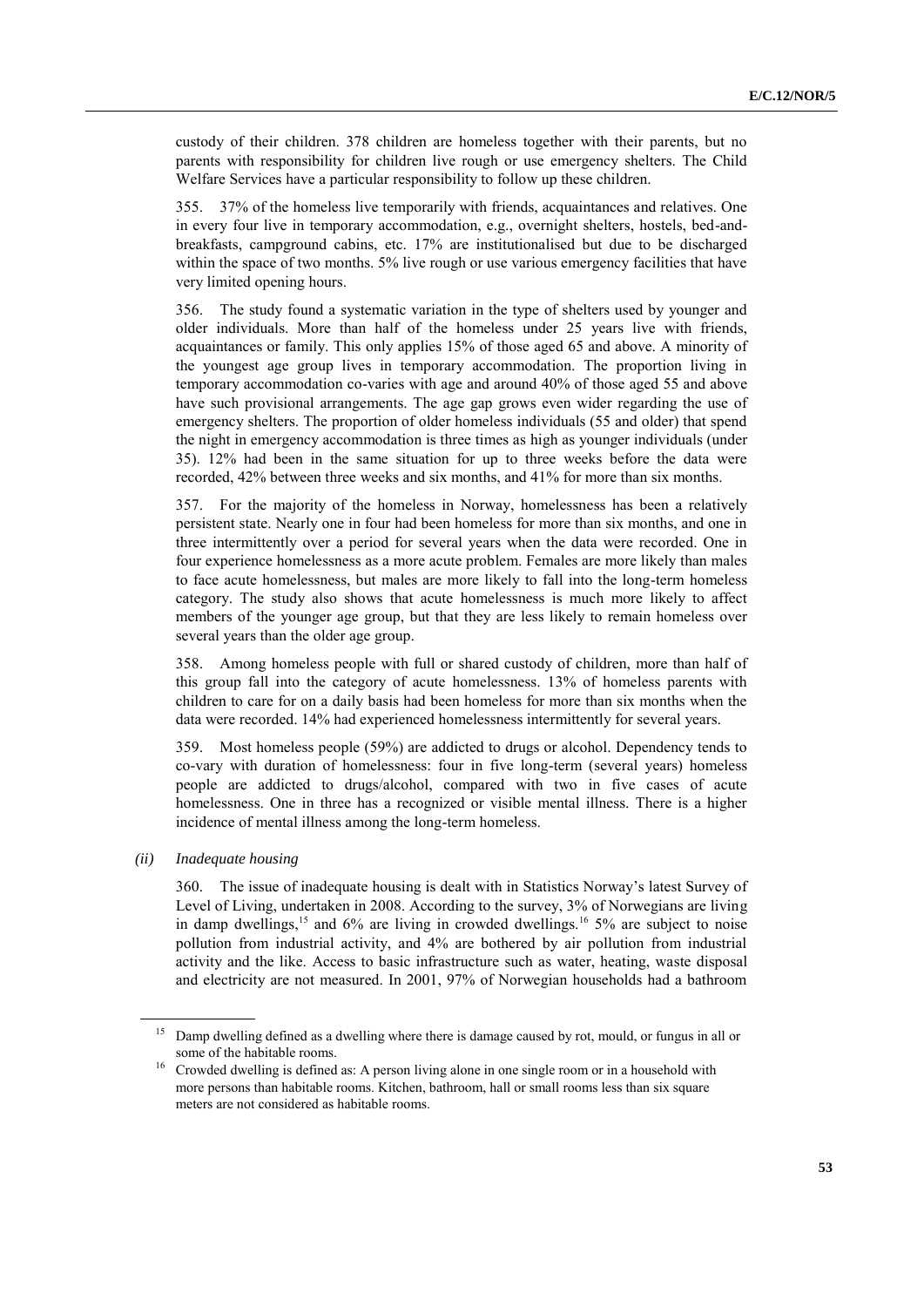and toilet, and 99% had their own kitchen/cooking facilities. Most dwellings had an adequate heating system, and all households had access to clean water (Population and Housing Census 2001).

361. There is no information or statistics available about people living in structurally unsafe housing. Based on the findings in the Survey of Level of Living, the Government deems it probable that the number of people living in structurally unsafe housing is very low.

## **(e) Adequate, affordable and accessible housing (E/2009/22-E/C.12/2008/3, annex VIII, para. 51)**

362. A proposal by three members of the Storting in 2008 to include the right to housing in the Norwegian Constitution has yet to be discussed.

363. In principle, all adult persons in Norway are assumed to be capable of acquiring a suitable dwelling for themselves and their family. Parents have a duty to provide their children with a suitable dwelling for as long as they are minors. If they fail to do so, it is the duty of the municipal authority to help those who are unable to acquire a dwelling for themselves.

364. In recent years, a great deal has been done to improve legislation relating to housing and real estate. The Tenancy Act of 1999 strengthened the rights of the tenant, and safeguarded the interests of both parties. The Act relating to owner-tenant sections<sup>17</sup> of 1997 provided better safeguards for individual owner-tenants. Two Acts relating to cooperative housing associations *(boligbyggelag)* and housing cooperatives *(borettslag)*  (Acts of 6 June 2003 Nos. 38 and 39) entered into force in 2004. These are jointly known as the Housing Cooperative Act *(Borettslover).*

365. The state assists in the provision of housing for disadvantaged and marginalised persons through the Norwegian State Housing Bank. The bank offers several types of loans and grants to individuals and municipal authorities, as well as to organisations and institutions providing housing for low-income groups.

366. The housing allowance system is a government-financed support scheme for partial coverage of housing expenses for households with low income and high housing expenses. The housing allowance scheme was strengthened in 2009 by simplifying the requirements. The scheme is now available for all households within given limits of low income and high housing expenses. Some municipalities also provide municipal housing allowances. There are approximately 2,140,000 households in Norway. Approximately 5.7% of the households received housing allowances in 2009.

367. The purpose of the housing grant for individuals is to assist particularly disadvantaged households to obtain and maintain acceptable homes. A housing grant may be provided for the purpose of making housing accessible and habitable for persons with special housing needs, such as older persons and persons with disabilities. In 2008, 1,412 households received a housing grant.

368. Municipalities are eligible for grants for building and improving nursing homes and sheltered housing. The goal of this measure is to provide places for an additional 12 000 persons with care needs by 2015.

369. Start loans are housing mortgages administered by the municipalities, and are offered to enhance owner-occupation among young people and low income households.

<sup>&</sup>lt;sup>17</sup> An owner-tenant section is a share in a jointly-owned property with an associated sole right to occupy a dwelling or other space in the property.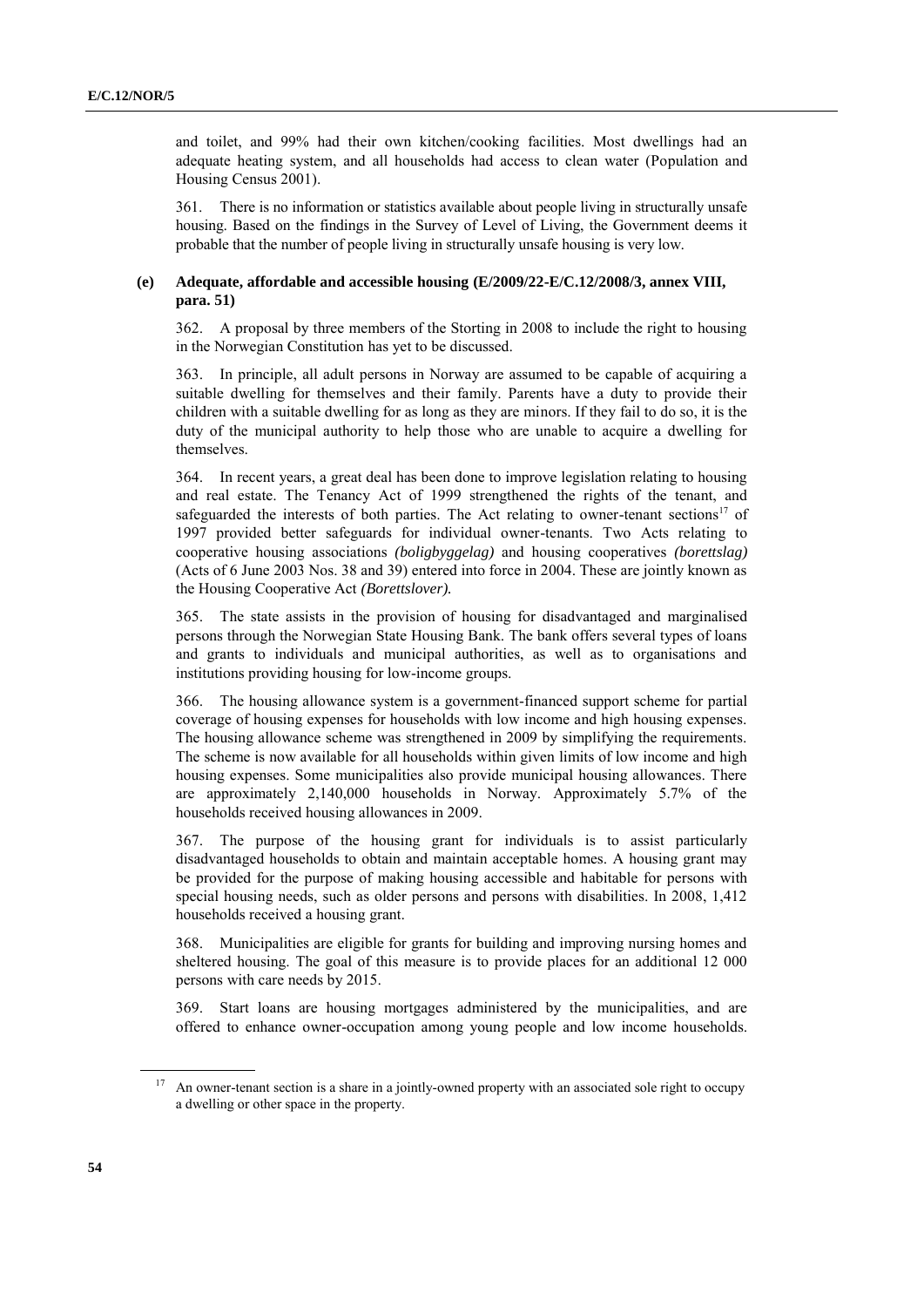People who cannot get loans from private banks, are offered only high-interest mortgages, or lack equity capital may apply for start loan. Borrowers must document their ability to repay the mortgage, and are offered a mortgage with an interest rate close to market rates. 6,490 households received a start loan in 2008.

370. The purpose of the basic loan scheme is to provide financing for rural districts where it is difficult to obtain mortgages at normal interest rates. A basic loan may be granted for the building of new housing, renovation, reconstruction, or purchase of new or used rental housing. Increased attention is also being given to making more homes physically accessible, and to promoting universal design in general. Home universal design costs are primarily for lift installation and access modification.

371. The municipal authorities are responsible for providing low-cost social housing units for disadvantaged and marginalised individuals and families. The municipalities may apply for grants from the State Housing Bank when building low-cost social housing units. As the result of a state-run targeted campaign, 2,500 low-cost social housing units were built by the municipalities with the help of state grants in 2009. There are waiting lists for housing allocations, but here is no aggregated data on the number of persons on waiting lists or the average length of waiting time.

## **(f) Legislative and other measures in place to ensure that housing is not built on polluted sites or in immediate proximity of pollution sources that threaten the health of inhabitants (E/2009/22-E/C.12/2008/3, annex VIII, para. 52)**

372. Norway has a common Planning and Building Act, which is administrated by two different ministries. The planning part of the Act is administrated by the Ministry of the Environment, while the building part of the Act is administrated by the Ministry of Local Government and Regional Development, The building part provides rules concerning how building projects that have been planned must be implemented. The Act also provides authorisation for building regulations, which are intended to ensure good technical building standards, taking due consideration for health and the environment. The regulations primarily concern personal safety. Buildings and installations must be designed and built in such a way that they do not entail danger or significant disadvantage for persons, both during the construction process and when they are in use.

373. Section 68 of the Planning and Building Act does not allow erecting buildings on sites that can lead to danger or major inconvenience as a result of natural or environmental conditions.

374. Environmental conditions include the inconvenience or damage to health caused by pollution in the ground. Section 68 must be read in conjunction with section 8-52 of the Technical Regulations under the Planning and Building Act (TEK), which state that in connection with the placement, design and execution of construction works, any soil contamination in the area must be investigated and taken into account.

375. The Regulations of 1 of July 2004 relating to pollution control, chapter 2, contain provisions regarding cleaning of contaminated soil in connection with building and excavation work.

376. On sites where there is reason to believe that the soil is contaminated, the regulations impose a duty on the entrepreneur to examine whether or not this is the case. If contamination is proven, the entrepreneur must clean the site before any building work can begin.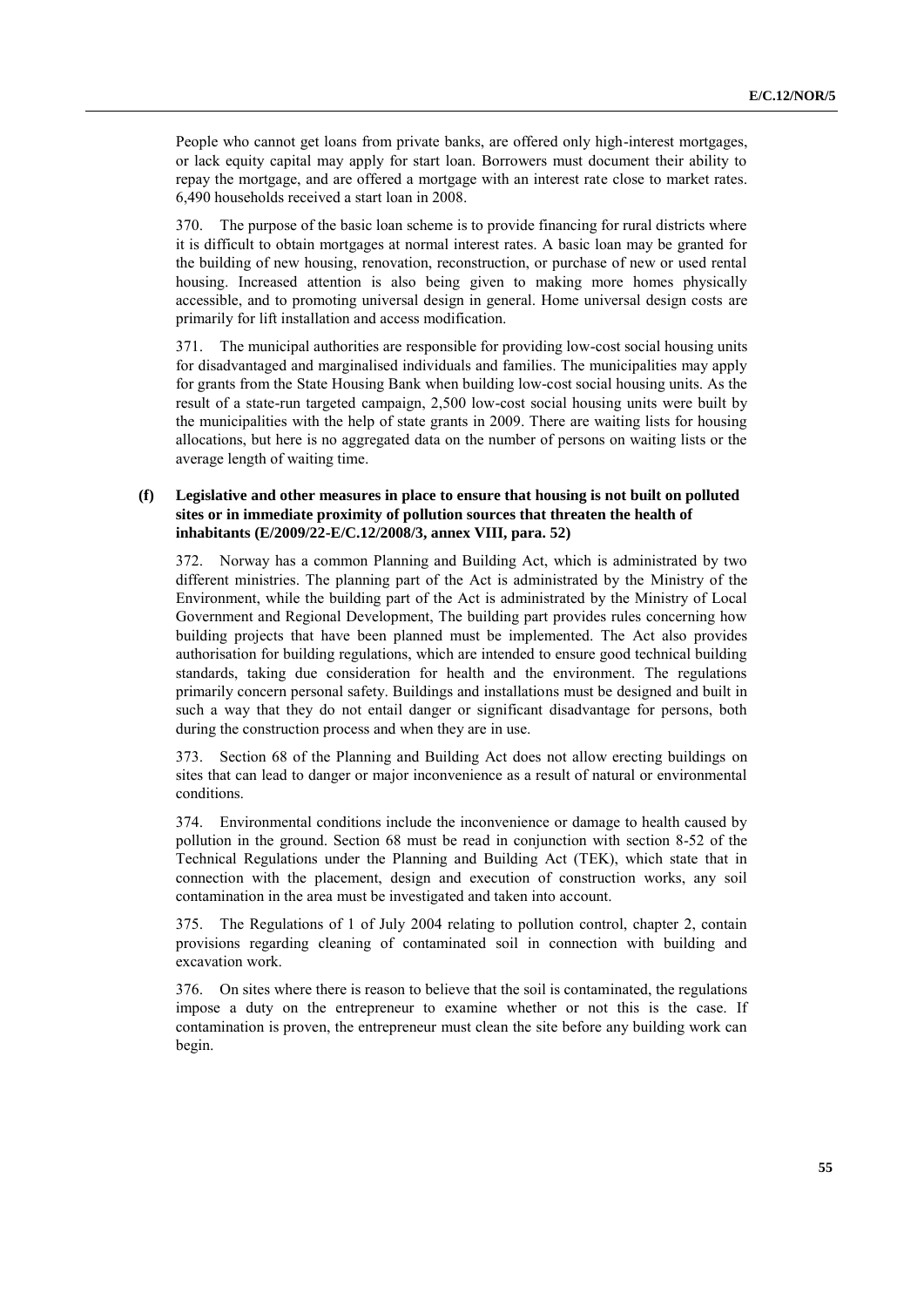## **(g) Disadvantaged and marginalized individuals and groups, such as ethnic minorities, who are particularly affected by forced evictions and the measures taken to ensure that no form of discrimination is involved whenever evictions take place (E/2009/22- E/C.12/2008/3, annex VIII, para. 53)**

377. In Norwegian housing law (the Tenancy Act, the Housing Cooperatives Act and the Property Unit Ownership Act), there are provisions that prohibit discrimination on grounds of religion, skin colour, language, national or ethnic origin, sexual orientation or lifestyle. This applies when dwellings are rented out. Such factors are not considered reasonable grounds for refusing to accept households or a change of tenant under a sub-let contract, nor may they be taken into account when a tenancy contract is terminated. The issue of discrimination in the housing sector is subject to continuous observation, and the authorities are seeking to prevent it by through various measures administered by the Norwegian State Housing Bank and the municipalities.

# **(h) The number of persons and families evicted within the last five years and the legal provisions defining the circumstances in which evictions may take place and the rights of tenants to security of tenure and protection from eviction (E/2009/22-E/C.12/2008/3, annex VIII, para. 54)**

# *(i) Evictions*

378. A survey undertaken in 2009 shows that 1,830 evictions were carried out in 2006, 2,230 in 2007, and 2,109 in 2008.

379. The study shows that those who are evicted can be divided into four groups: (1) persons with poor ability to meet payments, (2) persons with a difficult financial situation, (3) persons suffering from mental illness, and (4) persons addicted to drugs or alcohol.

380. Financial difficulties are not the main reason for eviction. The general impression is that those with a combination of problems, usually a combination of drug or alcohol abuse and mental illness, are more likely to be evicted than others.

#### *(ii) The rights of tenants to security of tenure*

381. The legal relationship between landlord and tenant is governed by the Tenancy Act of 1999. A tenancy agreement may only be terminated on the basis of objective, reasonable grounds. If the tenant objects to such termination, the termination ceases to apply unless the landlord institutes legal action against the tenant. Even if the court finds the termination to be lawful, it may nevertheless be set aside if the court, after considering the circumstances of both parties, finds it to be unreasonable. If the parties have signed a tenancy agreement for a specified period, it must, as a general rule, apply for a minimum period of three years. The tenant is therefore well protected from having his tenancy agreement terminated by the landlord.

382. The rent agreed by the parties may be reduced by the court if the court finds it unreasonable. The landlord may increase the rent each year, but only in step with the consumer price index. Every third year, either party may request that the rent be regulated to the "current level of rents", i.e. a representative average of the rent level that has already been established in the location concerned through the rental of similar dwellings on similar terms. The current rent is, therefore, considerably less vulnerable to economic cycles than the market rent.

383. The Tenancy Act was recently revised and some minor changes were made to improve the rights of tenants to security of tenure.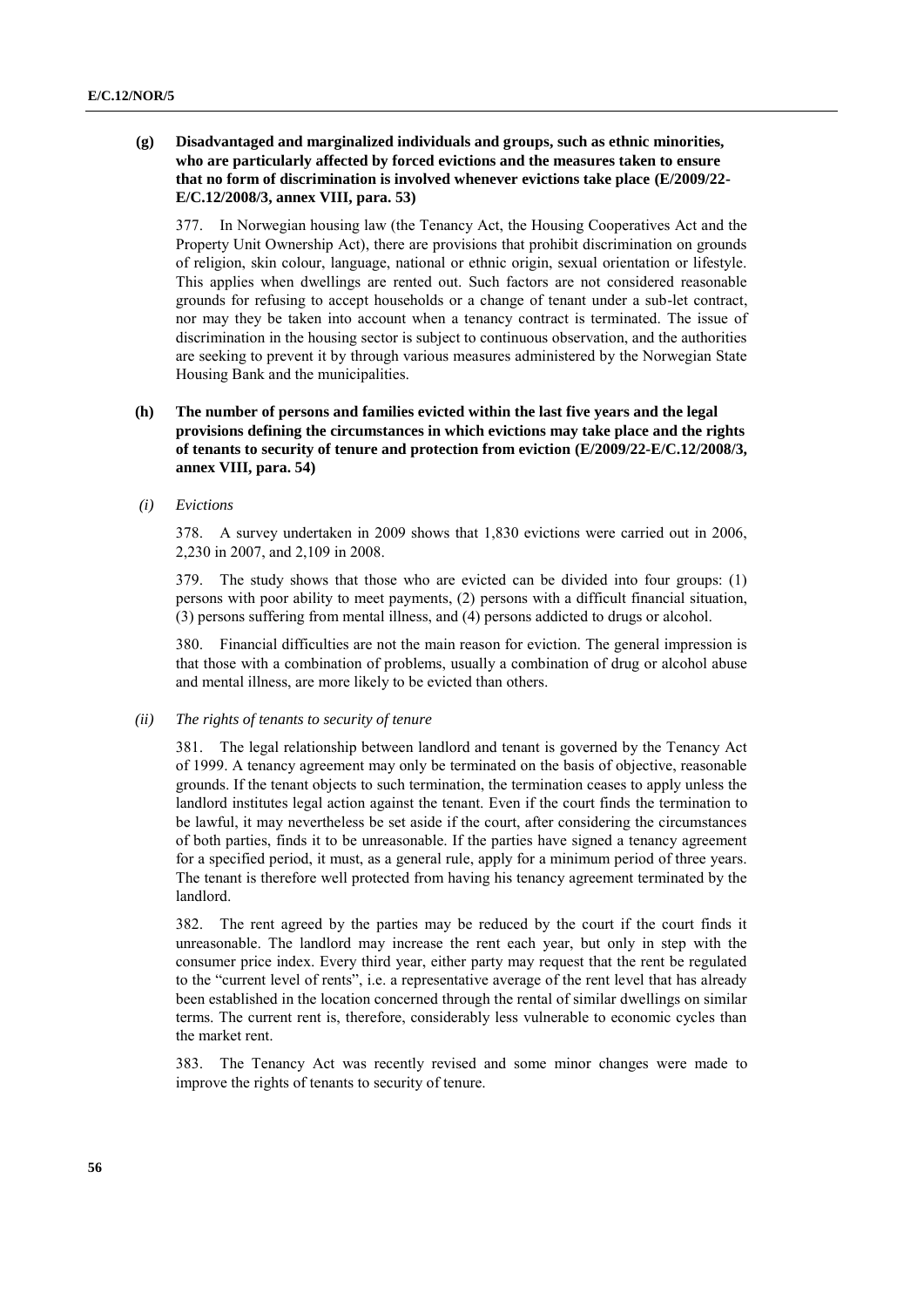#### *(iii) Legislation relating to eviction*

384. There is no direct prohibition against eviction from a dwelling under Norwegian law. Eviction is governed by the Enforcement Act (Act of 26 June 1992 No. 86). Eviction may only take place provided that certain material conditions are met; i.e. there must be grounds for enforcement. One example of grounds for eviction is a failure to pay rent. As a general rule, the landlord must obtain a legal ruling that the tenant has not paid his rent before eviction may be requested. The enforcement authority must follow a specific procedure if eviction is to be permitted.

# **Article 12: Right to health**

### **1. National health policy; national health system with universal access to primary health (E/2009/22-E/C.12/2008/3, annex VIII, para. 55)**

385. The legal framework for public health services in Norway aims to ensure that everyone in Norway has equal and professionally adequate health services, regardless of gender, age, type of illness, place of residence or income.

386. The National Health Plan for Norway (2007–2010) presents the status of the health service in Norway today, and suggests policy measures for a better health service. A better health service also means preventing illness and facilitating the participation of patients and their relatives.

387. The Norwegian health service faces considerable challenges, both at the present time and in the coming years. The increase in the number of senior citizens, changes in the prevalence and distribution of diseases, expensive, new medicines and new treatment methods are some of these. To meet these challenges the Government has in this four-year plan given emphasis to six key attributes that must characterise all types of health services:

- Cohesion and interaction
- Democracy and legitimacy
- Proximity and security
- Stronger patient role
- Professionalism and quality
- Work and health

388. Norway's goal is for health services to be equally and fairly distributed. Nonetheless there are geographical differences in health provision. There are still unacceptable waiting times in some geographical areas and within some medical fields. Social disparities in health have been documented, and there are indications of such differences in the use of health services. Patients and their relatives, and reports from their respective organisations, describe the health service as fragmented without a clear allocation of responsibility for the interaction between the various actors.

389. This forms part of the background for the Coordination Reform in the Health and Care Service, which was presented in the Report No. 47 (2008–2009) to the Storting. The aforementioned challenges combined with increasing costs in the specialist health services, call for better coordination between the primary and secondary service levels in the health and care system. Above all, the reform addresses measures necessary for the earlier identification and follow-up of people at risk of developing the most common and life quality-threatening diseases. A strengthened municipal role in the prevention and treatment area is needed in order to improve the population's health and life quality, and to reduce the cost-critical growth in hospital admissions and specialised treatment expenditures.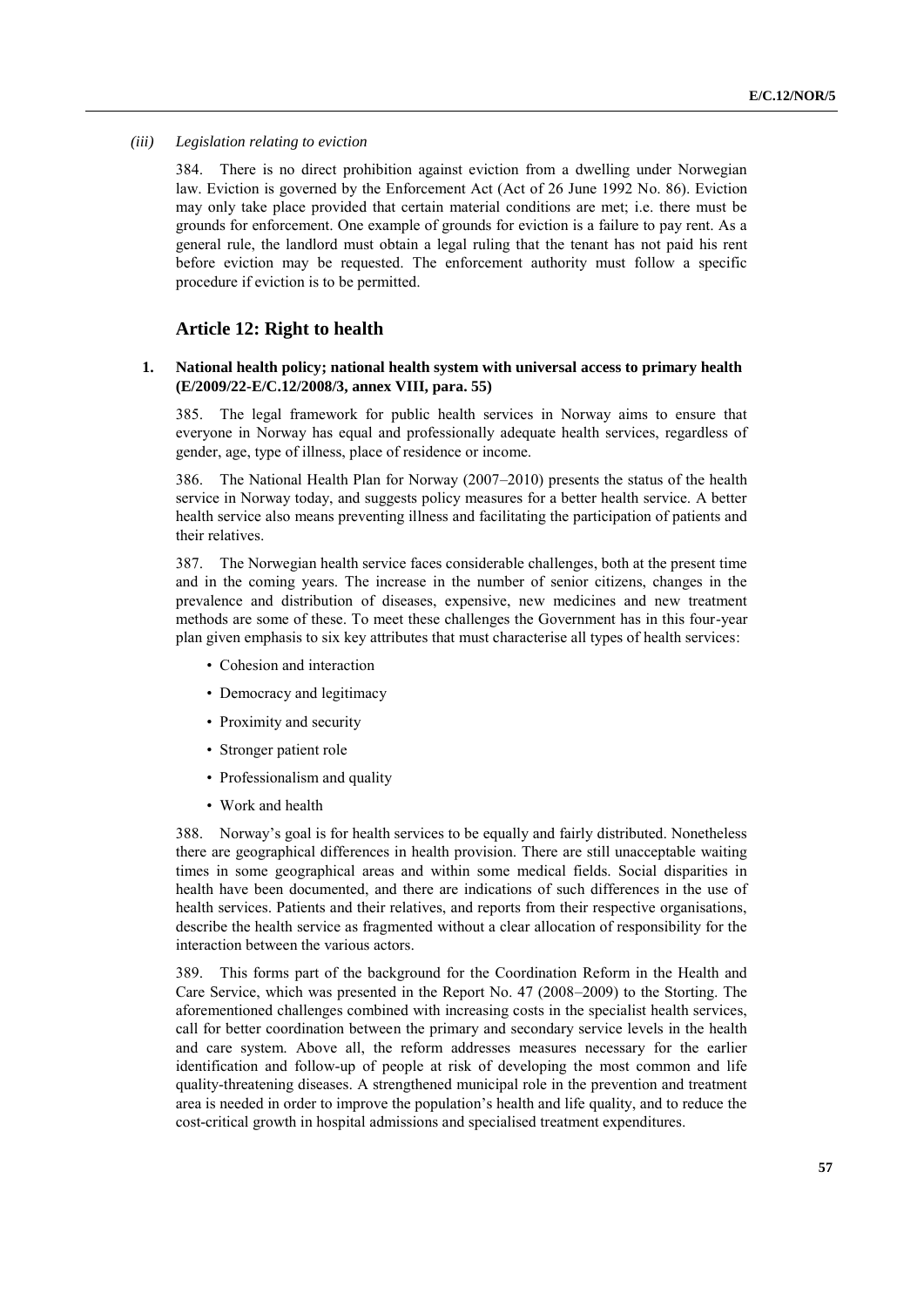390. A new national health plan is currently in the making. The plan will follow up the efforts made under the current plan and will further address central elements and challenges of the Coordination Reform.

**2. Measures to ensure that preventive, curative, and rehabilitative health facilities, goods and services are within safe reach and physically accessible for everyone, including older persons and persons with disabilities (E/2009/22-E/C.12/2008/3, annex VIII, para. 56 (a))**

391. The Norwegian population in general enjoys good health. However, there are structural inequalities. Health is unevenly distributed among social groups in the population. In the Government's view, public health work must be based on a model where society assumes greater responsibility for the population's health. A fair distribution of resources is good public health policy. Public health work entails initiatives to ensure a more even social distribution of the factors that affect health. There are many causes of inequalities in health, ranging from basic determinants such as personal economy and childhood conditions, via risk factors such as the working environment and living conditions, to more immediate causes such as health behaviour and local access to, as well as use of, health services. Complex problems require comprehensive solutions.

392. In Report No. 20 (2006–2007) to the Storting, the Norwegian Government has, in keeping with the identified need for a broad approach, presented a strategy that focuses on the following four priority areas: (1) Reduce social inequalities that contribute to inequalities in health, (2) Reduce social inequalities in health-related behaviour and use of the health services, (3) Targeted initiatives to promote social inclusion, and (4) Develop knowledge and cross-sectoral tools.

393. The purpose of the Ombudsman for Patients is to safeguard the needs, interests and legal rights of all users of Norwegian health care and social services, and improve the quality of those services. As from 2009, the Ombudsman's responsibilities include the primary health care services and social services. The Ombudsman's remit does not cover issues relating to welfare benefits.

# **3. Measures to ensure that the costs of health-care services and health insurance, whether privately or publicly provided, are affordable for everyone, including for socially disadvantaged groups (E/2009/22-E/C.12/2008/3, annex VIII, para. 56 (b))**

394. The public health services are free of charge for all citizens of Norway. Specialist health care costs are covered by the state. This also applies to private services if the patient in question is considered to have a right to receive necessary specialist health care and if the treatment cannot be provided by public hospitals. For primary health care the patients usually pay a minor part of the expenses. Medicines are not free of charge, but some medication is reimbursed under the so-called blue prescription arrangement. Expenses for medical care that exceed a certain annual amount per year are covered by the National Insurance Scheme, inter alia in order to ensure affordable costs for persons who often need medical care or have a low income.

395. Persons staying in Norway who are not covered by the National Insurance Scheme or a corresponding reciprocal agreement with another state must pay for the medical treatment they receive. This also includes undocumented migrants. It is not, however, permitted to refuse to give emergency health care to a person on the basis that he or she is unable to pay.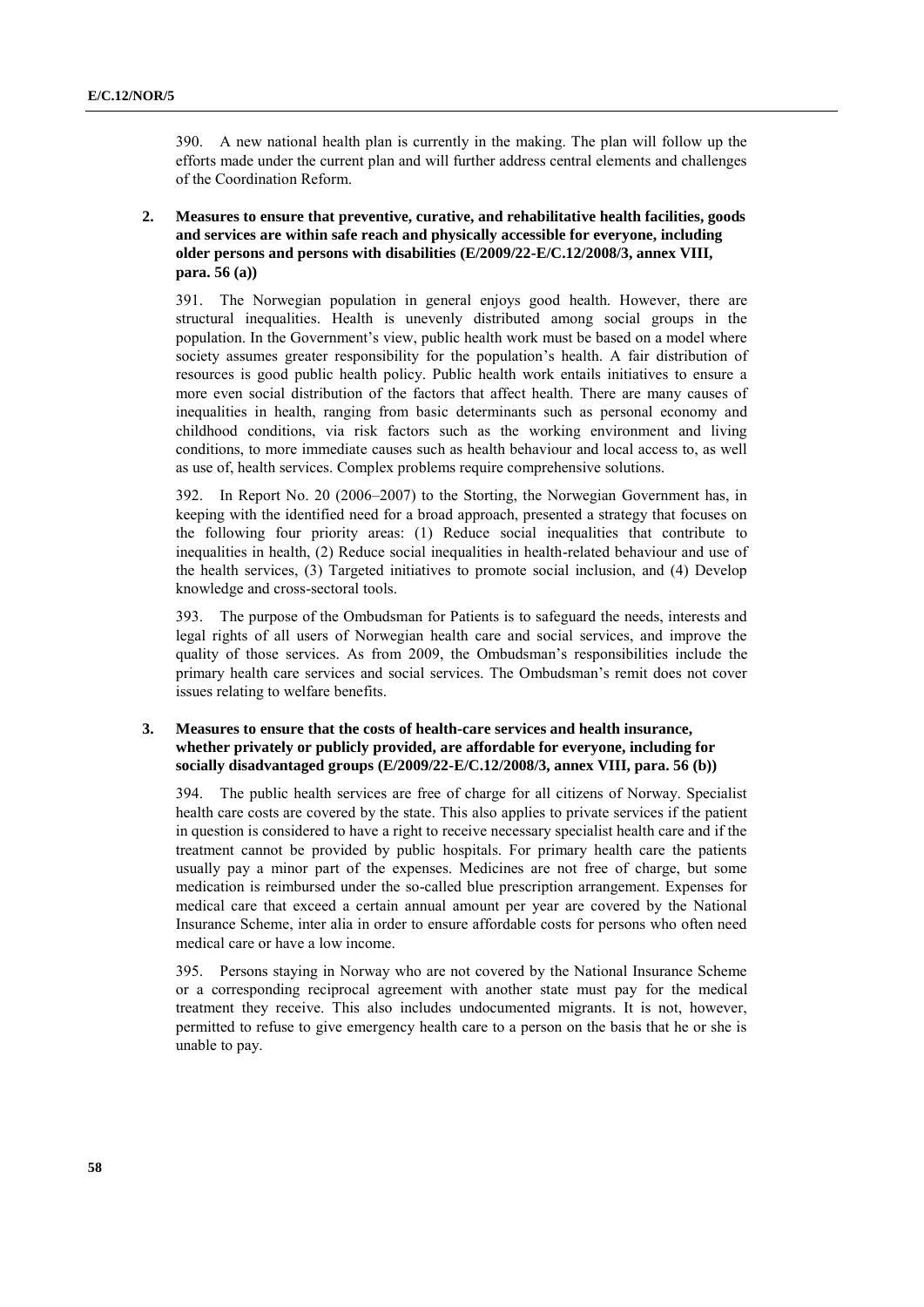## **4. Measures taken to ensure that drugs and medical equipment are scientifically approved and have not expired or become ineffective (E/2009/22-E/C.12/2008/3, annex VIII, para. 56 (c))**

396. The Norwegian Medicines Agency is the national regulatory authority for new and existing medicines and the supply chain. The agency is responsible for supervising the production, trials and marketing of medicines. It approves medicines and monitors their use.

## **5. Adequate training of health personnel, including on health and human rights (E/2009/22-E/C.12/2008/3, annex VIII, para. 56 (d))**

397. The existing educational programmes for health personnel are being reviewed by the health authorities on the basis of expected or possible changes in future personnel needs. The training institutions are obliged to provide students with the expertise they need to get authorization as health personnel. Ethics and user involvement are integral parts of the health education programmes.

## **6. Measures to improve child and maternal health, as well as sexual and reproductive health services and programmes (E/2009/22-E/C.12/2008/3, annex VIII, para. 57 (a))**

398. In June 2001, Norway introduced a scheme whereby all people in Norway could have their own regular general practitioner. General practitioners provide sexual and reproductive health service, including family planning, to their patients.

399. Public health nurses and midwifes employed at youth health centres provide sexual and reproductive health services, including family planning, to teenagers. Teenagers girls aged 16–19 years are entitled to subsidised oral contraceptives.

400. Norway regularly implements action plans for sexual and reproductive health. The Action Plan for the period 2010–2015 has a programme of measures to prevent unwanted pregnancy and abortions which targets young people, adults and groups with special needs. The programme will be implemented in the municipalities.

### **7. Measures to prevent, treat and control diseases linked to water and ensure access to adequate sanitation (E/2009/22-E/C.12/2008/3, annex VIII, para. 57 (b))**

401. Reference is made to Government's response in the present report regarding the right to water.

402. There are few reported incidents of disease that can be directly linked to infected water or poor water quality in Norway. The vast majority of typical bacterial infections stem from water and food consumption outside the country. Tap water is considered safe to drink largely anywhere in the country.

403. The Norwegian Food Safety Authority is escalating its supervision and control of water works. In 2008 all registered water works in Norway were supervised with a view to detecting any serious hygienic deficiencies. In the same a representative selection of unregistered water works was supervised. Increased efforts on the part of the Food Safety Authority are not however sufficient. In order to achieve results, there is a need for significant investments in infrastructure, i.e. new cleansing systems and water pipes.

# **8. Measures to implement and enhance immunization programmes and other strategies of infectious disease control (E/2009/22-E/C.12/2008/3, annex VIII, para. 57 (c))**

404. In 2009 the Norwegian Institute of Public Health established a new system for vaccination surveillance (SYSVAK). The system is to provide information on the protection of the public against infectious diseases and adverse reactions to vaccinations. Based on information from the Report System for Infectious Diseases (MSIS) and the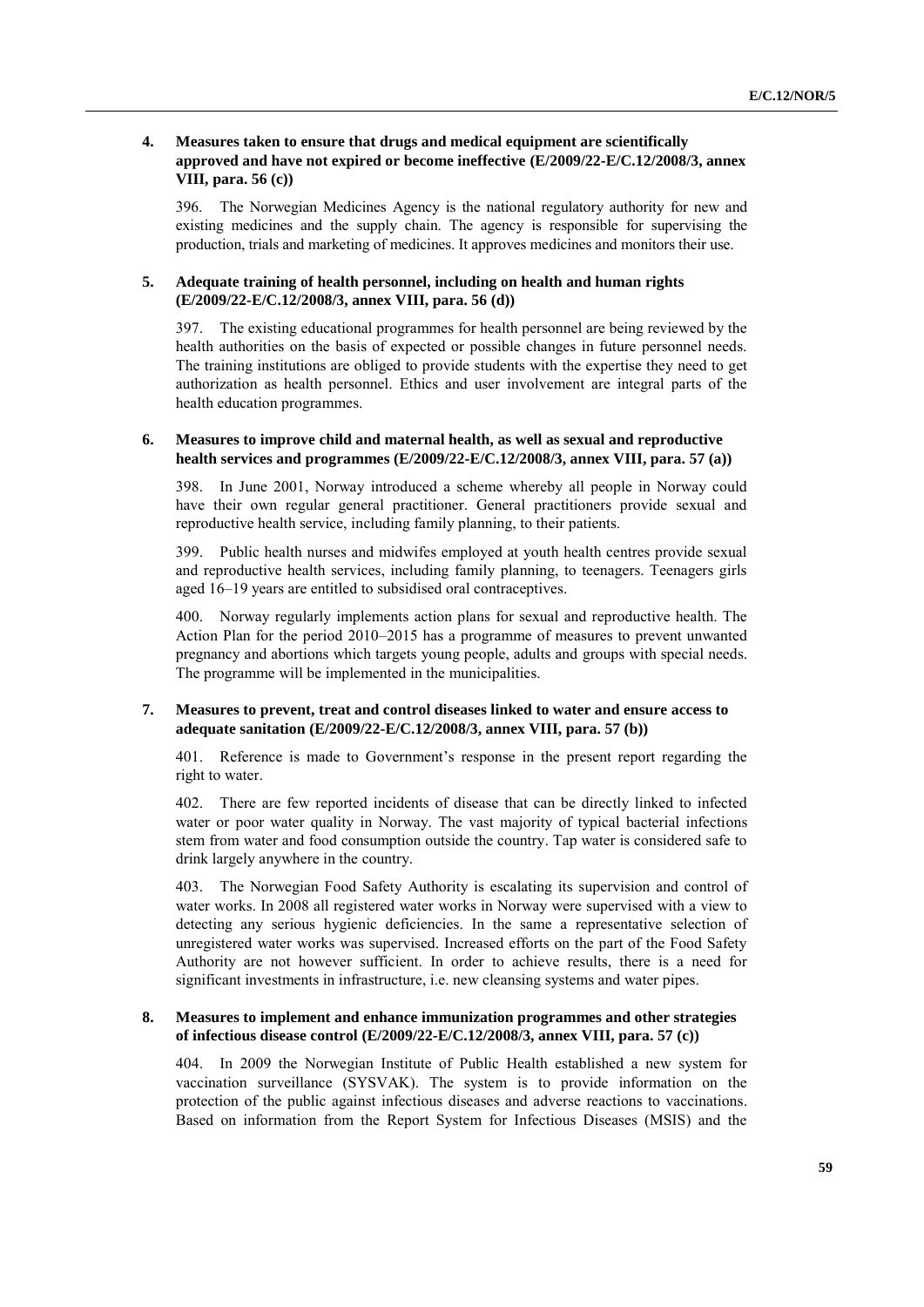institute's microbiological analyses the institute detects several outbreaks of infectious diseases each year. The register of tuberculosis was integrated into the MSIS in 2009.

405. In 2008 the institute worked to establish a system for surveillance of infections in the hospital service (NOIS). An increasing number of hospitals participate in efforts to provide overviews of various hospital related infections. The health enterprises can then evaluate these findings and make efforts to combat infections and antibiotic resistance.

406. The institute has also established a system for monitoring hepatitis C and HIV resistance, and in 2008 a system for monitoring influenza virus resistance was introduced.

407. The Directorate of Health and the National Institute for Public Health both play an important role in the prevention and handling of epidemics and pandemics.

408. During the influenza pandemic in 2009, the entire Norwegian population was offered an influenza vaccine against the virus. About 40% accepted.

# **9. Measures to prevent the abuse of alcohol and tobacco, and the use of illicit drugs and other harmful substances, in particular among children and adolescents, ensure adequate treatment and rehabilitation of drug users, and support for their families (E/2009/22-E/C.12/2008/3, annex VIII, para. 57 (d))**

409. Since 2005, an additional NOK 835 million has been allocated for measures to prevent, treat and reduce the harmful effects of drug abuse as part of the Escalation Plan against Drug Abuse (2006–2010). After drug dependence was given legal status as a disease in 2004, granting people with drug dependence equal rights to health care as other patients, a greater number of these patients have received treatment. However, at the same time the number of admissions for treatment has increased in the last few years, and waiting times are unfortunately continuing upwards. A major part of the problem is a lack of coordination and professional and organisational obstacles between various service agents in the treatment area. Problematic drug use is a high priority area for the Government and will be given further close attention in the years to come, both in terms of resources and in terms of organisation (reference is made to the Coordination Reform).

410. Norway was one of the first countries in the world to introduce a national ban on smoking in restaurants, bars and cafes. The sale of tobacco or imitation products to people under 18 is prohibited.

# **10. Measures to prevent HIV/AIDS and other sexually transmitted diseases, educate highrisk groups, children and adolescents as well as the general public on their transmission, provide support to persons with HIV/AIDS and their families, and reduce social stigma and discrimination (E/2009/22-E/C.12/2008/3, annex VIII, para. 57 (e))**

411. In June 2009 six ministries launched a new national HIV strategy called Acceptance and Coping. Main features are:

- Cross-sectoral cooperation.
- The aim is to reduce the number of new infections and ensure that all HIV-positive people in Norway are given good care and follow up.
- The level of knowledge in the population in the population on HIV needs to be increased.
- The participation in the workforce by HIV-positive people must be ensured.
- International work in the field of HIV/AIDS will continue.
- Research on preventive measures will be extended.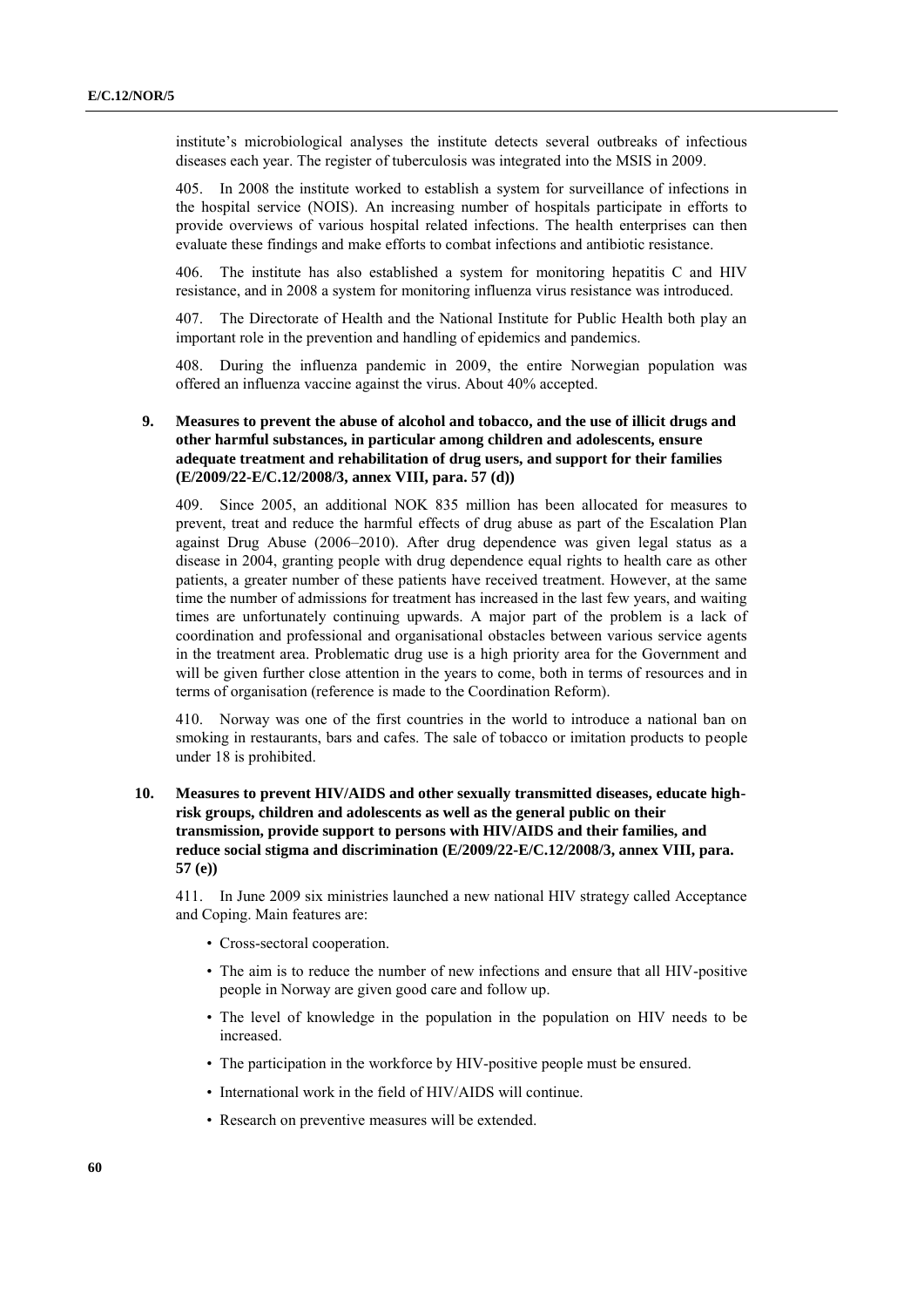• Cooperation between a HIV-positive person, his/her general physician and the specialist doctor will be improved. More follow up will take place in the municipalities through better coordination of services.

412. The responsibility of the individual to protect him/herself from infection and refrain from infecting others, both in Norway and abroad, applies particularly to persons suffering from HIV and other infectious diseases, as laid down in the Communicable Diseases Control Act and the Norwegian Penal Code.

413. The authorities are not obliged to inform spouses of HIV infected persons, but the infected persons and their family will be offered counselling.

# **11. Affordable access to essential drugs, as defined by the WHO, including anti-retroviral medicines and medicines for chronic diseases (E/2009/22-E/C.12/2008/3, annex VIII, para. 57 (f))**

414. Reference is made to the Government's response to paragraph 56 (b) (paras. 394- 395 in the present report).

# **12. Adequate treatment and care in psychiatric facilities for mental health patients, as well as periodic review and effective judicial control of confinement (E/2009/22- E/C.12/2008/3, annex VIII, para. 57 (g))**

415. In the period 1998–2008, an extensive improvement plan for the mental health services produced results in many areas.

By the end of the improvement plan, approximately twice as many persons were receiving treatment for mental illness as was the case before the plan started. The mental health services' total expenditures have risen to more than NOK 6 billion above the level in 1999, 75 district psychiatric centres have been established and additional municipal accommodations have been built for approximately 3,000 users. However, challenges remain. Many patients wait before getting help, or do not get adequate treatment for more complex needs. There is also room for improvement in the communication and cooperation between the primary and secondary treatment levels.

417. Several measures have been initiated to improve documentation and to reduce the use of coercion in mental health care. A working group has considered the need for treatment criteria in the Mental Health Care Act and has suggested new measures to strengthen the efforts to reduce the use of coercion. In accordance with the working group's recommendations, a new national strategy for reduced and correct use of coercion in the mental health services was launched in the first half of 2010. The strategy obliges the regional and local health enterprises to create regional and local plans for reducing the use of coercion, and to report regularly to the health authorities. The strategy includes specific descriptions of tasks and measures, including which actors and representatives are to take part in the development and follow-up of the plans on both levels. On the basis of the recommendations of the working group and the Directorate of Health, a committee for reviewing ethical, professional and legal aspects of existing rules and practices within the mental health services will be established in 2010. A new chapter 4A concerning health care for patients who object to health care while lacking the necessary capacity to consent has been added to the Patients' Rights Act. The new chapter came into force on 1 January 2009. The criteria for evaluating whether a patient has the necessary capacity to consent are set out in chapter 4 of the Act.

418. The purpose of the new provisions is to provide necessary health care in order to prevent significant harm to health and to prevent and limit the use of force. The health care shall be provided in such a way that it ensures respect for the individual's physical and mental integrity and shall as far as possible be in keeping with the patient's right to self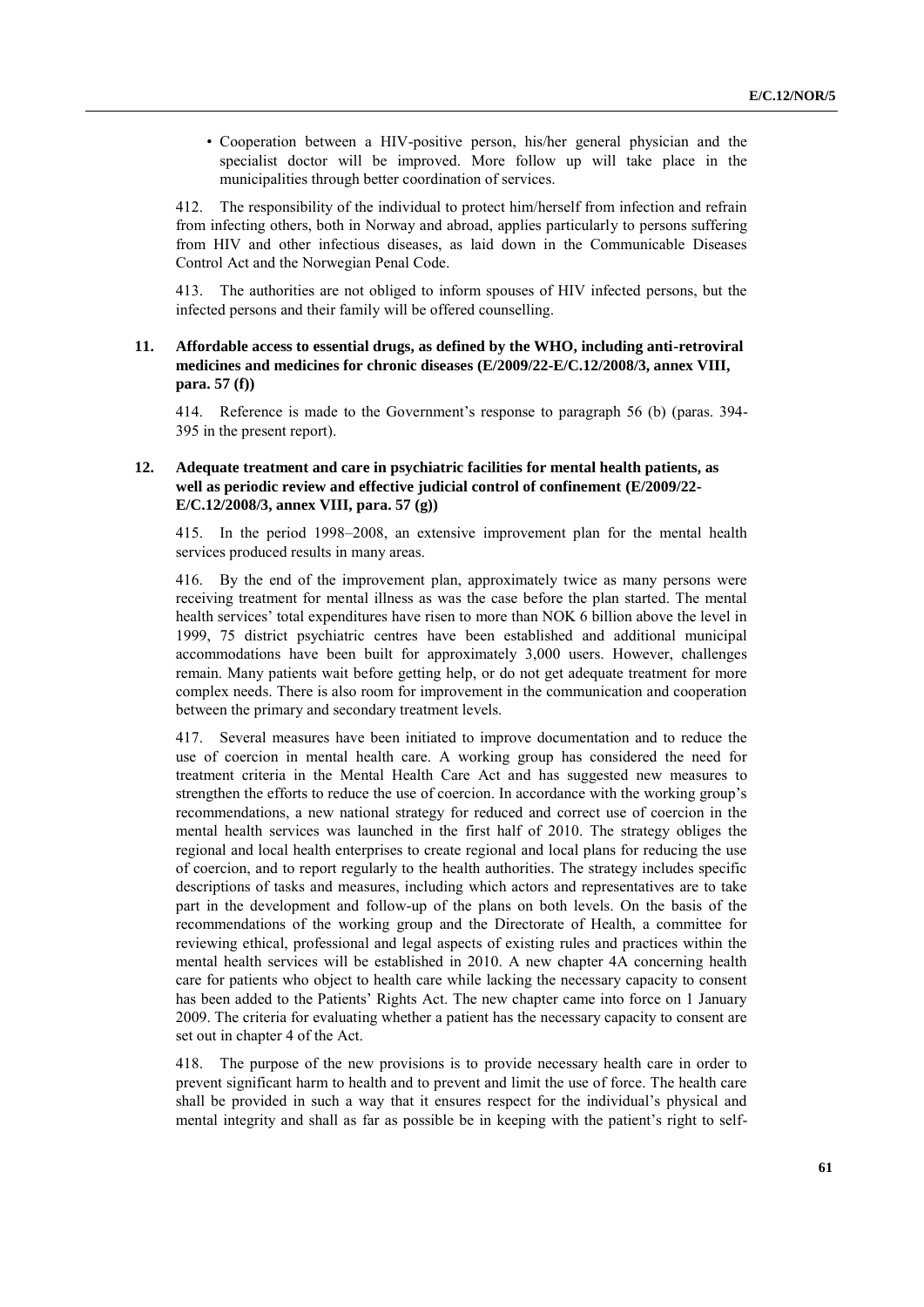determination. This new legislation is limited to somatic healthcare. In the care of mental illness, coerced intervention is sanctioned separately under the Mental Health Care Act. Reference is made to Norway's sixth periodic report to the Human Rights Committee paragraphs 62–78 regarding coercive measures and deprivation of liberty in health care.

419. With regard to prisoners with mental health problems, reference is made to the national UPR report to the Human Rights Council section 3.13.

420. The Government's aims are to implement the Coordination Reform, employ concrete measures to reduce the use of coerced intervention, further enhance user involvement in the health services and to complete the restructuring of the overall treatment system that started with the improvement plan for the mental health service. This entails continuing to move away from the classic emphasis on treatment in centralised institutions for the majority of the population, to a greater focus on community-based, ambulant treatment and follow-up services that easily accessible where people live. Health personnel shall contribute to safeguard children's need for information and necessary assistance in relation to a parent's health condition.

# **Articles 13 and 14: Right to education**

421. Reference is made to Norway's fourth periodic CESCR report paragraphs 370–453. Updated information about Norwegian educational policy in the first decade of the  $21<sup>st</sup>$ century is provided in the brochure *Education in Norway*<sup>18</sup> and a number of reports prepared by the Norwegian Ministry of Education and Research for the Information Database on Education Systems in Europe (the EURYBASE), including *The Education System in Norway 2007/2008*<sup>19</sup> and National summary sheets on education systems in Europe and ongoing reforms  $-$  Norway, December 2008.<sup>20</sup>

# **1. The extent to which the form and substance of education in the State party are directed towards the aims and objectives identified in article 13, paragraph 1, and the inclusion in school curricula of education on economic, social and cultural rights (E/2009/22-E/C.12/2008/3, annex VIII, para. 58)**

422. Under the Education Act,  $2^{1}$  all children and young people have the right to a public primary and secondary education. Primary and lower secondary education is compulsory from age 6 to age 16. The Act precludes all types of discrimination in that it ensures access to education for all children and young people regardless of their race, colour, sex, language, religion, political or other opinions, national or social origin, economic situation or birth. Compulsory education is comprehensive and co-educational. The aim is to offer all pupils an education that is adapted to their individual abilities. This principle applies just as much to the education of pupils with learning difficulties and other disabilities as to pupils with special abilities, whether they are theoretical, practical, physical or aesthetic.

423. The objectives of education and training are specified in the Education Act section 1-1.

<sup>&</sup>lt;sup>18</sup> The brochure is available here: [http://www.regjeringen.no/upload/KD/Vedlegg/](http://www.regjeringen.no/upload/KD/Vedlegg/%0bVeiledninger%20og%20brosjyrer/Education_in_Norway_f-4133e.pdf) [Veiledninger%20og%20brosjyrer/Education\\_in\\_Norway\\_f-4133e.pdf.](http://www.regjeringen.no/upload/KD/Vedlegg/%0bVeiledninger%20og%20brosjyrer/Education_in_Norway_f-4133e.pdf)

<sup>&</sup>lt;sup>19</sup> The report is available here[: http://eacea.ec.europa.eu/education/eurydice/documents/](http://eacea.ec.europa.eu/education/eurydice/documents/%0beurybase/eurybase_full_reports/NO_EN.pdf) [eurybase/eurybase\\_full\\_reports/NO\\_EN.pdf.](http://eacea.ec.europa.eu/education/eurydice/documents/%0beurybase/eurybase_full_reports/NO_EN.pdf)

<sup>&</sup>lt;sup>20</sup> The summary sheets can be found here[: http://eacea.ec.europa.eu/education/eurydice/documents/](http://eacea.ec.europa.eu/education/eurydice/documents/%0beurybase/national_summary_sheets/047_NO_EN.pdf) [eurybase/national\\_summary\\_sheets/047\\_NO\\_EN.pdf.](http://eacea.ec.europa.eu/education/eurydice/documents/%0beurybase/national_summary_sheets/047_NO_EN.pdf)

<sup>&</sup>lt;sup>21</sup> The Education Act is available here: [http://www.regjeringen.no/upload/KD/Vedlegg/Grunnskole/](http://www.regjeringen.no/upload/KD/Vedlegg/Grunnskole/%0bThe_EducationAct_19_June_2009_(2).pdf) The EducationAct 19 June 2009 (2).pdf.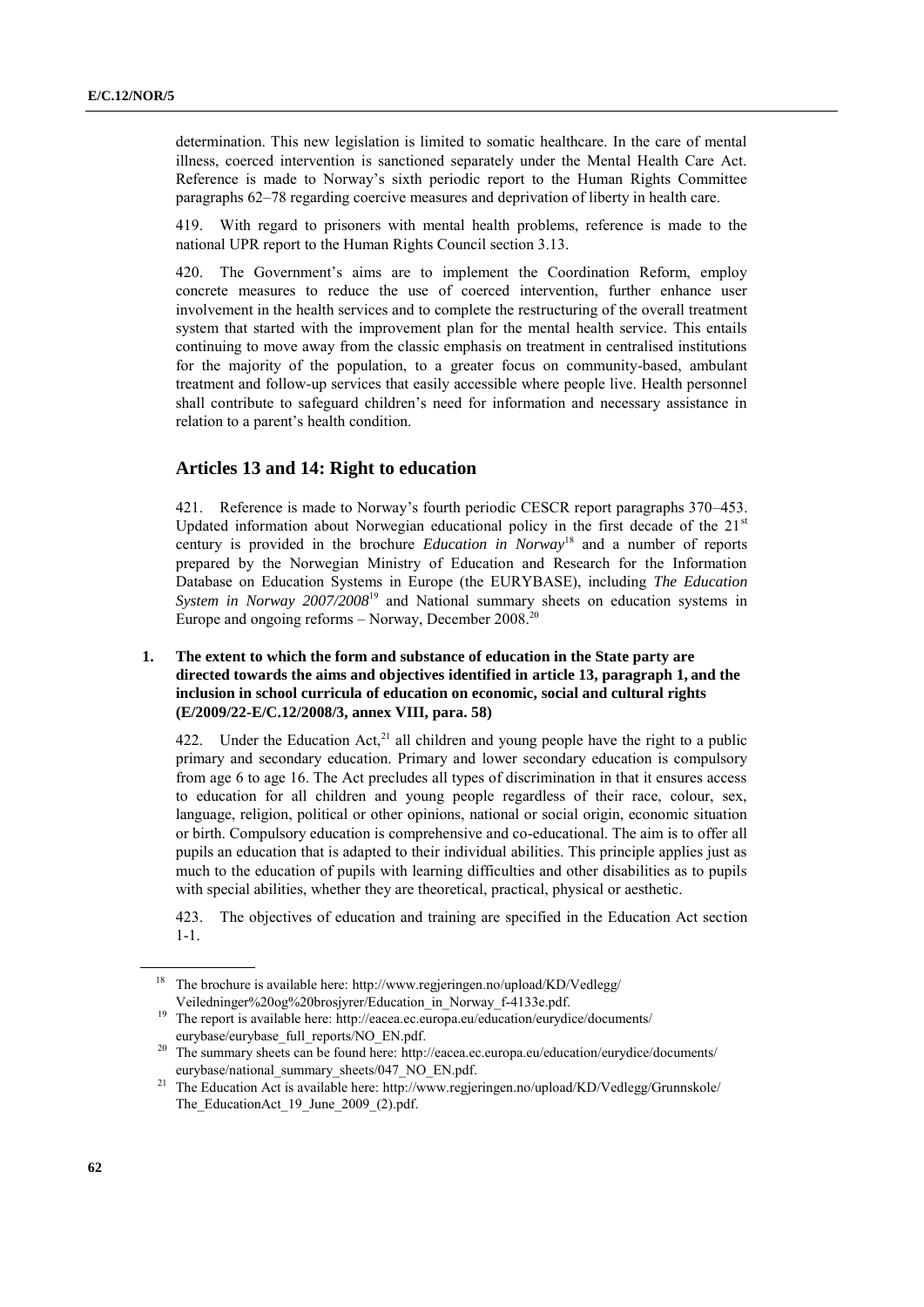424. Human rights education, including education on economic, social and cultural rights, is included in the school curricula. Reference is made to the Government's response, in the present report to paragraph 23 of the concluding observations.

425. Steps have been taken to redraft the legal and curricular provision concerning the teaching of religions, philosophies of life and ethics. Until 2008 such teaching was provided within the framework of the former compulsory subject "Christian knowledge and general religious and ethical education". Following complaints submitted by groups of parents both to the UN Human Rights Committee and to the European Court of Human Rights, including a judgment passed by the European Court of Human Rights in June 2007 (the ―KRL case‖), an extensive revision of the subject concerned has been undertaken. In 2008 section 2-4 of the Education Act was redrafted, and the name of the subject in question was changed to "Religion, Philosophies of Life and Ethics". The new section of the Education Act underlines the fact that the subject must be taught in an objective, critical and pluralistic manner. The curriculum has been altered in accordance with the new legislation. The Government considers that a knowledge-based school subject in this field will help to enhance understanding, tolerance and mutual respect between groups of pupils, irrespective of religion and ethnic background.

# **2. How the obligation to provide primary education that is compulsory and available free for all is implemented in the State party (E/2009/22-E/C.12/2008/3, annex VIII, para. 59)**

426. Basic schooling is compulsory and free of charge (from the age of six to sixteen) in Norway. Admission to education on the primary and lower secondary level is governed by the Education Act section 2-1, which states that children and young people are obliged to attend primary and lower secondary education, and have the right to a public primary and lower secondary education.

427. All residents in Norway have the right to primary education when it is likely that they will reside in Norway for a period of more than three months. After the initial three months, the obligation to attend primary and lower secondary education is applicable.

428. Primary and lower secondary education is free of charge cf. section 2-15 of the Education Act, as is education and training provided at publicly-maintained upper secondary schools or training establishments.

429. According to the Education Act section 1-3, education shall be adapted to the abilities and aptitudes of the individual pupil, apprentice and training candidate. In cases where the school is unable to adapt the teaching so that the pupil can benefit satisfactorily from ordinary tuition, the pupil has a legal right to special education. Thus, the right is not linked to a specific deficiency or problems the pupil is facing, but to the question whether or not he or she can benefit satisfactorily from ordinary adapted tuition, cf. the Education Act section 5-1.

430. Children under compulsory school age with a specific need for special educational assistance have the right to such assistance according to section 5-7. The assistance may be provided in day care institutions, schools, welfare and medical institutions, etc., or be organised as separate measures. Disabled children are, besides extra tutoring and assistance, offered a variety of training in some municipalities, such as swimming/water training and horseback riding.

431. The purpose of this provision is, inter alia, to ensure that these children are given the assistance they need to be able to attend primary education and reduce the need for special schools.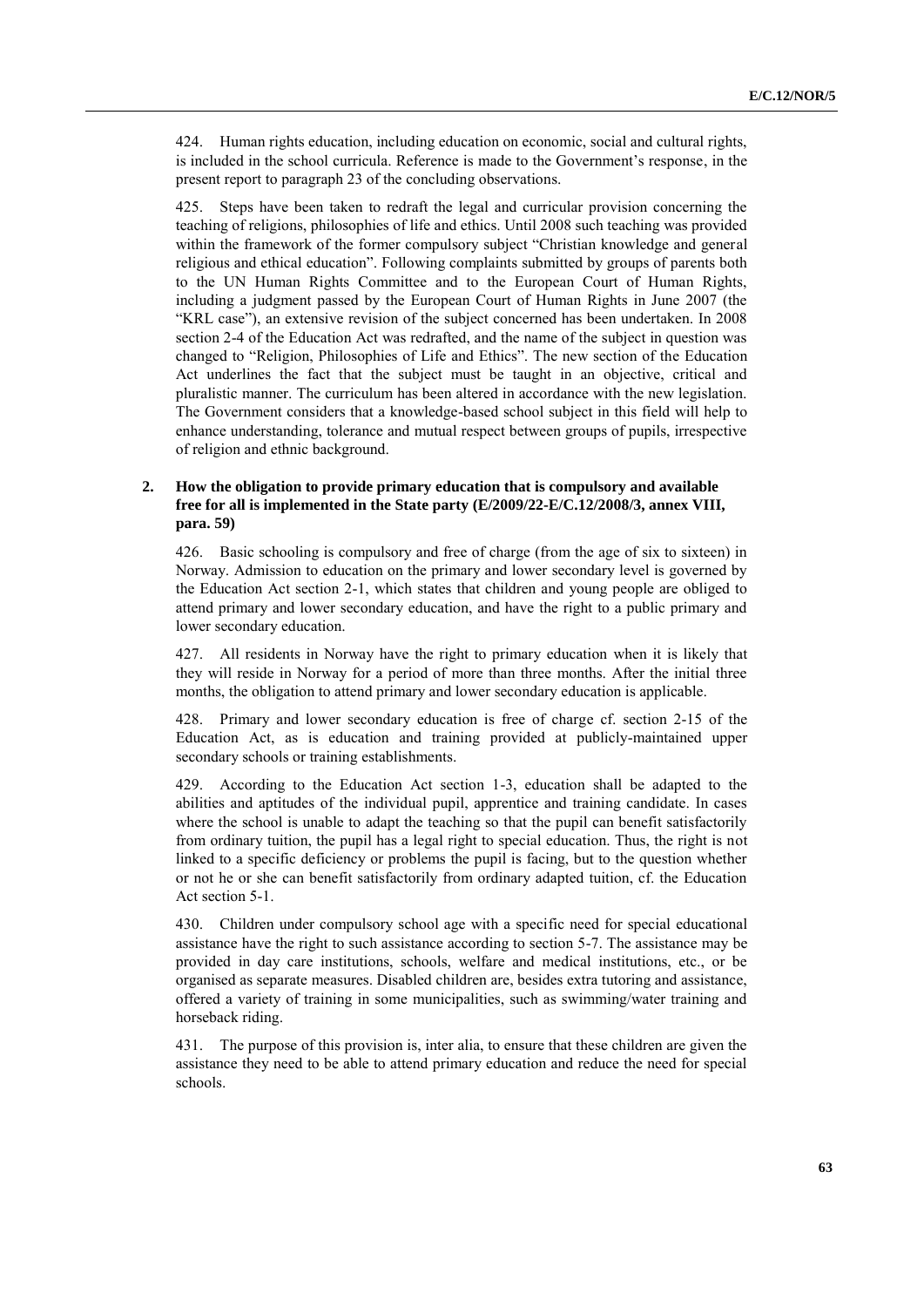## **3. Measures taken to make secondary education in its different forms, including technical and vocational education, generally available and accessible to all (E/2009/22-E/C.12/2008/3, annex VIII, para. 60)**

432. The right to education on the upper secondary level, including vocational training, is governed by section 3-1 of the Education Act.

433. All young people who have completed primary and lower secondary school have a right to attend upper secondary school. Admittance to the various schools is based on geographical location and academic achievement.

434. Education and training provided at publicly maintained secondary schools or training establishments are free of charge according to section 3-1 of the Education Act. The county authority may require the pupils, apprentices and training candidates to provide themselves with other individual materials and equipment that are normally needed for the course they are attending, such as writing materials, calculators and notepads. However, pupils do receive a scholarship designed to cover these types of costs.

435. Entrepreneurship in education and training is concerned with establishing new activities and recognising new opportunities to make them work in a number of social areas. Entrepreneurship in education and training can be both theoretically and practically oriented.

436. Entrepreneurship education must comply with the fundamental principles of Norwegian educational policy. It must be given priority, made available to everyone and adapted to the individual's abilities and needs. The individual educational institution is responsible for organising the training in entrepreneurship. In addition, "Junior Achievement-Young Enterprises Norway" is an organisation that teaches business skills to students aged six to 25 within school hours. Through these programmes, students are given the opportunity to run their own company and develop their business skills in cooperation with other students.

# **4. Measures taken to make higher education equally accessible to all and without discrimination, on the basis of capacity, and the concrete steps taken towards progressively achieving free higher education (E/2009/22-E/C.12/2008/3, annex VIII, para. 61)**

437. One of the main aims of Norwegian policy for higher education is that it should be free of charge and accessible to all, regardless of social or cultural background. In order to achieve this, there are no fees for regular studies and there is also a good system of student loans and grants to cover living costs, which are available to all students through the [Norwegian State Educational Loan Fund.](http://www.lanekassen.no/templates/Page.aspx?id=6768)

# **5. Measures taken to promote literacy, as well as adult and continuing education, in a life-long perspective (E/2009/22-E/C.12/2008/3, annex VIII, para. 62)**

### **(a) Promotion of literacy**

438. In 2006 the Norwegian Government established the Programme for Basic Skills in Working Life. Reference is made to the Government's response under Article 6 in the present report. The programme is based on the realisation that on-the-job training is generally the most effective means of training persons with a low level of formal education. The training offered is to be job-related and take place at the workplace.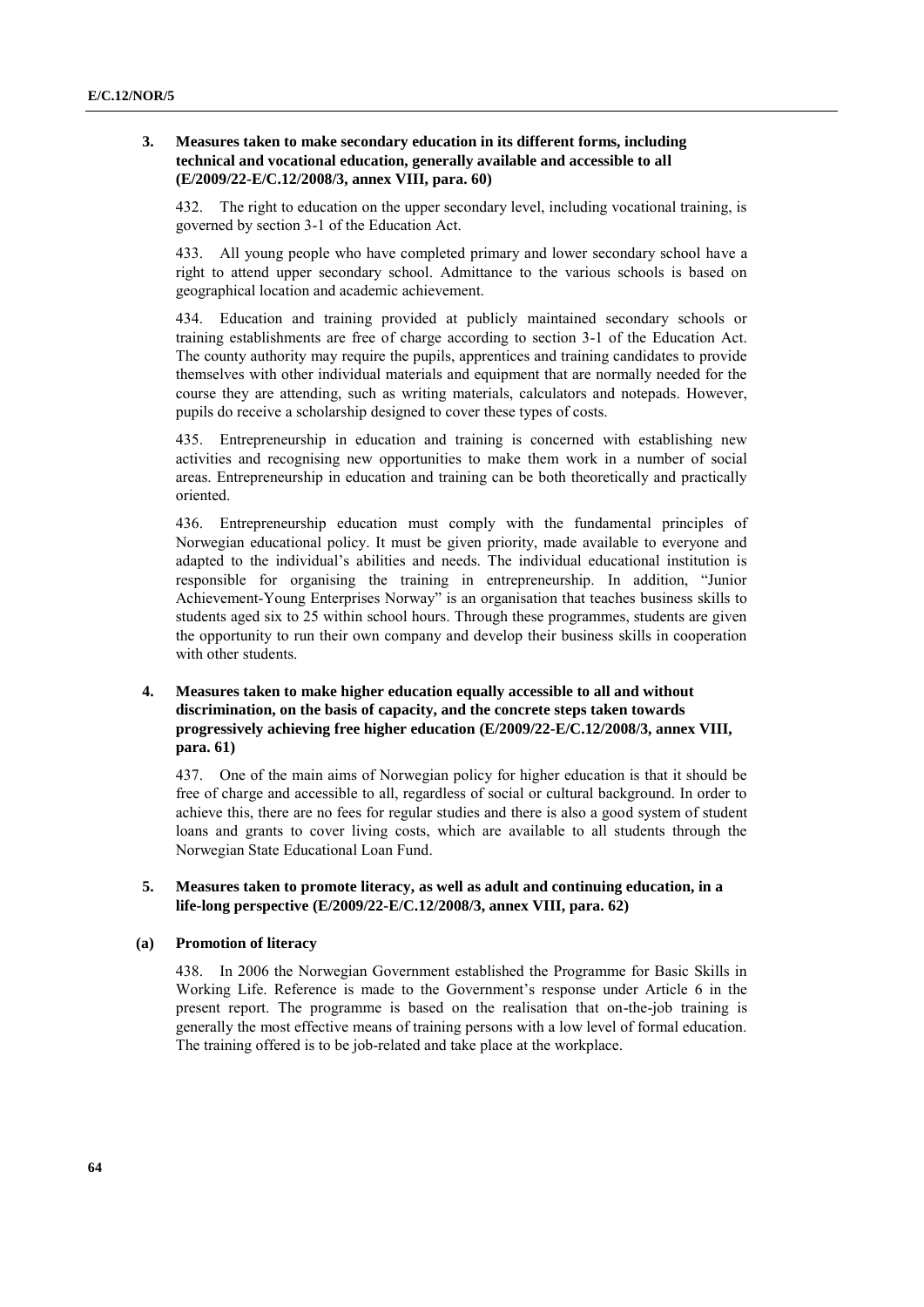### **(b) Right of adults to primary and secondary education**

439. Pursuant to section 4A-1 of the Education Act, persons above compulsory school age who require primary and lower secondary education have the right to such education unless they have the right to upper secondary education and training. The right to education normally includes the subjects required for the certificate of completed primary and lower secondary education for adults. The Education Act states the teaching shall be adapted to individual needs and that no charge shall be made for the education or teaching materials.

440. Pursuant to Section 4A-3 of the Education Act, adults who have completed primary and lower secondary education, but not upper secondary education or the equivalent, have the right to upper secondary education. This right applies to adults as of the year they become 25 years of age. The education shall be adapted to individual needs.

#### **(c) Continuing education**

441. Adult education is governed by the Adult Education Act (Act of 28 May 1976 No. 35) and the Education Act (Act of 13 June 1969 No. 24). The Adult Education Act governs courses organised by study associations and distance education institutions. Under the Adult Education Act, the provision of courses is the responsibility of the respective education authorities at the various levels of education. The Education Act governs primary, lower secondary and upper secondary education for children, young people and adults.

442. The education authorities cooperate with study associations representing nongovernmental organisations (NGOs), such as for instance the Folk University and The Workers' Educational Association (AOF). The county authority has a certain responsibility for the coordination and cooperation between various adult education actors.

443. The non-governmental study associations offer courses and study groups for adults. They are responsible for the content of the courses. Most of the courses are not bound by national curricula and examination systems. The courses cover a large number of activities, from pure leisure activities to academic and vocational subjects. Some associations offer courses that carry credits for a lower and upper secondary diploma or a degree from a higher education institution.

444. Private distance education institutions started with correspondence courses, but took up newer media (TV, video, ICT) quite early and now offer a number of multimedia programmes. The courses cover fields ranging from leisure activities to university and college level subjects, but mostly courses at upper secondary and university level. An increasing number of courses are related to in-service vocational training.

445. Twenty non-governmental study associations receive state support for organising and offering courses for adults. Twelve private distance education institutions currently receive state support. The study associations and the distance education institutions may also receive contributions from public funds according to rules set out in the Adult Education Act. Course participants pay fees.

# **6. Opportunities for minority and indigenous children to receive instruction in or of their native language and the steps taken to prevent lower educational standards for these children, their segregation in special classes, and their exclusion from mainstream education (E/2009/22-E/C.12/2008/3, annex VIII, para. 63)**

446. Sections 2-8 and 3-12 of the Education Act govern the right to special language education for pupils from language minorities in primary and secondary education. Pupils who have a mother tongue other than Norwegian or Sami are entitled to special instruction in the Norwegian language until they have sufficient proficiency in Norwegian to follow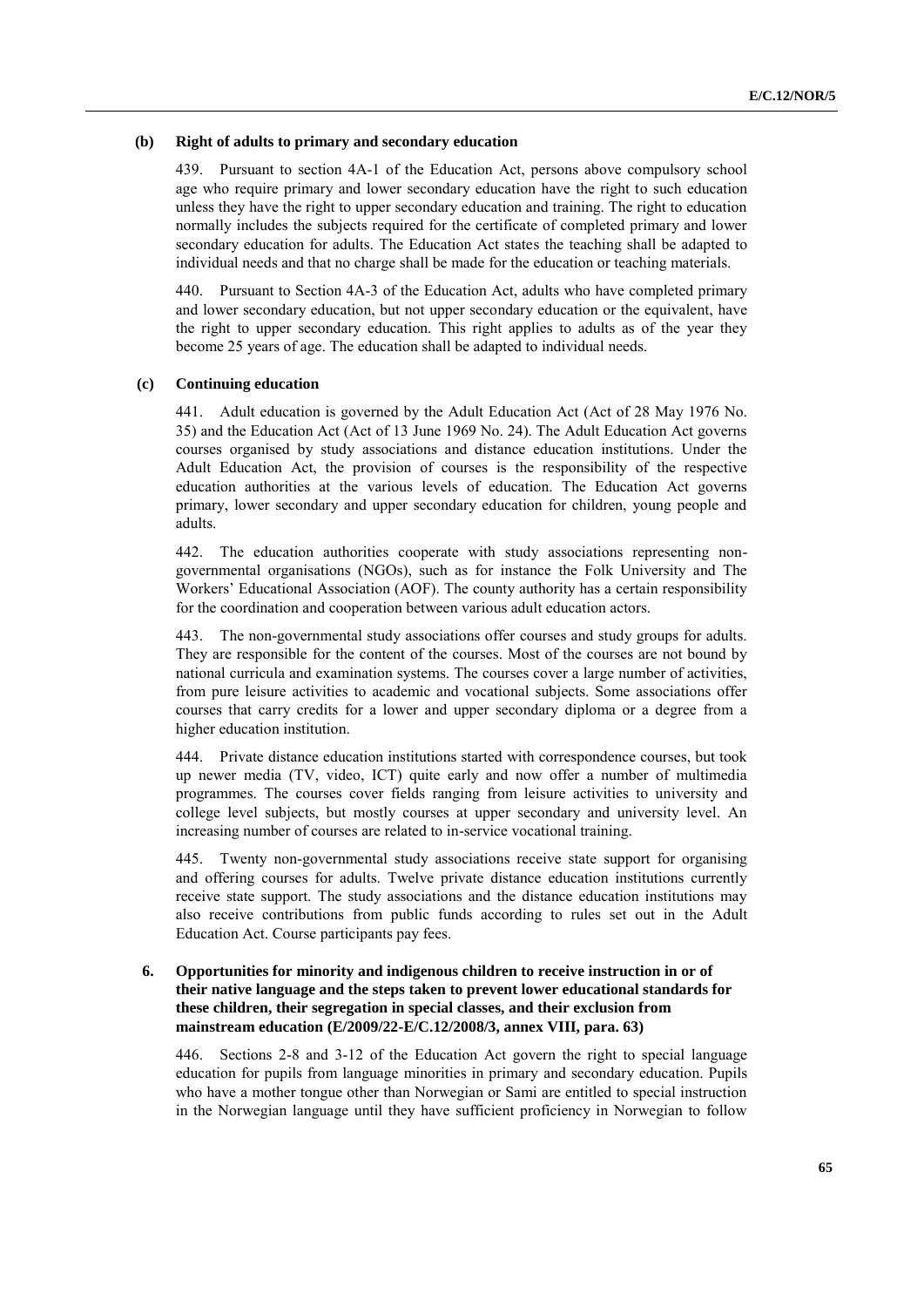the normal instruction of the school. If necessary, such pupils shall also be entitled to mother tongue instruction, subject teaching in both the mother tongue and Norwegian, or both.

447. In 2006 the curriculum *Knowledge Promotion* introduced two new components for primary, lower and upper secondary education and training: basic Norwegian for language minorities, and mother tongue instruction for language minorities. The new curriculum focuses on enhancing students' proficiency in Norwegian by adapting the teaching to the required level of Norwegian. There is an ongoing evaluation of the implementation of the curriculum.

448. When language minority pupils/students have attained the required level of Norwegian, they are taught according to the same curricula as Norwegian pupils.

449. Section 8-2 of the Education Act governs the organisation of pupils in classes or base groups. It states that during their education, the pupils shall be divided into classes or base groups that shall safeguard their need for social belonging. For some parts of their education the pupils may be divided into other groups when necessary. In some municipalities and counties newly arrived minority children are taught in special groups for  $\frac{1}{2}$  to 1 year until they are considered to be able to attend a group with pupils of their own age and to be taught according to the ordinary curriculum in Norwegian. Pupils shall not normally be organised according to level of ability, gender or ethnic affiliation. The classes, base groups and groups must not be larger than is justifiable in relation to educational aims and safety.

450. According to section 2-7 of the Education Act, when so required by at least three pupils of Kven-Finnish origin (Kvens) attending primary and lower secondary schools in Troms and Finnmark, the pupils have the right to receive instruction in Finnish. The content of the education and the amount of time allocated to it are laid down in regulations pursuant to sections 2-2 and 2-3 of this Act. From grade 8 onwards, the pupils themselves decide whether they wish to receive instruction in Finnish.

451. The Ministry may issue regulations concerning alternative forms of instruction in accordance with the above when such instruction cannot be provided by suitable teachers at the school.

452. In the school year 2009/2010, 765 pupils at compulsory school level received such instruction. According to the county authority in Finnmark, 545 pupils in the county follow courses in Finnish as a second language, including 40 pupils who receive instruction in Kven-Finnish. According to the county authority in Troms, over the last three years there has been a steady decline in the number of pupils in primary and lower secondary school who receive instruction in Kven-Finnish, and at the present time no pupils or their parents have requested such instruction. As regards upper secondary education, 21 pupils had Finnish as a second language in the school year 2009/2010.

453. The Norwegian Directorate for Education and Training may allocate funds for the development of teaching aids in Finnish or Kven-Finnish as a second language. The county authorities in the two counties concerned (Troms and Finnmark) have reported that they need assistance from relevant NGOs in this work.

454. Section 6-2 of the Education Act governs Sami instruction in the primary and lower secondary school. It states that in Sami districts, all children at the primary and lower secondary level have the right to receive their education both in Sami and through the medium of Sami. Outside Sami districts, if at least ten pupils in a municipality wish to receive instruction in and through the medium of Sami, they have the right to such education as long as there are at least six pupils in the group. Without regard to this, the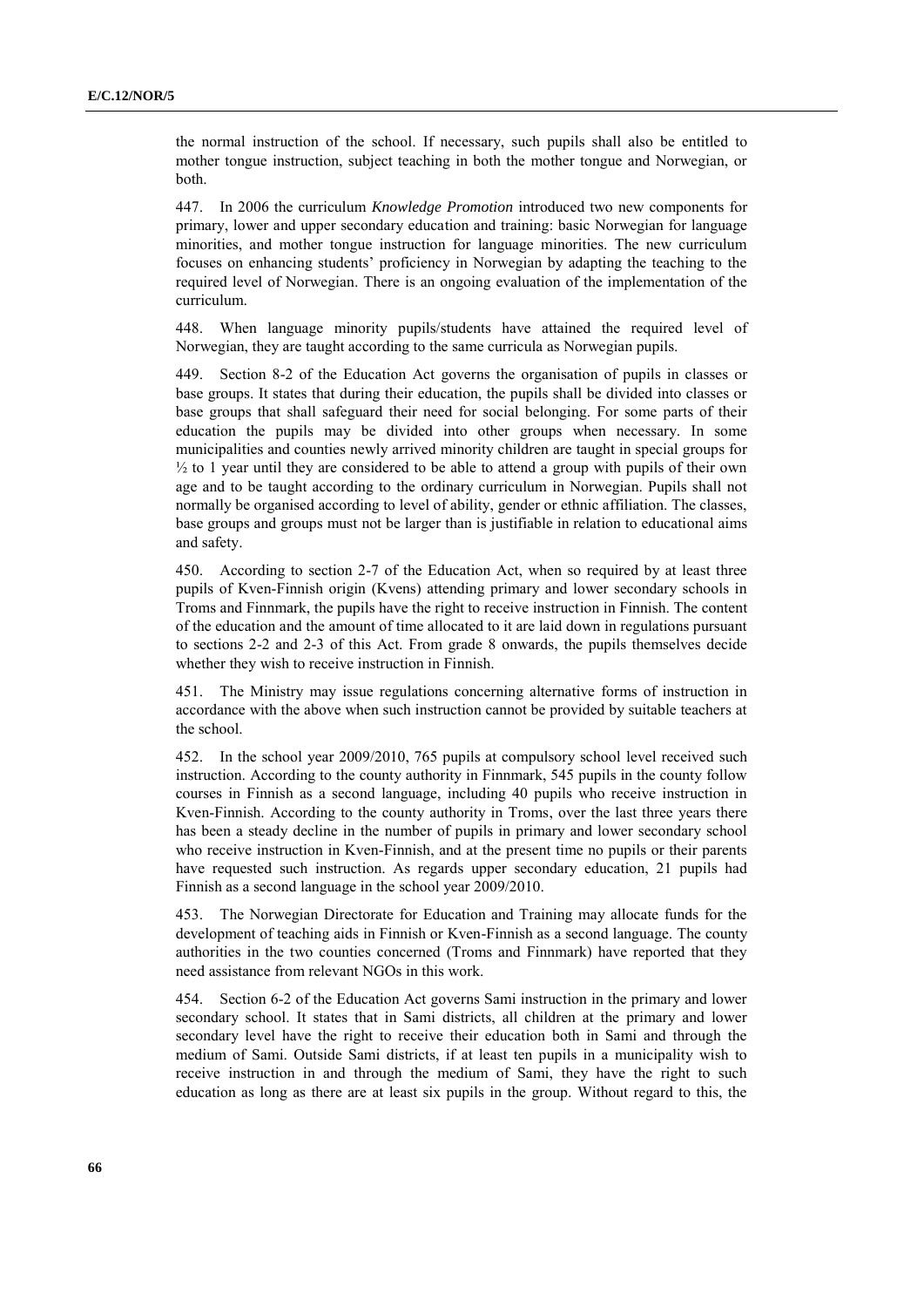Sami children outside Sami districts at the primary and lower secondary levels have the right to receive Sami instruction.

455. In the school year 2009/2010, three pupils received mother tongue instruction in Romani, and one pupil received bilingual instruction in the Romani language and Norwegian. A project entitled The Romani People – from childhood to adulthood has been successfully completed, the authorities are considering whether the findings from this project should be used to set up a permanent programme.

456. In February 2007, the Government issued a revised edition of the strategic plan Equal Education in Practice! 2007–2009. The plan was intended to promote a coherent approach to efforts targeting children and young people from minority backgrounds in educational institutions ranging from early childhood education to colleges and universities. For more information reference is made to Norway's  $19<sup>th</sup>/20<sup>th</sup>$  report under the International Convention on the Elimination of All Forms of Racial Discrimination (ICERD) under Article 5 I E.

## **7. Measures to ensure the same admission criteria for boys and girls at all levels of education, and to raise awareness among parents, teachers and decision-makers on the value of educating girls (E/2009/22-E/C.12/2008/3, annex VIII, para. 64)**

457. Every child in Norway, irrespective of gender, has an equal right and obligation to attend primary and lower secondary education, and the right to upper secondary education. The admission criteria for boys and girls are also the same at all levels of education. Efforts are made to ensure that the content of educational programmes has sufficient focus on the issue of gender equality, that boys and girls receive equal treatment at school, and that the gender distribution of staff is evened out.

458. Reference is made to the Government's response under Article 3 in the present report regarding equal opportunities for men and women.

459. Education and career choices based on gender stereotypes are among the most important factors causing systematic differences between women and men in working life and in society in general. The Ministry of Education and Research has met this challenge by adopting an *Action Plan for Equality in Early Childhood Education and Primary Education*  $(2008-2010)$ ,<sup>22</sup> which focuses on the following objectives: The learning environment in kindergarten and basic education shall promote equality between boys and girls, a better gender balance when it comes to choice of education and career – with a particular emphasis on vocational education and training and the recruitment of girls to educational courses in the fields of science and technology, and a better gender balance among members of staff in kindergartens and primary and secondary education.

# **8. Measures to reduce the drop-out rates, at the primary and secondary levels, for children and young persons, in particular girls, children from ethnic minorities, indigenous communities and poorer households, as well as migrant, refugee and internally displaced children (E/2009/22-E/C.12/2008/3, annex VIII, para. 65)**

460. Early intervention is one of the main strategies employed to ensure a good education for everyone and to prevent early school leaving or drop-out. This entails both intervening at an early age and taking action at an early stage when problems arise during the course of a child's education.

Basic education comprises compulsory education in grades one to ten plus upper secondary education and training.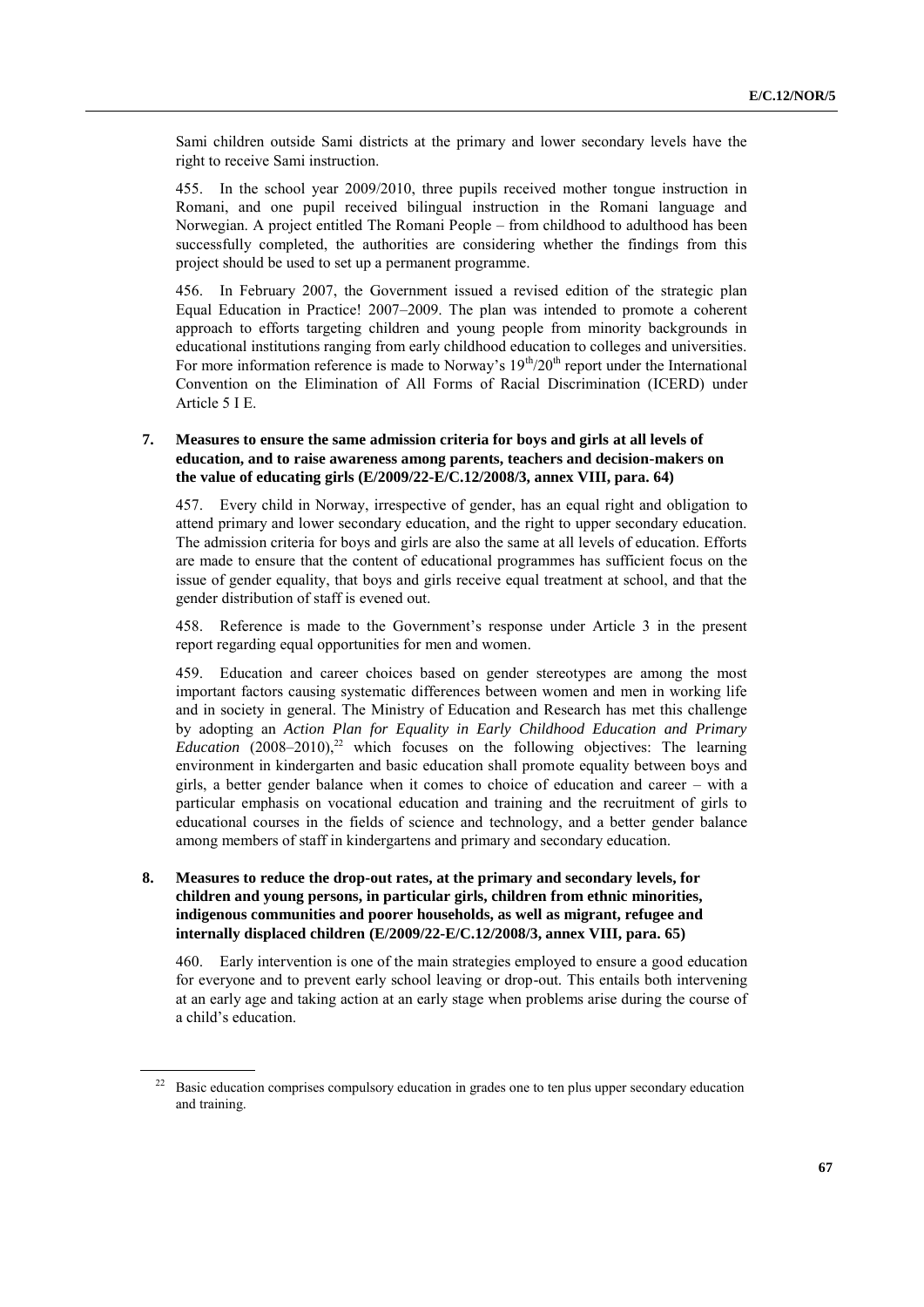461. Drop-out rates pose a challenge in upper secondary education. This problem is especially acute in technical and vocational training. Drop-out rates are higher for boys than for girls, and drop-out rates are also higher among pupils with a minority background. Young people who do not acquire good basic skills during primary and lower secondary education are particularly vulnerable. The number of jobs that do not require upper secondary or higher education is steadily declining. The Government considers it to be of great importance that more people complete upper secondary education. These challenges were recently thoroughly discussed in a white paper on education strategy (Report No. 44 (2008–2009) to the Storting).

462. The Government has introduced a number of measures to ensure that as many as possible complete their upper secondary education. Among the measures are:

- Closer individual follow-up of pupils and apprentices will be facilitated.
- Education and training courses will be made more subject-relevant and work-related and will allow for greater flexibility so as to make it easier to take the individual needs into account.
- At the lower secondary level, a selection of municipalities is invited to try out a more diverse and more practically oriented programme from the school year 2009/2010. The programme is intended to give pupils who are interested a taste of technical and vocational training at upper secondary level.
- Systems for transfer of relevant information about pupils between the lower and upper secondary level are also being considered.

463. These measures are targeted at all pupils. To reduce drop-out rates among immigrants, projects have been launched that are designed to improve cooperation between the lower and upper secondary level and ensure better guidance and support for the pupils to help them to find their way in education and ensure that they stay in school. Many of the projects have been initiated as a part of the strategy *Equal Education in Practice!*

464. There is a need for a strengthened and better coordinated effort by all stakeholders to improve achievement in upper secondary education. The Norwegian Ministry of Education and Research will establish a project where the state and the respective county authorities are in dialogue on goals for improving completion rates. Steps will be taken to facilitate the exchange of experience and learning across municipalities and counties, for example through annual national conferences where national and county efforts are discussed.

465. In 2011 the Government will present a white paper about lower secondary education. One of the measures will be how to organise this level to reduce the drop-out rate at upper secondary level.

**9. If compulsory and free primary education is not currently enjoyed in the State party, provide information on the required plan of action for the progressive implementation, within a reasonable number of years fixed in this plan, of this right (E/2009/22-E/C.12/2008/3, annex VIII, para. 66)**

466. Not applicable to Norway.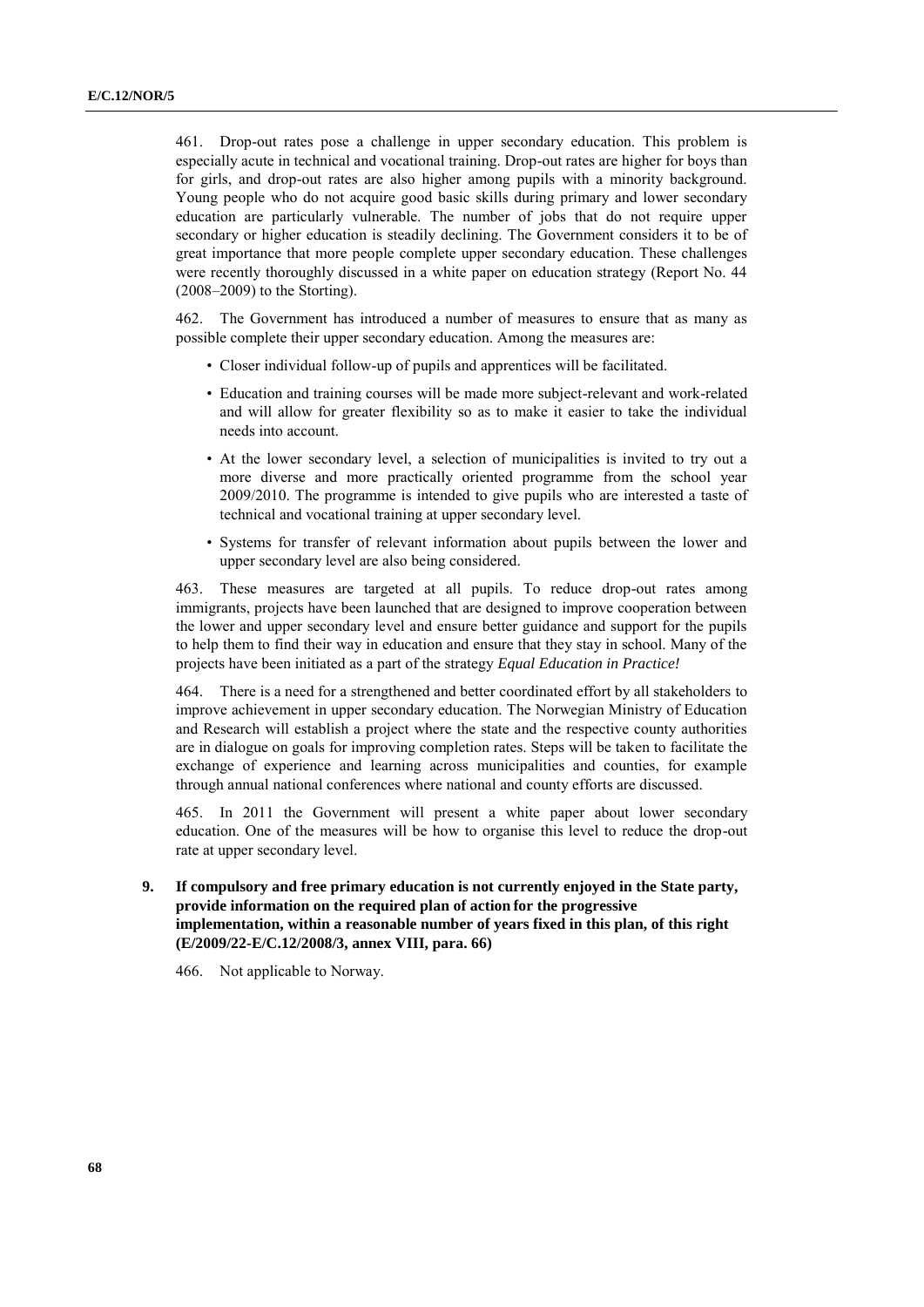# **Article 15: Right to culture**

**1. Institutional infrastructure to promote popular participation in, and access to, cultural life, especially at the community level, including in rural and deprived urban areas; measures taken to promote broad participation in, and access to, cultural goods, institutions and activities (E/2009/22-E/C.12/2008/3, annex VIII, para. 67)**

467. Reference is made to Norway's fourth CESCR report paragraphs 457–461.

468. In 2007 the Act of 29 June 2007 No. 89 on the obligation of public authorities to promote and provide for Cultural Activity (The Culture Act) entered into force. The objective of the Act is to affirm the obligation of public authorities to promote and provide for a broad range of cultural activity, ensuring the opportunity for all to take part in cultural activities and experience a diversity of cultural expressions.

## **(a) Measures to ensure that access to concerts, theatre, cinema, sport events and other cultural activities is affordable for all segments of the population**

469. In Norway, the state cultural policy covers most parts of the production and dissemination chain through different support schemes for producers, artists, performers, organisers, publishing and recording companies, etc. State support reduces ticket prices and makes culture affordable for all segments of the population.

### **(b) Measures to enhance access to the cultural heritage of mankind, including through new information technologies such as the Internet**

470. The Cultural Heritage Act, which is described in Norway's third periodic CESCR report paragraphs 481 and 482, and the fourth periodic report paragraph 474, provides the legal basis for conserving the cultural heritage.

471. Conservation of the cultural heritage, which is a vital element of the work of the Ministry of Culture, is effected inter alia by providing grants for archives, libraries and museums. A special administrative body, the Norwegian Archive, Library and Museum Authority, has been established which is responsible for the overall administration of this sector. The Authority also has a special role in the follow-up of the 2003 UNESCO Convention for the Safeguarding of the Intangible Cultural Heritage.

472. Over the last decade, Norway has developed and intensified efforts to digitalize its cultural heritage. In 2009, the Ministry of Culture published a white paper entitled *Norway's National Strategy for the Preservation and Mediation of Cultural Heritage*  (Report No. 24 (2008–2009) to the Storting). The white paper, which has been endorsed by the Storting, defines the long-term plans for the digitalisation of the cultural heritage with a view to making it accessible to all segments of the population. The national strategy addresses three main areas: archives, libraries and museums.

### **(c) Measures to encourage participation in cultural life by children, including children from poorer families, and migrant or refugee children**

473. The main policy tools designed to encourage participation in cultural life by children are the municipal schools of music and the arts, the Norwegian Youth Festivals of Art, and the Cultural Rucksack. These three tools have different objectives. The municipal schools of music and the arts are intended to give children an opportunity to learn about the creative process and music performance and other art forms as a supplement to the school syllabus for aesthetic subjects.

474. The Youth Festivals of Art is a nationwide cultural programme aimed at stimulating creativity and cultural activity among children and young people. Through regional and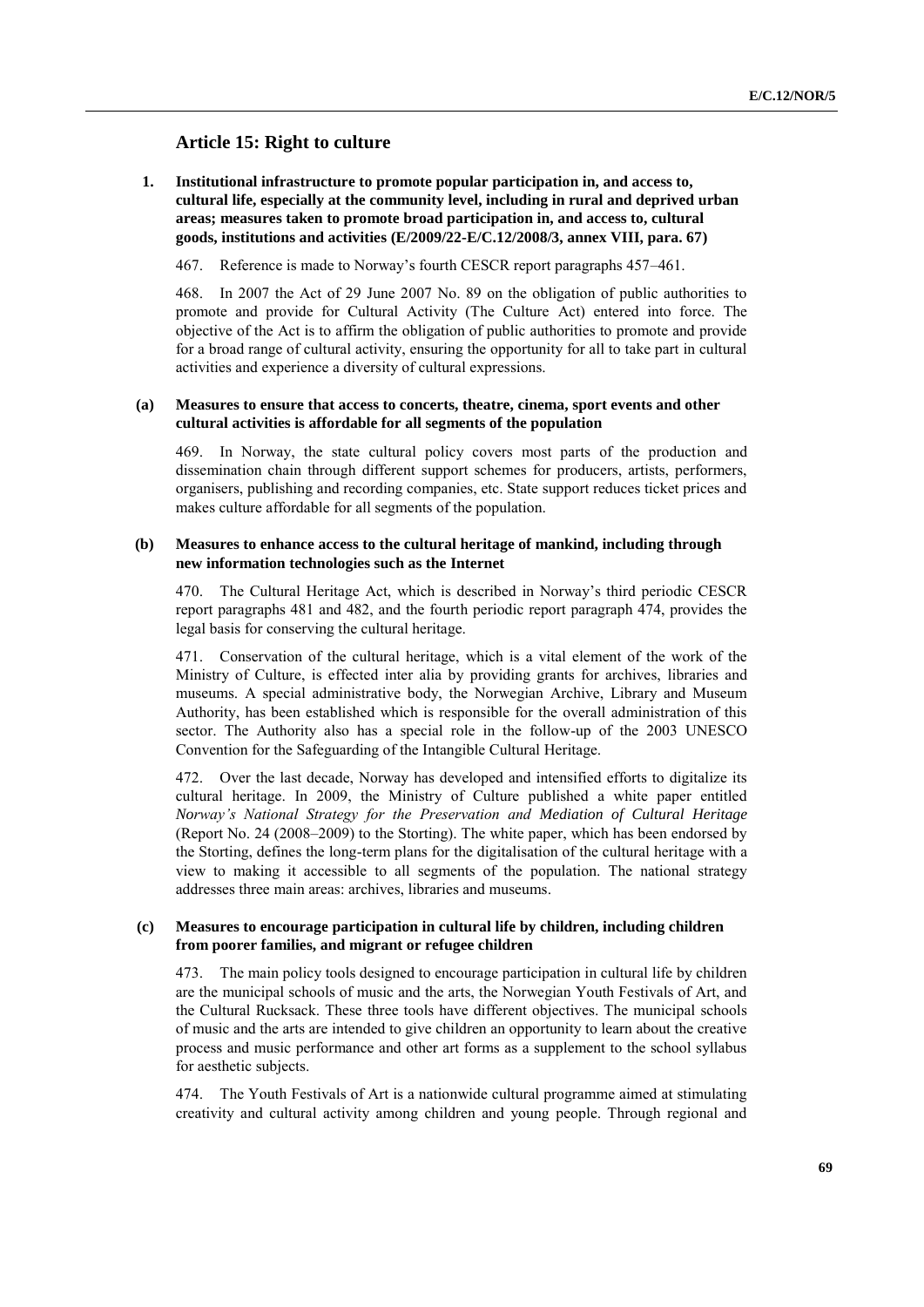local festivals children and young people can take part in cultural activities and meet others in their age group who share the same interests.

475. The Cultural Rucksack is a national programme for culture and the arts for both public and private schools that is at the core of the Government's policy for making culture and the arts available to all children and young people. It is intended to allow school pupils to become familiar with, understand and appreciate different forms of artistic and cultural expression at the professional level. The programme receives NOK 160–180 million (EUR 20–23 million) annually, which is allocated to and distributed by the regional and local authorities. The Cultural Rucksack, which has been part of the Government's cultural policy for primary and lower secondary schools since 2001, has recently been extended to upper secondary school. This means that all pupils from the ages of 6 to 19 will be able to benefit from the programme.

476. Other tools are also included in the Government's cultural policy, such as Frifond (the allocation from Norsk Tipping, the state-owned gaming company, voluntary work targeted at children and youth), grants for rehearsal premises for rhythmic music, grants for the purchase of musical instruments for school bands and a scheme in ten county municipalities supported by the Government that gives young people discounts on a wide range of cultural activities.

#### *Inclusion and integration programme related to sport*

477. Since 1993 the Norwegian Ministry of Culture has conducted an inclusion and integration programme related to sport. The programme is administered by the Norwegian Olympic and Paralympic Committee and Confederation of Sports (NOC). Target groups are children (aged 6–12) and young people (aged 13–19) of cultural minority backgrounds, with a particular emphasis on girls. An additional focus is on children and young people from low-income families. The objective is to promote activity and social and cultural integration in local sport clubs and associations.

478. Apart from their participation in religious organisations, people from immigrant backgrounds/ethnic minorities have a low degree of participation in voluntary organisations compared with the rest of the population. There is, however, a lack of data in this field. The project Perspectives on Social Inclusion in Voluntary Organisations is to examine the extent to which NGOs are inclusive towards groups that constitute minorities in terms of financial status, ethnicity, culture or gender. New data about ethnic minorities and participation in leisure time activities will be available in December 2010.

## **(d) Measures to eliminate physical, social and communication barriers preventing older persons and persons with disabilities from fully participating in cultural life**

479. Applications for grants for cultural buildings are required to contain plans and descriptions that show that the buildings will meet the standards of universal design.

# **2. Measures to protect cultural diversity, promote awareness of the cultural heritage of ethnic, religious or linguistic minorities and of indigenous communities, and create favourable conditions for them to preserve, develop, express and disseminate their identity, history, culture, language, traditions and customs (E/2009/22-E/C.12/2008/3, annex VIII, para. 68)**

480. The Norwegian Year of Cultural Diversity was celebrated in 2008 in order to focus on and promote cultural diversity in Norwegian cultural life. This specific focus will remain an important aspect of the Government's cultural policy in the years to come. The focus on diversity aims at creating a greater understanding of and greater respect for cultural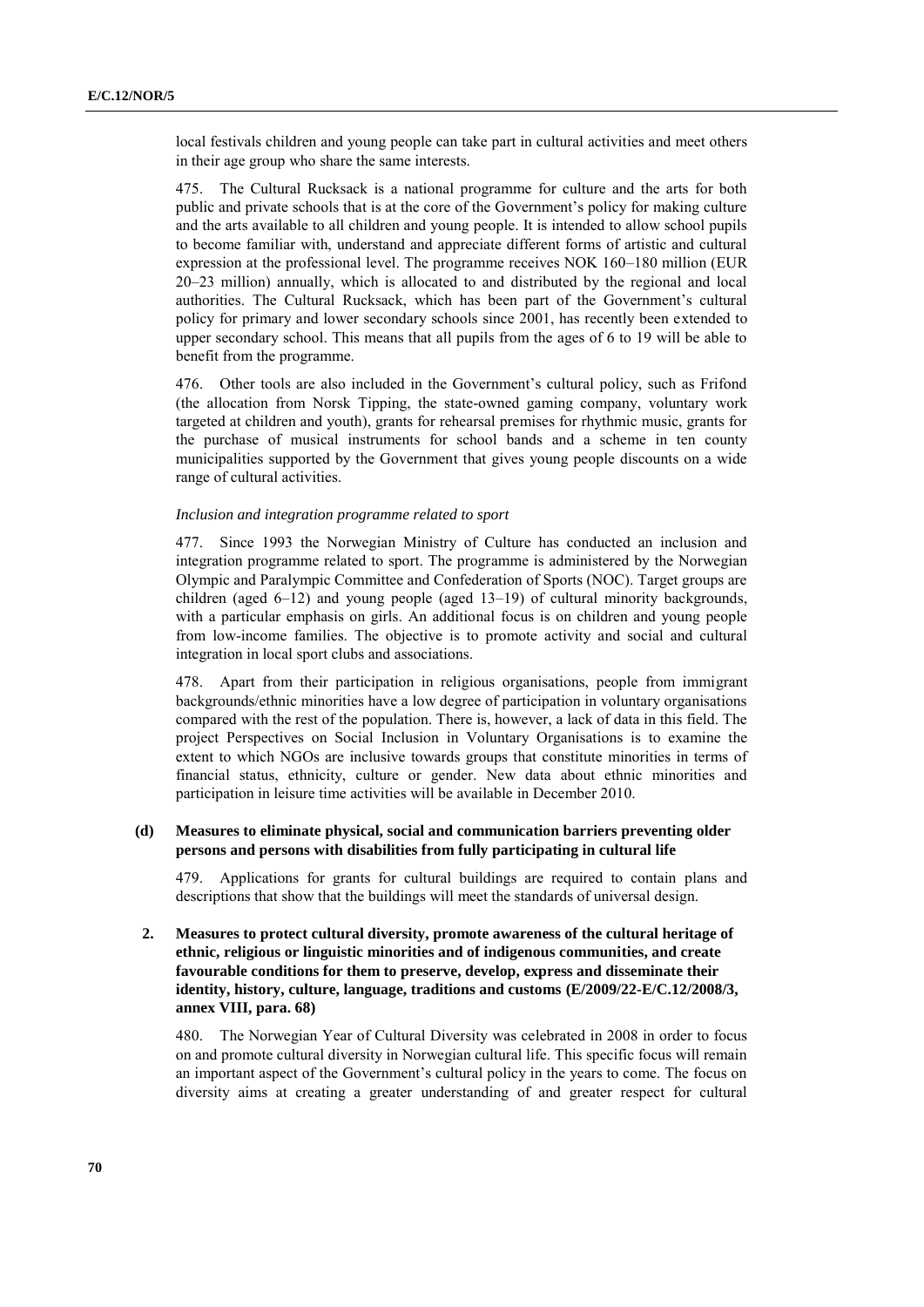diversity in institutions, the media, politics, and society in general. It also aims at encouraging people from different cultural backgrounds to participate in cultural activities.

481. The origin of the celebration was a white paper submitted to the Storting in 2006. Institutions that receive financial support from the Ministry of Culture are now required to report on how strategies for cultural diversity are integrated into their regular activity. Increased financial support has been granted to multicultural activities over the government budget since the Year of Cultural Diversity was celebrated. Moreover, a research and development project has been established in order to discuss the planning, implementation and short-term effects of the Year. The project will be finalised in the spring of 2010.

482. The basis for a new, overall language policy in Norway was set out in a white paper submitted by the Government in 2008. The protection and promotion of the Sami language and the languages of national minorities will be an integral part of this policy. This will also apply to the Norwegian sign language, which is officially recognised as a complete language in its own right in the white paper. The new language policy will also take into consideration groups of Norwegians who have a multilingual identity due to more recent immigration.

483. In 2009, more than 630 religious and life stance communities made up of a total of some 430 000 members were given state and municipal grants Altogether state grants to such communities amounted to approximately NOK 160 million in 2009. The amount provided through municipal financial grants was roughly the same.

## **National minorities**

484. To follow up the Council of Europe Framework Convention for the Protection of National Minorities, a special grant scheme was established for national minorities in Norway (Jews, Kvens, Roma and Romani people/Tater, and Forest Finns).

485. Financial support is provided for activities that promote active participation in society, measures to combat discrimination, self-organisation and the preservation of identity and culture, and may be applied for by voluntary organisations and regional authorities.

486. In recent years, the Norwegian authorities have worked to develop a coherent, inclusive policy for national minorities in Norway. The Contact Forum between the national minorities and the authorities was established in 2003 to fulfil the right to effective participation (The European Council's Framework Convention for the Protection of National Minorities Article 15). Because of the different interests among the national minorities, it is challenging to make the dialogue in the Forum fruitful for all groups. Some topics must be brought into a bilateral dialogue between the minority group and state authorities instead.

487. Regarding the situation of national minorities in Norway:

- The situation of the Kven culture, reference is made to the sixth CCPR report, paragraphs 298–303.
- The situation of the Roma, reference is made to the CCPR report paragraphs 304– 307. As mentioned in the CCPR report, the Government presented a plan of action in 2009 designed to improve the living conditions of the Roma in Oslo with Norwegian citizenship. An important measure in the plan was to set up a consultative body for the Roma, where the Roma themselves participate. The consultative body between the Roma and the Norwegian authorities had its first meeting on 8 April 2010.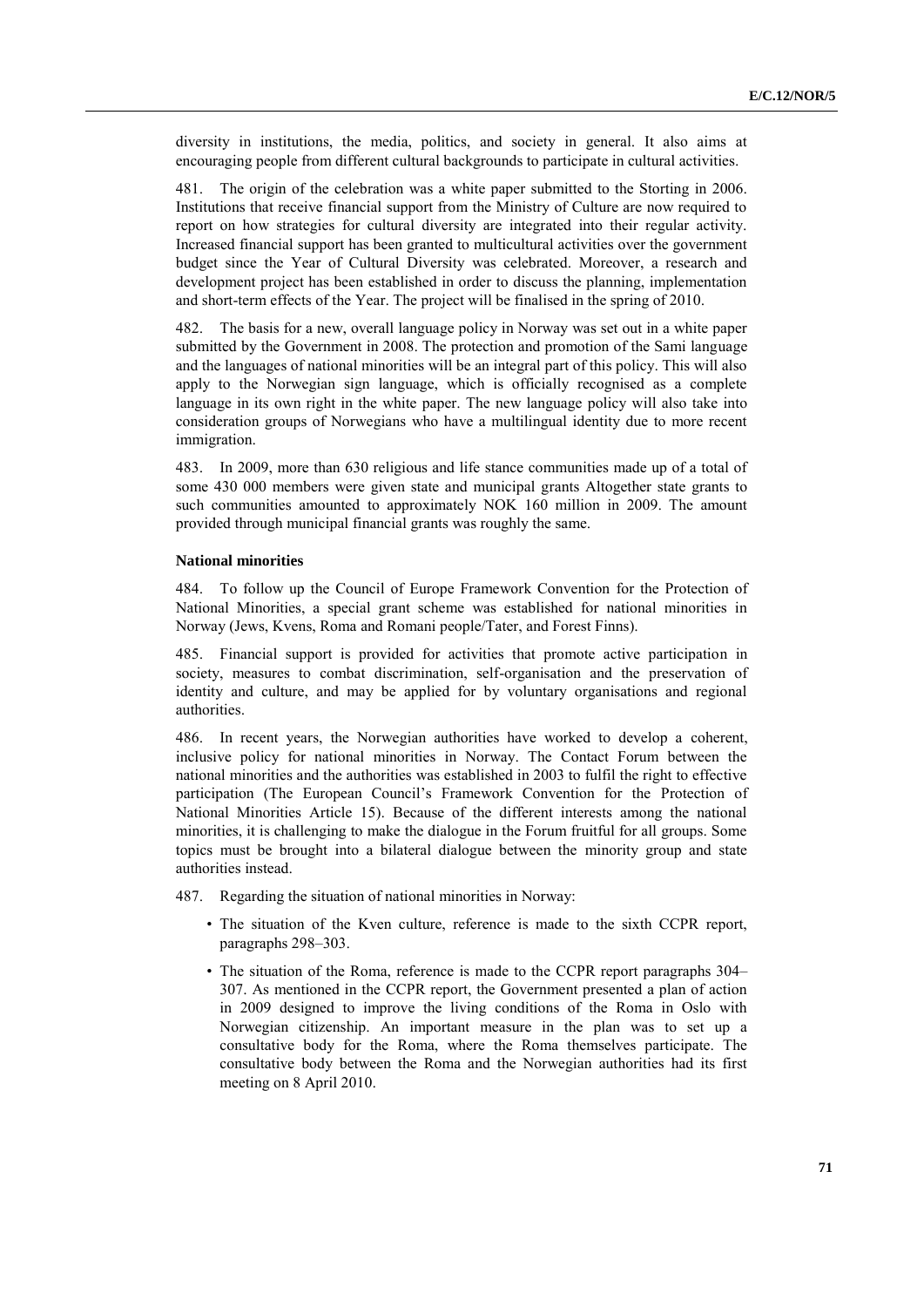- The situation of the Romani people/Tater, reference is made to the CCPR report paragraphs 308–310.
- The situation of Jews, reference is made to the CCPR report paragraph 311.
- The situation of Forest Finns, reference is made to the CCPR report paragraph 312.
- The Holocaust Centre, reference is made to the CERD report paragraph 263.
- The Falstad Memorial and Human Rights Centre, reference is made to the CERD report paragraph 264.
- Media-related measures targeting minorities in Norway, reference is made to the CERD report paragraphs 222–228.

## **3. School and professional education in the field of culture and the arts (E/2009/22- E/C.12/2008/3, annex VIII, para. 69)**

488. The Core Curriculum for primary, secondary and adult education in Norway places great emphasis on cultural competence. Schools in Norway thus offer several subjects with competence objectives related to art, culture and aesthetic subjects.

489. In the curricula for upper secondary education and training, the Education Programme for Music, Dance and Drama is one of three programmes of specialisation in the general area of study. Within the general programme for specialisation in general studies it is also possible to choose a programme of arts, crafts and music. In addition there is a vocational education programme for design and arts and crafts.

490. The Education Act states that "all municipalities, either alone or in cooperation with other municipalities shall provide courses in music and other cultural activities for children and young people, organised in association with the school system and local cultural life".

491. Such municipal schools of music and performing arts play a vital role in teaching the arts and music to children and young people and foster cross-cultural understanding.

492. In 2007 the Norwegian Ministry of Education and Research launched a national strategy for art and culture in education for the period 2007–2010. The principal objective of this strategy is to develop the artistic, cultural, aesthetic and creative competence of children and pupils, and staff in kindergartens, primary and secondary education and training and higher education. As part of the Government's commitment to art and culture in education, the Norwegian Centre for Art and Culture in Education was established in 2007 as a national resource centre.

493. In the higher education sector, there are some higher education institutions offering programmes in the arts. These programmes include disciplines such as dance, music, fine arts and drama.

**4. Measures taken to ensure affordable access to the benefits of scientific progress and its applications for everyone, and measures taken to prevent the use of scientific and technical progress for purposes which are contrary to the enjoyment of human dignity and human rights (E/2009/22-E/C.12/2008/3, annex VIII, para. 70)**

494. The Norwegian Government is working to promote the greatest possible openness concerning the results of research, within the limitations set by statutes and regulations and in consideration of competitive advantage. The Government will increase access to and sharing of publicly funded research data and publications. An important measure is the establishment of the Norwegian Science Index (NVI), a national information system for Norwegian research that is expected to be implemented as from 2011. Report No. 30 (2008–2009) to the Storting, *Climate for Research,* states that the Government will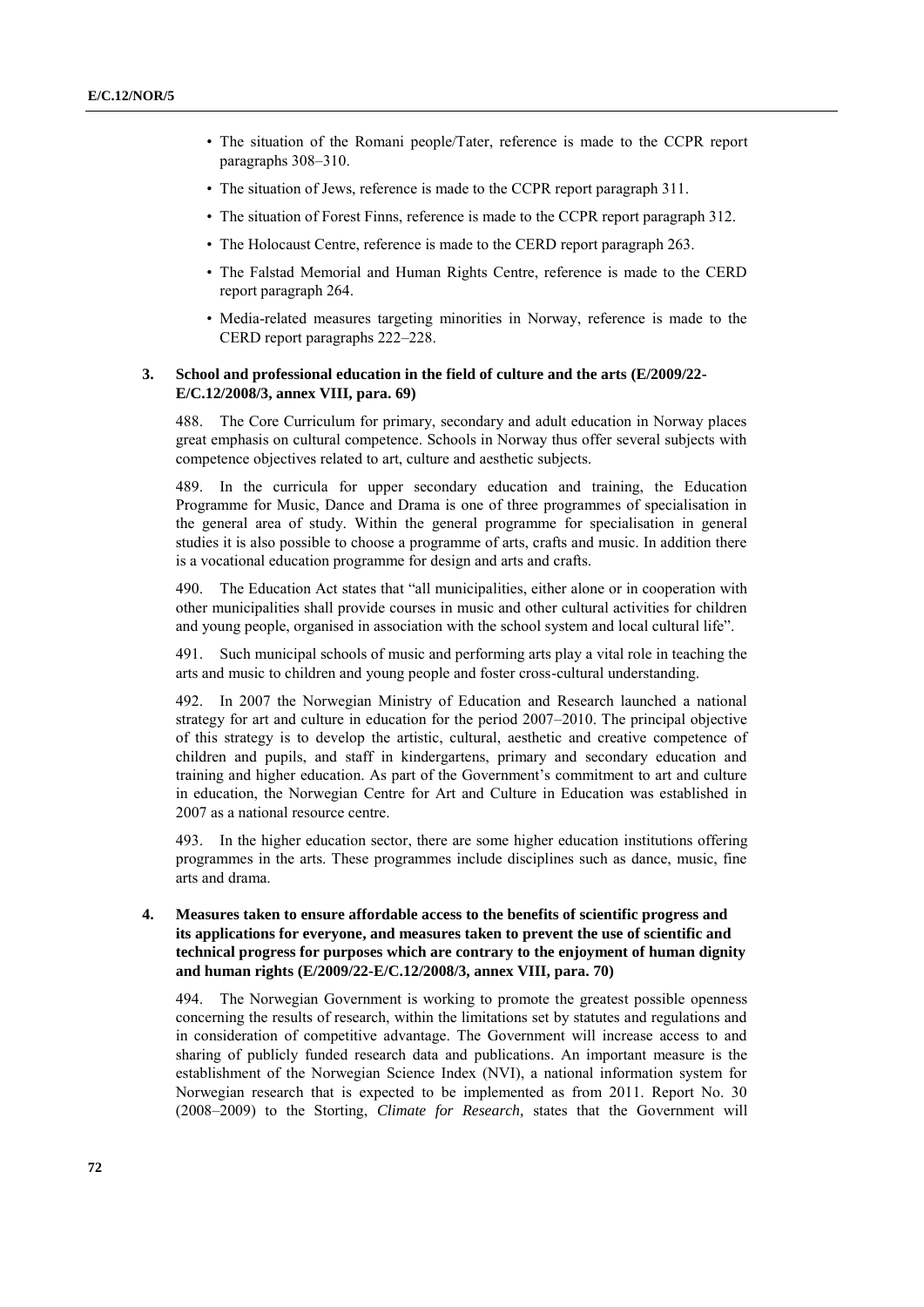establish a committee with a mandate to examine the various possibilities and challenges connected with access to publicly funded research data. The Government will also ensure that certain terms and conditions concerning the storage of and access to research data will be applied to projects funded by the Research Council of Norway.

495. The Research Council of Norway has a key role in organising the annual Research Days, in cooperation with institutions of higher education and research all over the country. For one week each year research is presented to the general public through exhibitions, demonstrations of research projects, etc. The Research Council of Norway has various measures to encourage interest in research among schools and pupils. There is also a Young Researchers competition, with annual prizes. The Abel Prize, an international mathematics prize, the Holberg International Memorial prize in the arts and humanities, social sciences, law and technology and the international Kavli prizes in astrophysics, neuroscience and nanoscience also help to raise public awareness of science and stimulate young people's interest in research.

496. Quality in research also requires gender equality. In Report No. 30 (2008–2009) to the Storting the Government proposed an incentive scheme to increase the share of women in the fields of mathematics, natural sciences and technology and consider new qualifying pathways. The incentive schemes will be put into effect as from 2010.

## **5. Measures taken to ensure the effective protection of the moral and material interests of creators (E/2009/22-E/C.12/2008/3, annex VIII, para. 71)**

## **(a) Measures to protect the right of authors to be recognized as the creators and for the protection of the integrity of their scientific, literary and artistic productions**

497. Reference is made to the fourth CESCR report paragraph 489.

498. In Norwegian cultural policy, the "arm's length" principle applies. This means that stipends and support for individual artists are administered by councils and committees that largely consist of representatives of the groups of artists concerned. Allocations are made in accordance with their professional judgment and cannot be appealed to the Ministry of Culture. The arm's length principle is safeguarded through regulations and guidelines for the various grant schemes for artists.

499. Norway protects the rights of authors to ensure that artists may collect economic benefits from their work. The 1961 Copyright Act strikes a balance between the economic and moral rights of authors as laid down in the 1886 Berne Convention for the Protection of Literary and Artistic Works, (Paris Act of 1971), and the needs of other parts of society: inter alia the use of works in education and public libraries and for the disabled, as well as private copying.

500. The Copyright Act was amended in 2006, incorporating new EU rules about artists' resale rights. A 2008 agreement between right holders and other groups, brokered by the Norwegian Government, has enabled digital distribution of audio books for disabled users. A minor amendment in 2009 updated provisions according to the EU Services Directive. The Copyright Act is currently (2010) under revision: the objective is to make the Act easier to understand and thus more accessible to users.

## **(b) Measures to protect the basic material interests of authors resulting from their productions, which enable them to enjoy an adequate standard of living**

501. Reference is made to the fourth CESCR report paragraphs 461–463.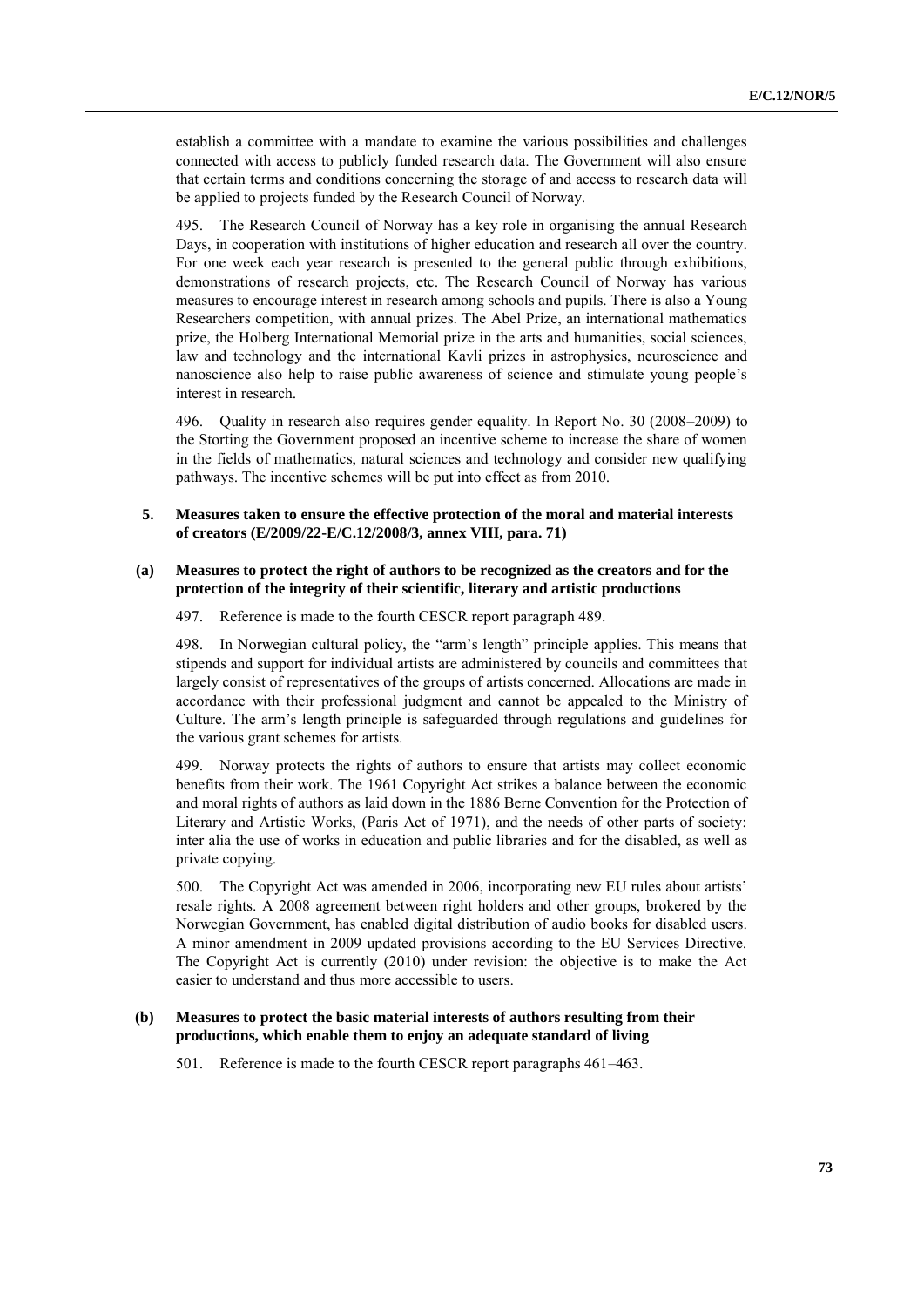## **(c) Measures to ensure the protection of the moral and material interests of indigenous peoples relating to their cultural heritage and traditional knowledge**

#### *Indigenous peoples*

502. Report No. 28 (2007–2008) to the Storting on Sami Policy was submitted in the spring of 2008. The purpose of the white paper is to present measures taken in order to protect and develop the Sami languages, culture and civil society. Reference is made to Norway's report on ILO Convention No. 169 concerning indigenous and tribal peoples section 1.1 and the  $19/20^{th}$  CERD report paragraphs  $70-75$ .

503. Norway participates in the Intergovernmental Committee of the World Intellectual Property Organization regarding the development of a possible international sui generis protection for traditional cultural expressions and traditional knowledge. Regarding traditional knowledge, reference is made to Norway's report on ILO Convention No. 169 concerning indigenous and tribal peoples paragraph  $4$  and the  $4<sup>th</sup>$  Norwegian National Report to the Convention on Biological Diversity, section 2.2.4.

504. The Sami languages are still in a vulnerable position. Living Sami languages are a crucial part of Sami culture. The Government's plan of action to strengthen Sami languages was therefore presented in May 2009. The plan of action is a follow up of Report No. 28 (2007–2008) to the Storting, *Sami Policy*. Reference is made to the sixth CCPR report paragraphs 282–284.

505. In 2005 the Ministry of Culture established an annual grant to Sami sports through the main allocation of national lottery funds for sports purposes. The grant is administered by the Sami Parliament and allocated to the Sami Sports Organization.

506. The main purpose of the annual grant is to maintain and develop the distinctive and indigenous Sami sports activities that are part of traditional Sami culture. These are reindeer racing, skiing with lasso throwing and cross country running with or without lasso throwing. Target groups are children (aged 6–12) and young (aged 13–9).

- 507. Other Sami policy questions:
	- Elections to Sámediggi (the Sami Parliament), reference is made to the sixth periodic CCPR report, paragraphs 277–278
	- The administrative district for Sami languages, reference is made to the CCPR report paragraphs 285–286
	- Use of Sami languages in the public sphere, reference is made to the CCPR report paragraphs 287–289
	- The Inner Finnmark District Court and legal terminology in North Sami language, reference is made to the CCPR report paragraphs 93–94
	- Norwegian Labour and Welfare Service, the ILO report paragraph 3
	- Sami Pathfinders project, the CERD report paragraph 276
	- East Sami issues, the CERD report paragraphs 16 and 17
	- Gáldu Resource Centre for the Rights of Indigenous People, the fifth periodic CCPR report paragraph 242
	- The International Centre for Reindeer Husbandry, reference is made to the sixth CCPR report, paragraphs 290–291
	- Media-related measures targeting Sami in Norway, the CERD report paragraphs 222–228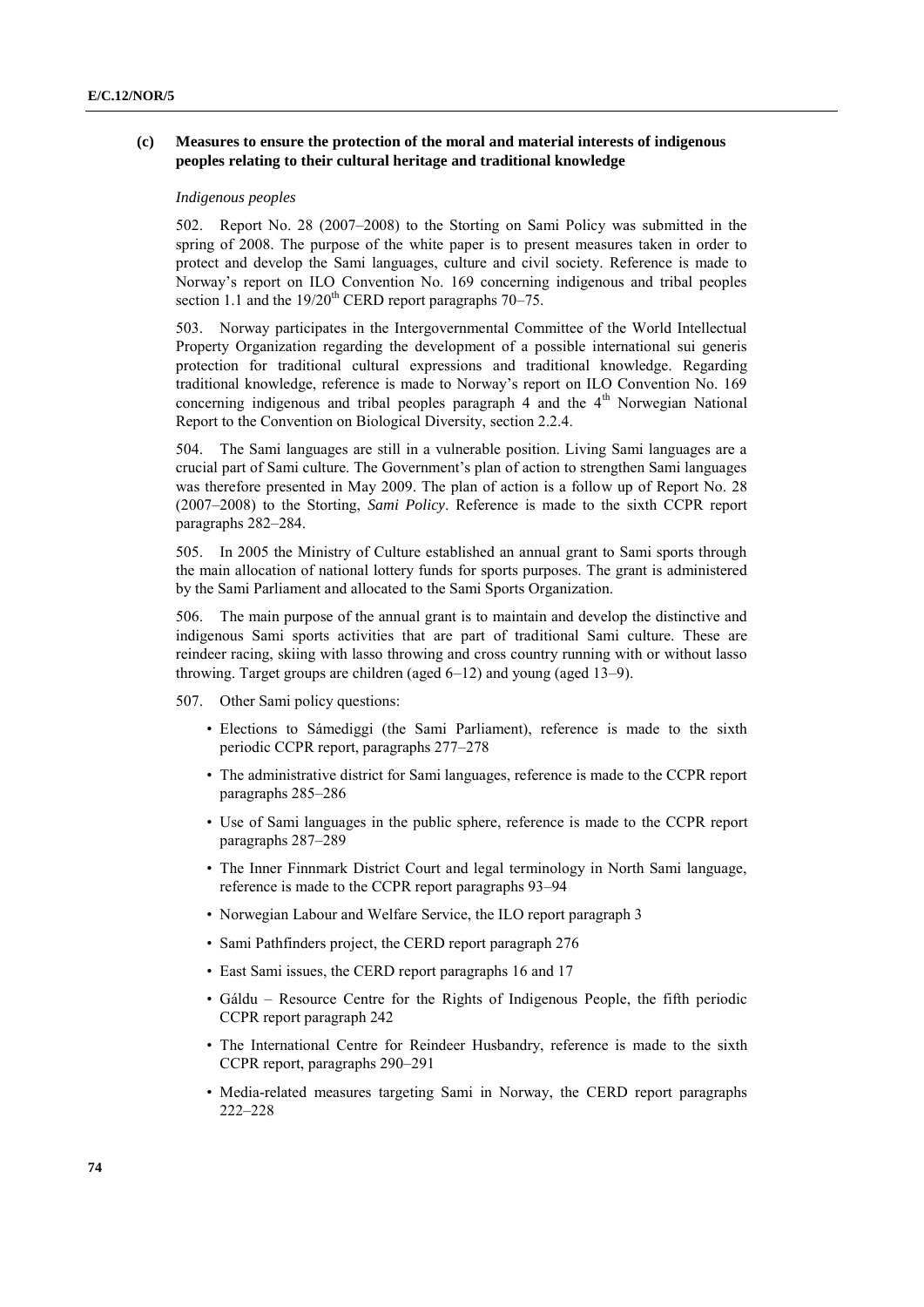- The Sami People's Fund, reference is made to Norway's 17th/18th periodic CERD report, paragraph 135 and the 19th/20th periodic CERD report, paragraph 257
- Teacher education and the teacher education curriculum, reference is made to the CERD report, paragraph 282

## **(d) Measures to strike an adequate balance between the effective protection of the moral and material interests of authors and the State party's obligations in relation to the other rights recognized in the Covenant**

508. Reference is made to paragraphs 499 and 500 of the present report regarding copyright.

509. As the main rule employees shall have the same rights to their inventions as other inventors, but where an employee who is principally engaged in research or inventive work makes an invention in the course of such duties, or where an invention results from a specified task assigned to an employee as part of his employment, the employer shall be entitled to have all or part of the rights to the invention transferred to himself if the exploitation of the invention comes within the sphere of activity of his undertaking.

510. If an employer acquires rights to an employee's invention, the employee shall be entitled to reasonable compensation according to the Act respecting the right to employees' inventions, section 7 (Act of 17 April 1970 No. 21).

# **6. Legal provisions in place to protect the freedom indispensable for scientific research and creative activity and any restrictions on the exercise of this freedom (E/2009/22- E/C.12/2008/3, annex VIII, para. 72)**

511. In 2005 a commission was appointed by the Norwegian Ministry of Education and Research to consider the statutory regulation of individual academic freedom. The commission submitted its report to the Minister of Education and Research in 2006 (Official Norwegian Report (NOU) 2006, No. 19).

512. With regard to the role as researcher, the commission assumes that academic freedom implies the freedom to pose questions, to decide what material and methods to use in search of answers and to publish hypotheses, results and arguments.

513. A legal amendment concerning academic freedom was brought into effect as from 2008. The amendment is included in the Act relating to universities and university colleges, section 1-5, Academic and artistic freedom.

# **7. Measures taken for the conservation, development and diffusion of science and culture and to encourage and develop international contacts and co-operation in the scientific and cultural fields (E/2009/22-E/C.12/2008/3, annex VIII, para. 73)**

514. Total research and development expenditure in Norway constituted 1.6 % of GDP in 2008. Compared with other countries Norway has a relatively high level of publicly funded research and development.

515. In Report No. 30 (2008–2009) to the Storting, *Climate for Research,* the Government states that man-made climate change is one of our greatest global challenges. The Government therefore aims to strengthen research on renewable energy and carbon capture and storage. Problems related to poverty and other environmental issues are also addressed in the report. Over the last few years the Government has almost quadrupled funding for research and development through the Research Council of Norway.

516. Since 2003 medical and health research has been the fastest growing area in Norwegian research. In the years to come the Government will give priority to research that